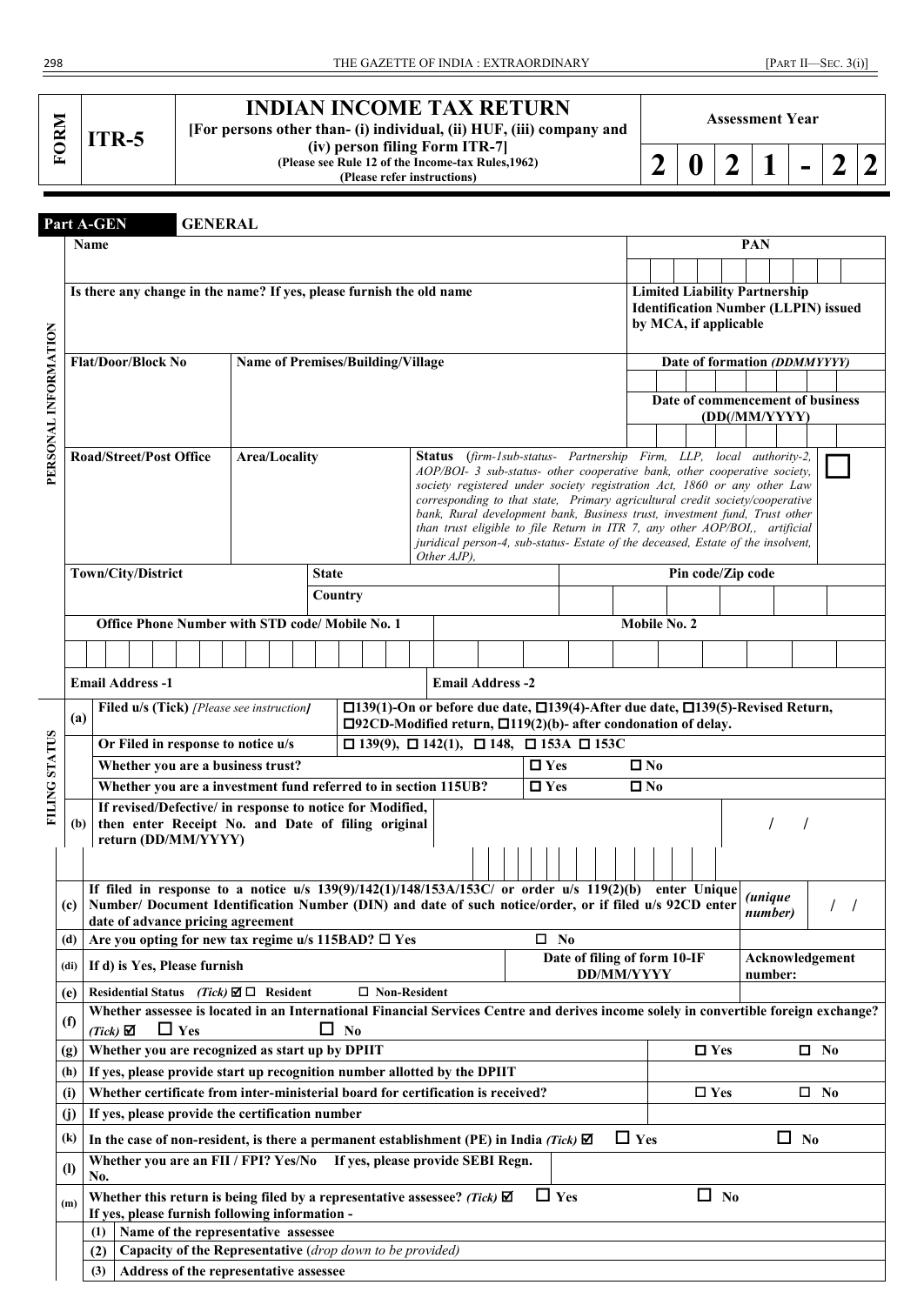|                                                                                                                                                                                                                                                                                                                                                                                                                                                        | (4)         |         |                                       |              |                     | Permanent Account Number (PAN)/Aadhaar No. of the representative assessee                                                                |                         |                                       |                                 |                                                               |                                                                                                 |                               |                                                                                                                                                                                                                                                                    |                  |                        |  |  |  |  |  |
|--------------------------------------------------------------------------------------------------------------------------------------------------------------------------------------------------------------------------------------------------------------------------------------------------------------------------------------------------------------------------------------------------------------------------------------------------------|-------------|---------|---------------------------------------|--------------|---------------------|------------------------------------------------------------------------------------------------------------------------------------------|-------------------------|---------------------------------------|---------------------------------|---------------------------------------------------------------|-------------------------------------------------------------------------------------------------|-------------------------------|--------------------------------------------------------------------------------------------------------------------------------------------------------------------------------------------------------------------------------------------------------------------|------------------|------------------------|--|--|--|--|--|
| (n)                                                                                                                                                                                                                                                                                                                                                                                                                                                    |             |         |                                       |              |                     | Whether you are Partner in a firm? (Tick) $\boxtimes \Box$ Yes $\Box$ No                                                                 |                         |                                       |                                 |                                                               | If yes, please furnish following information                                                    |                               |                                                                                                                                                                                                                                                                    |                  |                        |  |  |  |  |  |
|                                                                                                                                                                                                                                                                                                                                                                                                                                                        |             |         |                                       | Name of Firm |                     |                                                                                                                                          |                         |                                       | <b>PAN</b>                      |                                                               |                                                                                                 |                               |                                                                                                                                                                                                                                                                    |                  |                        |  |  |  |  |  |
|                                                                                                                                                                                                                                                                                                                                                                                                                                                        |             |         |                                       |              |                     |                                                                                                                                          |                         |                                       |                                 |                                                               |                                                                                                 |                               |                                                                                                                                                                                                                                                                    |                  |                        |  |  |  |  |  |
| (o)                                                                                                                                                                                                                                                                                                                                                                                                                                                    |             |         |                                       |              |                     | Whether you have held unlisted equity shares at any time during the previous year?                                                       |                         |                                       |                                 |                                                               |                                                                                                 | (Tick) $\boxtimes$ $\Box$ Yes |                                                                                                                                                                                                                                                                    | $\square$ No     |                        |  |  |  |  |  |
|                                                                                                                                                                                                                                                                                                                                                                                                                                                        |             | Name of | Type of                               | <b>PAN</b>   |                     | If yes, please furnish following information in respect of equity shares                                                                 |                         |                                       |                                 |                                                               |                                                                                                 |                               | <b>Shares transferred</b>                                                                                                                                                                                                                                          |                  |                        |  |  |  |  |  |
|                                                                                                                                                                                                                                                                                                                                                                                                                                                        |             | company | company                               |              |                     | <b>Opening balance</b>                                                                                                                   |                         |                                       | Shares acquired during the year | Issue                                                         |                                                                                                 |                               | during the year                                                                                                                                                                                                                                                    |                  | <b>Closing balance</b> |  |  |  |  |  |
|                                                                                                                                                                                                                                                                                                                                                                                                                                                        |             |         |                                       |              | No. of<br>shares    | Cost of<br>acquisition                                                                                                                   | No. of<br>shares        | Date of<br>subscription<br>/ purchase | Face<br>value<br>per<br>share   | price<br>per<br>share<br>(in<br>case<br>of<br>fresh<br>issue) | Purchase<br>price per<br>share (in<br>case of<br>purchase<br>from<br>existing<br>shareholder)   | No. of<br>shares              | Sale<br>consideration                                                                                                                                                                                                                                              | No. of<br>shares | Cost of<br>acquisition |  |  |  |  |  |
|                                                                                                                                                                                                                                                                                                                                                                                                                                                        |             | 1a      | 1 <sub>b</sub>                        | $\mathbf{2}$ | 3                   | 4                                                                                                                                        | 5                       | 6                                     | 7                               | 8                                                             | 9                                                                                               | 10                            | 11                                                                                                                                                                                                                                                                 | 12               | 13                     |  |  |  |  |  |
|                                                                                                                                                                                                                                                                                                                                                                                                                                                        |             |         |                                       |              |                     |                                                                                                                                          |                         |                                       |                                 |                                                               |                                                                                                 |                               |                                                                                                                                                                                                                                                                    |                  |                        |  |  |  |  |  |
|                                                                                                                                                                                                                                                                                                                                                                                                                                                        | a           |         |                                       |              |                     | Whether liable to maintain accounts as per section 44AA?                                                                                 |                         |                                       | $(Tick)$ $\mathbf{\nabla}$      |                                                               | $\Box$ Yes                                                                                      | □<br>$\mathbf{N}$             |                                                                                                                                                                                                                                                                    |                  |                        |  |  |  |  |  |
|                                                                                                                                                                                                                                                                                                                                                                                                                                                        | a2          |         |                                       |              |                     |                                                                                                                                          |                         |                                       |                                 |                                                               | Whether assessee is declaring income only under section 44AD/44ADA/44AE/44B/44BB/44BBA (Tick) Ø |                               |                                                                                                                                                                                                                                                                    | $\Box$ Yes       | O                      |  |  |  |  |  |
|                                                                                                                                                                                                                                                                                                                                                                                                                                                        |             | No      |                                       |              |                     |                                                                                                                                          |                         |                                       |                                 |                                                               |                                                                                                 |                               | If No, whether during the year Total sales/turnover/gross receipts of business exceeds Rs.1 crore but does not exceed Rs.10                                                                                                                                        |                  |                        |  |  |  |  |  |
|                                                                                                                                                                                                                                                                                                                                                                                                                                                        | a2i         |         | crores? (Tick) $\boxtimes$ $\Box$ Yes |              |                     | $\square$ No                                                                                                                             |                         |                                       |                                 |                                                               |                                                                                                 |                               |                                                                                                                                                                                                                                                                    |                  |                        |  |  |  |  |  |
|                                                                                                                                                                                                                                                                                                                                                                                                                                                        | a2ii        |         |                                       |              |                     | cent of the said amount? (Tick) $\boxtimes$ $\Box$ Yes                                                                                   |                         | $\Box$ No                             |                                 |                                                               |                                                                                                 |                               | If Yes is selected at a2i, whether aggregate of all amounts received including amount received for sales, turnover or gross<br>receipts or on capital account such as capital contribution, loans etc. during the previous year, in cash, does not exceed five per |                  |                        |  |  |  |  |  |
| If Yes is selected at a2i, whether aggregate of all payments made including amount incurred for expenditure or on capital<br>account such as asset acquisition, repayment of loans etc. during the previous year, in cash, does not exceed five per cent of the<br>a2iii  <br>said payment? (Tick) $\boxtimes$ $\Box$ Yes<br>$\square$ No<br>$\Box$ Yes<br>0<br>$\mathbf{N_0}$<br>b<br>Whether liable for audit under section 44AB?<br>$(Tick)$ $\Box$ |             |         |                                       |              |                     |                                                                                                                                          |                         |                                       |                                 |                                                               |                                                                                                 |                               |                                                                                                                                                                                                                                                                    |                  |                        |  |  |  |  |  |
|                                                                                                                                                                                                                                                                                                                                                                                                                                                        |             |         |                                       |              |                     |                                                                                                                                          |                         |                                       |                                 |                                                               |                                                                                                 |                               |                                                                                                                                                                                                                                                                    |                  |                        |  |  |  |  |  |
|                                                                                                                                                                                                                                                                                                                                                                                                                                                        | $\mathbf c$ |         |                                       |              |                     | If (b) is Yes, whether the accounts have been audited by an accountant? (Tick) $\boxtimes$<br>If Yes, furnish the following information- |                         |                                       |                                 |                                                               | $\Box$ Yes                                                                                      |                               | $\Box$ No                                                                                                                                                                                                                                                          |                  |                        |  |  |  |  |  |
|                                                                                                                                                                                                                                                                                                                                                                                                                                                        |             | (i)     |                                       |              |                     | Date of furnishing of the audit report (DD/MM/YYYY)                                                                                      |                         |                                       |                                 | $\sqrt{2}$                                                    |                                                                                                 |                               |                                                                                                                                                                                                                                                                    |                  |                        |  |  |  |  |  |
|                                                                                                                                                                                                                                                                                                                                                                                                                                                        |             | (ii)    |                                       |              |                     | Name of the auditor signing the tax audit report                                                                                         |                         |                                       |                                 |                                                               |                                                                                                 |                               |                                                                                                                                                                                                                                                                    |                  |                        |  |  |  |  |  |
| AUDIT INFORMATION                                                                                                                                                                                                                                                                                                                                                                                                                                      |             | (iii)   |                                       |              |                     | Membership no. of the auditor                                                                                                            |                         |                                       |                                 |                                                               |                                                                                                 |                               |                                                                                                                                                                                                                                                                    |                  |                        |  |  |  |  |  |
|                                                                                                                                                                                                                                                                                                                                                                                                                                                        |             | (iv)    |                                       |              |                     | Name of the auditor (proprietorship/firm)                                                                                                |                         |                                       |                                 |                                                               |                                                                                                 |                               |                                                                                                                                                                                                                                                                    |                  |                        |  |  |  |  |  |
|                                                                                                                                                                                                                                                                                                                                                                                                                                                        |             | (v)     |                                       |              |                     | Proprietorship/firm registration number                                                                                                  |                         |                                       |                                 |                                                               |                                                                                                 |                               |                                                                                                                                                                                                                                                                    |                  |                        |  |  |  |  |  |
|                                                                                                                                                                                                                                                                                                                                                                                                                                                        |             | (vi)    |                                       |              |                     |                                                                                                                                          |                         |                                       |                                 |                                                               | Permanent Account Number (PAN)/Aadhaar No. of the auditor (proprietorship/firm)                 |                               |                                                                                                                                                                                                                                                                    |                  |                        |  |  |  |  |  |
|                                                                                                                                                                                                                                                                                                                                                                                                                                                        |             | (vii)   | Date of audit report                  |              |                     |                                                                                                                                          |                         |                                       |                                 |                                                               |                                                                                                 |                               |                                                                                                                                                                                                                                                                    |                  |                        |  |  |  |  |  |
|                                                                                                                                                                                                                                                                                                                                                                                                                                                        | di          |         | Are you liable for Audit u/s 92E?     |              |                     | $\Box$ Yes                                                                                                                               |                         | $\Box$ No                             |                                 |                                                               |                                                                                                 |                               |                                                                                                                                                                                                                                                                    |                  |                        |  |  |  |  |  |
|                                                                                                                                                                                                                                                                                                                                                                                                                                                        | dii         |         |                                       |              |                     | If (di) is Yes, whether the accounts have been                                                                                           |                         |                                       | $\Box$ Yes                      |                                                               | $\Box$ No                                                                                       |                               | Date of furnishing audit report?                                                                                                                                                                                                                                   |                  |                        |  |  |  |  |  |
|                                                                                                                                                                                                                                                                                                                                                                                                                                                        |             |         | audited u/s 92E?                      |              |                     |                                                                                                                                          |                         |                                       |                                 |                                                               |                                                                                                 |                               | <b>DD/MM/YYYY</b><br>If liable to furnish other audit report under the Income-tax Act, mention whether have you furnished such report. If yes, please                                                                                                              |                  |                        |  |  |  |  |  |
|                                                                                                                                                                                                                                                                                                                                                                                                                                                        | diii        |         |                                       |              |                     | provide the details as under) (Please see Instructions)                                                                                  |                         |                                       |                                 |                                                               |                                                                                                 |                               |                                                                                                                                                                                                                                                                    |                  |                        |  |  |  |  |  |
|                                                                                                                                                                                                                                                                                                                                                                                                                                                        |             |         |                                       |              |                     |                                                                                                                                          |                         |                                       |                                 |                                                               |                                                                                                 |                               |                                                                                                                                                                                                                                                                    |                  |                        |  |  |  |  |  |
|                                                                                                                                                                                                                                                                                                                                                                                                                                                        |             |         | <b>Sl. No.</b>                        |              | <b>Section Code</b> |                                                                                                                                          |                         |                                       |                                 |                                                               |                                                                                                 |                               | Date (DD/MM/YYYY)                                                                                                                                                                                                                                                  |                  |                        |  |  |  |  |  |
|                                                                                                                                                                                                                                                                                                                                                                                                                                                        |             |         |                                       |              |                     |                                                                                                                                          |                         |                                       |                                 |                                                               |                                                                                                 |                               |                                                                                                                                                                                                                                                                    |                  |                        |  |  |  |  |  |
|                                                                                                                                                                                                                                                                                                                                                                                                                                                        |             |         |                                       |              |                     |                                                                                                                                          |                         |                                       |                                 |                                                               |                                                                                                 |                               |                                                                                                                                                                                                                                                                    |                  |                        |  |  |  |  |  |
|                                                                                                                                                                                                                                                                                                                                                                                                                                                        | e           |         |                                       |              |                     |                                                                                                                                          |                         |                                       |                                 |                                                               |                                                                                                 |                               | If liable to audit under any Act other than the Income-tax Act, mention the Act, section and date of furnishing the audit report                                                                                                                                   |                  |                        |  |  |  |  |  |
| <b>Act and section</b><br>(DD/MM/YY)<br>Act and section<br>(DD/MM/YY)                                                                                                                                                                                                                                                                                                                                                                                  |             |         |                                       |              |                     |                                                                                                                                          |                         |                                       |                                 |                                                               |                                                                                                 |                               |                                                                                                                                                                                                                                                                    |                  |                        |  |  |  |  |  |
|                                                                                                                                                                                                                                                                                                                                                                                                                                                        |             |         |                                       |              |                     |                                                                                                                                          |                         |                                       |                                 |                                                               |                                                                                                 |                               | Whether there was any change during the previous year in the partners/members of the firm/AOP/BOI (Tick) $\Box$ $\Box$ Yes $\Box$                                                                                                                                  |                  |                        |  |  |  |  |  |
|                                                                                                                                                                                                                                                                                                                                                                                                                                                        | A           | No      |                                       |              |                     |                                                                                                                                          |                         |                                       |                                 |                                                               |                                                                                                 |                               | (In case of societies and cooperative banks give details of Managing Committee) If Yes, provide the following details                                                                                                                                              |                  |                        |  |  |  |  |  |
|                                                                                                                                                                                                                                                                                                                                                                                                                                                        |             | SI.     | Name of the                           |              |                     |                                                                                                                                          | <b>Admitted/Retired</b> |                                       |                                 |                                                               | Date of admission/retirement                                                                    |                               | Percentage of share (if determinate)                                                                                                                                                                                                                               |                  |                        |  |  |  |  |  |
| PARTNERS/MEMBERS/TRUST<br>INFORMATION                                                                                                                                                                                                                                                                                                                                                                                                                  |             |         | Partner/member                        |              |                     |                                                                                                                                          |                         |                                       |                                 |                                                               |                                                                                                 |                               |                                                                                                                                                                                                                                                                    |                  |                        |  |  |  |  |  |
|                                                                                                                                                                                                                                                                                                                                                                                                                                                        |             | 1.      |                                       |              |                     |                                                                                                                                          |                         |                                       |                                 |                                                               |                                                                                                 |                               |                                                                                                                                                                                                                                                                    |                  |                        |  |  |  |  |  |
|                                                                                                                                                                                                                                                                                                                                                                                                                                                        | B           | 2.      |                                       |              |                     |                                                                                                                                          |                         |                                       |                                 |                                                               |                                                                                                 |                               | □                                                                                                                                                                                                                                                                  |                  |                        |  |  |  |  |  |
|                                                                                                                                                                                                                                                                                                                                                                                                                                                        |             |         |                                       |              |                     | Is any member of the AOP/BOI/executor of AJP a foreign company? (Tick) $\boxtimes$                                                       |                         |                                       |                                 |                                                               | $\Box$ Yes                                                                                      |                               | N <sub>0</sub>                                                                                                                                                                                                                                                     |                  |                        |  |  |  |  |  |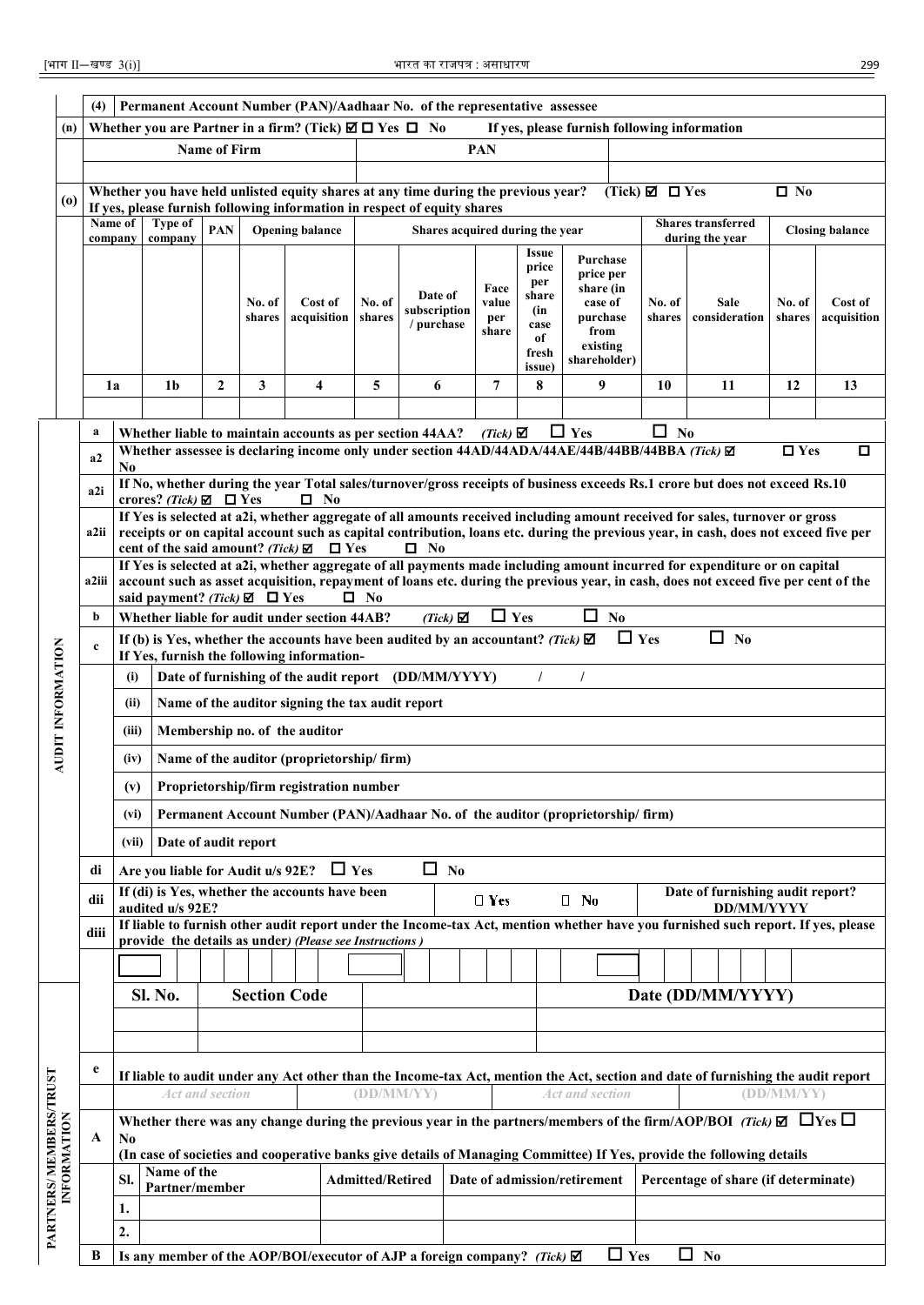|                                    | $\mathbf C$ |                                                                                                                                                                                                                                                                                                                                                                                                                                 |                       |                          | If Yes, mention the percentage of share of the foreign company in the AOP/BOI/ executor of AJP $\Box$                                                                        |     |                                                                              |                                                                                            |                                                | $\Box$                                   |                                     |  |  |  |  |  |
|------------------------------------|-------------|---------------------------------------------------------------------------------------------------------------------------------------------------------------------------------------------------------------------------------------------------------------------------------------------------------------------------------------------------------------------------------------------------------------------------------|-----------------------|--------------------------|------------------------------------------------------------------------------------------------------------------------------------------------------------------------------|-----|------------------------------------------------------------------------------|--------------------------------------------------------------------------------------------|------------------------------------------------|------------------------------------------|-------------------------------------|--|--|--|--|--|
|                                    |             | Whether total income of any member of the AOP/BOI/executor of AJP (excluding his share from such association or body or<br>executor of AJP) exceeds the maximum amount which is not chargeable to tax in the case of that member? (Tick) $\Box$ $\Box$ Yes                                                                                                                                                                      |                       |                          |                                                                                                                                                                              |     |                                                                              |                                                                                            |                                                |                                          |                                     |  |  |  |  |  |
|                                    | D           |                                                                                                                                                                                                                                                                                                                                                                                                                                 |                       |                          |                                                                                                                                                                              |     |                                                                              |                                                                                            |                                                |                                          |                                     |  |  |  |  |  |
|                                    |             |                                                                                                                                                                                                                                                                                                                                                                                                                                 | $\square_{\text{No}}$ |                          |                                                                                                                                                                              |     |                                                                              |                                                                                            |                                                |                                          |                                     |  |  |  |  |  |
|                                    | E           | Particulars of persons who were partners/members in the firm/AOP/BOI or settlor/trustee/beneficiary in the trust or executors<br>in the case of estate of deceased / estate of insolvent as on $31st$ day of March, 2020 or date of dissolution                                                                                                                                                                                 |                       |                          |                                                                                                                                                                              |     |                                                                              |                                                                                            |                                                |                                          |                                     |  |  |  |  |  |
|                                    |             |                                                                                                                                                                                                                                                                                                                                                                                                                                 |                       |                          |                                                                                                                                                                              |     |                                                                              |                                                                                            |                                                |                                          |                                     |  |  |  |  |  |
|                                    |             |                                                                                                                                                                                                                                                                                                                                                                                                                                 | S.No                  | <b>Name and Address</b>  | Percentage of share (if<br>determinate)                                                                                                                                      | PAN | Aadhaar<br>Number/<br><b>Enrolment</b><br>Id (if<br>eligible for<br>Aadhaar) | <b>Designated</b><br>Partner<br><b>Identification</b><br>Number, in case<br>partner in LLP | <b>Status</b><br>(see<br><i>instructions</i> ) | Rate of<br><b>Interest</b><br>on Capital | <b>Remuneration</b><br>paid/payable |  |  |  |  |  |
|                                    |             | (1)                                                                                                                                                                                                                                                                                                                                                                                                                             |                       | (2)                      | (3)                                                                                                                                                                          | (4) | (5)                                                                          | (6)                                                                                        | (7)                                            | (8)                                      | (9)                                 |  |  |  |  |  |
|                                    |             |                                                                                                                                                                                                                                                                                                                                                                                                                                 |                       |                          |                                                                                                                                                                              |     |                                                                              |                                                                                            |                                                |                                          |                                     |  |  |  |  |  |
|                                    |             |                                                                                                                                                                                                                                                                                                                                                                                                                                 |                       |                          |                                                                                                                                                                              |     |                                                                              |                                                                                            |                                                |                                          |                                     |  |  |  |  |  |
|                                    |             |                                                                                                                                                                                                                                                                                                                                                                                                                                 |                       |                          |                                                                                                                                                                              |     |                                                                              |                                                                                            |                                                |                                          |                                     |  |  |  |  |  |
|                                    |             |                                                                                                                                                                                                                                                                                                                                                                                                                                 |                       |                          |                                                                                                                                                                              |     |                                                                              |                                                                                            |                                                |                                          |                                     |  |  |  |  |  |
|                                    | F           | To be filled in case of persons referred to in section $160(1)(iii)$ or (iv)                                                                                                                                                                                                                                                                                                                                                    |                       |                          |                                                                                                                                                                              |     |                                                                              |                                                                                            |                                                |                                          |                                     |  |  |  |  |  |
|                                    |             | $\mathbf{1}$                                                                                                                                                                                                                                                                                                                                                                                                                    |                       |                          | Whether shares of the beneficiary are determinate or known?                                                                                                                  |     |                                                                              |                                                                                            |                                                | $\Box$ Yes                               | П<br>N <sub>0</sub>                 |  |  |  |  |  |
|                                    |             | $\overline{2}$                                                                                                                                                                                                                                                                                                                                                                                                                  |                       |                          | Whether the person referred in section $160(1)(iv)$ has Business Income?                                                                                                     |     |                                                                              |                                                                                            |                                                | $\Box$ Yes                               | $\Box$<br>$\mathbf{N}\mathbf{0}$    |  |  |  |  |  |
|                                    |             |                                                                                                                                                                                                                                                                                                                                                                                                                                 |                       |                          | Whether the person referred in section $160(1)(iv)$ is declared by a Will and /or is exclusively for the                                                                     |     |                                                                              |                                                                                            |                                                |                                          |                                     |  |  |  |  |  |
|                                    |             | 3                                                                                                                                                                                                                                                                                                                                                                                                                               |                       |                          | benefit of any dependent relative of the settlor and/or is the only trust declared by the settlor?                                                                           |     |                                                                              |                                                                                            |                                                |                                          | $\Box$ Yes $\Box$ No                |  |  |  |  |  |
|                                    |             | $\overline{\mathbf{4}}$                                                                                                                                                                                                                                                                                                                                                                                                         |                       |                          | Please furnish the following details (as applicable) :                                                                                                                       |     |                                                                              |                                                                                            |                                                |                                          |                                     |  |  |  |  |  |
|                                    |             |                                                                                                                                                                                                                                                                                                                                                                                                                                 | (i)                   |                          | Whether all the beneficiaries have income below basic exemption limit?                                                                                                       |     |                                                                              |                                                                                            |                                                | $\Box$ Yes                               | $\Box$<br>N <sub>0</sub>            |  |  |  |  |  |
|                                    |             |                                                                                                                                                                                                                                                                                                                                                                                                                                 |                       |                          | Whether the relevant income or any part thereof is receivable under a trust declared by any                                                                                  |     |                                                                              |                                                                                            |                                                |                                          |                                     |  |  |  |  |  |
| $160(1)(iii)$ or $(iv)$            |             |                                                                                                                                                                                                                                                                                                                                                                                                                                 | (ii)                  |                          | person by will and such trust is the only trust so declared by him?                                                                                                          |     |                                                                              |                                                                                            |                                                |                                          | $\Box$ Yes $\Box$ No                |  |  |  |  |  |
| For persons referred to in section |             |                                                                                                                                                                                                                                                                                                                                                                                                                                 | (iii)                 |                          | Whether the trust is non-testamentary trust created before 01-03-1970 for the exclusive benefit<br>of relatives/member of HUF of the settlor mainly dependent on him/Family? |     |                                                                              |                                                                                            |                                                |                                          | $\Box$ Yes $\Box$ No                |  |  |  |  |  |
|                                    |             |                                                                                                                                                                                                                                                                                                                                                                                                                                 |                       |                          |                                                                                                                                                                              |     |                                                                              |                                                                                            |                                                |                                          |                                     |  |  |  |  |  |
|                                    |             | Whether the trust is created on behalf of a provident fund, superannuation fund, gratuity<br>$\Box$ Yes $\Box$ No<br>(iv) fund, pension fund or any other fund created bona fide by a person carrying on Business or<br>profession exclusive for the employees in such Business or Profession?<br>Nature of business or profession, if more than one business or profession indicate the three main activities/ products (Other |                       |                          |                                                                                                                                                                              |     |                                                                              |                                                                                            |                                                |                                          |                                     |  |  |  |  |  |
|                                    |             |                                                                                                                                                                                                                                                                                                                                                                                                                                 |                       |                          |                                                                                                                                                                              |     |                                                                              |                                                                                            |                                                |                                          |                                     |  |  |  |  |  |
|                                    | G           |                                                                                                                                                                                                                                                                                                                                                                                                                                 |                       |                          | than those declaring income under sections 44AD, 44ADA and 44AE)                                                                                                             |     |                                                                              |                                                                                            |                                                |                                          |                                     |  |  |  |  |  |
| NATURE OF<br>BUSINESS              | S.No.       |                                                                                                                                                                                                                                                                                                                                                                                                                                 |                       | Code                     |                                                                                                                                                                              |     | Trade name of the business, if any                                           |                                                                                            |                                                | Description                              |                                     |  |  |  |  |  |
|                                    |             |                                                                                                                                                                                                                                                                                                                                                                                                                                 |                       | [Please see instruction] |                                                                                                                                                                              |     |                                                                              |                                                                                            |                                                |                                          |                                     |  |  |  |  |  |
|                                    | (i)         |                                                                                                                                                                                                                                                                                                                                                                                                                                 |                       |                          |                                                                                                                                                                              |     |                                                                              |                                                                                            |                                                |                                          |                                     |  |  |  |  |  |
|                                    | (ii)        |                                                                                                                                                                                                                                                                                                                                                                                                                                 |                       |                          |                                                                                                                                                                              |     |                                                                              |                                                                                            |                                                |                                          |                                     |  |  |  |  |  |

**SOURCES OF FUNDS**

**SOURCES OF FUNDS** 

# **Part A-BS BALANCE SHEET AS ON 31<sup>ST</sup> DAY OF MARCH, 2021 OR DATE OF DISSOLUTION** (fill items A and B in a case where regular books of accounts are maintained, otherwise fill item C)

|                |             | <b>A</b> Sources of Funds |                                                     |      |     |
|----------------|-------------|---------------------------|-----------------------------------------------------|------|-----|
| 1              |             |                           | Partners' / members' fund                           |      |     |
|                | a           |                           | Partners' / members' capital                        |      | a   |
|                | b           |                           | <b>Reserves and Surplus</b>                         |      |     |
|                |             | $\mathbf{i}$              | <b>Revaluation Reserve</b>                          | bi   |     |
|                |             | ii                        | <b>Capital Reserve</b>                              | bii  |     |
|                |             | iii                       | <b>Statutory Reserve</b>                            | biii |     |
|                |             | iv                        | <b>Any other Reserve</b>                            | biv  |     |
|                |             | V                         | <b>Credit balance of Profit and loss account</b>    |      |     |
|                |             | vi                        | $\boxed{\text{Total (bi + bii + biii + biv + bv)}}$ |      | bvi |
|                | $\mathbf c$ |                           | Total partners'/members' fund $(a + bvi)$           |      | 1c  |
| $\overline{2}$ |             | Loan funds                |                                                     |      |     |
|                | a           |                           | <b>Secured loans</b>                                |      |     |
|                |             | i                         | <b>Foreign Currency Loans</b>                       | ai   |     |
|                |             | ii                        | <b>Rupee Loans</b>                                  |      |     |
|                |             |                           | <b>From Banks</b><br>A                              | iiA  |     |
|                |             |                           | <b>B</b> From others                                | iiB  |     |
|                |             |                           | $C$ Total (iiA + iiB)                               | iiC  |     |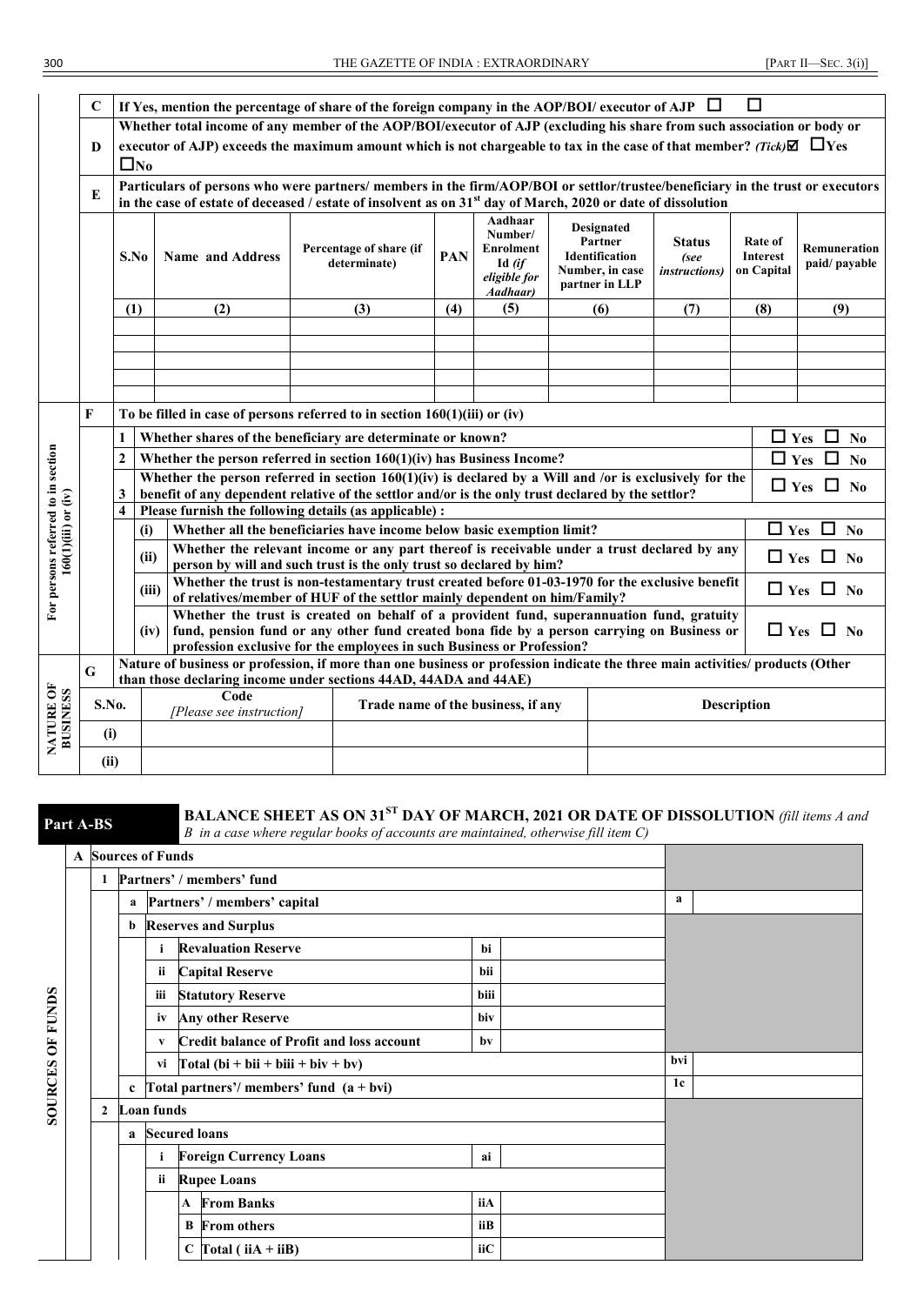|                    |   |                         |              | Total secured loans $(ai + iiC)$<br>iii                                      |                | aiii         |
|--------------------|---|-------------------------|--------------|------------------------------------------------------------------------------|----------------|--------------|
|                    |   |                         | b            | <b>Unsecured loans (including deposits)</b>                                  |                |              |
|                    |   |                         |              | <b>Foreign Currency Loans</b><br>i.                                          | bi             |              |
|                    |   |                         |              | <b>Rupee Loans</b><br>ii                                                     |                |              |
|                    |   |                         |              | <b>A</b> From Banks                                                          | iiA            |              |
|                    |   |                         |              | From persons specified in section $40A(2)(b)$<br>B<br>of the I. T. Act       | iiB            |              |
|                    |   |                         |              | From others<br>$\mathbf C$                                                   | iiC            |              |
|                    |   |                         |              | D Total Rupee Loans ( $i\overline{A} + i\overline{B} + i\overline{C}$ )      | iiD            |              |
|                    |   |                         |              | Total unsecured loans $(bi + iiD)$<br>iii                                    |                | Biii         |
|                    |   |                         | $\mathbf c$  | Total Loan Funds (aiii + biii)                                               |                | 2c           |
|                    |   |                         |              | 3 Deferred tax liability                                                     |                | $\mathbf{3}$ |
|                    |   | $\overline{\mathbf{4}}$ |              | <b>Advances</b>                                                              |                |              |
|                    |   |                         | $\mathbf{i}$ | From persons specified in section 40A(2)(b) of the I.T.<br>Act               | $\mathbf{i}$   |              |
|                    |   |                         | ii           | <b>From others</b>                                                           | ii             |              |
|                    |   |                         |              | iii $Total Advances (i + ii)$                                                |                | 4iii         |
|                    |   | 5 <sup>5</sup>          |              | Sources of funds $(1c + 2c +3 + 4iii)$                                       |                | 5            |
|                    | B |                         |              | <b>Application of funds</b>                                                  |                |              |
|                    |   | $\mathbf{1}$            |              | <b>Fixed assets</b>                                                          |                |              |
|                    |   |                         |              | <b>Gross: Block</b>                                                          | 1a             |              |
|                    |   |                         | a            |                                                                              | 1 <sub>b</sub> |              |
|                    |   |                         | b            | Depreciation                                                                 |                |              |
|                    |   |                         | $\mathbf c$  | Net Block $(a - b)$                                                          | 1c             |              |
|                    |   |                         | d            | Capital work-in-progress                                                     | 1 <sub>d</sub> | 1e           |
|                    |   |                         | $\mathbf e$  | Total $(1c + 1d)$                                                            |                |              |
|                    |   | $\overline{2}$          |              | <b>Investments</b>                                                           |                |              |
|                    |   |                         | a            | <b>Long-term investments</b>                                                 |                |              |
|                    |   |                         |              | <b>Investment in property</b><br>$\mathbf{i}$                                | $\mathbf{i}$   |              |
|                    |   |                         |              | <b>Equity instruments</b><br>ii                                              |                |              |
|                    |   |                         |              | A Listed equities                                                            | iiA            |              |
|                    |   |                         |              | <b>B</b> Unlisted equities                                                   | iiB            |              |
|                    |   |                         |              | Total<br>$\mathbf C$                                                         | iiC            |              |
| <b>OF FUNDS</b>    |   |                         |              | iii Preference shares                                                        | iii            |              |
|                    |   |                         |              | <b>Government or trust securities</b><br>iv                                  | iv             |              |
|                    |   |                         |              | <b>Debenture or bonds</b><br>V                                               | V              |              |
|                    |   |                         |              | <b>Mutual funds</b><br>vi                                                    | vi             |              |
|                    |   |                         |              | <b>Others</b><br>vii                                                         | vii            |              |
| <b>APPLICATION</b> |   |                         |              | viii $\Gamma$ otal Long-term investments (i + iiC + iii + iv + v + vi + vii) |                | aviii        |
|                    |   |                         | b            | <b>Short-term investments</b>                                                |                |              |
|                    |   |                         |              | <b>Equity instruments</b><br>i.                                              |                |              |
|                    |   |                         |              | A Listed equities                                                            | iA             |              |
|                    |   |                         |              | <b>B</b> Unlisted equities                                                   | iB             |              |
|                    |   |                         |              | $\mathbf C$<br>Total                                                         | iC             |              |
|                    |   |                         |              | <b>Preference shares</b><br>ii.                                              | ii             |              |
|                    |   |                         |              | <b>Government or trust securities</b><br>Ш                                   | iii            |              |
|                    |   |                         |              | <b>Debenture or bonds</b><br>İV                                              | iv             |              |
|                    |   |                         |              | <b>Mutual funds</b><br>V                                                     | V              |              |
|                    |   |                         |              | <b>Others</b><br>vi                                                          | vi             |              |
|                    |   |                         |              | vii   Total Short-term investments $(iC + ii + iii + iv + v + vi)$           |                | bvii         |
|                    |   |                         | $\mathbf c$  | Total investments (aviii + bvii)                                             |                | 2c           |
|                    |   | 3                       |              | Current assets, loans and advances                                           |                |              |
|                    |   |                         | a            | <b>Current assets</b>                                                        |                |              |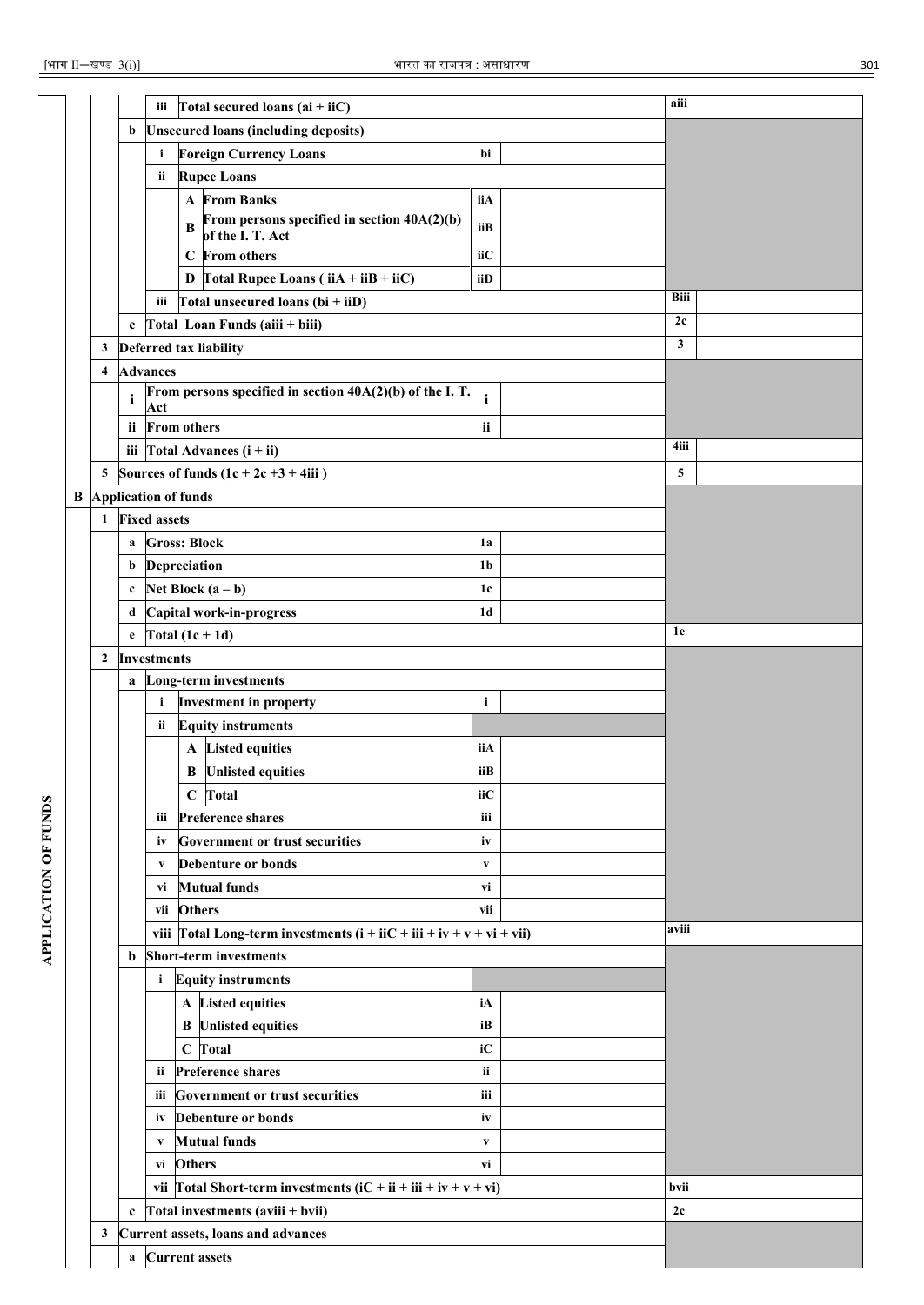|   | i   | <b>Inventories</b>                                      |                  |      |      |  |
|---|-----|---------------------------------------------------------|------------------|------|------|--|
|   |     | A Raw materials                                         | iA               |      |      |  |
|   |     | <b>B</b> Work-in-progress                               | iB               |      |      |  |
|   |     | C Finished goods                                        | iC               |      |      |  |
|   |     | Stock-in-trade (in respect of goods acquired<br>D       | iD               |      |      |  |
|   |     | for trading)<br>Stores/consumables including packing    |                  |      |      |  |
|   |     | E<br>material                                           | iE               |      |      |  |
|   |     | <b>F</b> Loose tools                                    | iF               |      |      |  |
|   |     | G Others                                                | iG               |      |      |  |
|   |     | H Total $(iA + iB + iC + iD + iE + iF + iG)$            |                  |      | iH   |  |
|   | ii  | <b>Sundry Debtors</b>                                   |                  |      |      |  |
|   | A   | Outstanding for more than one year                      | iiA              |      |      |  |
|   | B   | <b>Others</b>                                           | iіB              |      |      |  |
|   | C   | <b>Total Sundry Debtors</b>                             |                  |      | iіC  |  |
|   | iii | <b>Cash and bank balances</b>                           |                  |      |      |  |
|   |     | A Balance with banks                                    |                  | iiiA |      |  |
|   |     | <b>B</b> Cash-in-hand                                   |                  | iiiB |      |  |
|   |     | C Others                                                |                  | iiiC |      |  |
|   |     | D Total Cash and cash equivalents (iiiA + iiiB + iiiC)  |                  |      | iiiD |  |
|   | iv  | <b>Other Current Assets</b>                             |                  |      | aiv  |  |
|   | V   | Total current assets $(iH + iiC + iiiD + aiv)$          |                  |      | av   |  |
| b |     | <b>Loans and advances</b>                               |                  |      |      |  |
|   |     | Advances recoverable in cash or in kind or for          |                  |      |      |  |
|   | i   | value to be received                                    | bi               |      |      |  |
|   | ii  | Deposits, loans and advances to corporate and<br>others | bii              |      |      |  |
|   | iii | <b>Balance with Revenue Authorities</b>                 | biii             |      |      |  |
|   | iv  | $\Gamma$ otal (bi + bii + biii)                         |                  |      | biv  |  |
|   | V   | Loans and advances included in biv which is             |                  |      |      |  |
|   |     | a for the purpose of business or profession             | va               |      |      |  |
|   |     | b not for the purpose of business or profession         | vb               |      |      |  |
|   |     | Total $(av + biv)$                                      |                  |      | 3c   |  |
| d |     | <b>Current liabilities and provisions</b>               |                  |      |      |  |
|   | i   | <b>Current liabilities</b>                              |                  |      |      |  |
|   |     | <b>A Sundry Creditors</b>                               |                  |      |      |  |
|   |     | Outstanding for more than one year<br>1                 | $\mathbf{1}$     |      |      |  |
|   |     | <b>Others</b><br>2                                      | $\boldsymbol{2}$ |      |      |  |
|   |     | $\mathbf{3}$<br>Total $(1 + 2)$                         | A3               |      |      |  |
|   |     | <b>Liability for leased assets</b><br>B                 | iB               |      |      |  |
|   |     | C Interest Accrued and due on borrowings                | iC               |      |      |  |
|   |     | D Interest accrued but not due on borrowings            | iD               |      |      |  |
|   |     | E Income received in advance                            | iE               |      |      |  |
|   |     | F Other payables                                        | iF               |      |      |  |
|   |     | G Total $(A3 + iB + iC + iD + iE + iF)$                 |                  |      | iG   |  |
|   | ii  | <b>Provisions</b>                                       |                  |      |      |  |
|   |     | A Provision for Income Tax                              | iiA              |      |      |  |
|   |     | <b>Provision for Leave</b>                              |                  |      |      |  |
|   |     | B<br>encashment/Superannuation/Gratuity                 | iiB              |      |      |  |
|   |     | <b>C</b> Other Provisions                               | iiC              |      |      |  |
|   |     | D $\Gamma$ otal (iiA + iiB + iiC)                       |                  |      | iiE  |  |
|   |     | iii $Total (iE + iiD)$                                  |                  |      | diii |  |
| e |     | Net current assets $(3c - diii)$                        |                  |      | 3e   |  |
| a |     | Miscellaneous expenditure not written off or adjusted   | 4a               |      |      |  |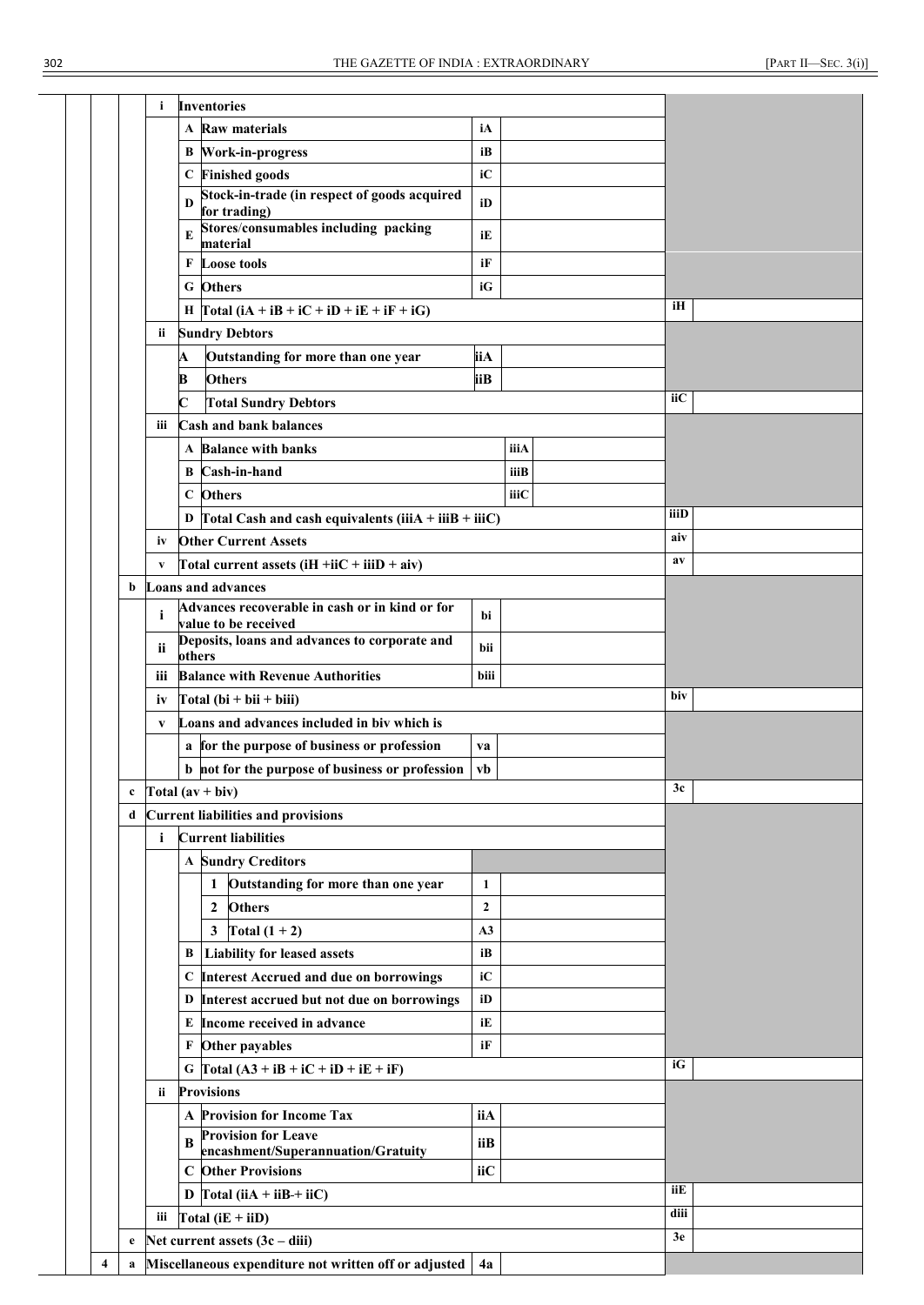|                |   | b | Deferred tax asset                                                                                                                                                                                    | 4 <sub>b</sub> |                |    |  |
|----------------|---|---|-------------------------------------------------------------------------------------------------------------------------------------------------------------------------------------------------------|----------------|----------------|----|--|
|                |   | c | Debit balance in Profit and loss account/accumulated<br>balance                                                                                                                                       | 4c             |                |    |  |
|                |   | d | Total $(4a + 4b + 4c)$                                                                                                                                                                                |                |                | 4d |  |
|                | 5 |   | Total, application of funds $(1e + 2c + 3e + 4d)$                                                                                                                                                     |                |                | 5  |  |
| ASE            |   |   | C In a case where regular books of account of business or profession are not maintained, furnish<br>the following information as on $31st$ day of March, - 2021, in respect of business or profession |                |                |    |  |
|                |   |   | Amount of total sundry debtors                                                                                                                                                                        |                | C1             |    |  |
| <b>ACCOUNT</b> | 2 |   | Amount of total sundry creditors                                                                                                                                                                      |                | C <sub>2</sub> |    |  |
|                | 3 |   | Amount of total stock-in-trade                                                                                                                                                                        |                | C <sub>3</sub> |    |  |
| $\mathsf{S}$   | 4 |   | Amount of the cash balance                                                                                                                                                                            |                | C <sub>4</sub> |    |  |

**Part A-Manufacturing** 

**Manufacturing Account for the financial year 2020-21** *(fill items 1 to 3 in a case where regular books of accounts are maintained, otherwise fill items 62 to 66 as applicable)*

| Account |                |              |              | $\mu$ c manuality, only way furthermal $\sigma$ to 00 as applicable)      |              |              |  |
|---------|----------------|--------------|--------------|---------------------------------------------------------------------------|--------------|--------------|--|
|         |                |              |              | 1 Debits to Manufacturing Account                                         |              |              |  |
|         |                | A            |              | <b>Opening Inventory</b>                                                  |              |              |  |
|         |                |              |              | Opening stock of raw-material                                             | I            |              |  |
|         |                |              | ii           | <b>Opening stock of Work in progress</b>                                  | <b>Ii</b>    |              |  |
|         |                |              |              | iii $\left  \text{Total} \left( \mathbf{i} + \mathbf{ii} \right) \right $ |              | Aiii         |  |
|         |                | B            |              | Purchases (net of refunds and duty or tax, if any)                        |              | $\bf{B}$     |  |
|         |                | $\mathbf C$  |              | <b>Direct wages</b>                                                       |              | $\mathbf C$  |  |
|         |                | D            |              | Direct expenses $(Di + Dii + Diii)$                                       |              | D            |  |
|         |                |              | i            | Carriage inward                                                           | I            |              |  |
|         |                |              | ii           | Power and fuel                                                            | <b>Ii</b>    |              |  |
|         |                |              |              | iii Other direct expenses                                                 | <b>Iii</b>   |              |  |
|         |                | Е            |              | <b>Factory Overheads</b>                                                  |              |              |  |
|         |                |              | $\mathbf{i}$ | <b>Indirect wages</b>                                                     | I            |              |  |
|         |                |              |              | <b>Factory rent and rates</b>                                             | <b>Ii</b>    |              |  |
|         |                |              |              | iii Factory Insurance                                                     | <b>Iii</b>   |              |  |
|         |                |              |              | iv Factory fuel and power                                                 | Iv           |              |  |
|         |                |              | $\mathbf{V}$ | <b>Factory general expenses</b>                                           | $\mathbf{V}$ |              |  |
|         |                |              |              | vi Depreciation of factory machinery                                      | Vi           |              |  |
|         |                |              |              | vii $\text{Total}$ (i+ii+iii+iv+v+vi)                                     |              | Evii         |  |
|         |                | F            |              | Total of Debits to Manufacturing Account (Aiii+B+C+D+Evii)                |              | $\mathbf{F}$ |  |
|         | $\overline{2}$ |              |              | <b>Closing Stock</b>                                                      |              |              |  |
|         |                | $\mathbf{i}$ |              | Raw material                                                              | 2i           |              |  |
|         |                | ii.          |              | Work-in-progress                                                          | 2ii          |              |  |
|         |                |              |              | Total $(2i + 2ii)$                                                        |              | $\mathbf{2}$ |  |
|         | 3              |              |              | Cost of Goods Produced – transferred to Trading Account (1F-2)            |              | 3            |  |

**Part A-Trading Account** 

**CREDITS TO TRADING ACCOUNT**

CREDITS TO TRADING ACCOUNT

**Trading Account for the financial year 2020-21** *(fill items 4 to 12 in a case where regular books of accounts are maintained, otherwise fill items 62 to 66 as applicable)*

| 4 |   |     |             | <b>Revenue from operations</b>                                                         |      |   |  |
|---|---|-----|-------------|----------------------------------------------------------------------------------------|------|---|--|
|   | A |     |             | Sales/ Gross receipts of business (net of returns and refunds and duty or tax, if any) |      |   |  |
|   |   |     |             | Sale of goods                                                                          |      |   |  |
|   |   | ii  |             | <b>Sale of services</b>                                                                | ii   |   |  |
|   |   | iii | amount)     | Other operating revenues (specify nature and                                           |      |   |  |
|   |   |     | a           |                                                                                        | iiia |   |  |
|   |   |     | b           |                                                                                        | iiib |   |  |
|   |   |     | $\mathbf c$ | $\int \text{Total (iiia + iiib)}$                                                      | iiic |   |  |
|   |   |     |             | iv $\text{Total}(\mathbf{i} + \mathbf{ii} + \mathbf{iii})$                             | Aiv  |   |  |
|   | B |     |             | <b>Gross receipts from Profession</b>                                                  |      | B |  |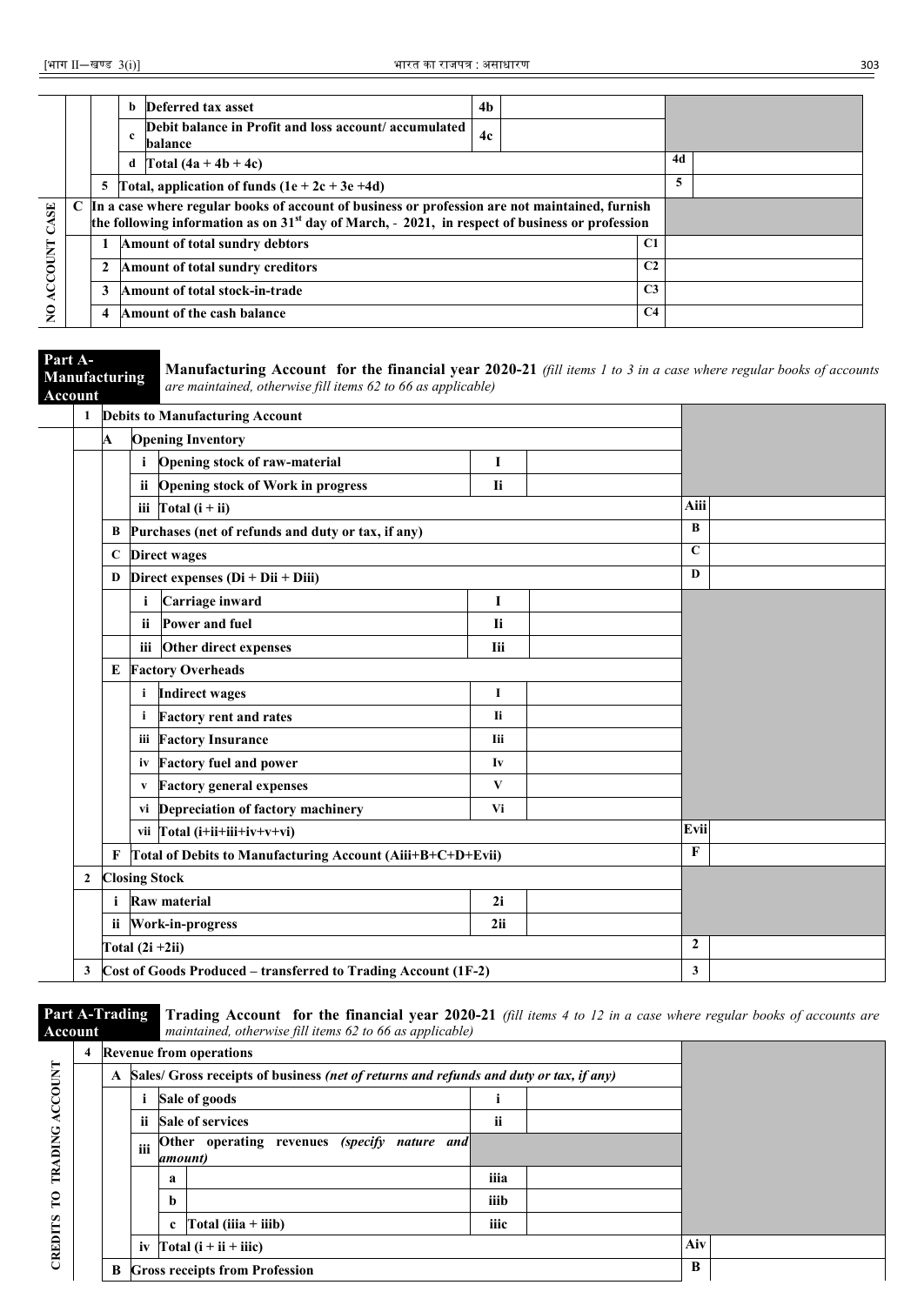|                        |    | C         | Duties, taxes and cess received or receivable in respect of goods and services sold or supplied   |                  |       |            |
|------------------------|----|-----------|---------------------------------------------------------------------------------------------------|------------------|-------|------------|
|                        |    |           | <b>Union Excise duties</b><br>i.                                                                  | i                |       |            |
|                        |    |           | <b>Service tax</b><br>ii.                                                                         | ii               |       |            |
|                        |    |           | VAT/Sales tax<br>ш                                                                                | iii              |       |            |
|                        |    |           | Central Goods & Service Tax (CGST)<br>iv                                                          | iv               |       |            |
|                        |    |           | State Goods & Services Tax (SGST)<br>V                                                            | $\mathbf{v}$     |       |            |
|                        |    |           | <b>Integrated Goods &amp; Services Tax (IGST)</b><br>VÌ                                           | vi               |       |            |
|                        |    |           | vii Union Territory Goods & Services Tax (UTGST)                                                  | vii              |       |            |
|                        |    |           | viii Any other duty, tax and cess                                                                 | viii             |       |            |
|                        |    |           | $Total (i + ii + iii + iv + v + vi + vi + viii)$<br>ix                                            |                  |       | <b>Cix</b> |
|                        |    | D         | Total Revenue from operations $(Aiv + B + Cix)$                                                   |                  |       | 4D         |
|                        | 5  |           | <b>Closing Stock of Finished Goods</b>                                                            |                  |       | 5          |
|                        | 6  |           | Total of credits to Trading Account $(4D + 5)$                                                    |                  |       | 6          |
|                        | 7  |           | <b>Opening Stock of Finished Goods</b>                                                            |                  |       | 7          |
|                        | 8  |           | Purchases (net of refunds and duty or tax, if any)                                                | 8                |       |            |
|                        | 9  |           | Direct Expenses $(9i + 9ii + 9iii)$                                                               |                  |       | 9          |
|                        |    | i         | Carriage inward                                                                                   | i                |       |            |
|                        |    | ii        | Power and fuel                                                                                    | ii               |       |            |
|                        |    | Ш         | Other direct expenses<br>Note: Row can be added as per the nature of Direct<br><b>Expenses</b>    | iii              |       |            |
|                        | 10 |           | Duties and taxes, paid or payable, in respect of goods and services purchased                     |                  |       |            |
| <b>TRADING ACCOUNT</b> |    | i         | <b>Custom duty</b>                                                                                | 10i              |       |            |
|                        |    | <b>ii</b> | <b>Counter veiling duty</b>                                                                       | 10ii             |       |            |
|                        |    | iii       | Special additional duty                                                                           | 10iii            |       |            |
|                        |    | İV        | Union excise duty                                                                                 | 10iv             |       |            |
| $\overline{r}$         |    | V         | Service tax                                                                                       | 10v              |       |            |
|                        |    | vi        | <b>VAT/Sales tax</b>                                                                              | 10 <sub>vi</sub> |       |            |
| <b>DEBITS</b>          |    | vii       | Central Goods & Service Tax (CGST)                                                                | 10vii            |       |            |
|                        |    |           | viii State Goods & Services Tax (SGST)                                                            | 10viii           |       |            |
|                        |    |           | ix Integrated Goods & Services Tax (IGST)                                                         | 10ix             |       |            |
|                        |    | x         | Union Territory Goods & Services Tax (UTGST)                                                      | 10x              |       |            |
|                        |    | хi        | Any other tax, paid or payable                                                                    | 10xi             |       |            |
|                        |    |           | xii   Total (10i + 10ii + 10iii + 10iv + 10v + 10vi + 10vii + 10viii + 10ix + 10x + 10xi)         |                  | 10xii |            |
|                        | 11 |           | Cost of goods produced – Transferred from Manufacturing Account                                   |                  |       | 11         |
|                        | 12 |           | Gross Profit from Business/Profession - transferred to Profit and Loss account (6-7-8-9-10xii-11) |                  |       | 12         |

**Part A-P& L Profit and Loss Account for the financial year 2020-21** *(fill items 13 to 60 in a case where regular books* of accounts are maintained otherwise *fill items 62 to 66 as applicable*) *of accounts are maintained, otherwise fill items 62 to 66 as applicable)*

|                | 13 |           | <b>Gross profit transferred from Trading Account</b>                                                                |        | 13 |  |
|----------------|----|-----------|---------------------------------------------------------------------------------------------------------------------|--------|----|--|
|                | 14 |           | <b>Other income</b>                                                                                                 |        |    |  |
| <b>ACCOUNT</b> |    |           | Rent                                                                                                                |        |    |  |
|                |    | ÎÌ        | <b>Commission</b>                                                                                                   | ii     |    |  |
| LxOSS          |    | <br>ĤÎ    | Dividend income                                                                                                     | <br>îĤ |    |  |
|                |    | <b>iv</b> | <b>Interest income</b>                                                                                              | iv     |    |  |
| <b>AND</b>     |    | V         | <b>Profit on sale of fixed assets</b>                                                                               | V      |    |  |
| PROFIT         |    | vi        | Profit on sale of investment being securities chargeable to Securities<br><b>Transaction Tax (STT)</b>              | vi     |    |  |
|                |    | vii       | <b>Profit on sale of other investment</b>                                                                           | vii    |    |  |
| $\mathbf{C}$   |    | viii      | Gain (loss) on account of foreign exchange fluctuation u/s 43AA                                                     | viii   |    |  |
| CREDITS        |    | İХ        | Profit on conversion of inventory into capital asset u/s 28(via)<br>(FMV of inventory as on the date of conversion) | İХ     |    |  |
|                |    | x         | <b>Agricultural income</b>                                                                                          | x      |    |  |
|                |    | xi        | Any other income <i>(specify nature and amount)</i>                                                                 |        |    |  |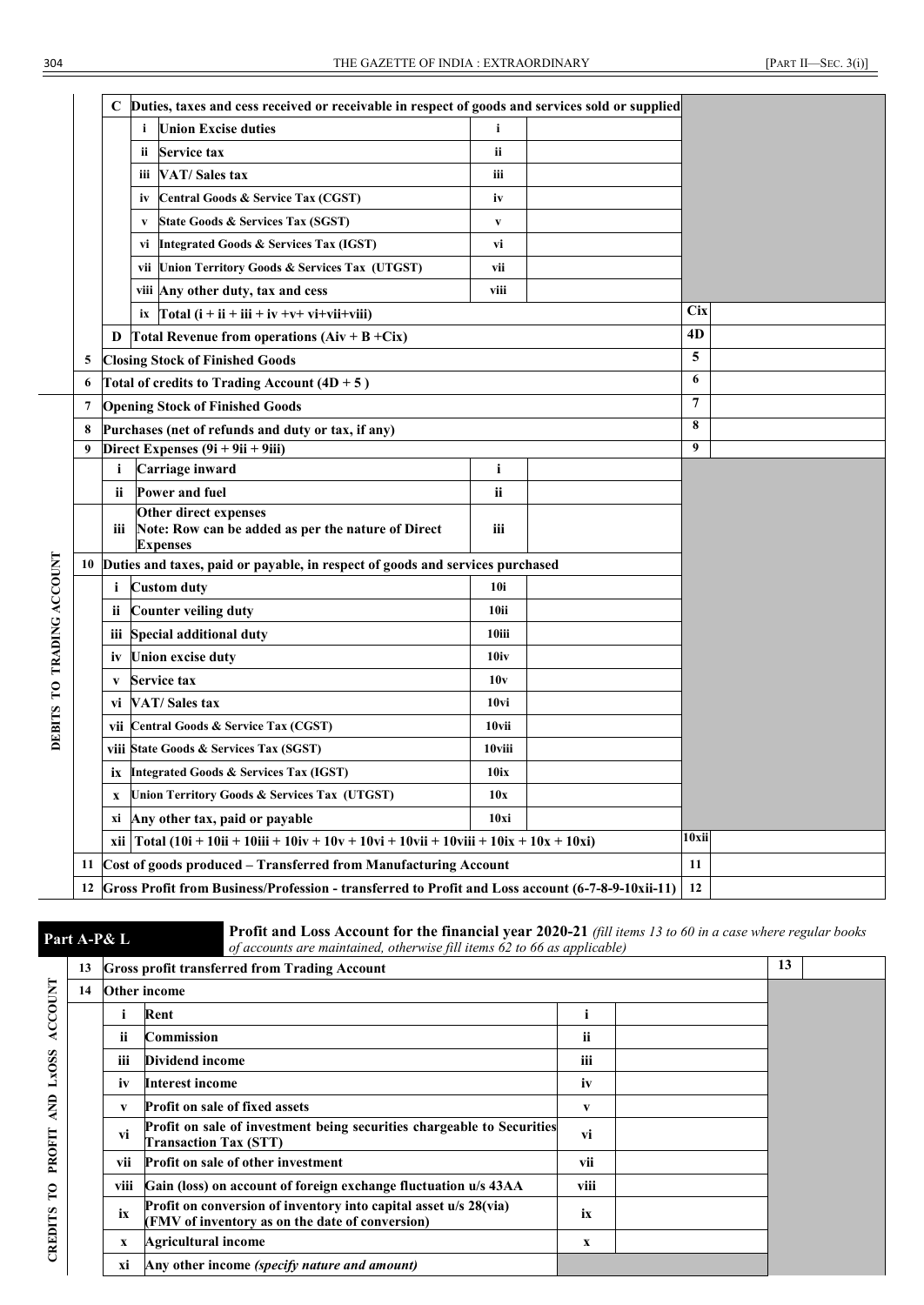|                |    |                            | a            |                                                                                                     | xia           |          |       |  |  |  |
|----------------|----|----------------------------|--------------|-----------------------------------------------------------------------------------------------------|---------------|----------|-------|--|--|--|
|                |    |                            | b            |                                                                                                     | xib           |          |       |  |  |  |
|                |    |                            | $\mathbf c$  | Total $(xia + xib)$                                                                                 | xic           |          |       |  |  |  |
|                |    | xii                        |              | Total of other income $(i + ii + iii + iv + v + vi + vii + viii + ix + x + xic)$                    |               |          | 14xii |  |  |  |
|                | 15 |                            |              | Total of credits to profit and loss account $(13+14xi)$                                             |               |          | 15    |  |  |  |
|                | 16 | <b>Freight outward</b>     |              |                                                                                                     |               |          | 16    |  |  |  |
|                | 17 |                            |              | Consumption of stores and spare parts                                                               |               |          | 17    |  |  |  |
|                | 18 | Power and fuel             |              |                                                                                                     |               |          | 18    |  |  |  |
|                | 19 | <b>Rents</b>               |              |                                                                                                     |               |          | 19    |  |  |  |
|                | 20 | <b>Repairs to building</b> |              |                                                                                                     |               |          | 20    |  |  |  |
|                | 21 |                            |              | <b>Repairs to machinery</b>                                                                         |               |          | 21    |  |  |  |
|                | 22 |                            |              | <b>Compensation to employees</b>                                                                    |               |          |       |  |  |  |
|                |    | i                          |              | <b>Salaries and wages</b>                                                                           | 22i           |          |       |  |  |  |
|                |    | ii.                        | <b>Bonus</b> |                                                                                                     | 22ii          |          |       |  |  |  |
|                |    | iii                        |              | <b>Reimbursement of medical expenses</b>                                                            | 22iii         |          |       |  |  |  |
|                |    | İV                         |              | Leave encashment                                                                                    | 22iv          |          |       |  |  |  |
|                |    | V                          |              | Leave travel benefits                                                                               | 22v           |          |       |  |  |  |
|                |    | Vĺ                         |              | Contribution to approved superannuation fund                                                        | 22vi          |          |       |  |  |  |
|                |    | vii                        |              | Contribution to recognised provident fund                                                           | $22$ vii      |          |       |  |  |  |
|                |    | viii                       |              | Contribution to recognised gratuity fund                                                            | 22viii        |          |       |  |  |  |
|                |    | ix                         |              | Contribution to any other fund                                                                      | 22ix          |          |       |  |  |  |
|                |    |                            |              | Any other benefit to employees in respect of which an expenditure                                   | 22x           |          |       |  |  |  |
|                |    | x<br>has been incurred     |              |                                                                                                     |               |          |       |  |  |  |
|                |    | xi                         |              | Total compensation to employees (total of 22i to 22x)                                               |               |          | 22xi  |  |  |  |
| <b>ACCOUNT</b> |    | xii                        |              | Whether any compensation, included in 22xi, paid to non-residents                                   | xiia          | Yes / No |       |  |  |  |
|                |    |                            |              | If Yes, amount paid to non-residents                                                                | xiib          |          |       |  |  |  |
| <b>LOSS</b>    | 23 | <b>Insurance</b>           |              |                                                                                                     |               |          |       |  |  |  |
| <b>AND</b>     |    | i                          |              | <b>Medical Insurance</b>                                                                            |               |          |       |  |  |  |
|                |    | ii.                        |              | <b>Life Insurance</b>                                                                               | 23ii          |          |       |  |  |  |
| <b>ROFIT</b>   |    | iii                        |              | <b>Keyman's Insurance</b>                                                                           | 23iii         |          |       |  |  |  |
|                |    | iv                         |              | Other Insurance including factory, office, car, goods, etc.                                         | 23iv          |          |       |  |  |  |
| $\mathbf{C}$   |    | $\mathbf{V}$               |              | Total expenditure on insurance $(23i + 23ii + 23iii + 23iv)$                                        |               |          | 23v   |  |  |  |
|                | 24 |                            |              | Workmen and staff welfare expenses                                                                  |               |          | 24    |  |  |  |
| <b>DEBITS</b>  | 25 | <b>Entertainment</b>       |              |                                                                                                     |               |          | 25    |  |  |  |
|                | 26 | <b>Hospitality</b>         |              |                                                                                                     |               |          | 26    |  |  |  |
|                | 27 | Conference                 |              |                                                                                                     |               |          | 27    |  |  |  |
|                | 28 |                            |              | Sales promotion including publicity (other than advertisement)                                      |               |          | 28    |  |  |  |
|                | 29 | <b>Advertisement</b>       |              |                                                                                                     |               |          | 29    |  |  |  |
|                | 30 | Commission                 |              |                                                                                                     |               |          |       |  |  |  |
|                |    | i                          |              | Paid outside India, or paid in India to a non-resident other than a                                 | $\mathbf{i}$  |          |       |  |  |  |
|                |    | ii                         | To others    | company or a foreign company                                                                        | $\mathbf{ii}$ |          |       |  |  |  |
|                |    | iii                        |              | Total $(i + ii)$                                                                                    |               |          | 30iii |  |  |  |
|                |    |                            |              |                                                                                                     |               |          |       |  |  |  |
|                | 31 | <b>Royalty</b>             |              | Paid outside India, or paid in India to a non-resident other than a                                 |               |          |       |  |  |  |
|                |    | i                          |              | company or a foreign company                                                                        | $\mathbf{i}$  |          |       |  |  |  |
|                |    | ii                         | To others    |                                                                                                     | ii            |          |       |  |  |  |
|                |    | iii                        |              | Total $(i + ii)$                                                                                    |               |          | 31iii |  |  |  |
|                | 32 |                            |              | Professional / Consultancy fees / Fee for technical services                                        |               |          |       |  |  |  |
|                |    | i                          |              | Paid outside India, or paid in India to a non-resident other than a<br>company or a foreign company | $\mathbf{i}$  |          |       |  |  |  |
|                |    | ii                         | To others    |                                                                                                     | ii            |          |       |  |  |  |
|                |    | iii                        |              | Total $(i + ii)$                                                                                    |               |          | 32iii |  |  |  |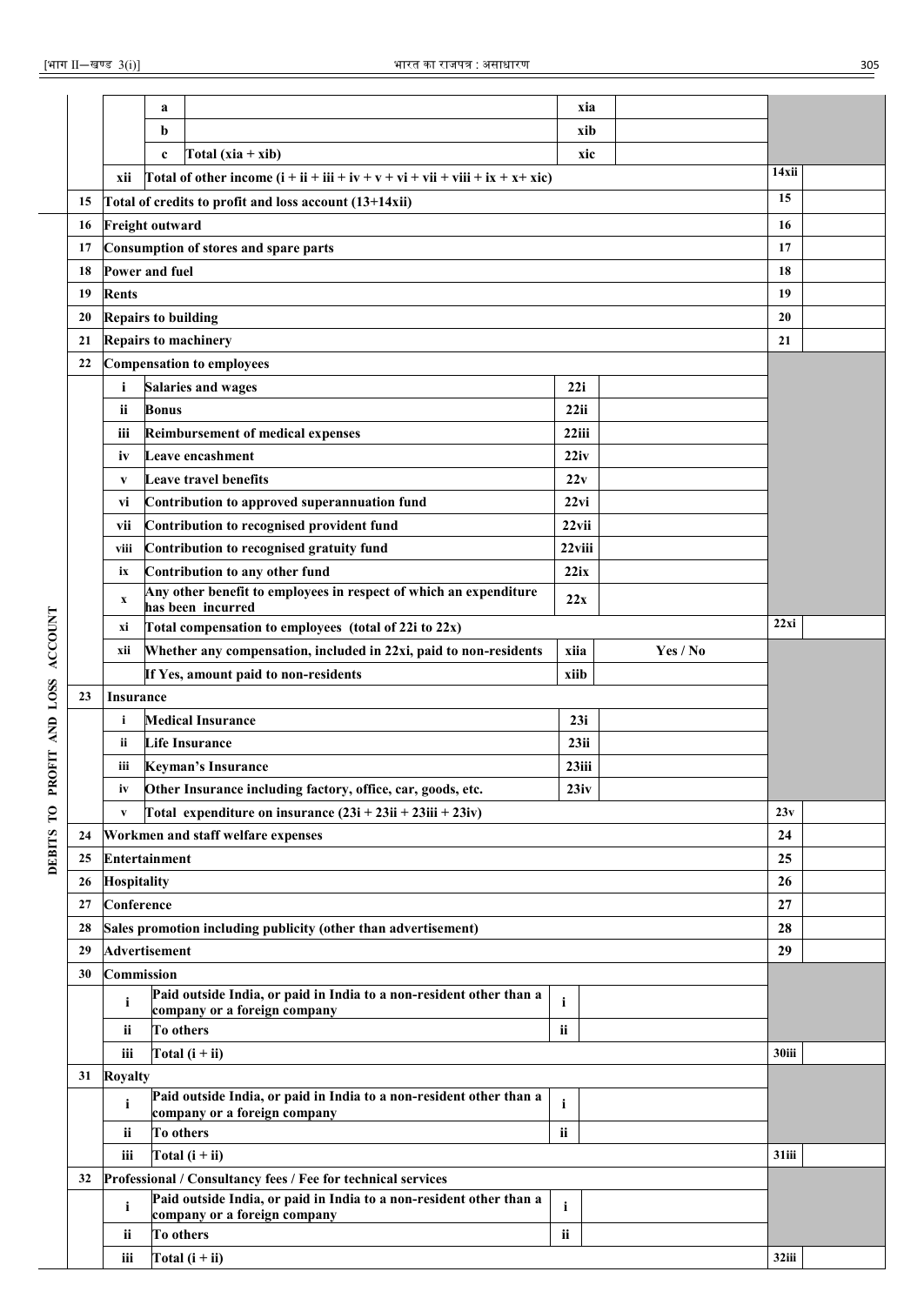|                          | 33 | Hotel, boarding and Lodging                                                                                                                                                               | 33    |  |  |  |  |  |  |  |  |
|--------------------------|----|-------------------------------------------------------------------------------------------------------------------------------------------------------------------------------------------|-------|--|--|--|--|--|--|--|--|
|                          | 34 | Traveling expenses other than on foreign traveling                                                                                                                                        | 34    |  |  |  |  |  |  |  |  |
|                          | 35 | Foreign travelling expenses                                                                                                                                                               | 35    |  |  |  |  |  |  |  |  |
|                          | 36 | <b>Conveyance expenses</b>                                                                                                                                                                | 36    |  |  |  |  |  |  |  |  |
|                          | 37 | <b>Telephone expenses</b>                                                                                                                                                                 | 37    |  |  |  |  |  |  |  |  |
|                          | 38 | <b>Guest House expenses</b>                                                                                                                                                               | 38    |  |  |  |  |  |  |  |  |
|                          | 39 | <b>Club expenses</b>                                                                                                                                                                      | 39    |  |  |  |  |  |  |  |  |
|                          | 40 | <b>Festival celebration expenses</b>                                                                                                                                                      | 40    |  |  |  |  |  |  |  |  |
|                          | 41 | Scholarship                                                                                                                                                                               | 41    |  |  |  |  |  |  |  |  |
|                          | 42 | Gift                                                                                                                                                                                      | 42    |  |  |  |  |  |  |  |  |
|                          | 43 | <b>Donation</b>                                                                                                                                                                           | 43    |  |  |  |  |  |  |  |  |
|                          | 44 | Rates and taxes, paid or payable to Government or any local body (excluding taxes on income)                                                                                              |       |  |  |  |  |  |  |  |  |
|                          |    | <b>Union excise duty</b><br>44i<br>i.                                                                                                                                                     |       |  |  |  |  |  |  |  |  |
|                          |    | <b>Service tax</b><br>44ii<br>ii                                                                                                                                                          |       |  |  |  |  |  |  |  |  |
|                          |    | <b>VAT/Sales tax</b><br>44iii<br>iii                                                                                                                                                      |       |  |  |  |  |  |  |  |  |
|                          |    | <b>Cess</b><br>44iv<br>iv                                                                                                                                                                 |       |  |  |  |  |  |  |  |  |
|                          |    | Central Goods & Service Tax (CGST)<br>44v                                                                                                                                                 |       |  |  |  |  |  |  |  |  |
|                          |    | V                                                                                                                                                                                         |       |  |  |  |  |  |  |  |  |
|                          |    | 44 <sub>vi</sub><br>State Goods & Services Tax (SGST)<br>vi                                                                                                                               |       |  |  |  |  |  |  |  |  |
|                          |    | <b>Integrated Goods &amp; Services Tax (IGST)</b><br>44vii<br>vii                                                                                                                         |       |  |  |  |  |  |  |  |  |
|                          |    | <b>Union Territory Goods &amp; Services Tax (UTGST)</b><br>44viii<br>viii                                                                                                                 |       |  |  |  |  |  |  |  |  |
|                          |    | Any other rate, tax, duty or cess incl STT and CTT<br>44ix<br>ix                                                                                                                          |       |  |  |  |  |  |  |  |  |
|                          |    | Total rates and taxes paid or payable (44i + 44ii +44iii +44iv + 44v + 44vi + 44vii + 44viii +44ix)<br>$\boldsymbol{\mathrm{X}}$                                                          | 44x   |  |  |  |  |  |  |  |  |
|                          | 45 | <b>Audit fee</b>                                                                                                                                                                          | 45    |  |  |  |  |  |  |  |  |
|                          | 46 | Salary/Remuneration paid to Partners of the firm                                                                                                                                          | 46    |  |  |  |  |  |  |  |  |
|                          | 47 | Other expenses (specify nature and amount)                                                                                                                                                |       |  |  |  |  |  |  |  |  |
|                          |    | $\mathbf{i}$<br>$\mathbf{i}$                                                                                                                                                              |       |  |  |  |  |  |  |  |  |
|                          |    | ii<br>ii                                                                                                                                                                                  |       |  |  |  |  |  |  |  |  |
|                          |    | Total $(i + ii)$<br>iii                                                                                                                                                                   | 47iii |  |  |  |  |  |  |  |  |
|                          | 48 | Bad debts (specify PAN/Aadhaar No. of the person, if available, for whom Bad Debt for amount of Rs. 1 lakh or more is<br>claimed and amount)                                              |       |  |  |  |  |  |  |  |  |
|                          |    | 48i(1)<br>i(1)                                                                                                                                                                            |       |  |  |  |  |  |  |  |  |
|                          |    | 48i(2)<br>i(2)                                                                                                                                                                            |       |  |  |  |  |  |  |  |  |
|                          |    | i(3)<br>48i(3)                                                                                                                                                                            |       |  |  |  |  |  |  |  |  |
|                          |    | (Rows can be added as required) Total $[48i(1)+48i(2)+48i(3)]$<br>48i<br>i.                                                                                                               |       |  |  |  |  |  |  |  |  |
|                          |    | Others (more than Rs. 1 lakh) where PAN/Aadhaar No. is not<br>48ii<br>ii.<br>available (provide name and complete address)                                                                |       |  |  |  |  |  |  |  |  |
|                          |    | Others (amounts less than Rs. 1 lakh)<br>48iii<br>iii                                                                                                                                     |       |  |  |  |  |  |  |  |  |
|                          |    | Total Bad Debt $(48i + 48ii + 48iii)$<br>iv                                                                                                                                               | 48iv  |  |  |  |  |  |  |  |  |
|                          | 49 | Provision for bad and doubtful debts                                                                                                                                                      | 49    |  |  |  |  |  |  |  |  |
|                          | 50 | <b>Other provisions</b>                                                                                                                                                                   | 50    |  |  |  |  |  |  |  |  |
|                          | 51 | Profit before interest, depreciation and taxes $[15 - (16 \text{ to } 21 + 22 \text{x}) + 23 \text{y} + 24 \text{ to } 29 + 30 \text{iii} + 31 \text{iii} + 32 \text{iii} + 33 \text{to}$ | 51    |  |  |  |  |  |  |  |  |
|                          |    | $43 + 44x + 45 + 46 + 47$ iii + $48$ iv + $49 + 50$ )                                                                                                                                     |       |  |  |  |  |  |  |  |  |
|                          | 52 | <b>Interest</b>                                                                                                                                                                           |       |  |  |  |  |  |  |  |  |
|                          |    | Paid outside India, or paid in India to a non-resident other than a<br>$\mathbf{i}$<br>i<br>company or a foreign company                                                                  |       |  |  |  |  |  |  |  |  |
|                          |    | To others<br>ii<br>ii                                                                                                                                                                     |       |  |  |  |  |  |  |  |  |
|                          |    | iii<br>Total $(i + ii)$                                                                                                                                                                   | 52iii |  |  |  |  |  |  |  |  |
|                          | 53 | Depreciation and amortisation                                                                                                                                                             | 53    |  |  |  |  |  |  |  |  |
|                          | 54 | Net profit before taxes $(51 – 52iii – 53)$                                                                                                                                               | 54    |  |  |  |  |  |  |  |  |
|                          | 55 | Provision for current tax                                                                                                                                                                 | 55    |  |  |  |  |  |  |  |  |
| PROVISION FOR<br>TAX AND | 56 | <b>Provision for Deferred Tax</b>                                                                                                                                                         | 56    |  |  |  |  |  |  |  |  |
|                          | 57 | Profit after tax (54 - 55 - 56)                                                                                                                                                           | 57    |  |  |  |  |  |  |  |  |
|                          | 58 | Balance brought forward from previous year                                                                                                                                                | 58    |  |  |  |  |  |  |  |  |
|                          | 59 | Amount available for appropriation $(57 + 58)$                                                                                                                                            | 59    |  |  |  |  |  |  |  |  |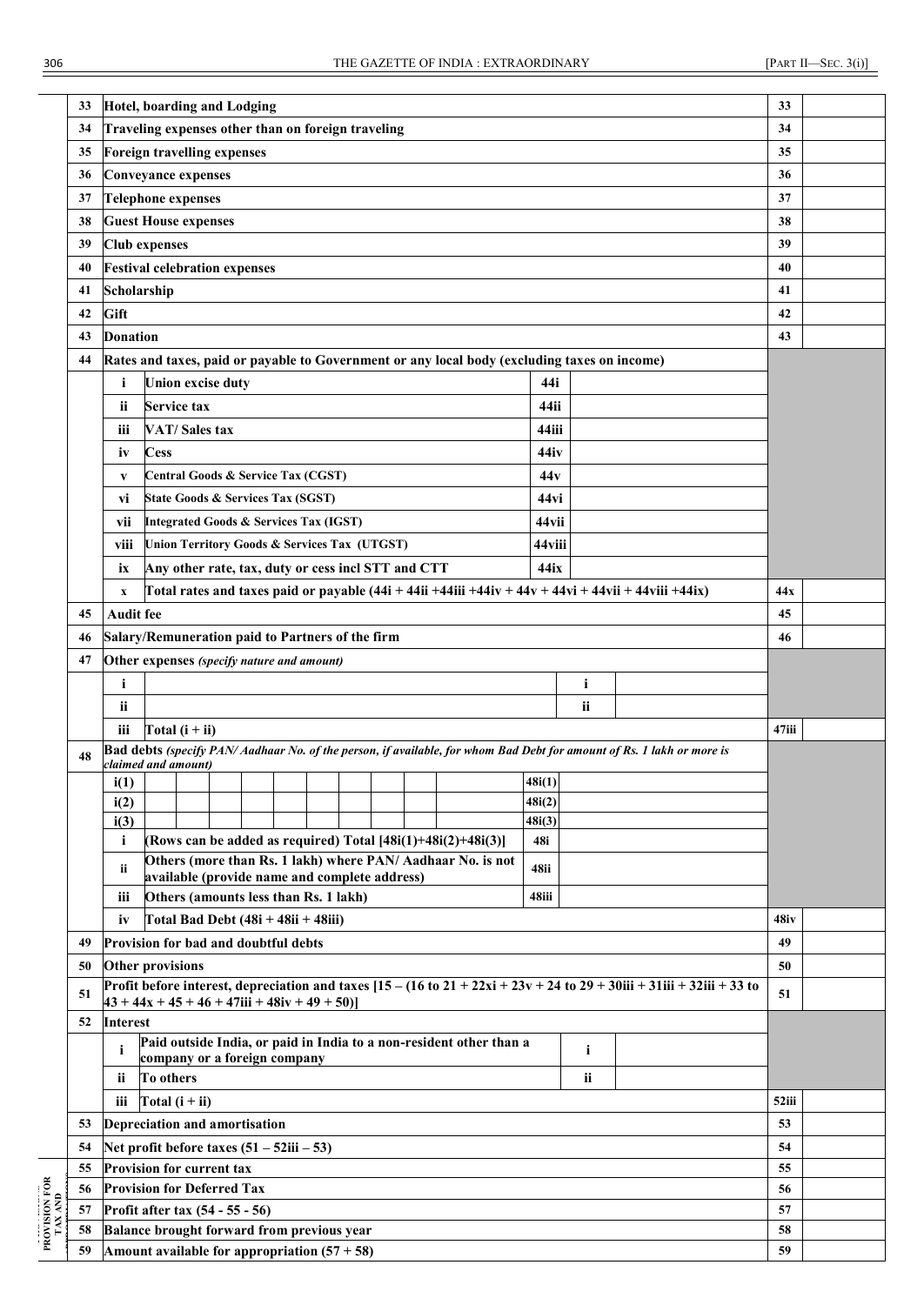| 60<br>60<br>Transferred to reserves and surplus<br>61<br>61<br>Balance carried to balance sheet in proprietor's account $(59 - 60)$ |                                                                                                                                      |                                                                                                                                 |                                                           |                                              |                                                                                                                                                                                 |                                              |              |                                                                        |                      |        |                                                      |                    |  |
|-------------------------------------------------------------------------------------------------------------------------------------|--------------------------------------------------------------------------------------------------------------------------------------|---------------------------------------------------------------------------------------------------------------------------------|-----------------------------------------------------------|----------------------------------------------|---------------------------------------------------------------------------------------------------------------------------------------------------------------------------------|----------------------------------------------|--------------|------------------------------------------------------------------------|----------------------|--------|------------------------------------------------------|--------------------|--|
|                                                                                                                                     |                                                                                                                                      |                                                                                                                                 |                                                           |                                              |                                                                                                                                                                                 |                                              |              |                                                                        |                      |        |                                                      |                    |  |
|                                                                                                                                     | 62                                                                                                                                   |                                                                                                                                 |                                                           |                                              | COMPUTATION OF PRESUMPTIVE BUSINESS INCOME UNDER SECTION 44AD (Only for Resident                                                                                                |                                              |              |                                                                        |                      |        |                                                      |                    |  |
|                                                                                                                                     |                                                                                                                                      |                                                                                                                                 |                                                           | Partnership Firm other than LLP)             |                                                                                                                                                                                 |                                              |              |                                                                        |                      |        |                                                      |                    |  |
|                                                                                                                                     |                                                                                                                                      |                                                                                                                                 | <b>Name of Business</b><br><b>Business code</b><br>SR.NO. |                                              |                                                                                                                                                                                 |                                              |              |                                                                        | <b>Description</b>   |        |                                                      |                    |  |
|                                                                                                                                     |                                                                                                                                      |                                                                                                                                 |                                                           |                                              |                                                                                                                                                                                 |                                              |              |                                                                        |                      |        |                                                      |                    |  |
|                                                                                                                                     |                                                                                                                                      |                                                                                                                                 |                                                           |                                              |                                                                                                                                                                                 |                                              |              |                                                                        |                      |        |                                                      |                    |  |
|                                                                                                                                     |                                                                                                                                      |                                                                                                                                 |                                                           |                                              | (i) Gross Turnover or Gross Receipts $(ia + ib)$                                                                                                                                |                                              |              |                                                                        |                      |        |                                                      | 62i                |  |
|                                                                                                                                     |                                                                                                                                      |                                                                                                                                 |                                                           |                                              | a Through $a/c$ payee cheque or $a/c$ payee bank draft or bank electronic                                                                                                       |                                              |              |                                                                        | ia                   |        |                                                      |                    |  |
|                                                                                                                                     |                                                                                                                                      |                                                                                                                                 |                                                           |                                              | clearing system or other prescribed electronic modes received before                                                                                                            |                                              |              |                                                                        |                      |        |                                                      |                    |  |
|                                                                                                                                     |                                                                                                                                      |                                                                                                                                 |                                                           | specified date<br><b>b</b> Any other mode    |                                                                                                                                                                                 |                                              |              |                                                                        | ib                   |        |                                                      |                    |  |
|                                                                                                                                     | (ii) Presumptive Income under section $44AD$ (iia + iib)                                                                             |                                                                                                                                 |                                                           |                                              |                                                                                                                                                                                 |                                              |              |                                                                        |                      |        |                                                      |                    |  |
|                                                                                                                                     |                                                                                                                                      |                                                                                                                                 |                                                           |                                              | a $6\%$ of 62ia, or the amount claimed to have been earned, whichever is                                                                                                        |                                              |              |                                                                        | iia                  |        |                                                      | 62ii               |  |
|                                                                                                                                     |                                                                                                                                      |                                                                                                                                 |                                                           | higher                                       |                                                                                                                                                                                 |                                              |              |                                                                        |                      |        |                                                      |                    |  |
|                                                                                                                                     |                                                                                                                                      |                                                                                                                                 |                                                           |                                              | b 8% of 62ib, or the amount claimed to have been earned, whichever is                                                                                                           |                                              |              |                                                                        | iib                  |        |                                                      |                    |  |
|                                                                                                                                     |                                                                                                                                      |                                                                                                                                 |                                                           | higher                                       |                                                                                                                                                                                 |                                              |              |                                                                        |                      |        |                                                      |                    |  |
|                                                                                                                                     |                                                                                                                                      |                                                                                                                                 |                                                           | have a tax audit under section 44AB          | NOTE—If income is less than the above percentage of Gross Receipts/Turnover, it is mandatory to maintain books of accounts and                                                  |                                              |              |                                                                        |                      |        |                                                      |                    |  |
|                                                                                                                                     | 63                                                                                                                                   |                                                                                                                                 |                                                           |                                              |                                                                                                                                                                                 |                                              |              |                                                                        |                      |        |                                                      |                    |  |
|                                                                                                                                     | <b>COMPUTATION OF PRESUMPTIVE INCOME FROM PROFESSIONS UNDER SECTION 44ADA (Only</b><br>for Resident Partnership Firm other than LLP) |                                                                                                                                 |                                                           |                                              |                                                                                                                                                                                 |                                              |              |                                                                        |                      |        |                                                      |                    |  |
|                                                                                                                                     | <b>Name of Business</b><br><b>Business code</b><br>SR.NO.                                                                            |                                                                                                                                 |                                                           |                                              |                                                                                                                                                                                 |                                              |              |                                                                        |                      |        |                                                      | <b>Description</b> |  |
|                                                                                                                                     |                                                                                                                                      |                                                                                                                                 |                                                           |                                              |                                                                                                                                                                                 |                                              |              |                                                                        |                      |        |                                                      |                    |  |
|                                                                                                                                     |                                                                                                                                      |                                                                                                                                 |                                                           |                                              |                                                                                                                                                                                 |                                              |              |                                                                        |                      |        |                                                      |                    |  |
|                                                                                                                                     |                                                                                                                                      |                                                                                                                                 |                                                           | (i) Gross Receipts                           |                                                                                                                                                                                 |                                              |              |                                                                        |                      |        |                                                      | 63i                |  |
|                                                                                                                                     |                                                                                                                                      | (ii) Presumptive Income under section 44ADA (50% of 63i, or the amount claimed to have been earned 63ii<br>whichever is higher) |                                                           |                                              |                                                                                                                                                                                 |                                              |              |                                                                        |                      |        |                                                      |                    |  |
|                                                                                                                                     |                                                                                                                                      |                                                                                                                                 |                                                           |                                              | NOTE—If income is less than 50% of Gross Receipts, it is mandatory to maintain books of accounts and have a tax audit under section 44AB                                        |                                              |              |                                                                        |                      |        |                                                      |                    |  |
|                                                                                                                                     | 64                                                                                                                                   |                                                                                                                                 |                                                           |                                              | <b>COMPUTATION OF PRESUMPTIVE INCOME FROM GOODS CARRIAGES UNDER SECTION 44AE</b>                                                                                                |                                              |              |                                                                        |                      |        |                                                      |                    |  |
| PRESUMPTIVE INCOME CASES                                                                                                            |                                                                                                                                      | SR.NO.                                                                                                                          |                                                           |                                              | <b>Name of Business</b>                                                                                                                                                         |                                              |              |                                                                        | <b>Business code</b> |        |                                                      | <b>Description</b> |  |
|                                                                                                                                     |                                                                                                                                      |                                                                                                                                 |                                                           |                                              |                                                                                                                                                                                 |                                              |              |                                                                        |                      |        |                                                      |                    |  |
|                                                                                                                                     |                                                                                                                                      |                                                                                                                                 |                                                           |                                              |                                                                                                                                                                                 |                                              |              |                                                                        |                      |        |                                                      |                    |  |
|                                                                                                                                     |                                                                                                                                      |                                                                                                                                 |                                                           | <b>Registration No.</b><br>of goods carriage | Whether<br>owned/leased/                                                                                                                                                        | <b>Tonnage capacity</b><br>of goods carriage |              | <b>Number of months Presumptive income u/s 44AE</b><br>for which goods |                      |        | for the goods carriage                               |                    |  |
|                                                                                                                                     |                                                                                                                                      |                                                                                                                                 |                                                           |                                              | hired                                                                                                                                                                           | (in MT)                                      |              | carriage was                                                           |                      |        | (Computed $\omega$ Rs.1000 per ton                   |                    |  |
|                                                                                                                                     |                                                                                                                                      |                                                                                                                                 |                                                           |                                              |                                                                                                                                                                                 |                                              |              | owned/leased/                                                          |                      |        | per month in case tonnage                            |                    |  |
|                                                                                                                                     |                                                                                                                                      |                                                                                                                                 |                                                           |                                              |                                                                                                                                                                                 |                                              |              | hired by assessee                                                      |                      |        | exceeds 12MT, or else @<br>Rs.7500 per month) or the |                    |  |
|                                                                                                                                     |                                                                                                                                      |                                                                                                                                 |                                                           |                                              |                                                                                                                                                                                 |                                              |              |                                                                        |                      |        | amount claimed to have been                          |                    |  |
|                                                                                                                                     |                                                                                                                                      |                                                                                                                                 |                                                           |                                              |                                                                                                                                                                                 |                                              |              |                                                                        |                      |        | actually earned, whichever is                        |                    |  |
|                                                                                                                                     |                                                                                                                                      |                                                                                                                                 |                                                           |                                              |                                                                                                                                                                                 |                                              |              |                                                                        |                      | higher |                                                      |                    |  |
|                                                                                                                                     |                                                                                                                                      | (i)                                                                                                                             |                                                           | (1)                                          | (2)                                                                                                                                                                             | (3)                                          |              | (4)                                                                    |                      | (5)    |                                                      |                    |  |
|                                                                                                                                     |                                                                                                                                      | (a)                                                                                                                             |                                                           |                                              |                                                                                                                                                                                 |                                              |              |                                                                        |                      |        |                                                      |                    |  |
|                                                                                                                                     |                                                                                                                                      | (b)                                                                                                                             |                                                           |                                              |                                                                                                                                                                                 |                                              | <b>Total</b> |                                                                        |                      |        |                                                      |                    |  |
|                                                                                                                                     |                                                                                                                                      |                                                                                                                                 |                                                           | Add row options as necessary                 |                                                                                                                                                                                 |                                              |              |                                                                        |                      |        |                                                      |                    |  |
|                                                                                                                                     |                                                                                                                                      |                                                                                                                                 |                                                           |                                              | (ii) Total presumptive income from goods carriage u/s 44AE [total of column (5) of table 64(i)]                                                                                 |                                              |              |                                                                        |                      |        |                                                      | 64(ii)             |  |
|                                                                                                                                     |                                                                                                                                      |                                                                                                                                 |                                                           |                                              | (iii) Less: Salary/Remuneration to Partners of the firm                                                                                                                         |                                              |              |                                                                        |                      |        |                                                      | 64(iii)            |  |
|                                                                                                                                     |                                                                                                                                      |                                                                                                                                 |                                                           |                                              | (iv) Total Presumptive Income u/s 44AE (ii-iii)                                                                                                                                 |                                              |              |                                                                        |                      |        |                                                      | 64(iv)             |  |
|                                                                                                                                     |                                                                                                                                      |                                                                                                                                 |                                                           |                                              | NOTE—If the profits are lower than prescribed under S.44AE or the number of goods carriage owned at any time during the year                                                    |                                              |              |                                                                        |                      |        |                                                      |                    |  |
|                                                                                                                                     |                                                                                                                                      |                                                                                                                                 |                                                           |                                              | exceeds 10, it is mandatory to maintain books of accounts and have a tax audit under 44AB.                                                                                      |                                              |              |                                                                        |                      |        |                                                      |                    |  |
|                                                                                                                                     | 65                                                                                                                                   |                                                                                                                                 |                                                           |                                              | IF REGULAR BOOKS OF ACCOUNT OF BUSINESS OR PROFESSION ARE NOT MAINTAINED, furnish<br>the following information for previous year 2020-21 in respect of business or profession - |                                              |              |                                                                        |                      |        |                                                      |                    |  |
|                                                                                                                                     |                                                                                                                                      |                                                                                                                                 |                                                           |                                              | (i) For assessee carrying on Business                                                                                                                                           |                                              |              |                                                                        |                      |        |                                                      |                    |  |
|                                                                                                                                     |                                                                                                                                      | a                                                                                                                               |                                                           | Gross receipts $(a1 + a2)$                   |                                                                                                                                                                                 |                                              |              |                                                                        | ia                   |        |                                                      |                    |  |
|                                                                                                                                     |                                                                                                                                      |                                                                                                                                 | 1                                                         |                                              | Through a/c payee cheque or a/c payee bank draft or bank electronic                                                                                                             |                                              |              |                                                                        | a1                   |        |                                                      |                    |  |
|                                                                                                                                     |                                                                                                                                      |                                                                                                                                 |                                                           |                                              | clearing system or other prescribed electronic modes received before                                                                                                            |                                              |              |                                                                        |                      |        |                                                      |                    |  |
|                                                                                                                                     |                                                                                                                                      |                                                                                                                                 |                                                           | specified date                               |                                                                                                                                                                                 |                                              |              |                                                                        | a2                   |        |                                                      |                    |  |
| NO ACCOUNT CASE                                                                                                                     |                                                                                                                                      | b                                                                                                                               | $\overline{2}$                                            | Any other mode<br><b>Gross profit</b>        |                                                                                                                                                                                 |                                              |              |                                                                        | ib                   |        |                                                      |                    |  |
|                                                                                                                                     |                                                                                                                                      | c                                                                                                                               | <b>Expenses</b>                                           |                                              |                                                                                                                                                                                 |                                              |              |                                                                        | ic                   |        |                                                      |                    |  |
|                                                                                                                                     |                                                                                                                                      | d                                                                                                                               | Net profit                                                |                                              |                                                                                                                                                                                 |                                              |              |                                                                        |                      |        |                                                      | 65i                |  |
|                                                                                                                                     |                                                                                                                                      |                                                                                                                                 |                                                           |                                              | (ii) For assessee carrying on Profession                                                                                                                                        |                                              |              |                                                                        |                      |        |                                                      |                    |  |
|                                                                                                                                     |                                                                                                                                      | a                                                                                                                               |                                                           | Gross receipts $(a1 + a2)$                   |                                                                                                                                                                                 |                                              |              |                                                                        | iia                  |        |                                                      |                    |  |
|                                                                                                                                     |                                                                                                                                      |                                                                                                                                 | 1                                                         |                                              | Through a/c payee cheque or a/c payee bank draft or bank electronic                                                                                                             |                                              |              |                                                                        | a1                   |        |                                                      |                    |  |
|                                                                                                                                     |                                                                                                                                      |                                                                                                                                 |                                                           |                                              | clearing system or other prescribed electronic modes received before                                                                                                            |                                              |              |                                                                        |                      |        |                                                      |                    |  |
|                                                                                                                                     |                                                                                                                                      |                                                                                                                                 |                                                           | specified date                               |                                                                                                                                                                                 |                                              |              |                                                                        |                      |        |                                                      |                    |  |
|                                                                                                                                     |                                                                                                                                      |                                                                                                                                 | $2^{\circ}$                                               | Any other mode                               |                                                                                                                                                                                 |                                              |              |                                                                        | a <sub>2</sub>       |        |                                                      |                    |  |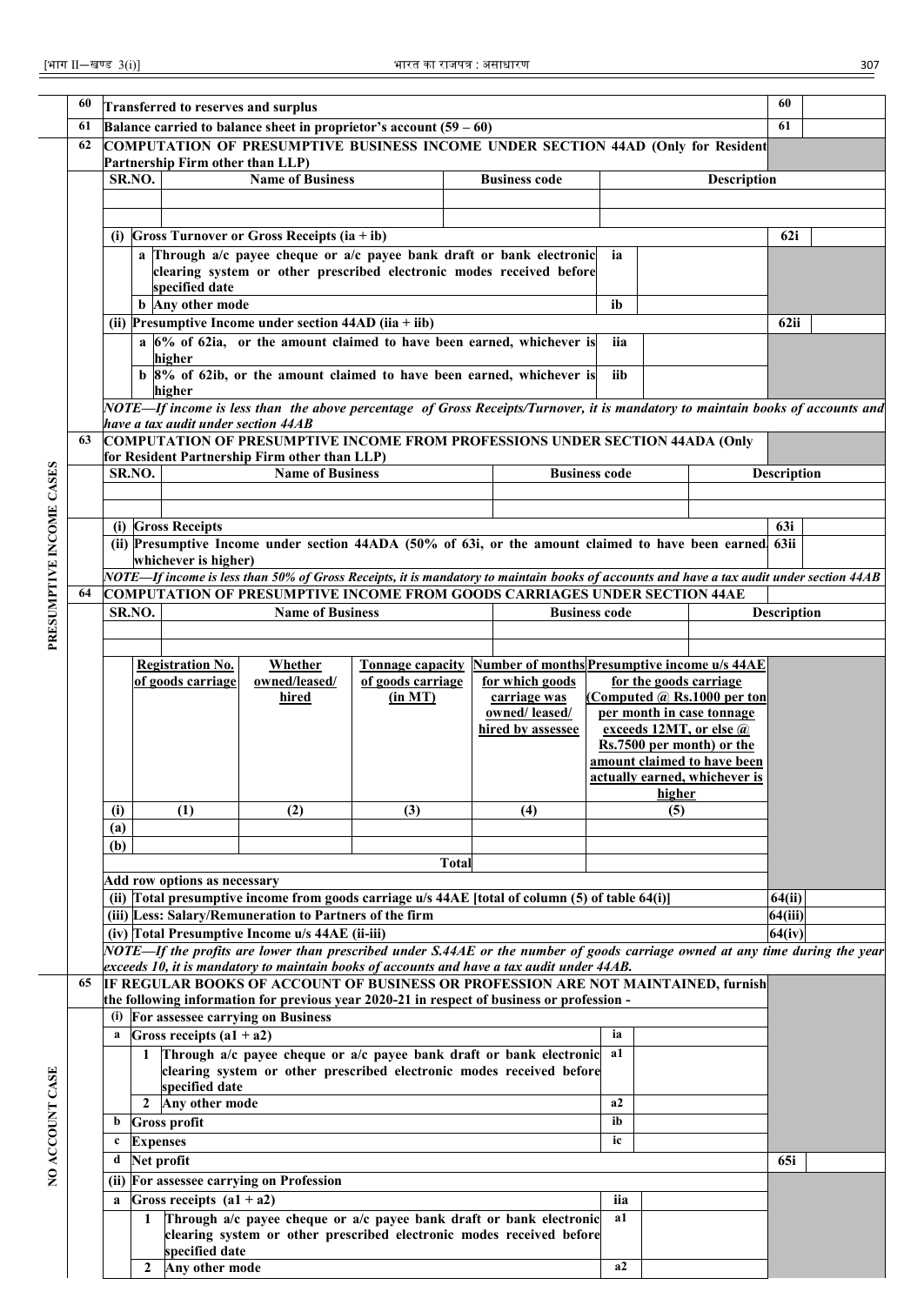|    |    | <b>b</b> Gross profit                                   | iib   |  |             |  |
|----|----|---------------------------------------------------------|-------|--|-------------|--|
|    |    | <b>Expenses</b>                                         | iic   |  |             |  |
|    |    | d Net profit                                            |       |  | 65ii        |  |
|    |    | (iii) $\text{Total profit } (65\text{i} + 65\text{ii})$ | 65iii |  |             |  |
| 66 |    | Turnover from speculative activity                      |       |  | <b>66i</b>  |  |
|    | ii | <b>Gross Profit</b>                                     |       |  | <b>66ii</b> |  |
|    |    | iii Expenditure, if any                                 |       |  | 66iii       |  |
|    |    | iv Net income from speculative activity (66ii - 66iii)  |       |  | 66iv        |  |

OTHER INFORMATION

# **Part A- OI Other Information** *(mandatory if liable for audit under section 44AB, for others, fill if applicable)*<br>1 **Method of accounting employed in the previous year** *(Tick)*  $\blacksquare$  **negative n** cash

|                   | 1  |              | Method of accounting employed in the previous year (Tick) $\boxtimes$                                                                                                                       | ப          | mercantile | □<br>cash           |        |
|-------------------|----|--------------|---------------------------------------------------------------------------------------------------------------------------------------------------------------------------------------------|------------|------------|---------------------|--------|
|                   | 2  |              | Is there any change in method of accounting<br>$(Tick) \nabla$                                                                                                                              |            | $\Box$ Yes | ப<br>N <sub>0</sub> |        |
|                   | 3a |              | Increase in the profit or decrease in loss because of deviation, if any, as per Income Computation<br>Disclosure Standards notified under section 145(2) [column 11a(iii) of Schedule ICDS] |            |            | 3a                  |        |
|                   | 3b |              | Decrease in the profit or increase in loss because of deviation, if any, as per Income Computation                                                                                          |            |            | 3 <sub>b</sub>      |        |
|                   |    |              | Disclosure Standards notified under section 145(2) [column 11b(iii) of Schedule ICDS]<br>Method of valuation of closing stock employed in the previous year                                 |            |            |                     |        |
|                   | 4  |              |                                                                                                                                                                                             |            |            |                     |        |
|                   |    | a            | Raw Material (if at cost or market rates whichever is less write 1, if at cost write 2, if at market rate write 3)                                                                          |            |            |                     | $\Box$ |
|                   |    | b            | Finished goods (if at cost or market rates whichever is less write 1, if at cost write 2, if at market rate write 3)                                                                        |            |            |                     | $\Box$ |
|                   |    | c            | Is there any change in stock valuation method<br>(Tick)                                                                                                                                     | $\Box$ Yes | $\Box$ No  |                     |        |
|                   |    | d            | Increase in the profit or decrease in loss because of deviation, if any, from the method of<br>valuation specified under section 145A                                                       |            |            | 4d                  |        |
|                   |    | e            | Decrease in the profit or increase in loss because of deviation, if any, from the method of<br>valuation specified under section 145A                                                       |            |            | 4e                  |        |
|                   | 5  |              | Amounts not credited to the profit and loss account, being -                                                                                                                                |            |            |                     |        |
|                   |    |              | the items falling within the scope of section 28                                                                                                                                            | 5a         |            |                     |        |
|                   |    | b            | the proforma credits, drawbacks, refund of duty of                                                                                                                                          |            |            |                     |        |
|                   |    |              | customs or excise or service tax, or refund of sales tax or                                                                                                                                 |            |            |                     |        |
|                   |    |              | value added tax, or refund of GST, where such credits,<br>drawbacks or refunds are admitted as due by the                                                                                   | 5b         |            |                     |        |
|                   |    |              | authorities concerned                                                                                                                                                                       |            |            |                     |        |
|                   |    | c            | escalation claims accepted during the previous year                                                                                                                                         | 5c         |            |                     |        |
|                   |    | $\mathbf d$  | any other item of income                                                                                                                                                                    | 5d         |            |                     |        |
| OTHER INFORMATION |    | e            | capital receipt, if any                                                                                                                                                                     | 5e         |            |                     |        |
|                   |    | f            | Total of amounts not credited to profit and loss account (5a+5b+5c+5d+5e)                                                                                                                   |            |            | 5f                  |        |
|                   | 6  |              | Amounts debited to the profit and loss account, to the extent disallowable under section 36 due to                                                                                          |            |            |                     |        |
|                   |    |              | non-fulfilment of condition specified in relevant clauses-<br>Premium paid for insurance against risk of damage or                                                                          |            |            |                     |        |
|                   |    | a            | destruction of stocks or store $[36(1)(i)]$                                                                                                                                                 | 6a         |            |                     |        |
|                   |    | b            | Premium paid for insurance on the health of employees<br>[36(1)(ib)]                                                                                                                        | 6b         |            |                     |        |
|                   |    | $\mathbf c$  | Any sum paid to an employee as bonus or commission for<br>services rendered, where such sum was otherwise payable                                                                           | <b>6c</b>  |            |                     |        |
|                   |    |              | to him as profits or dividend $\frac{36}{1}{ii}$                                                                                                                                            |            |            |                     |        |
|                   |    | d            | Any amount of interest paid in respect of borrowed capital<br>[36(1)(iii)]                                                                                                                  | 6d         |            |                     |        |
|                   |    | e            | Amount of discount on a zero-coupon bond $\frac{36}{1}\frac{36}{1}\frac{1}{1}$                                                                                                              | 6e         |            |                     |        |
|                   |    |              | Amount of contributions to a recognised provident fund<br>[36(1)(iv)]                                                                                                                       | 6f         |            |                     |        |
|                   |    | g            | Amount of contributions to an approved superannuation<br><b>fund</b> $\frac{36(1)(iv)}{i}$                                                                                                  | 6g         |            |                     |        |
|                   |    | h            | Amount of contribution to a pension scheme referred to in<br>section 80CCD $[36(1)(iva)]$                                                                                                   | 6h         |            |                     |        |
|                   |    | i            | Amount of contributions to an approved gratuity fund<br>[36(1)(v)]                                                                                                                          | 6i         |            |                     |        |
|                   |    |              | Amount of contributions to any other fund                                                                                                                                                   | 6j         |            |                     |        |
|                   |    |              | Any sum received from employees as contribution to any<br>provident fund or superannuation fund or any fund set up                                                                          |            |            |                     |        |
|                   |    |              | k under ESI Act or any other fund for the welfare of                                                                                                                                        | 6k         |            |                     |        |
|                   |    |              | employees to the extent not credited to the employees                                                                                                                                       |            |            |                     |        |
|                   |    |              | account on or before the due date $\frac{36(1)}{v a}$                                                                                                                                       |            |            |                     |        |
|                   |    | $\mathbf{I}$ | Amount of bad and doubtful debts $\frac{36}{l}$ / $\frac{v}{l}$                                                                                                                             | 61         |            |                     |        |
|                   |    | m            | Provision for bad and doubtful debts $\frac{36}{1}\frac{\nu}{4}$                                                                                                                            | 6m         |            |                     |        |
|                   |    | n            | Amount transferred to any special reserve $\frac{36}{1}\frac{\gamma}{\gamma}$                                                                                                               | 6n         |            |                     |        |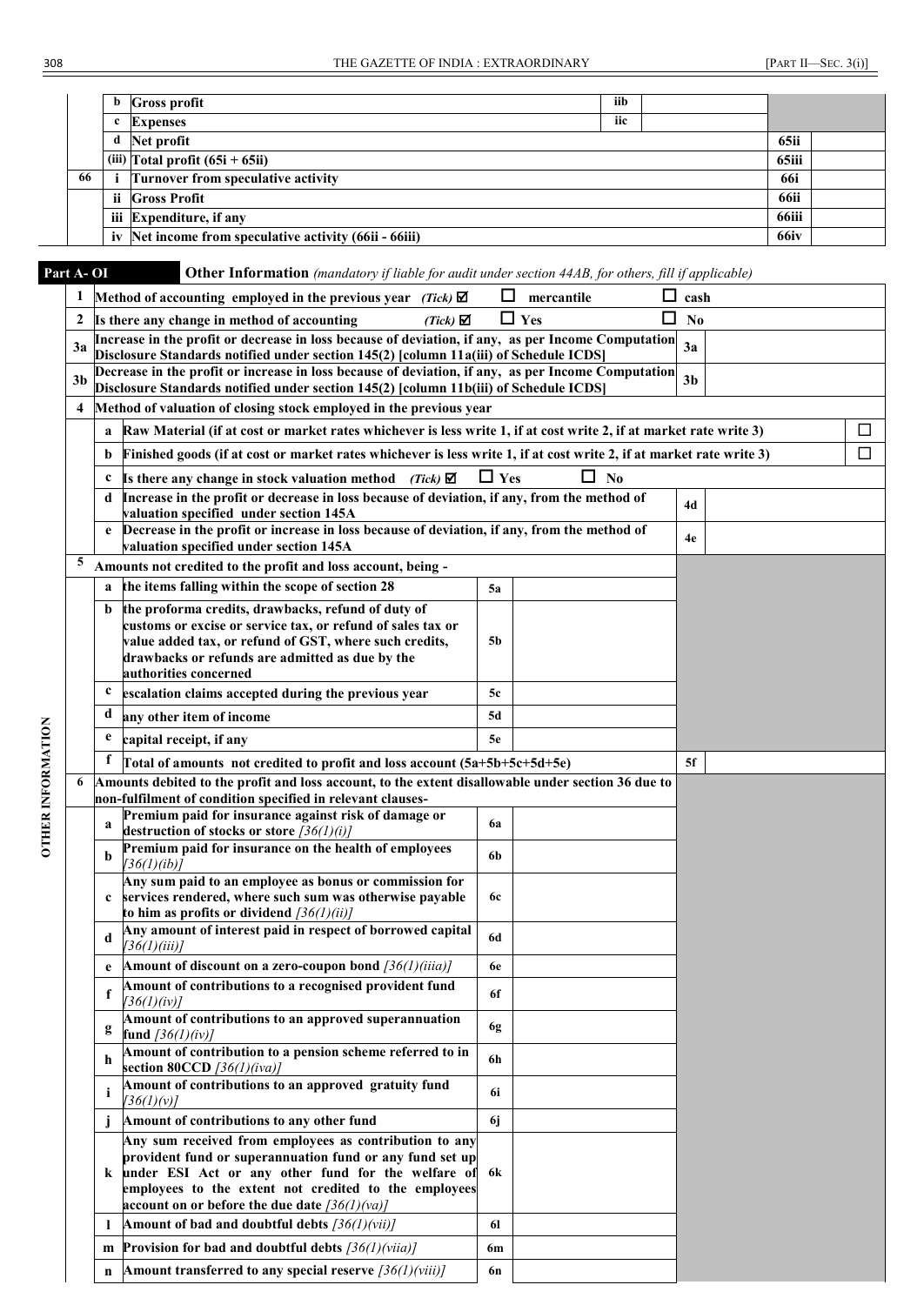|   | $\bf{0}$     |           | Expenditure for the purposes of promoting family planning<br>amongst employees $\frac{36}{1}\frac{\varepsilon}{\varepsilon}$                                  | 60             |     |  |
|---|--------------|-----------|---------------------------------------------------------------------------------------------------------------------------------------------------------------|----------------|-----|--|
|   |              |           | Amount of securities transaction paid in respect of                                                                                                           |                |     |  |
|   |              |           | transaction in securities if such income is not included in                                                                                                   | 6p             |     |  |
|   |              |           | business income $(36(1)(xy))$                                                                                                                                 |                |     |  |
|   |              |           | Marked to market loss or other expected loss as computed                                                                                                      |                |     |  |
|   | q            |           | in accordance with the ICDS notified u/s 145(2)<br>[36(1)(xviii)]                                                                                             | 6q             |     |  |
|   |              |           | Expenditure for purchase of sugarcane in excess of the                                                                                                        |                |     |  |
|   | r            |           | government approved price $\frac{36}{l}$ (xvii)                                                                                                               | 6r             |     |  |
|   | S            |           | Any other disallowance                                                                                                                                        | 6s             |     |  |
|   | t            |           | Total amount disallowable under section 36 (total of 6a to 6s)                                                                                                |                | 6t  |  |
|   |              |           | Total number of employees employed by the company (mandatory in case company has                                                                              |                |     |  |
|   | u            |           | recognized Provident Fund)                                                                                                                                    |                |     |  |
|   |              |           | <i>i</i> deployed in India                                                                                                                                    |                |     |  |
|   |              |           | ii deployed outside India                                                                                                                                     | ii             |     |  |
|   |              | iii Total |                                                                                                                                                               | iii            |     |  |
|   |              |           | 7 Amounts debited to the profit and loss account, to the extent disallowable under section 37                                                                 |                |     |  |
|   | a            |           | Expenditure of capital nature $\frac{37}{1}$                                                                                                                  | 7a             |     |  |
|   | b            |           | Expenditure of personal nature $\frac{37}{11}$                                                                                                                | 7 <sub>b</sub> |     |  |
|   | c            |           | Expenditure laid out or expended wholly and exclusively                                                                                                       | 7с             |     |  |
|   |              |           | NOT for the purpose of business or profession $\frac{37}{11}$                                                                                                 |                |     |  |
|   | d            |           | Expenditure on advertisement in any souvenir, brochure,<br>tract, pamphlet or the like, published by a political party                                        | 7d             |     |  |
|   |              | [37(2B)]  |                                                                                                                                                               |                |     |  |
|   | e            |           | Expenditure by way of penalty or fine for violation of any                                                                                                    | 7e             |     |  |
|   |              |           | law for the time being in force                                                                                                                               |                |     |  |
|   | $\mathbf{f}$ |           | Any other penalty or fine                                                                                                                                     | 7f             |     |  |
|   | g            |           | Expenditure incurred for any purpose which is an offence or                                                                                                   | 7g             |     |  |
|   | h            |           | which is prohibited by law<br>Amount of any liability of a contingent nature                                                                                  | 7h             |     |  |
|   |              |           |                                                                                                                                                               |                |     |  |
|   |              |           |                                                                                                                                                               |                |     |  |
|   | i<br>j       |           | Any other amount not allowable under section 37                                                                                                               | 7i             | 7j  |  |
| 8 | А.           |           | Total amount disallowable under section 37 (total of 7a to 7i)<br>Amounts debited to the profit and loss account, to the extent disallowable under section 40 |                |     |  |
|   |              |           | Amount disallowable under section 40 (a)(i), on account                                                                                                       |                |     |  |
|   |              | a         | of non-compliance with the provisions of Chapter                                                                                                              | Aa             |     |  |
|   |              |           | XVII-B                                                                                                                                                        |                |     |  |
|   |              |           | Amount disallowable under section 40(a)(ia) on account<br>of non-compliance with the provisions of Chapter                                                    | Ab             |     |  |
|   |              |           | XVII-B                                                                                                                                                        |                |     |  |
|   |              | c         | Amount disallowable under section 40 (a)(ib), on account of                                                                                                   |                |     |  |
|   |              |           | non-compliance with the provisions of Chapter VIII of the Ac<br><b>Finance Act, 2016</b>                                                                      |                |     |  |
|   |              |           | Amount disallowable under section 40(a)(iii) on account                                                                                                       |                |     |  |
|   |              | d         | of non-compliance with the provisions of Chapter Ad                                                                                                           |                |     |  |
|   |              |           | XVII-B<br>Amount of tax or rate levied or assessed on the basis of                                                                                            |                |     |  |
|   |              | e         | profits $[40(a)(ii)]$                                                                                                                                         | Ae             |     |  |
|   |              | f         | Amount paid as wealth tax $\frac{1}{40(a)(iia)}$                                                                                                              | Af             |     |  |
|   |              | g         | Amount paid by way of royalty, license fee, service fee                                                                                                       |                |     |  |
|   |              |           | etc. as per section 40(a)(iib)                                                                                                                                | Ag             |     |  |
|   |              | h         | Amount of interest, salary, bonus, commission or                                                                                                              | Ah             |     |  |
|   |              | i.        | remuneration paid to any partner or member $\left[40(b)\right]$<br>Any other disallowance                                                                     | Ai             |     |  |
|   |              |           |                                                                                                                                                               |                |     |  |
|   |              |           | Total amount disallowable under section 40(total of Aa to Ai)                                                                                                 |                | 8Aj |  |
|   | <b>B.</b>    |           | Any amount disallowed under section 40 in any preceding previous year but allowable<br>during the previous year                                               |                | 8B  |  |
| 9 |              |           | Amounts debited to the profit and loss account, to the extent disallowable under section 40A                                                                  |                |     |  |
|   |              |           | Amounts paid to persons specified in section $40A(2)(b)$                                                                                                      | 9a             |     |  |
|   |              |           | Amount paid otherwise than by account payee cheque or                                                                                                         |                |     |  |
|   |              |           | account payee bank draft or use of electronic clearing                                                                                                        |                |     |  |
|   | b            |           | system through a bank account or through such electronic 9b                                                                                                   |                |     |  |
|   |              | 40A(3)    | mode as may be prescribed, disallowable under section                                                                                                         |                |     |  |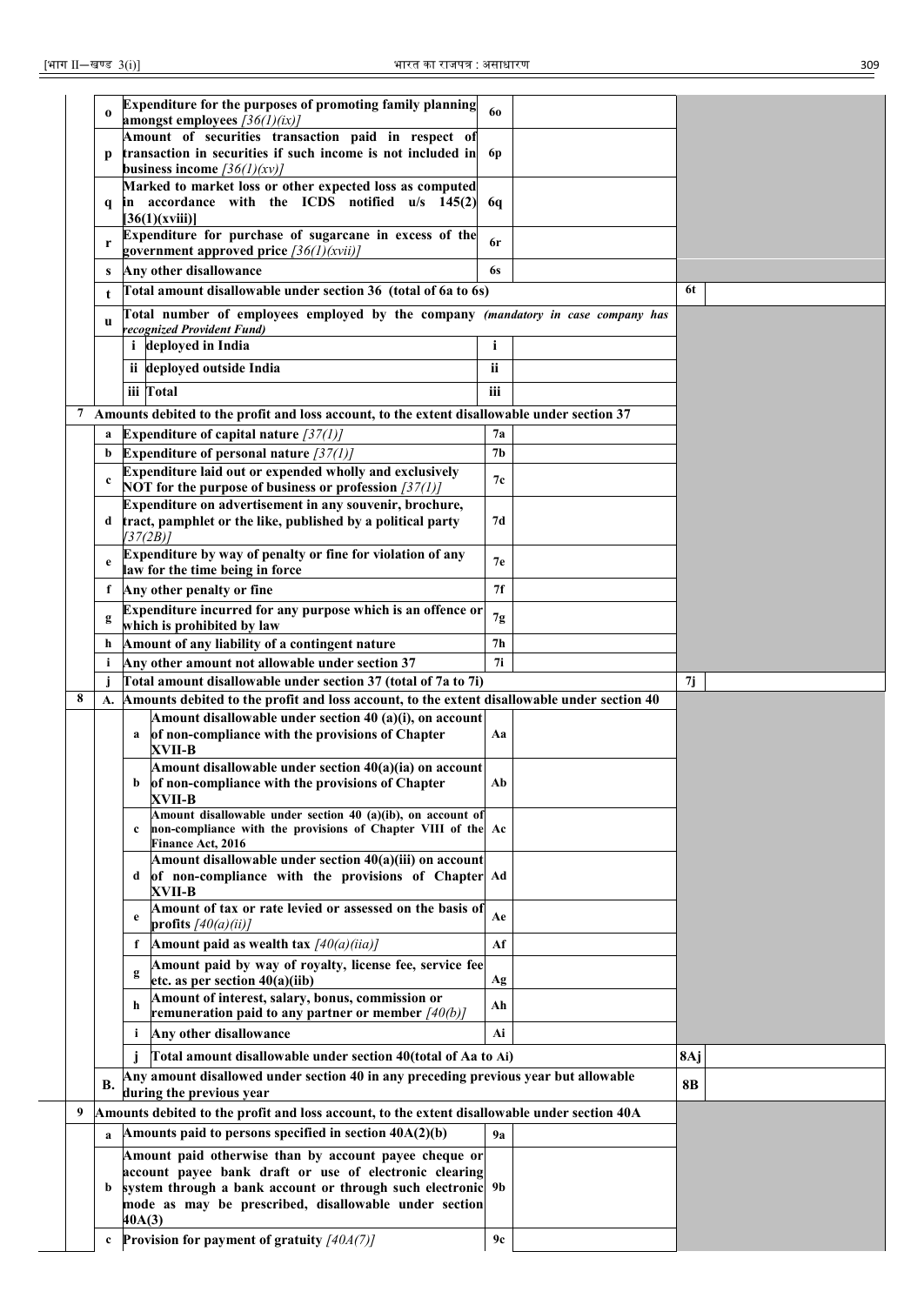|    | d            | any sum paid by the assessee as an employer for setting up<br>or as contribution to any fund, trust, company, AOP, or 9d<br><b>BOI</b> or society or any other institution $[40A(9)]$ |                 |                 |
|----|--------------|---------------------------------------------------------------------------------------------------------------------------------------------------------------------------------------|-----------------|-----------------|
|    | e            | Marked to market loss or other expected loss except as<br>allowable u/s $36(1)(xviii)$ [40A(13)]                                                                                      | 9e              |                 |
|    | f            | Any other disallowance                                                                                                                                                                | 9f              |                 |
|    | g            | Total amount disallowable under section 40A                                                                                                                                           |                 | 9g              |
| 10 |              | Any amount disallowed under section 43B in any preceding previous year but allowable during                                                                                           |                 |                 |
|    |              | the previous year                                                                                                                                                                     |                 |                 |
|    | a            | Any sum in the nature of tax, duty, cess or fee under any law 10a<br>Any sum payable by way of contribution to any provident                                                          |                 |                 |
|    | b.           | fund or superannuation fund or gratuity fund or any other                                                                                                                             | 10 <sub>b</sub> |                 |
|    |              | fund for the welfare of employees                                                                                                                                                     |                 |                 |
|    | $\mathbf c$  | Any sum payable to an employee as bonus or commission<br>for services rendered                                                                                                        | 10c             |                 |
|    |              | Any sum payable as interest on any loan or borrowing from                                                                                                                             |                 |                 |
|    | d            | any public financial institution or a State financial 10d<br>corporation or a State Industrial investment corporation                                                                 |                 |                 |
|    |              | Any sum payable as interest on any loan or borrowing from                                                                                                                             |                 |                 |
|    | e            | any scheduled bank or a co-operative bank other than a                                                                                                                                | 10 <sub>e</sub> |                 |
|    |              | primary agricultural credit society or a primary co-<br>operative agricultural and rural development bank                                                                             |                 |                 |
|    | f            | Any sum payable towards leave encashment                                                                                                                                              | 10f             |                 |
|    | g            | Any sum payable to the Indian Railways for the use of                                                                                                                                 | 10g             |                 |
|    |              | railway assets                                                                                                                                                                        |                 |                 |
|    | h            | Total amount allowable under section 43B (total of 10a to 10g)<br>Any amount debited to profit and loss account of the previous year but disallowable under                           |                 | 10 <sub>h</sub> |
| 11 |              | section 43B                                                                                                                                                                           |                 |                 |
|    | a            | Any sum in the nature of tax, duty, cess or fee under any law 11a                                                                                                                     |                 |                 |
|    | b            | Any sum payable by way of contribution to any provident                                                                                                                               |                 |                 |
|    |              | fund or superannuation fund or gratuity fund or any other<br>fund for the welfare of employees                                                                                        | 11 <sub>b</sub> |                 |
|    | $\mathbf{c}$ | Any sum payable to an employee as bonus or commission                                                                                                                                 | 11c             |                 |
|    | d            | for services rendered<br>Any sum payable as interest on any loan or borrowing from                                                                                                    |                 |                 |
|    |              | any public financial institution or a State financial                                                                                                                                 | 11d             |                 |
|    |              | corporation or a State Industrial investment corporation                                                                                                                              |                 |                 |
|    |              | da Any sum payable by the assessee as interest on any loan or<br>borrowing from a deposit taking non-banking financial                                                                |                 |                 |
|    |              | company or systemically important non-deposit taking non-                                                                                                                             |                 |                 |
|    |              | banking financial company, in accordance with the terms<br>and conditions of the agreement governing such loan or                                                                     |                 |                 |
|    |              | borrowing                                                                                                                                                                             |                 |                 |
|    | $\mathbf{e}$ | Any sum payable as interest on any loan or borrowing from                                                                                                                             |                 |                 |
|    |              | any scheduled bank or a co-operative bank other than a<br>primary agricultural credit society or a primary co-                                                                        | 11e             |                 |
|    |              | operative agricultural and rural development bank                                                                                                                                     |                 |                 |
|    | f            | Any sum payable towards leave encashment                                                                                                                                              | 11f             |                 |
|    |              | Any sum payable to the Indian Railways for the use of<br>railway assets                                                                                                               | 11g             |                 |
|    | h            | Total amount disallowable under Section 43B(total of 11a to 11g)                                                                                                                      |                 | 11h             |
|    |              | 12 Amount of credit outstanding in the accounts in respect of                                                                                                                         |                 |                 |
|    | a            | <b>Union Excise Duty</b>                                                                                                                                                              | 12a             |                 |
|    | b            | <b>Service tax</b>                                                                                                                                                                    | 12 <sub>b</sub> |                 |
|    | $\mathbf c$  | VAT/sales tax                                                                                                                                                                         | 12c             |                 |
|    | d            | Central Goods & Service Tax (CGST)                                                                                                                                                    | 12d             |                 |
|    | e            | State Goods & Services Tax (SGST)                                                                                                                                                     | 12e             |                 |
|    | f            | <b>Integrated Goods &amp; Services Tax (IGST)</b>                                                                                                                                     | 12f             |                 |
|    | g            | Union Territory Goods & Services Tax (UTGST)                                                                                                                                          | 12g             |                 |
|    | h            | Any other tax                                                                                                                                                                         | 12 <sub>h</sub> |                 |
|    |              | Total amount outstanding (total of 12a to 12h)                                                                                                                                        |                 | 12i             |
|    |              | 13 Amounts deemed to be profits and gains under section 33AB or 33ABA or 33AC                                                                                                         |                 | 13              |
| 14 |              | Any amount of profit chargeable to tax under section 41                                                                                                                               |                 | 14              |
|    |              |                                                                                                                                                                                       |                 |                 |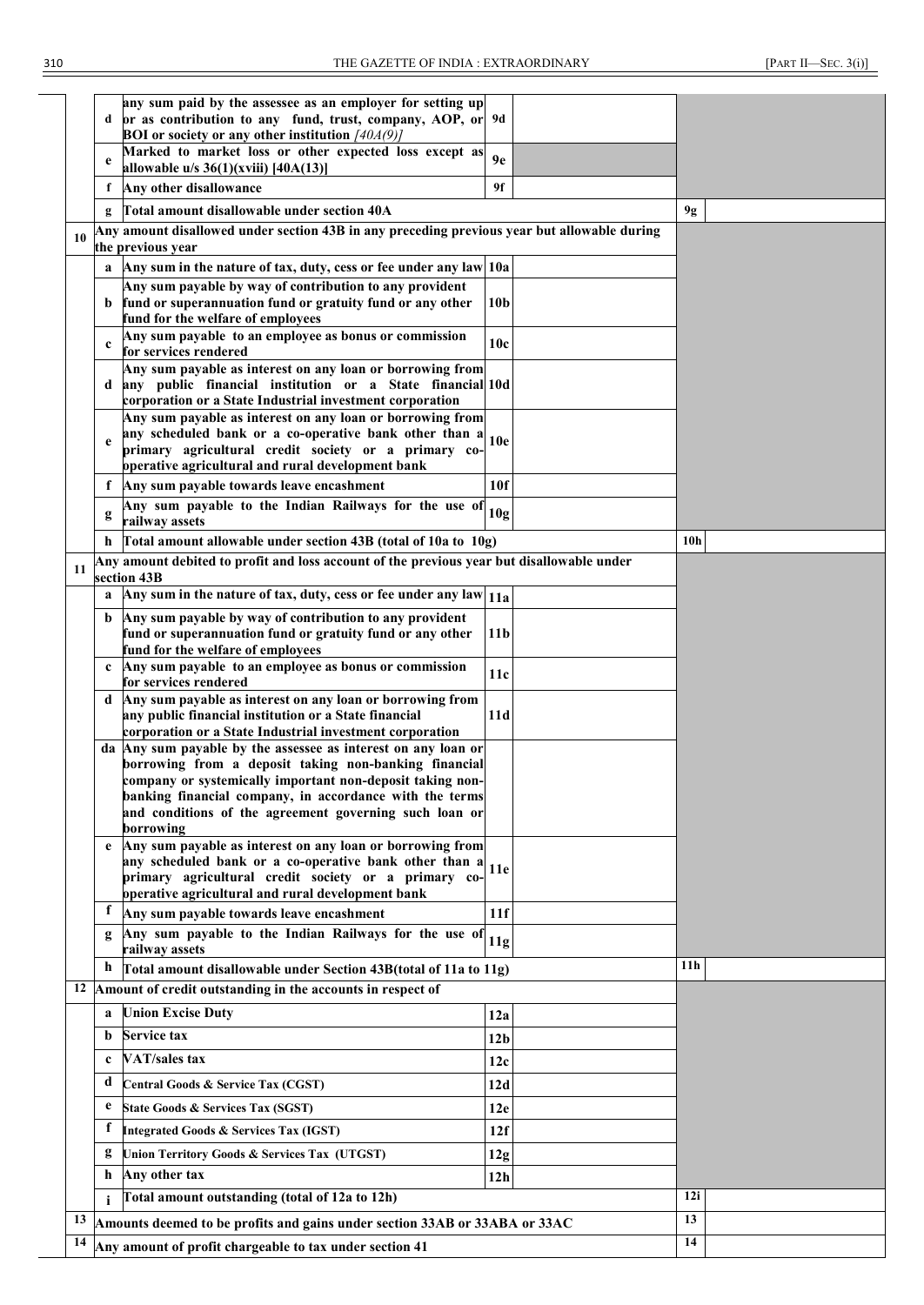|                      |                  | 15 Amount of income or expenditure of prior period credited or debited to the profit and loss<br>account (net)                                   | 15                      |  |
|----------------------|------------------|--------------------------------------------------------------------------------------------------------------------------------------------------|-------------------------|--|
|                      |                  | 16 Amount of expenditure disallowed u/s 14A                                                                                                      | 16                      |  |
|                      | $17$ $\Box$ No   | Whether assessee is exercising option under subsection 2A of section 92CE Tick) $\boxtimes$<br>$\Box$ Yes<br>[If yes, please fill schedule TPSA] | 17                      |  |
|                      | Part $A - QD$    | <b>Quantitative details</b> (mandatory if liable for audit under section 44AB)                                                                   |                         |  |
|                      |                  | (a) In the case of a trading concern                                                                                                             |                         |  |
|                      | 1                | <b>Opening stock</b>                                                                                                                             | 1                       |  |
|                      | $\mathbf{2}$     | Purchase during the previous year                                                                                                                | $\mathbf{2}$            |  |
|                      | 3                | Sales during the previous year                                                                                                                   | 3                       |  |
|                      | $\boldsymbol{4}$ | <b>Closing stock</b>                                                                                                                             | $\overline{\mathbf{4}}$ |  |
|                      | 5                | Shortage/ excess, if any                                                                                                                         | 5                       |  |
|                      |                  | (b) In the case of a manufacturing concern                                                                                                       |                         |  |
|                      | 6                | <b>Raw materials</b>                                                                                                                             |                         |  |
|                      |                  | <b>Opening stock</b><br>a                                                                                                                        | 6a                      |  |
|                      |                  | Purchases during the previous year                                                                                                               | 6b                      |  |
| QUANTITATIVE DETAILS |                  | Consumption during the previous year<br>$\mathbf c$                                                                                              | 6c                      |  |
|                      |                  | Sales during the previous year<br>d                                                                                                              | <b>6d</b>               |  |
|                      |                  | <b>Closing stock</b><br>e                                                                                                                        | 6e                      |  |
|                      |                  | <b>Yield finished products</b>                                                                                                                   | 6f                      |  |
|                      |                  | Percentage of yield<br>g                                                                                                                         | 6g                      |  |
|                      |                  | h Shortage/ excess, if any                                                                                                                       | 6h                      |  |
|                      | 7                | <b>Finished products/ By-products</b>                                                                                                            |                         |  |
|                      |                  | a opening stock                                                                                                                                  | 7a                      |  |
|                      |                  | purchase during the previous year                                                                                                                | 7 <sub>b</sub>          |  |
|                      |                  | quantity manufactured during the previous year                                                                                                   | 7c                      |  |
|                      |                  | d sales during the previous year                                                                                                                 | 7d                      |  |
|                      |                  | closing stock<br>e                                                                                                                               | 7 <sub>e</sub>          |  |
|                      |                  | shortage/ excess, if any                                                                                                                         | 7f                      |  |

### **SCHEDULES TO THE RETURN FORM (FILL AS APPLICABLE)**

**Address of property 1 Town/ City Town/ City State PIN Code/ Zip code** 

| <b>OUSE PROPERTY</b> |  |
|----------------------|--|

**Schedule HP Details of Income from House Property** *(Please refer instructions) (Drop down to be provided indicating ownership of property)*

|                       | -1 |    |                                                                                                                                                                |  |                |  |                                      |  |                                  |                |  |  |                        |  |                                              |  |  |  |  |
|-----------------------|----|----|----------------------------------------------------------------------------------------------------------------------------------------------------------------|--|----------------|--|--------------------------------------|--|----------------------------------|----------------|--|--|------------------------|--|----------------------------------------------|--|--|--|--|
|                       |    |    | Is the property co-owned? $\Box$ Yes<br>$\Box$ No (if "YES" please enter following details)                                                                    |  |                |  |                                      |  |                                  |                |  |  |                        |  |                                              |  |  |  |  |
|                       |    |    | Assessee's percentage of share in the property %                                                                                                               |  |                |  |                                      |  |                                  |                |  |  |                        |  |                                              |  |  |  |  |
|                       |    |    | Name of other Co-owner(s)                                                                                                                                      |  |                |  | PAN/Aadhaar No. of Co-owner (s)      |  | Percentage Share in Property (%) |                |  |  |                        |  |                                              |  |  |  |  |
|                       |    |    |                                                                                                                                                                |  |                |  |                                      |  |                                  |                |  |  |                        |  |                                              |  |  |  |  |
| <b>HOUSE PROPERTY</b> |    | П  |                                                                                                                                                                |  |                |  |                                      |  |                                  |                |  |  |                        |  |                                              |  |  |  |  |
|                       |    |    | <i>Tick</i> $\boldsymbol{\nabla}$ the applicable option Name(s) of<br>Self-Occupied□ Let out Tenant (if let out) see note)                                     |  |                |  | PAN/Aadhaar No. of Tenant(s) (Please |  |                                  |                |  |  | TDS credit is claimed) |  | <b>PAN/TAN/ Aadhaar No. of Tenant(s) (if</b> |  |  |  |  |
|                       |    |    | Deemed let out                                                                                                                                                 |  |                |  |                                      |  |                                  |                |  |  |                        |  |                                              |  |  |  |  |
|                       |    | A  | Gross rent received or receivable or lettable value<br>(higher of the two, if let out for whole of the year, lower of the two if let out for part of the year) |  |                |  |                                      |  |                                  | 1a             |  |  |                        |  |                                              |  |  |  |  |
|                       |    | B. | The amount of rent which cannot be realized                                                                                                                    |  | 1b             |  |                                      |  |                                  |                |  |  |                        |  |                                              |  |  |  |  |
|                       |    | C  | Tax paid to local authorities                                                                                                                                  |  | 1 <sub>c</sub> |  |                                      |  |                                  |                |  |  |                        |  |                                              |  |  |  |  |
|                       |    | D  | Total $(1b + 1c)$                                                                                                                                              |  | 1d             |  |                                      |  |                                  |                |  |  |                        |  |                                              |  |  |  |  |
|                       |    | E  | Annual value $(1a - 1d)$                                                                                                                                       |  |                |  |                                      |  |                                  | 1e             |  |  |                        |  |                                              |  |  |  |  |
|                       |    | F  | Annual value of the property owned (own percentage share x 1e)                                                                                                 |  |                |  |                                      |  |                                  | 1 <sup>f</sup> |  |  |                        |  |                                              |  |  |  |  |
|                       |    | G. | 30% of 1f                                                                                                                                                      |  | 1g             |  |                                      |  |                                  |                |  |  |                        |  |                                              |  |  |  |  |
|                       |    |    | H Interest payable on borrowed capital                                                                                                                         |  | 1 <sub>h</sub> |  |                                      |  |                                  |                |  |  |                        |  |                                              |  |  |  |  |
|                       |    |    | Total $(1g + 1h)$                                                                                                                                              |  |                |  |                                      |  |                                  | 1i             |  |  |                        |  |                                              |  |  |  |  |
|                       |    |    | Arrears/Unrealised rent received during the year less 30%                                                                                                      |  |                |  |                                      |  |                                  | 1i             |  |  |                        |  |                                              |  |  |  |  |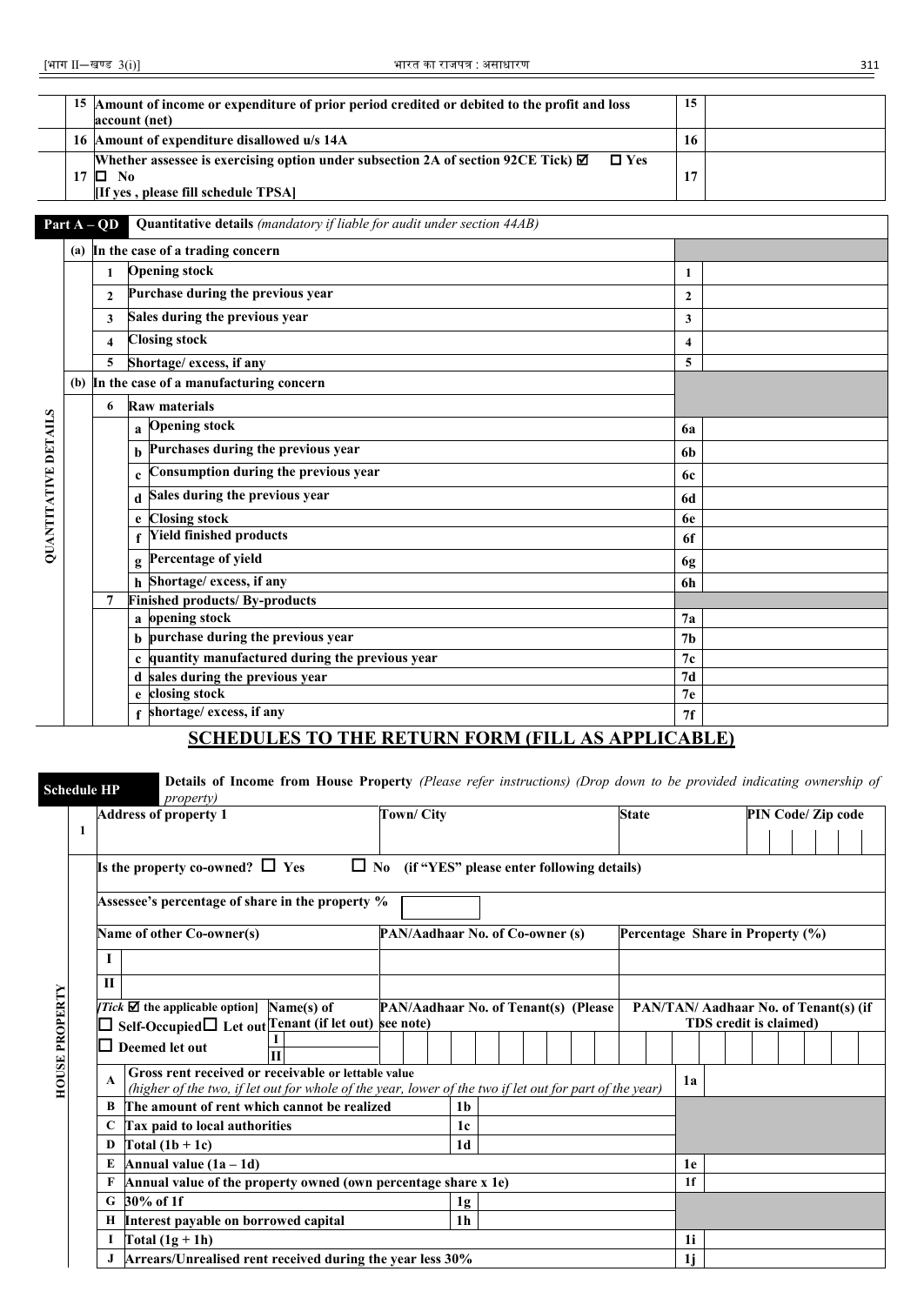|                         | 1 <sup>k</sup><br>K Income from house property $1(1f-1i+1j)$                                                                                                                                       |                                                                                                          |              |                                                                  |                |  |                                           |  |                         |  |    |  |                               |    |  |  |                                        |  |
|-------------------------|----------------------------------------------------------------------------------------------------------------------------------------------------------------------------------------------------|----------------------------------------------------------------------------------------------------------|--------------|------------------------------------------------------------------|----------------|--|-------------------------------------------|--|-------------------------|--|----|--|-------------------------------|----|--|--|----------------------------------------|--|
|                         |                                                                                                                                                                                                    | <b>Address of property 2</b>                                                                             |              | <b>Town/City</b>                                                 |                |  |                                           |  |                         |  |    |  | <b>State</b>                  |    |  |  | PIN Code/ Zip code                     |  |
| $\overline{2}$          |                                                                                                                                                                                                    |                                                                                                          |              |                                                                  |                |  |                                           |  |                         |  |    |  |                               |    |  |  |                                        |  |
|                         |                                                                                                                                                                                                    |                                                                                                          |              |                                                                  |                |  |                                           |  |                         |  |    |  |                               |    |  |  |                                        |  |
|                         |                                                                                                                                                                                                    | Is the property co-owned? $\Box$ Yes                                                                     | $\Box$ No    |                                                                  |                |  | (if "YES" please enter following details) |  |                         |  |    |  |                               |    |  |  |                                        |  |
|                         | Assessee's percentage of share in the property %                                                                                                                                                   |                                                                                                          |              |                                                                  |                |  |                                           |  |                         |  |    |  |                               |    |  |  |                                        |  |
|                         |                                                                                                                                                                                                    | Name of Co-owner(s)                                                                                      |              | PAN/Aadhaar No. of Co-owner (s)<br>Percentage Share in Property% |                |  |                                           |  |                         |  |    |  |                               |    |  |  |                                        |  |
|                         |                                                                                                                                                                                                    |                                                                                                          |              |                                                                  |                |  |                                           |  |                         |  |    |  |                               |    |  |  |                                        |  |
|                         | $\Pi$                                                                                                                                                                                              |                                                                                                          |              |                                                                  |                |  |                                           |  |                         |  |    |  |                               |    |  |  |                                        |  |
|                         |                                                                                                                                                                                                    | Tick $\boxtimes$ the applicable option   Name(s) of Tenant PAN/Aadhaar No. of Tenant(s)                  |              |                                                                  |                |  |                                           |  |                         |  |    |  |                               |    |  |  | PAN/TAN / Aadhaar No. of Tenant(s) (if |  |
|                         |                                                                                                                                                                                                    | $\Box$ Self-Occupied                                                                                     | (if let out) | (Please see note)                                                |                |  |                                           |  |                         |  |    |  | <b>TDS</b> credit is claimed) |    |  |  |                                        |  |
|                         |                                                                                                                                                                                                    | $\Box$ Let out                                                                                           |              |                                                                  |                |  |                                           |  |                         |  |    |  |                               |    |  |  |                                        |  |
|                         |                                                                                                                                                                                                    | Deemed let out                                                                                           | $\mathbf{H}$ |                                                                  |                |  |                                           |  |                         |  |    |  |                               |    |  |  |                                        |  |
|                         |                                                                                                                                                                                                    | Gross rent received or receivable or lettable value                                                      |              |                                                                  |                |  |                                           |  |                         |  |    |  |                               |    |  |  |                                        |  |
|                         | $\mathbf{A}$                                                                                                                                                                                       | (higher of the two, if let out for whole of the year, lower of the two, if let out for part of the year) |              |                                                                  |                |  |                                           |  |                         |  |    |  |                               | 2a |  |  |                                        |  |
|                         | В                                                                                                                                                                                                  | The amount of rent which cannot be realized                                                              |              |                                                                  | 2 <sub>h</sub> |  |                                           |  |                         |  |    |  |                               |    |  |  |                                        |  |
|                         | C                                                                                                                                                                                                  | Tax paid to local authorities                                                                            |              |                                                                  |                |  | 2c                                        |  |                         |  |    |  |                               |    |  |  |                                        |  |
|                         | D                                                                                                                                                                                                  | Total $(2b + 2c)$                                                                                        |              |                                                                  |                |  | 2d                                        |  |                         |  |    |  |                               |    |  |  |                                        |  |
|                         | E                                                                                                                                                                                                  | Annual value $(2a - 2d)$                                                                                 |              |                                                                  |                |  |                                           |  |                         |  |    |  |                               | 2e |  |  |                                        |  |
|                         |                                                                                                                                                                                                    | Annual value of the property owned (own percentage share x 2e)                                           |              |                                                                  |                |  |                                           |  |                         |  |    |  |                               | 2f |  |  |                                        |  |
|                         |                                                                                                                                                                                                    | G 30% of 2f                                                                                              |              |                                                                  |                |  | 2g                                        |  |                         |  |    |  |                               |    |  |  |                                        |  |
|                         | н                                                                                                                                                                                                  | Interest payable on borrowed capital                                                                     |              |                                                                  |                |  | 2 <sub>h</sub>                            |  |                         |  |    |  |                               |    |  |  |                                        |  |
|                         |                                                                                                                                                                                                    | Total $(2g + 2h)$                                                                                        |              |                                                                  |                |  |                                           |  |                         |  |    |  |                               | 2i |  |  |                                        |  |
|                         |                                                                                                                                                                                                    | Arrears/Unrealised rent received during the year less 30%                                                |              |                                                                  |                |  |                                           |  |                         |  |    |  |                               | 2j |  |  |                                        |  |
|                         | K   Income from house property 2 $(2f - 2i + 2j)$                                                                                                                                                  |                                                                                                          |              |                                                                  |                |  |                                           |  |                         |  | 2k |  |                               |    |  |  |                                        |  |
|                         | Pass through income/ Loss if any *<br>$\mathbf{3}$                                                                                                                                                 |                                                                                                          |              |                                                                  |                |  |                                           |  | 3                       |  |    |  |                               |    |  |  |                                        |  |
| $\overline{\mathbf{4}}$ | Income under the head "Income from house property" $(1k + 2k + 3)$<br>(if negative take the figure to 2i of schedule CYLA)                                                                         |                                                                                                          |              |                                                                  |                |  |                                           |  | $\overline{\mathbf{4}}$ |  |    |  |                               |    |  |  |                                        |  |
|                         | Furnishing of PAN/Aadhaar No. of tenant is mandatory, if tax is deducted under section 194-IB.<br><b>NOTE</b><br>Furnishing of TAN of tenant is mandatory, if tax is deducted under section 194-I. |                                                                                                          |              |                                                                  |                |  |                                           |  |                         |  |    |  |                               |    |  |  |                                        |  |

**Schedule BP Computation of income from business or profession**

|                           |                |                                              | From business or profession other than speculative business and specified business                                                                                                                                                                                          |                        |                 |                |  |  |  |
|---------------------------|----------------|----------------------------------------------|-----------------------------------------------------------------------------------------------------------------------------------------------------------------------------------------------------------------------------------------------------------------------------|------------------------|-----------------|----------------|--|--|--|
| PROFESSION<br>$\tilde{a}$ | 1              |                                              | Profit before tax as per profit and loss account (item 54, 62(ii), 63(ii), 64(iv), 65(iii) & 66(iv) of<br>Part A-P&L)                                                                                                                                                       |                        | 1               |                |  |  |  |
|                           | 2a             |                                              | Net profit or loss from speculative business included in $1$ (enter $-ve$<br>sign in case of loss) [Sl. No. 66iv of Schedule P&L]                                                                                                                                           |                        |                 | 2a             |  |  |  |
|                           | 2 <sub>h</sub> |                                              | Net profit or Loss from Specified Business u/s 35AD included in 1<br>(enter -ve sign in case of loss)                                                                                                                                                                       |                        |                 | 2 <sub>b</sub> |  |  |  |
|                           |                |                                              |                                                                                                                                                                                                                                                                             | a House property       |                 | 3a             |  |  |  |
|                           |                |                                              | Income/ receipts credited to profit and loss                                                                                                                                                                                                                                | <b>b</b> Capital gains |                 | 3 <sub>b</sub> |  |  |  |
|                           |                |                                              | account considered under other heads of<br>income/chargeable u/s 115BBF/ chargeable                                                                                                                                                                                         |                        | c Other sources | 3c             |  |  |  |
|                           |                |                                              | $u/s$ 115BBG                                                                                                                                                                                                                                                                | $d$ u/s 115BBF         |                 | 3d             |  |  |  |
|                           |                |                                              |                                                                                                                                                                                                                                                                             | e u/s 115BBG           |                 | 3e             |  |  |  |
|                           | 4a             |                                              | Profit or loss included in 1, which is referred to in section 44AD/<br>44ADA/ 44AE/ 44B/ 44BB/ 44BBA/ 44BBB/ 44D/ 44DA/ 44DB/ First<br>Schedule of Income-tax Act (other than profit from life insurance<br>business referred to in section 115B) (Dropdown to be provided) |                        | 4a              |                |  |  |  |
|                           | 4 <sub>b</sub> | 115B                                         | Profit and gains from life insurance business referred to in section                                                                                                                                                                                                        |                        | 4 <sub>b</sub>  |                |  |  |  |
| INCOME FROM BUSINESS      | 4c             |                                              | Profit from activities covered under rule 7, 7A, 7B(1), 7B(1A) and 8<br>(Dropdown to be provided)                                                                                                                                                                           |                        | 4c              |                |  |  |  |
|                           | 5              |                                              | Income credited to Profit and Loss account (included in 1) which is exempt                                                                                                                                                                                                  |                        |                 |                |  |  |  |
|                           |                | a                                            | Share of income from firm(s)                                                                                                                                                                                                                                                | 5a                     |                 |                |  |  |  |
|                           |                | h                                            | Share of income from AOP/BOI                                                                                                                                                                                                                                                | 5 <sub>b</sub>         |                 |                |  |  |  |
|                           |                | $\mathbf c$                                  | Any other exempt income (specify nature<br>and amount)                                                                                                                                                                                                                      |                        |                 |                |  |  |  |
|                           |                |                                              | i.                                                                                                                                                                                                                                                                          | <b>Ci</b>              |                 |                |  |  |  |
|                           |                |                                              | ii.                                                                                                                                                                                                                                                                         | Cii                    |                 |                |  |  |  |
|                           |                |                                              | iii Total $(c\mathbf{i} + c\mathbf{ii})$                                                                                                                                                                                                                                    | 5ciii                  |                 |                |  |  |  |
|                           |                | Total exempt income $(5a + 5b + 5ciii)$<br>d |                                                                                                                                                                                                                                                                             |                        |                 | 5d             |  |  |  |
|                           |                |                                              | Balance $(1-2a-2b-3a-3b-3c-3d-3e-4a-4b-4c-5d)$                                                                                                                                                                                                                              |                        |                 |                |  |  |  |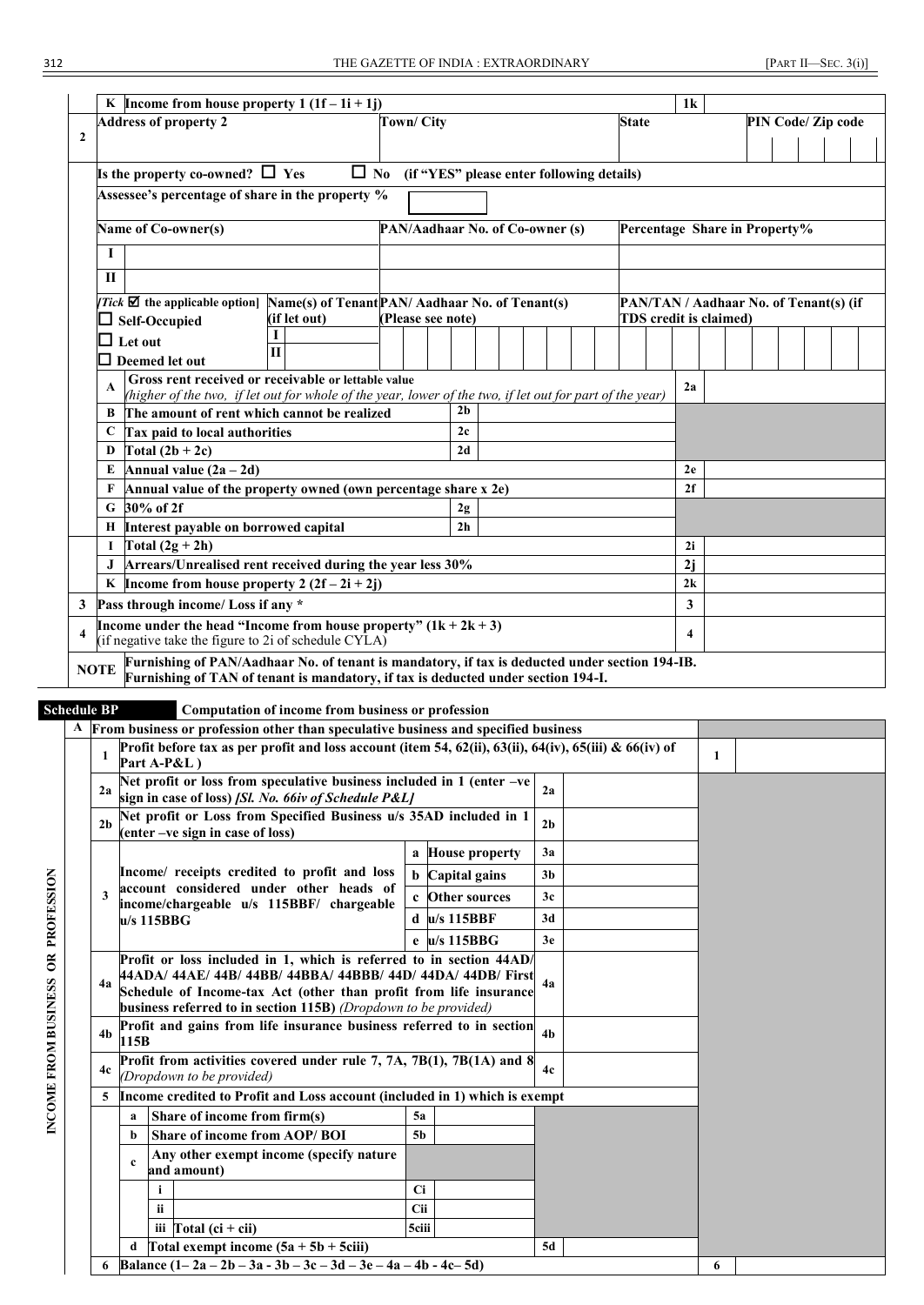|                                                                                                                                                                     |                                                                                                                                                                                                                                                                                                      | <b>House property</b><br>A          |    | 7a             |       |  |
|---------------------------------------------------------------------------------------------------------------------------------------------------------------------|------------------------------------------------------------------------------------------------------------------------------------------------------------------------------------------------------------------------------------------------------------------------------------------------------|-------------------------------------|----|----------------|-------|--|
|                                                                                                                                                                     | Expenses debited to profit and loss account<br>considered<br>under<br>other<br>heads<br>of                                                                                                                                                                                                           | B<br>Capital gains                  |    | 7 <sub>b</sub> |       |  |
| $\overline{7}$                                                                                                                                                      | income/related to income chargeable u/s                                                                                                                                                                                                                                                              | $\mathbf C$<br><b>Other sources</b> |    | 7c             |       |  |
|                                                                                                                                                                     | 115BBF/or u/s 115BBG                                                                                                                                                                                                                                                                                 | $u/s$ 115BBF<br>D                   |    | 7d             |       |  |
|                                                                                                                                                                     |                                                                                                                                                                                                                                                                                                      | $u/s$ 115BBG<br>E                   |    | 7e             |       |  |
| <b>8a</b>                                                                                                                                                           | Expenses debited to profit and loss account which relate to exempt<br>income                                                                                                                                                                                                                         |                                     |    | <b>8a</b>      |       |  |
| 8b                                                                                                                                                                  | Expenses debited to profit and loss account which relate to exempt<br>income and disallowed u/s 14A (16 of Part A-OI)                                                                                                                                                                                |                                     |    | 8b             |       |  |
| 9                                                                                                                                                                   | Total $(7a + 7b + 7c + 7d + 7e + 8a + 8b)$                                                                                                                                                                                                                                                           |                                     |    | 9              |       |  |
| 10                                                                                                                                                                  | Adjusted profit or loss $(6+9)$                                                                                                                                                                                                                                                                      |                                     |    |                | 10    |  |
|                                                                                                                                                                     | 11 Depreciation and amortisation debited to profit and loss account                                                                                                                                                                                                                                  |                                     |    |                | 11    |  |
| 12 Depreciation allowable under Income-tax Act<br>Depreciation allowable under section $32(1)(ii)$ and $32(1)(ii)$<br>$\bf{l}$<br>12i<br>(column 6 of Schedule-DEP) |                                                                                                                                                                                                                                                                                                      |                                     |    |                |       |  |
|                                                                                                                                                                     | Depreciation allowable under section $32(1)(i)$<br>Ii.<br>(Make your own computation refer Appendix-IA of IT Rules)                                                                                                                                                                                  | 12ii                                |    |                |       |  |
|                                                                                                                                                                     | Iii $\text{Total} (12\mathbf{i} + 12\mathbf{ii})$                                                                                                                                                                                                                                                    |                                     |    |                | 12iii |  |
| 13                                                                                                                                                                  | Profit or loss after adjustment for depreciation $(10 +11 - 12)$ ii)                                                                                                                                                                                                                                 |                                     |    |                | 13    |  |
| 14                                                                                                                                                                  | Amounts debited to the profit and loss account, to the extent                                                                                                                                                                                                                                        |                                     | 14 |                |       |  |
|                                                                                                                                                                     | disallowable under section 36 (6t of Part A-OI)<br>Amounts debited to the profit and loss account, to the extent                                                                                                                                                                                     |                                     |    |                |       |  |
| 15                                                                                                                                                                  | disallowable under section 37 (7j of Part A-OI)<br>Amounts debited to the profit and loss account, to the extent                                                                                                                                                                                     |                                     | 15 |                |       |  |
| 16                                                                                                                                                                  | disallowable under section 40 8Aj of Part A-OI)                                                                                                                                                                                                                                                      |                                     | 16 |                |       |  |
| 17                                                                                                                                                                  | Amounts debited to the profit and loss account, to the extent<br>disallowable under section 40A (9f of PartA-OI)                                                                                                                                                                                     |                                     | 17 |                |       |  |
| 18                                                                                                                                                                  | Any amount debited to profit and loss account of the previous<br>year but disallowable under section 43B (11h of Part A-OI)                                                                                                                                                                          |                                     | 18 |                |       |  |
| Interest disallowable under section 23 of the Micro, Small and<br>19<br><b>Medium Enterprises Development Act, 2006</b>                                             |                                                                                                                                                                                                                                                                                                      |                                     | 19 |                |       |  |
| 20                                                                                                                                                                  | Deemed income under section 41                                                                                                                                                                                                                                                                       | 20                                  |    |                |       |  |
| 21                                                                                                                                                                  | section<br>32AC/<br>Deemed<br>income under<br>33ABA/35ABA/35ABB/ 35AC/ 40A(3A)/ 33AC/ 72A/ 80HHD/                                                                                                                                                                                                    | 32AD/<br>33AB                       | 21 |                |       |  |
| 22                                                                                                                                                                  | Deemed income under section 43CA                                                                                                                                                                                                                                                                     |                                     | 22 |                |       |  |
|                                                                                                                                                                     | 23 Any other item of addition under section 28 to 44DB                                                                                                                                                                                                                                               |                                     | 23 |                |       |  |
| 24                                                                                                                                                                  | Any other income not included in profit and loss account/any<br>other expense not allowable (including income from salary,<br>commission, bonus and interest from firms in which assessee is<br>a partner)                                                                                           |                                     | 24 |                |       |  |
|                                                                                                                                                                     | Increase in profit or decrease in loss on account of ICDS<br>25 adjustments and deviation in method of valuation of stock 25<br>(Column 3a + 4d of Part A- OI)                                                                                                                                       |                                     |    |                |       |  |
|                                                                                                                                                                     | 26 Total $(14 + 15 + 16 + 17 + 18 + 19 + 20 + 21 + 22 + 23 + 24 + 25)$                                                                                                                                                                                                                               |                                     |    |                | 26    |  |
| 27                                                                                                                                                                  | Deduction allowable under section 32(1)(iii)                                                                                                                                                                                                                                                         |                                     | 27 |                |       |  |
| 28                                                                                                                                                                  | Deduction allowable under section 32AD                                                                                                                                                                                                                                                               |                                     | 28 |                |       |  |
|                                                                                                                                                                     | Amount of deduction under section 35 or 35CCC or 35CCD in<br>excess of the amount debited to profit and loss account (item<br>29 $\mathbf{k}(4)$ of Schedule ESR) (if amount deductible under section 35 or<br>35CCC or 35CCD is lower than amount debited to P&L account, it<br>will go to item 24) |                                     | 29 |                |       |  |
| Any amount disallowed under section 40 in any preceding<br>30 previous year but allowable during the previous year (8B of Part<br>A-OI)                             |                                                                                                                                                                                                                                                                                                      |                                     | 30 |                |       |  |
|                                                                                                                                                                     | Any amount disallowed under section 43B in any preceding<br>31 previous year but allowable during the previous year(10h of<br>Part A-OI)                                                                                                                                                             |                                     | 31 |                |       |  |
| Any other amount allowable as deduction<br>32                                                                                                                       |                                                                                                                                                                                                                                                                                                      |                                     | 32 |                |       |  |
| Decrease in profit or increase in loss on account of ICDS<br>33 adjustments and deviation in method of valuation of stock<br>(Column 3b + 4e of Part A-OI)          |                                                                                                                                                                                                                                                                                                      |                                     |    |                |       |  |
| 34                                                                                                                                                                  | Total $(27+28+29+30+31+32+33)$                                                                                                                                                                                                                                                                       |                                     |    |                | 34    |  |
|                                                                                                                                                                     | 35 Income (13+26-34)                                                                                                                                                                                                                                                                                 |                                     |    | 35             |       |  |
|                                                                                                                                                                     | 36 Profits and gains of business or profession deemed to be under -                                                                                                                                                                                                                                  |                                     |    |                |       |  |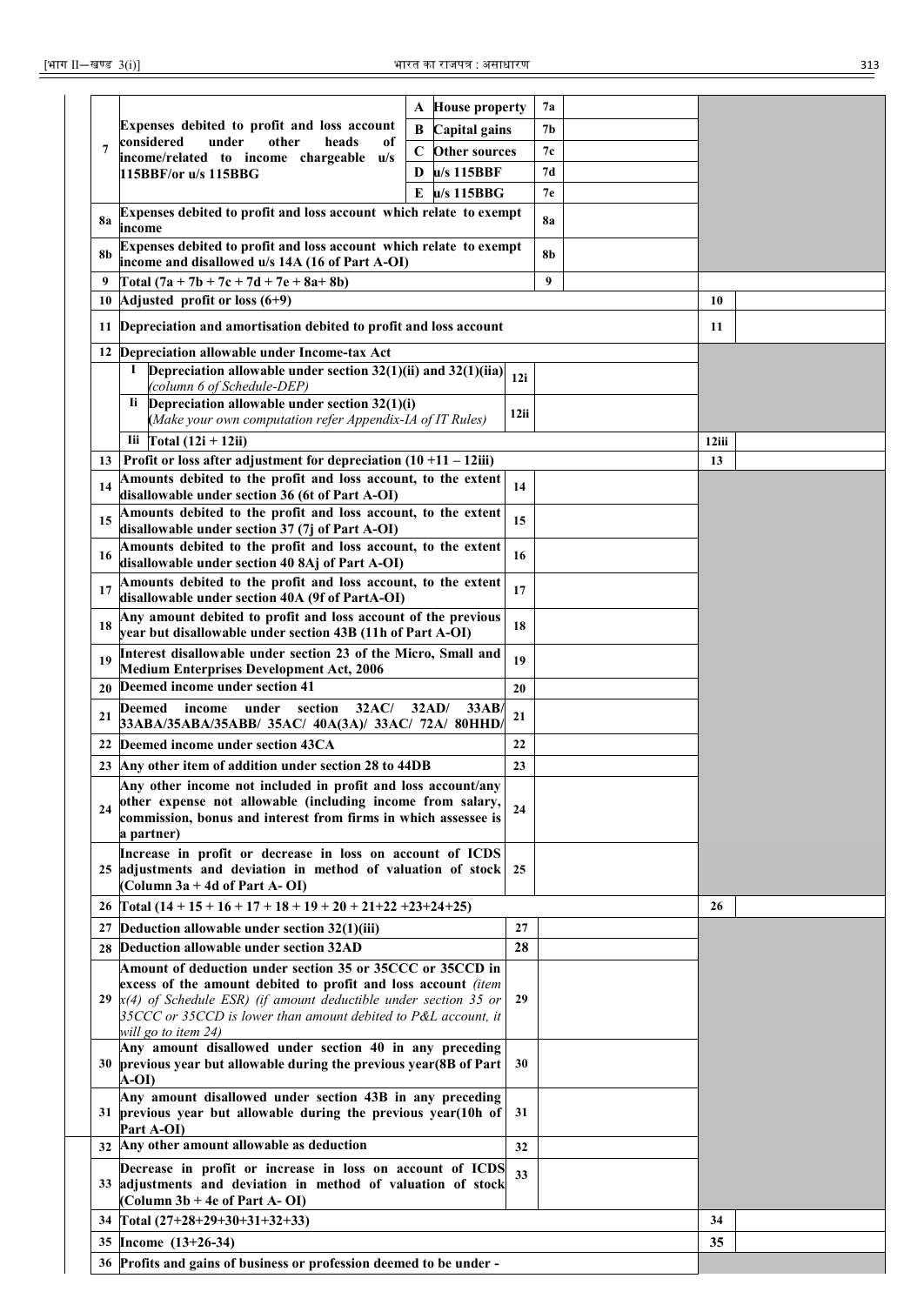|                                              | i                         |                                |                                                                                                                                                                                                                                                                                                                                                                                                                                                                                                                                                                      | 36i                                                                                                                                                                                                                                                                                                                                                                                                                                                                                                                                                                                                                                                                                                                                                                                                      |                                                                                                                                                  |                                                                                                                                                                                                                                                                                                                                     |                                                                                                                                                                                                                                                                                                                                                                                                                                                                                                                                                                                                                    |                                                                                                                                                                                                                                                                                                                                                                                                                                                               |
|----------------------------------------------|---------------------------|--------------------------------|----------------------------------------------------------------------------------------------------------------------------------------------------------------------------------------------------------------------------------------------------------------------------------------------------------------------------------------------------------------------------------------------------------------------------------------------------------------------------------------------------------------------------------------------------------------------|----------------------------------------------------------------------------------------------------------------------------------------------------------------------------------------------------------------------------------------------------------------------------------------------------------------------------------------------------------------------------------------------------------------------------------------------------------------------------------------------------------------------------------------------------------------------------------------------------------------------------------------------------------------------------------------------------------------------------------------------------------------------------------------------------------|--------------------------------------------------------------------------------------------------------------------------------------------------|-------------------------------------------------------------------------------------------------------------------------------------------------------------------------------------------------------------------------------------------------------------------------------------------------------------------------------------|--------------------------------------------------------------------------------------------------------------------------------------------------------------------------------------------------------------------------------------------------------------------------------------------------------------------------------------------------------------------------------------------------------------------------------------------------------------------------------------------------------------------------------------------------------------------------------------------------------------------|---------------------------------------------------------------------------------------------------------------------------------------------------------------------------------------------------------------------------------------------------------------------------------------------------------------------------------------------------------------------------------------------------------------------------------------------------------------|
|                                              | ii                        |                                |                                                                                                                                                                                                                                                                                                                                                                                                                                                                                                                                                                      | 36ii                                                                                                                                                                                                                                                                                                                                                                                                                                                                                                                                                                                                                                                                                                                                                                                                     |                                                                                                                                                  |                                                                                                                                                                                                                                                                                                                                     |                                                                                                                                                                                                                                                                                                                                                                                                                                                                                                                                                                                                                    |                                                                                                                                                                                                                                                                                                                                                                                                                                                               |
|                                              | iii                       |                                |                                                                                                                                                                                                                                                                                                                                                                                                                                                                                                                                                                      | 36iii                                                                                                                                                                                                                                                                                                                                                                                                                                                                                                                                                                                                                                                                                                                                                                                                    |                                                                                                                                                  |                                                                                                                                                                                                                                                                                                                                     |                                                                                                                                                                                                                                                                                                                                                                                                                                                                                                                                                                                                                    |                                                                                                                                                                                                                                                                                                                                                                                                                                                               |
|                                              | iv                        |                                |                                                                                                                                                                                                                                                                                                                                                                                                                                                                                                                                                                      | <b>36iv</b>                                                                                                                                                                                                                                                                                                                                                                                                                                                                                                                                                                                                                                                                                                                                                                                              |                                                                                                                                                  |                                                                                                                                                                                                                                                                                                                                     |                                                                                                                                                                                                                                                                                                                                                                                                                                                                                                                                                                                                                    |                                                                                                                                                                                                                                                                                                                                                                                                                                                               |
|                                              |                           |                                |                                                                                                                                                                                                                                                                                                                                                                                                                                                                                                                                                                      |                                                                                                                                                                                                                                                                                                                                                                                                                                                                                                                                                                                                                                                                                                                                                                                                          |                                                                                                                                                  |                                                                                                                                                                                                                                                                                                                                     |                                                                                                                                                                                                                                                                                                                                                                                                                                                                                                                                                                                                                    |                                                                                                                                                                                                                                                                                                                                                                                                                                                               |
|                                              |                           |                                |                                                                                                                                                                                                                                                                                                                                                                                                                                                                                                                                                                      |                                                                                                                                                                                                                                                                                                                                                                                                                                                                                                                                                                                                                                                                                                                                                                                                          |                                                                                                                                                  |                                                                                                                                                                                                                                                                                                                                     |                                                                                                                                                                                                                                                                                                                                                                                                                                                                                                                                                                                                                    |                                                                                                                                                                                                                                                                                                                                                                                                                                                               |
|                                              |                           |                                |                                                                                                                                                                                                                                                                                                                                                                                                                                                                                                                                                                      |                                                                                                                                                                                                                                                                                                                                                                                                                                                                                                                                                                                                                                                                                                                                                                                                          |                                                                                                                                                  |                                                                                                                                                                                                                                                                                                                                     |                                                                                                                                                                                                                                                                                                                                                                                                                                                                                                                                                                                                                    |                                                                                                                                                                                                                                                                                                                                                                                                                                                               |
|                                              |                           |                                |                                                                                                                                                                                                                                                                                                                                                                                                                                                                                                                                                                      |                                                                                                                                                                                                                                                                                                                                                                                                                                                                                                                                                                                                                                                                                                                                                                                                          |                                                                                                                                                  |                                                                                                                                                                                                                                                                                                                                     |                                                                                                                                                                                                                                                                                                                                                                                                                                                                                                                                                                                                                    |                                                                                                                                                                                                                                                                                                                                                                                                                                                               |
|                                              | viii                      |                                |                                                                                                                                                                                                                                                                                                                                                                                                                                                                                                                                                                      | 36viii                                                                                                                                                                                                                                                                                                                                                                                                                                                                                                                                                                                                                                                                                                                                                                                                   |                                                                                                                                                  |                                                                                                                                                                                                                                                                                                                                     |                                                                                                                                                                                                                                                                                                                                                                                                                                                                                                                                                                                                                    |                                                                                                                                                                                                                                                                                                                                                                                                                                                               |
|                                              | ix                        |                                |                                                                                                                                                                                                                                                                                                                                                                                                                                                                                                                                                                      | <b>36ix</b>                                                                                                                                                                                                                                                                                                                                                                                                                                                                                                                                                                                                                                                                                                                                                                                              |                                                                                                                                                  |                                                                                                                                                                                                                                                                                                                                     |                                                                                                                                                                                                                                                                                                                                                                                                                                                                                                                                                                                                                    |                                                                                                                                                                                                                                                                                                                                                                                                                                                               |
|                                              | $\boldsymbol{\mathrm{X}}$ |                                |                                                                                                                                                                                                                                                                                                                                                                                                                                                                                                                                                                      | 36x                                                                                                                                                                                                                                                                                                                                                                                                                                                                                                                                                                                                                                                                                                                                                                                                      |                                                                                                                                                  |                                                                                                                                                                                                                                                                                                                                     |                                                                                                                                                                                                                                                                                                                                                                                                                                                                                                                                                                                                                    |                                                                                                                                                                                                                                                                                                                                                                                                                                                               |
|                                              | хi                        |                                |                                                                                                                                                                                                                                                                                                                                                                                                                                                                                                                                                                      | <b>36xi</b>                                                                                                                                                                                                                                                                                                                                                                                                                                                                                                                                                                                                                                                                                                                                                                                              |                                                                                                                                                  |                                                                                                                                                                                                                                                                                                                                     |                                                                                                                                                                                                                                                                                                                                                                                                                                                                                                                                                                                                                    |                                                                                                                                                                                                                                                                                                                                                                                                                                                               |
|                                              | xii                       |                                |                                                                                                                                                                                                                                                                                                                                                                                                                                                                                                                                                                      |                                                                                                                                                                                                                                                                                                                                                                                                                                                                                                                                                                                                                                                                                                                                                                                                          |                                                                                                                                                  |                                                                                                                                                                                                                                                                                                                                     | 36xii                                                                                                                                                                                                                                                                                                                                                                                                                                                                                                                                                                                                              |                                                                                                                                                                                                                                                                                                                                                                                                                                                               |
| 37                                           |                           |                                |                                                                                                                                                                                                                                                                                                                                                                                                                                                                                                                                                                      |                                                                                                                                                                                                                                                                                                                                                                                                                                                                                                                                                                                                                                                                                                                                                                                                          |                                                                                                                                                  |                                                                                                                                                                                                                                                                                                                                     | 37                                                                                                                                                                                                                                                                                                                                                                                                                                                                                                                                                                                                                 |                                                                                                                                                                                                                                                                                                                                                                                                                                                               |
|                                              |                           |                                |                                                                                                                                                                                                                                                                                                                                                                                                                                                                                                                                                                      |                                                                                                                                                                                                                                                                                                                                                                                                                                                                                                                                                                                                                                                                                                                                                                                                          |                                                                                                                                                  |                                                                                                                                                                                                                                                                                                                                     |                                                                                                                                                                                                                                                                                                                                                                                                                                                                                                                                                                                                                    |                                                                                                                                                                                                                                                                                                                                                                                                                                                               |
|                                              |                           |                                |                                                                                                                                                                                                                                                                                                                                                                                                                                                                                                                                                                      |                                                                                                                                                                                                                                                                                                                                                                                                                                                                                                                                                                                                                                                                                                                                                                                                          |                                                                                                                                                  |                                                                                                                                                                                                                                                                                                                                     |                                                                                                                                                                                                                                                                                                                                                                                                                                                                                                                                                                                                                    |                                                                                                                                                                                                                                                                                                                                                                                                                                                               |
|                                              |                           |                                |                                                                                                                                                                                                                                                                                                                                                                                                                                                                                                                                                                      |                                                                                                                                                                                                                                                                                                                                                                                                                                                                                                                                                                                                                                                                                                                                                                                                          |                                                                                                                                                  |                                                                                                                                                                                                                                                                                                                                     |                                                                                                                                                                                                                                                                                                                                                                                                                                                                                                                                                                                                                    |                                                                                                                                                                                                                                                                                                                                                                                                                                                               |
|                                              | a                         |                                |                                                                                                                                                                                                                                                                                                                                                                                                                                                                                                                                                                      |                                                                                                                                                                                                                                                                                                                                                                                                                                                                                                                                                                                                                                                                                                                                                                                                          | 38a                                                                                                                                              |                                                                                                                                                                                                                                                                                                                                     |                                                                                                                                                                                                                                                                                                                                                                                                                                                                                                                                                                                                                    |                                                                                                                                                                                                                                                                                                                                                                                                                                                               |
|                                              | b                         |                                |                                                                                                                                                                                                                                                                                                                                                                                                                                                                                                                                                                      |                                                                                                                                                                                                                                                                                                                                                                                                                                                                                                                                                                                                                                                                                                                                                                                                          | 38b                                                                                                                                              |                                                                                                                                                                                                                                                                                                                                     |                                                                                                                                                                                                                                                                                                                                                                                                                                                                                                                                                                                                                    |                                                                                                                                                                                                                                                                                                                                                                                                                                                               |
|                                              | $\mathbf c$               |                                |                                                                                                                                                                                                                                                                                                                                                                                                                                                                                                                                                                      |                                                                                                                                                                                                                                                                                                                                                                                                                                                                                                                                                                                                                                                                                                                                                                                                          | 38c                                                                                                                                              |                                                                                                                                                                                                                                                                                                                                     |                                                                                                                                                                                                                                                                                                                                                                                                                                                                                                                                                                                                                    |                                                                                                                                                                                                                                                                                                                                                                                                                                                               |
|                                              | d                         |                                |                                                                                                                                                                                                                                                                                                                                                                                                                                                                                                                                                                      |                                                                                                                                                                                                                                                                                                                                                                                                                                                                                                                                                                                                                                                                                                                                                                                                          | 38d                                                                                                                                              |                                                                                                                                                                                                                                                                                                                                     |                                                                                                                                                                                                                                                                                                                                                                                                                                                                                                                                                                                                                    |                                                                                                                                                                                                                                                                                                                                                                                                                                                               |
|                                              |                           |                                |                                                                                                                                                                                                                                                                                                                                                                                                                                                                                                                                                                      |                                                                                                                                                                                                                                                                                                                                                                                                                                                                                                                                                                                                                                                                                                                                                                                                          |                                                                                                                                                  |                                                                                                                                                                                                                                                                                                                                     |                                                                                                                                                                                                                                                                                                                                                                                                                                                                                                                                                                                                                    |                                                                                                                                                                                                                                                                                                                                                                                                                                                               |
|                                              | f                         |                                |                                                                                                                                                                                                                                                                                                                                                                                                                                                                                                                                                                      |                                                                                                                                                                                                                                                                                                                                                                                                                                                                                                                                                                                                                                                                                                                                                                                                          |                                                                                                                                                  |                                                                                                                                                                                                                                                                                                                                     |                                                                                                                                                                                                                                                                                                                                                                                                                                                                                                                                                                                                                    |                                                                                                                                                                                                                                                                                                                                                                                                                                                               |
|                                              |                           |                                |                                                                                                                                                                                                                                                                                                                                                                                                                                                                                                                                                                      |                                                                                                                                                                                                                                                                                                                                                                                                                                                                                                                                                                                                                                                                                                                                                                                                          |                                                                                                                                                  |                                                                                                                                                                                                                                                                                                                                     |                                                                                                                                                                                                                                                                                                                                                                                                                                                                                                                                                                                                                    |                                                                                                                                                                                                                                                                                                                                                                                                                                                               |
|                                              |                           |                                |                                                                                                                                                                                                                                                                                                                                                                                                                                                                                                                                                                      |                                                                                                                                                                                                                                                                                                                                                                                                                                                                                                                                                                                                                                                                                                                                                                                                          |                                                                                                                                                  |                                                                                                                                                                                                                                                                                                                                     |                                                                                                                                                                                                                                                                                                                                                                                                                                                                                                                                                                                                                    |                                                                                                                                                                                                                                                                                                                                                                                                                                                               |
|                                              |                           |                                |                                                                                                                                                                                                                                                                                                                                                                                                                                                                                                                                                                      |                                                                                                                                                                                                                                                                                                                                                                                                                                                                                                                                                                                                                                                                                                                                                                                                          |                                                                                                                                                  |                                                                                                                                                                                                                                                                                                                                     |                                                                                                                                                                                                                                                                                                                                                                                                                                                                                                                                                                                                                    |                                                                                                                                                                                                                                                                                                                                                                                                                                                               |
|                                              |                           |                                |                                                                                                                                                                                                                                                                                                                                                                                                                                                                                                                                                                      |                                                                                                                                                                                                                                                                                                                                                                                                                                                                                                                                                                                                                                                                                                                                                                                                          |                                                                                                                                                  |                                                                                                                                                                                                                                                                                                                                     |                                                                                                                                                                                                                                                                                                                                                                                                                                                                                                                                                                                                                    |                                                                                                                                                                                                                                                                                                                                                                                                                                                               |
| 40                                           |                           |                                |                                                                                                                                                                                                                                                                                                                                                                                                                                                                                                                                                                      |                                                                                                                                                                                                                                                                                                                                                                                                                                                                                                                                                                                                                                                                                                                                                                                                          |                                                                                                                                                  |                                                                                                                                                                                                                                                                                                                                     | 40                                                                                                                                                                                                                                                                                                                                                                                                                                                                                                                                                                                                                 |                                                                                                                                                                                                                                                                                                                                                                                                                                                               |
| 41                                           |                           |                                |                                                                                                                                                                                                                                                                                                                                                                                                                                                                                                                                                                      |                                                                                                                                                                                                                                                                                                                                                                                                                                                                                                                                                                                                                                                                                                                                                                                                          |                                                                                                                                                  |                                                                                                                                                                                                                                                                                                                                     | 41                                                                                                                                                                                                                                                                                                                                                                                                                                                                                                                                                                                                                 |                                                                                                                                                                                                                                                                                                                                                                                                                                                               |
| 42                                           |                           |                                |                                                                                                                                                                                                                                                                                                                                                                                                                                                                                                                                                                      |                                                                                                                                                                                                                                                                                                                                                                                                                                                                                                                                                                                                                                                                                                                                                                                                          |                                                                                                                                                  |                                                                                                                                                                                                                                                                                                                                     | 42                                                                                                                                                                                                                                                                                                                                                                                                                                                                                                                                                                                                                 |                                                                                                                                                                                                                                                                                                                                                                                                                                                               |
| 43                                           |                           |                                |                                                                                                                                                                                                                                                                                                                                                                                                                                                                                                                                                                      |                                                                                                                                                                                                                                                                                                                                                                                                                                                                                                                                                                                                                                                                                                                                                                                                          |                                                                                                                                                  |                                                                                                                                                                                                                                                                                                                                     | <b>B43</b>                                                                                                                                                                                                                                                                                                                                                                                                                                                                                                                                                                                                         |                                                                                                                                                                                                                                                                                                                                                                                                                                                               |
|                                              |                           |                                |                                                                                                                                                                                                                                                                                                                                                                                                                                                                                                                                                                      |                                                                                                                                                                                                                                                                                                                                                                                                                                                                                                                                                                                                                                                                                                                                                                                                          |                                                                                                                                                  |                                                                                                                                                                                                                                                                                                                                     |                                                                                                                                                                                                                                                                                                                                                                                                                                                                                                                                                                                                                    |                                                                                                                                                                                                                                                                                                                                                                                                                                                               |
|                                              |                           |                                |                                                                                                                                                                                                                                                                                                                                                                                                                                                                                                                                                                      |                                                                                                                                                                                                                                                                                                                                                                                                                                                                                                                                                                                                                                                                                                                                                                                                          |                                                                                                                                                  |                                                                                                                                                                                                                                                                                                                                     | 44                                                                                                                                                                                                                                                                                                                                                                                                                                                                                                                                                                                                                 |                                                                                                                                                                                                                                                                                                                                                                                                                                                               |
| 45                                           |                           |                                |                                                                                                                                                                                                                                                                                                                                                                                                                                                                                                                                                                      |                                                                                                                                                                                                                                                                                                                                                                                                                                                                                                                                                                                                                                                                                                                                                                                                          |                                                                                                                                                  |                                                                                                                                                                                                                                                                                                                                     | 45                                                                                                                                                                                                                                                                                                                                                                                                                                                                                                                                                                                                                 |                                                                                                                                                                                                                                                                                                                                                                                                                                                               |
|                                              |                           |                                |                                                                                                                                                                                                                                                                                                                                                                                                                                                                                                                                                                      |                                                                                                                                                                                                                                                                                                                                                                                                                                                                                                                                                                                                                                                                                                                                                                                                          |                                                                                                                                                  |                                                                                                                                                                                                                                                                                                                                     | 46                                                                                                                                                                                                                                                                                                                                                                                                                                                                                                                                                                                                                 |                                                                                                                                                                                                                                                                                                                                                                                                                                                               |
|                                              |                           |                                |                                                                                                                                                                                                                                                                                                                                                                                                                                                                                                                                                                      |                                                                                                                                                                                                                                                                                                                                                                                                                                                                                                                                                                                                                                                                                                                                                                                                          |                                                                                                                                                  |                                                                                                                                                                                                                                                                                                                                     |                                                                                                                                                                                                                                                                                                                                                                                                                                                                                                                                                                                                                    |                                                                                                                                                                                                                                                                                                                                                                                                                                                               |
| 48                                           |                           |                                |                                                                                                                                                                                                                                                                                                                                                                                                                                                                                                                                                                      |                                                                                                                                                                                                                                                                                                                                                                                                                                                                                                                                                                                                                                                                                                                                                                                                          |                                                                                                                                                  |                                                                                                                                                                                                                                                                                                                                     | 48                                                                                                                                                                                                                                                                                                                                                                                                                                                                                                                                                                                                                 |                                                                                                                                                                                                                                                                                                                                                                                                                                                               |
|                                              |                           |                                |                                                                                                                                                                                                                                                                                                                                                                                                                                                                                                                                                                      |                                                                                                                                                                                                                                                                                                                                                                                                                                                                                                                                                                                                                                                                                                                                                                                                          |                                                                                                                                                  |                                                                                                                                                                                                                                                                                                                                     |                                                                                                                                                                                                                                                                                                                                                                                                                                                                                                                                                                                                                    |                                                                                                                                                                                                                                                                                                                                                                                                                                                               |
| 50                                           |                           |                                |                                                                                                                                                                                                                                                                                                                                                                                                                                                                                                                                                                      |                                                                                                                                                                                                                                                                                                                                                                                                                                                                                                                                                                                                                                                                                                                                                                                                          |                                                                                                                                                  |                                                                                                                                                                                                                                                                                                                                     | <b>C50</b>                                                                                                                                                                                                                                                                                                                                                                                                                                                                                                                                                                                                         |                                                                                                                                                                                                                                                                                                                                                                                                                                                               |
|                                              |                           |                                |                                                                                                                                                                                                                                                                                                                                                                                                                                                                                                                                                                      |                                                                                                                                                                                                                                                                                                                                                                                                                                                                                                                                                                                                                                                                                                                                                                                                          |                                                                                                                                                  |                                                                                                                                                                                                                                                                                                                                     | D                                                                                                                                                                                                                                                                                                                                                                                                                                                                                                                                                                                                                  |                                                                                                                                                                                                                                                                                                                                                                                                                                                               |
|                                              |                           |                                |                                                                                                                                                                                                                                                                                                                                                                                                                                                                                                                                                                      |                                                                                                                                                                                                                                                                                                                                                                                                                                                                                                                                                                                                                                                                                                                                                                                                          |                                                                                                                                                  |                                                                                                                                                                                                                                                                                                                                     |                                                                                                                                                                                                                                                                                                                                                                                                                                                                                                                                                                                                                    |                                                                                                                                                                                                                                                                                                                                                                                                                                                               |
|                                              |                           |                                |                                                                                                                                                                                                                                                                                                                                                                                                                                                                                                                                                                      |                                                                                                                                                                                                                                                                                                                                                                                                                                                                                                                                                                                                                                                                                                                                                                                                          |                                                                                                                                                  | <b>Business loss set off</b>                                                                                                                                                                                                                                                                                                        |                                                                                                                                                                                                                                                                                                                                                                                                                                                                                                                                                                                                                    | <b>Business income remaining after</b><br>set off                                                                                                                                                                                                                                                                                                                                                                                                             |
|                                              |                           |                                | (1)                                                                                                                                                                                                                                                                                                                                                                                                                                                                                                                                                                  |                                                                                                                                                                                                                                                                                                                                                                                                                                                                                                                                                                                                                                                                                                                                                                                                          |                                                                                                                                                  | (2)                                                                                                                                                                                                                                                                                                                                 |                                                                                                                                                                                                                                                                                                                                                                                                                                                                                                                                                                                                                    | $(3) = (1) - (2)$                                                                                                                                                                                                                                                                                                                                                                                                                                             |
|                                              |                           |                                |                                                                                                                                                                                                                                                                                                                                                                                                                                                                                                                                                                      |                                                                                                                                                                                                                                                                                                                                                                                                                                                                                                                                                                                                                                                                                                                                                                                                          |                                                                                                                                                  | (A38)                                                                                                                                                                                                                                                                                                                               |                                                                                                                                                                                                                                                                                                                                                                                                                                                                                                                                                                                                                    |                                                                                                                                                                                                                                                                                                                                                                                                                                                               |
| ii                                           |                           |                                | (B43)                                                                                                                                                                                                                                                                                                                                                                                                                                                                                                                                                                |                                                                                                                                                                                                                                                                                                                                                                                                                                                                                                                                                                                                                                                                                                                                                                                                          |                                                                                                                                                  |                                                                                                                                                                                                                                                                                                                                     |                                                                                                                                                                                                                                                                                                                                                                                                                                                                                                                                                                                                                    |                                                                                                                                                                                                                                                                                                                                                                                                                                                               |
| iii                                          |                           |                                | (C49)                                                                                                                                                                                                                                                                                                                                                                                                                                                                                                                                                                |                                                                                                                                                                                                                                                                                                                                                                                                                                                                                                                                                                                                                                                                                                                                                                                                          |                                                                                                                                                  |                                                                                                                                                                                                                                                                                                                                     |                                                                                                                                                                                                                                                                                                                                                                                                                                                                                                                                                                                                                    |                                                                                                                                                                                                                                                                                                                                                                                                                                                               |
| iv                                           |                           |                                | (4b)                                                                                                                                                                                                                                                                                                                                                                                                                                                                                                                                                                 |                                                                                                                                                                                                                                                                                                                                                                                                                                                                                                                                                                                                                                                                                                                                                                                                          |                                                                                                                                                  |                                                                                                                                                                                                                                                                                                                                     |                                                                                                                                                                                                                                                                                                                                                                                                                                                                                                                                                                                                                    |                                                                                                                                                                                                                                                                                                                                                                                                                                                               |
| V                                            |                           |                                |                                                                                                                                                                                                                                                                                                                                                                                                                                                                                                                                                                      |                                                                                                                                                                                                                                                                                                                                                                                                                                                                                                                                                                                                                                                                                                                                                                                                          |                                                                                                                                                  |                                                                                                                                                                                                                                                                                                                                     |                                                                                                                                                                                                                                                                                                                                                                                                                                                                                                                                                                                                                    |                                                                                                                                                                                                                                                                                                                                                                                                                                                               |
| Loss remaining after set off $(i - v)$<br>vi |                           |                                |                                                                                                                                                                                                                                                                                                                                                                                                                                                                                                                                                                      |                                                                                                                                                                                                                                                                                                                                                                                                                                                                                                                                                                                                                                                                                                                                                                                                          |                                                                                                                                                  |                                                                                                                                                                                                                                                                                                                                     |                                                                                                                                                                                                                                                                                                                                                                                                                                                                                                                                                                                                                    |                                                                                                                                                                                                                                                                                                                                                                                                                                                               |
|                                              | 38<br>47<br>49            | $\mathbf{V}$<br>vi<br>vii<br>e | <b>Section 44B</b><br><b>Section 44BB</b><br><b>Section 44BBA</b><br><b>Section 44BBB</b><br><b>Section 44D</b><br><b>Section 44DA</b><br><b>Section 44DB</b><br>115B)<br>Total (36i to 36xi)<br>$(35 + 36xii)$<br>$[4c-(38a+38b+38c+38d+38e)]$<br>dron down menu.<br>Sl. Type of Business income<br>Loss to be set off (Fill this row<br>only if figure is negative)<br><b>Income from speculative</b><br>business<br><b>Income from specified</b><br>business<br>Income from life insurance<br>business under section 115B<br>Total loss set off $(ii + iii + iv)$ | Section 44AD [62(ii) of schedule]<br>Section 44ADA [63(ii) of schedule]<br>Section 44AE [64(iv) of schedule]<br>First Schedule of Income-tax Act (other than<br>Income chargeable under Rule 7<br>Deemed income chargeable under Rule 7A<br>Deemed income chargeable under Rule 7B(1)<br>Deemed income chargeable under Rule 7B(1A)<br>Deemed income chargeable under Rule 8<br>Computation of income from speculative business<br>Additions in accordance with section 28 to 44DB<br>Deductions in accordance with section 28 to 44DB<br>Additions in accordance with section 28 to 44DB<br>or 35 on which deduction u/s 35AD is claimed)<br>Profit or loss from specified business 44+45-46)<br>Deductions in accordance with section 35AD(1)<br>E Intra head set off of business loss of current year | 36v<br>36vi<br>36vii<br>Income other than Rule 7A, 7B & Rule 8 (Item No. 37)<br>Computation of income from specified business under section 35AD | 38e<br>38f<br>39 Rule 8 for the purpose of aggregation of income as per Finance Act<br>Net profit or loss from speculative business as per profit or loss account<br>44 Net profit or loss from specified business as per profit or loss account<br>Income of current year (Fill this column<br>only if figure is zero or positive) | (item 4 of Form 3CE)<br>Net profit or loss from business or profession other than speculative and specified business<br>figure as in 37) (If loss take the figure to 2i of item E) $(38a+38b+38c+38d+38e+38f)$<br>Income from speculative business (if loss, take the figure to 6xi of schedule CFL)<br>Income from Specified Business (47-48) (if loss, take the figure to 7xii of schedule CFL)<br>Relevant clause of sub-section (5) of section 35AD which covers the specified business (to be selected from<br>Income chargeable under the head 'Profits and gains from business or profession' (A38+B43+C49) | Net Profit or loss from business or profession other than speculative business and specified<br>business after applying rule 7A, 7B or 8, if applicable (If rule 7A, 7B or 8 is not applicable, enter same<br>A38<br>Balance of income deemed to be from agriculture, after applying Rule 7, 7A, 7B(1), 7B(1A) and<br>39<br>Deductions in accordance with section 28 to 44DB (other than deduction under section,- (i) 35AD, (ii) 32<br>47<br>C <sub>49</sub> |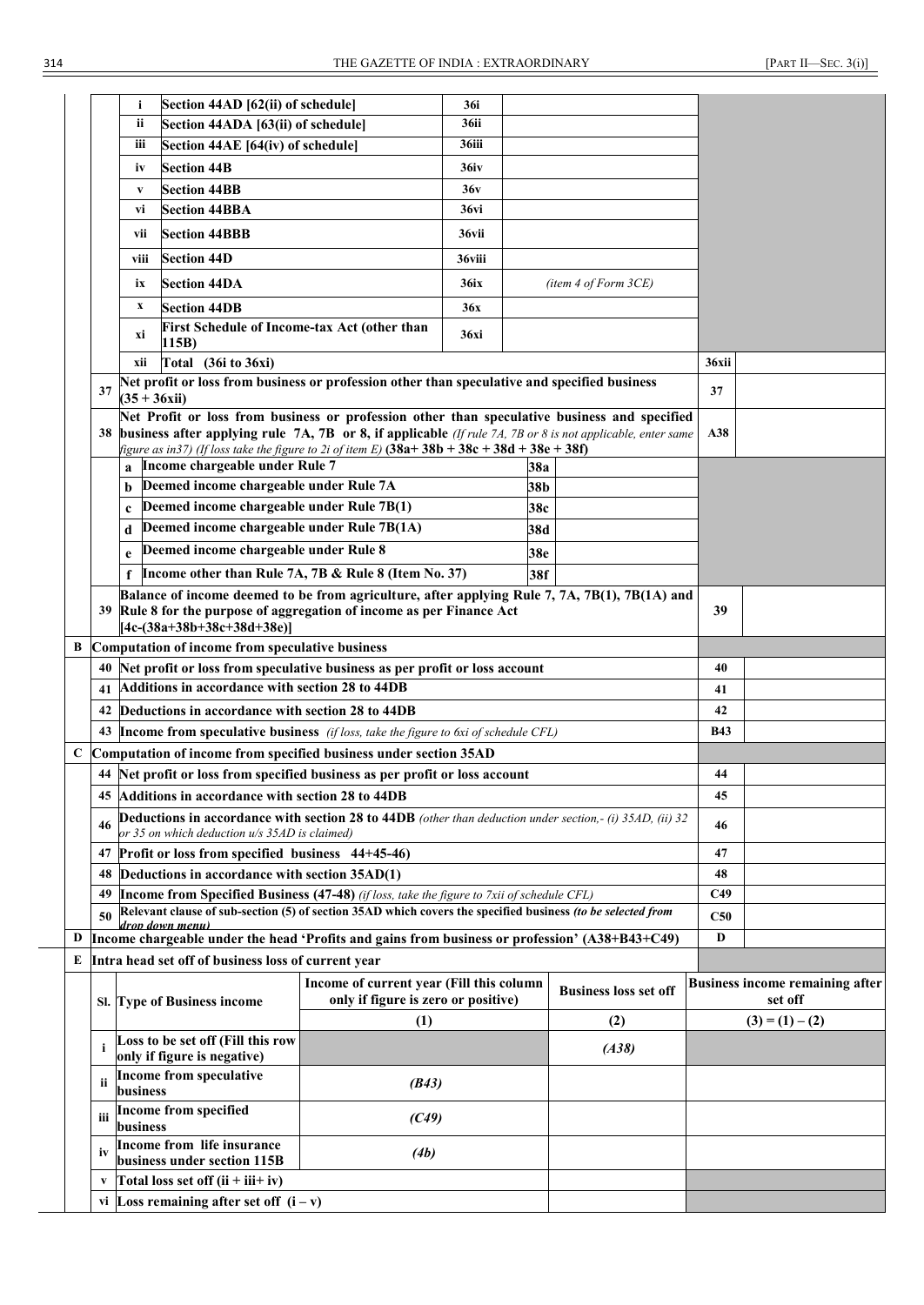|                                     | <b>Schedule DPM</b> |                        | Depreciation on Plant and Machinery (Other than assets on which full capital expenditure is allowable as deduction<br>under any other section) |     |                     |       |      |
|-------------------------------------|---------------------|------------------------|------------------------------------------------------------------------------------------------------------------------------------------------|-----|---------------------|-------|------|
|                                     | 1                   | <b>Block of assets</b> |                                                                                                                                                |     | Plant and machinery |       |      |
|                                     | $\mathbf{2}$        | Rate $(\% )$           |                                                                                                                                                | 15  | 30                  | 40    | 45   |
|                                     |                     |                        |                                                                                                                                                | (i) | (ii)                | (iii) | (iv) |
|                                     | 3                   |                        | Written down value on the first day of                                                                                                         |     |                     |       |      |
|                                     |                     | previous year          |                                                                                                                                                |     |                     |       |      |
|                                     | 3a                  |                        | Amount as adjusted on account of opting                                                                                                        |     |                     |       |      |
|                                     | 3 <sub>b</sub>      |                        | for taxation under section 115BAD<br>Adjusted Written down value on the first                                                                  |     |                     |       |      |
|                                     |                     |                        | day of previous year $(3) + (3a)$                                                                                                              |     |                     |       |      |
|                                     | 4                   |                        | Additions for a period of 180 days or                                                                                                          |     |                     |       |      |
|                                     |                     |                        | more in the previous year                                                                                                                      |     |                     |       |      |
|                                     | 5                   |                        | Consideration or other realization                                                                                                             |     |                     |       |      |
|                                     |                     |                        | during the previous year out of 3b or                                                                                                          |     |                     |       |      |
|                                     |                     |                        |                                                                                                                                                |     |                     |       |      |
|                                     | 6                   |                        | Amount on which depreciation at full                                                                                                           |     |                     |       |      |
|                                     |                     |                        | rate to be allowed $(3b + 4 - 5)$ (enter 0,                                                                                                    |     |                     |       |      |
|                                     |                     | if result is negative) |                                                                                                                                                |     |                     |       |      |
|                                     | 7                   |                        | Additions for a period of less than 180<br>days in the previous year                                                                           |     |                     |       |      |
|                                     | 8                   |                        | Consideration or other realizations                                                                                                            |     |                     |       |      |
|                                     |                     |                        | during the year out of 7                                                                                                                       |     |                     |       |      |
|                                     | 9                   |                        | Amount on which depreciation at half                                                                                                           |     |                     |       |      |
|                                     |                     |                        | rate to be allowed $(7 - 8)$ (enter 0, if                                                                                                      |     |                     |       |      |
|                                     |                     | result in negative)    |                                                                                                                                                |     |                     |       |      |
|                                     | 10                  |                        | Depreciation on 6 at full rate                                                                                                                 |     |                     |       |      |
|                                     | 11                  |                        | Depreciation on 9 at half rate                                                                                                                 |     |                     |       |      |
|                                     | 12                  |                        | Additional depreciation, if any, on 4                                                                                                          |     |                     |       |      |
| DEPRECIATION ON PLANT AND MACHINERY | 13                  |                        | Additional depreciation, if any, on 7                                                                                                          |     |                     |       |      |
|                                     | 14                  |                        | Additional depreciation relating to                                                                                                            |     |                     |       |      |
|                                     |                     |                        | immediately preceding year' on asset                                                                                                           |     |                     |       |      |
|                                     |                     |                        | put to use for less than 180 days                                                                                                              |     |                     |       |      |
|                                     | 15                  |                        | Total depreciation* $(10+11+12+13+14)$                                                                                                         |     |                     |       |      |
|                                     | 16                  |                        | Depreciation disallowed under section                                                                                                          |     |                     |       |      |
|                                     |                     |                        | 38(2) of the I.T. Act (out of column 15)                                                                                                       |     |                     |       |      |
|                                     | 17                  |                        | Net aggregate depreciation (15-16)                                                                                                             |     |                     |       |      |
|                                     | 18                  |                        | Proportionate aggregate depreciation                                                                                                           |     |                     |       |      |
|                                     |                     |                        | allowable in the event of succession,                                                                                                          |     |                     |       |      |
|                                     |                     | column 17)             | amalgamation, demerger etc. (out of                                                                                                            |     |                     |       |      |
|                                     |                     |                        | 19 Expenditure incurred in connection                                                                                                          |     |                     |       |      |
|                                     |                     |                        | with transfer of asset/assets                                                                                                                  |     |                     |       |      |
|                                     |                     |                        | 20 Capital gains/ loss under section $50*$                                                                                                     |     |                     |       |      |
|                                     |                     |                        | $(5 + 8 - 3b - 4 - 7 - 19)$ (enter negative                                                                                                    |     |                     |       |      |
|                                     |                     |                        | only if block ceases to exist)                                                                                                                 |     |                     |       |      |
|                                     |                     |                        | 21 Written down value on the last day of                                                                                                       |     |                     |       |      |
|                                     |                     |                        | previous year* $(6+ 9 -15)$ (enter 0 if                                                                                                        |     |                     |       |      |
|                                     |                     | result is negative)    |                                                                                                                                                |     |                     |       |      |

DEPRECIATION ON PLANT AND MACHINERY

### **Schedule DOA Depreciation on other assets (Other than assets on which full capital expenditure is allowable as deduction)**

|                                    | <b>Block of assets</b>                                                                                      | Land |      | Building (not including land) | <b>Furniture and</b> | Intangible | <b>Ships</b> |       |
|------------------------------------|-------------------------------------------------------------------------------------------------------------|------|------|-------------------------------|----------------------|------------|--------------|-------|
|                                    |                                                                                                             |      |      |                               |                      | fittings   | assets       |       |
|                                    | Rate $(\% )$                                                                                                | Nil  |      | 10                            | 40                   | 10         | 25           | 20    |
| <b>SEETS</b>                       |                                                                                                             | (i)  | (ii) | (iii)                         | (iv)                 | (v)        | (vi)         | (vii) |
| ≃                                  | Written down value on the first day of<br>previous year                                                     |      |      |                               |                      |            |              |       |
| $0$ THE<br>È<br>$\mathsf{S}% _{T}$ | Additions for a period of 180 days or<br>more in the previous year                                          |      |      |                               |                      |            |              |       |
|                                    | Consideration or other realization<br>during the previous year out of 3 or 4                                |      |      |                               |                      |            |              |       |
| RECIATION                          | Amount on which depreciation at full<br>rate to be allowed $(3 + 4 -5)$ (enter 0, if<br>result is negative) |      |      |                               |                      |            |              |       |
|                                    | Additions for a period of less than 180<br>days in the previous year                                        |      |      |                               |                      |            |              |       |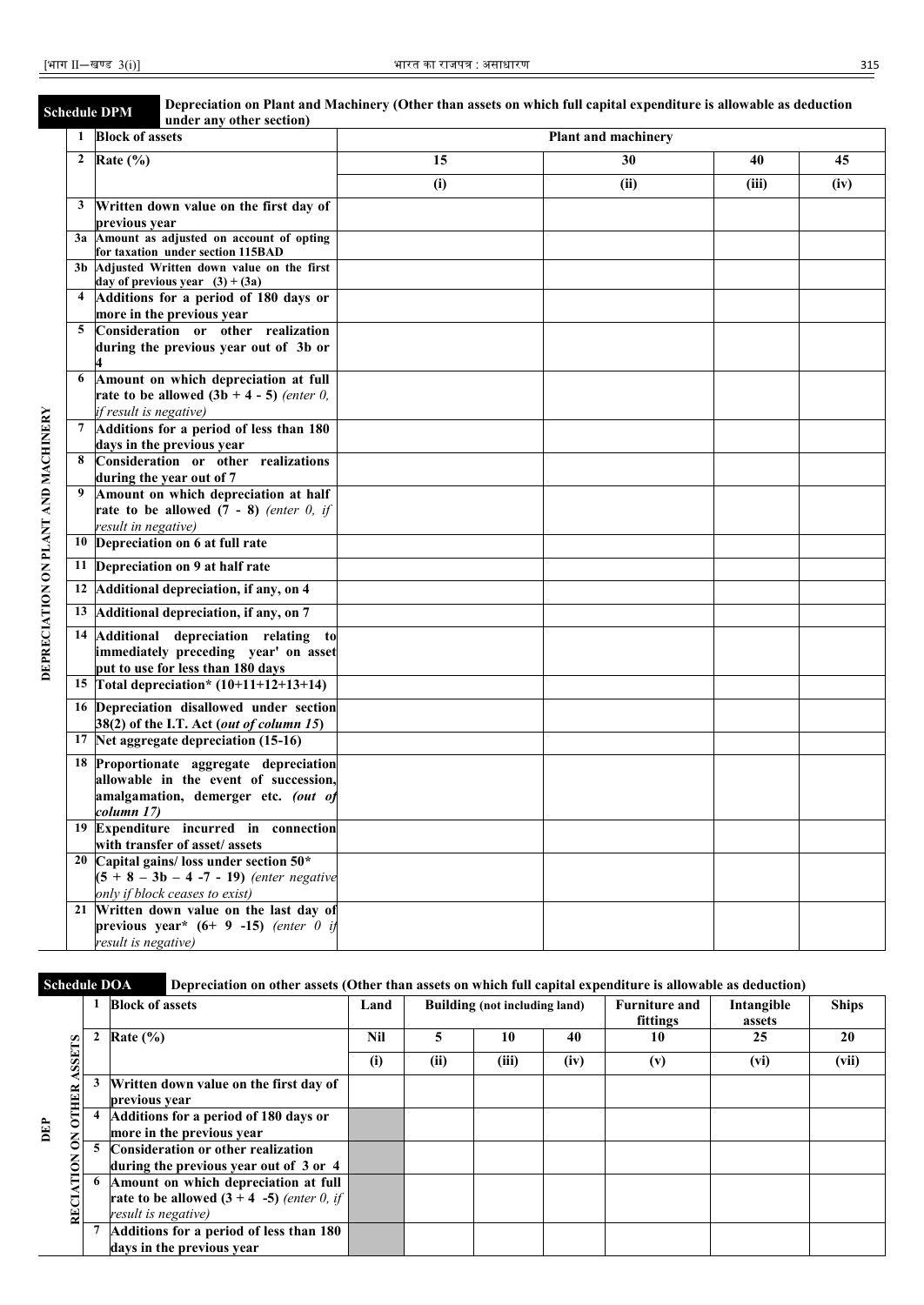| Consideration or other realizations<br>during the year out of 7                                                                       |  |  |  |  |
|---------------------------------------------------------------------------------------------------------------------------------------|--|--|--|--|
| Amount on which depreciation at half<br>rate to be allowed $(7-8)$ (enter 0, if<br>result in negative)                                |  |  |  |  |
| 10 Depreciation on 6 at full rate                                                                                                     |  |  |  |  |
| 11 Depreciation on 9 at half rate                                                                                                     |  |  |  |  |
| 12 Total depreciation* $(10+11)$                                                                                                      |  |  |  |  |
| 13 Depreciation disallowed under section<br>38(2) of the I.T. Act (out of column 12)                                                  |  |  |  |  |
| 14 Net aggregate depreciation (12-13)                                                                                                 |  |  |  |  |
| 15 Proportionate aggregate depreciation<br>allowable in the event of succession,<br>amalgamation, demerger etc. (out of<br>column 14) |  |  |  |  |
| 16 Expenditure incurred in connection<br>with transfer of asset/assets                                                                |  |  |  |  |
| 17 Capital gains/loss under section 50<br>$(5 + 8 -3 -4 -7 -16)$ (enter negative only if<br>block ceases to exist)                    |  |  |  |  |
| 18 Written down value on the last day of<br>previous year* $(6+9-12)$ (enter 0 if<br>result is negative)                              |  |  |  |  |

### **Schedule DEP** Summary of depreciation on assets (Other than assets on which full capital expenditure is allowable as deduction under **any other section) 1 Plant and machinery a Block entitled for depreciation @ 15 per cent 1a** *( Schedule DPM - 17i or 18i as applicable)* **1b b Block entitled for depreciation @ 30 per cent** *( Schedule DPM - 17ii or 18ii as applicable)* **SUMMARY OF DEPRECIATION ON ASSETS SUMMARY OF DEPRECIATION ON ASSETS c Block entitled for depreciation @ 40 per cent 1c** *( Schedule DPM - 17iii or 18iii as applicable)* **d Block entitled for depreciation @ 45 per cent ( Schedule DPM – 17iv or 18iv as applicable)**  $\frac{e}{\pi}$  **Total depreciation on plant and machinery ( 1a + 1b + 1c +1d)**  $\boxed{1d}$ **2 Building (not including land) a Block entitled for depreciation @ 5 per cent 2a** *(Schedule DOA- 14ii or 15ii as applicable)* **2b b Block entitled for depreciation @ 10 per cent** *(Schedule DOA- 14iii or 15iii as applicable)* **c Block entitled for depreciation @ 40 per cent** *(Schedule*  **2c** *DOA- 14iv or 15iv as applicable)* **d Total depreciation on building (total of**  $2a + 2b + 2c$ **) <b>2d 3 Furniture and fittings***(Schedule DOA- 14v or 15v as applicable)* **3 4 Intangible assets** *(Schedule DOA- 14vi or 15vi as applicable)* **4 5 Ships** *(Schedule DOA- 14vii or 15vii as applicable)* **5 6 Total depreciation ( 1e+2d+3+4+5) 6**

### **Schedule DCG Deemed Capital Gains on sale of depreciable assets**

|              | <b>Plant and machinery</b>                                        |                |  |    |  |
|--------------|-------------------------------------------------------------------|----------------|--|----|--|
| a            | Block entitled for depreciation $\omega$ 15 per cent (Schedule 1a |                |  |    |  |
|              | DPM - 20i)                                                        |                |  |    |  |
| b            | Block entitled for depreciation $\omega$ 30 per cent              | 1 <sub>b</sub> |  |    |  |
|              | $(Scheduledule$ $DPM-20ii)$                                       |                |  |    |  |
| $\mathbf{c}$ | Block entitled for depreciation $\omega$ 40 per cent              | 1c             |  |    |  |
|              | (Schedule DPM - 20iii)                                            |                |  |    |  |
| d            | Block entitled for depreciation $\omega$ 45 per cent              |                |  |    |  |
|              | (Schedule DPM - 20iv)                                             |                |  |    |  |
| e            | $Total (1a + 1b + 1c + 1d)$                                       |                |  | 1d |  |
|              | Building (not including land)                                     |                |  |    |  |
| a            | Block entitled for depreciation $@$ 5 per cent                    | 2a             |  |    |  |
|              | (Schedule DOA-17ii)                                               |                |  |    |  |
| b            | Block entitled for depreciation $\omega$ 10 per cent              | 2 <sub>h</sub> |  |    |  |
|              | (Schedule DOA-17iii)                                              |                |  |    |  |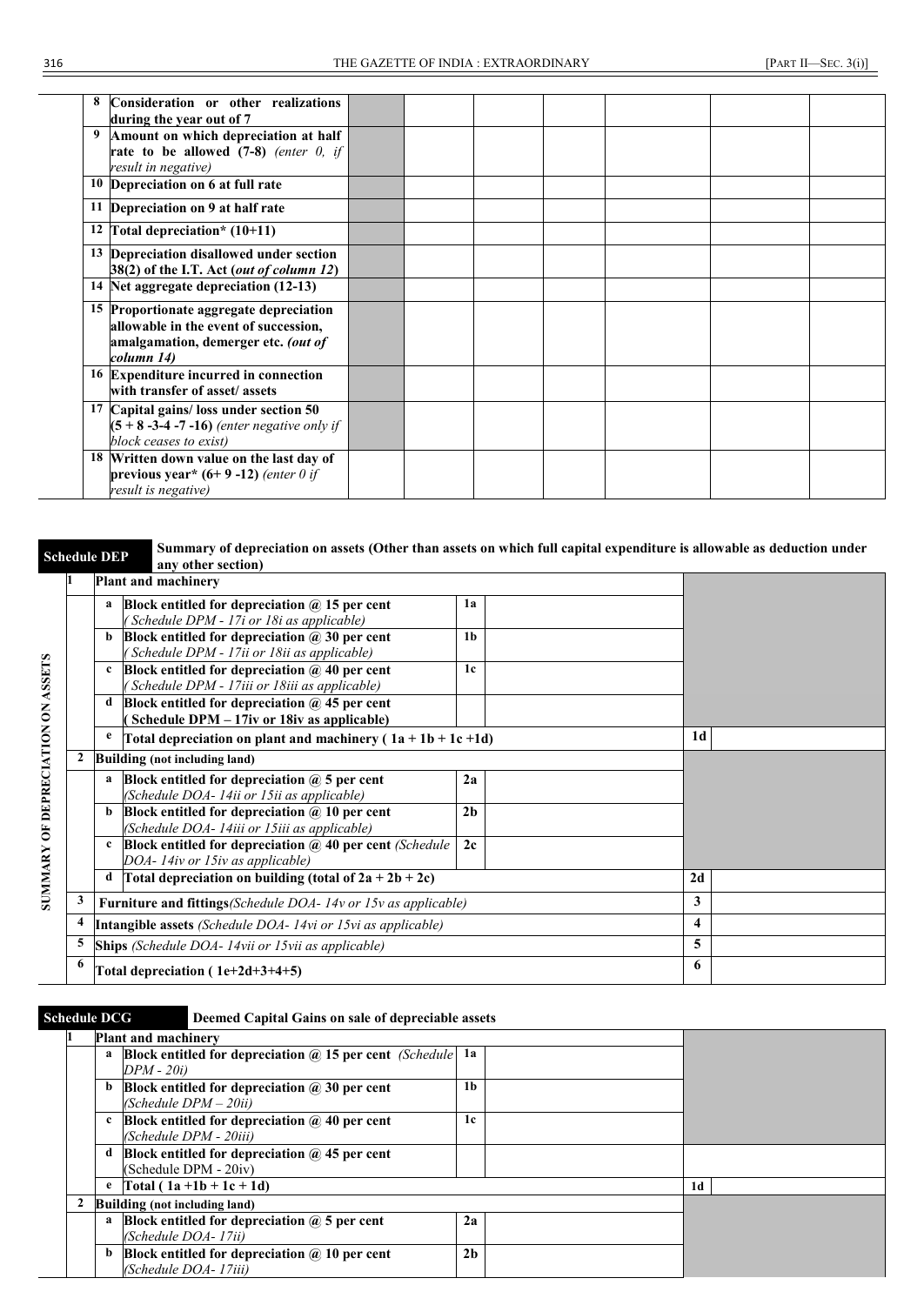|  | <b>Block entitled for depreciation @ 40 per cent</b> (Schedule $\vert$ 2c |  |              |  |
|--|---------------------------------------------------------------------------|--|--------------|--|
|  | $DOA-17iv)$                                                               |  |              |  |
|  | Total $(2a+2b+2c)$<br>d                                                   |  | 2d           |  |
|  | 3 Furniture and fittings (Schedule DOA- $17v$ )                           |  |              |  |
|  | 4 Intangible assets (Schedule DOA- 17vi)                                  |  |              |  |
|  | <b>5</b> Ships (Schedule DOA- 17vii)                                      |  |              |  |
|  | 6 Total ( $1e+2d+3+4+5$ )                                                 |  | $\mathbf{p}$ |  |

## **Schedule ESR Expenditure on scientific Research etc. (Deduction under section 35 or 35CCC or 35CCD)**

| Sl No        | <b>Expenditure of the nature</b><br>referred to in section | Amount, if any, debited to profit<br>and loss account | <b>Amount of deduction allowable</b> | Amount of deduction in excess of the<br>amount debited to profit and loss account                                                            |
|--------------|------------------------------------------------------------|-------------------------------------------------------|--------------------------------------|----------------------------------------------------------------------------------------------------------------------------------------------|
|              | $\left(1\right)$                                           | (2)                                                   | (3)                                  | $(4) = (3) - (2)$                                                                                                                            |
| i            | 35(1)(i)                                                   |                                                       |                                      |                                                                                                                                              |
| ii           | 35(1)(ii)                                                  |                                                       |                                      |                                                                                                                                              |
| iii          | 35(1)(ii)                                                  |                                                       |                                      |                                                                                                                                              |
| iv           | 35(1)(iii)                                                 |                                                       |                                      |                                                                                                                                              |
| v            | 35(1)(iv)                                                  |                                                       |                                      |                                                                                                                                              |
| vi           | 35(2AA)                                                    |                                                       |                                      |                                                                                                                                              |
| vii          | 35(2AB)                                                    |                                                       |                                      |                                                                                                                                              |
| viii         | <b>35CCC</b>                                               |                                                       |                                      |                                                                                                                                              |
| ix           | 35CCD                                                      |                                                       |                                      |                                                                                                                                              |
| $\mathbf{x}$ | Total                                                      |                                                       |                                      |                                                                                                                                              |
| <b>NOTE</b>  | Schedule RA.                                               |                                                       |                                      | In case any deduction is claimed under sections $35(1)(ii)$ or $35(1)(iii)$ or $35(1)(iii)$ or $35(2AA)$ , please provide the details as per |

### **Schedule CG Capital Gains**

|                          | <b>Short-term Capital Gains (STCG)</b> (Sub-items $4 \& 5$ are not applicable for residents)                                                                                               |                                                                                                 |                            |                                                                                                                                                                                                                                  |  |  |                            |                |      |                             |  |     |
|--------------------------|--------------------------------------------------------------------------------------------------------------------------------------------------------------------------------------------|-------------------------------------------------------------------------------------------------|----------------------------|----------------------------------------------------------------------------------------------------------------------------------------------------------------------------------------------------------------------------------|--|--|----------------------------|----------------|------|-----------------------------|--|-----|
|                          |                                                                                                                                                                                            |                                                                                                 |                            | 1 From sale of land or building or both (fill up details separately for each property)                                                                                                                                           |  |  |                            |                |      |                             |  |     |
|                          |                                                                                                                                                                                            | a                                                                                               |                            | Full value of consideration received/receivable                                                                                                                                                                                  |  |  |                            |                | ai   |                             |  |     |
|                          |                                                                                                                                                                                            |                                                                                                 |                            | Ii Value of property as per stamp valuation authority                                                                                                                                                                            |  |  |                            |                | aii  |                             |  |     |
|                          |                                                                                                                                                                                            |                                                                                                 |                            | Full value of consideration adopted as per section 50C for the purpose                                                                                                                                                           |  |  |                            |                |      |                             |  |     |
|                          |                                                                                                                                                                                            |                                                                                                 |                            | Iii of Capital Gains [in case (aii) does not exceed 1.10 times (ai), take this aii                                                                                                                                               |  |  |                            |                |      |                             |  |     |
| Short-term Capital Gains |                                                                                                                                                                                            |                                                                                                 |                            | figure as (ai), or else take (aii)]                                                                                                                                                                                              |  |  |                            |                |      |                             |  |     |
|                          |                                                                                                                                                                                            | b                                                                                               |                            | <b>Deductions under section 48</b>                                                                                                                                                                                               |  |  |                            |                |      |                             |  |     |
|                          |                                                                                                                                                                                            |                                                                                                 | 1                          | Cost of acquisition without indexation                                                                                                                                                                                           |  |  |                            |                | hi   |                             |  |     |
|                          | Ii Cost of Improvement without indexation<br>bii                                                                                                                                           |                                                                                                 |                            |                                                                                                                                                                                                                                  |  |  |                            |                |      |                             |  |     |
|                          |                                                                                                                                                                                            | Iii Expenditure wholly and exclusively in connection with transfer                              |                            |                                                                                                                                                                                                                                  |  |  |                            |                | biii |                             |  |     |
|                          | Iv $\Gamma$ otal (bi + bii + biii)<br>biv                                                                                                                                                  |                                                                                                 |                            |                                                                                                                                                                                                                                  |  |  |                            |                |      |                             |  |     |
|                          | Balance (aiii – biv)<br>$\mathbf c$<br>1 <sub>c</sub>                                                                                                                                      |                                                                                                 |                            |                                                                                                                                                                                                                                  |  |  |                            |                |      |                             |  |     |
|                          | Deduction under section 54D/ 54G/54GA (Specify details in item D below)<br>1 <sub>d</sub><br>d                                                                                             |                                                                                                 |                            |                                                                                                                                                                                                                                  |  |  |                            |                |      |                             |  |     |
|                          |                                                                                                                                                                                            | e                                                                                               |                            | Short-term Capital Gains on Immovable property (1c - 1d)                                                                                                                                                                         |  |  |                            |                |      |                             |  | A1e |
|                          |                                                                                                                                                                                            | In case of transfer of immovable property, please furnish the following details (see note)<br>f |                            |                                                                                                                                                                                                                                  |  |  |                            |                |      |                             |  |     |
|                          |                                                                                                                                                                                            | PAN/Aadhaar<br>Percentage share<br>S.No.<br>Name of buyer(s)<br>Amount<br>No. of buver(s)       |                            |                                                                                                                                                                                                                                  |  |  | <b>Address of property</b> | Pin code       |      |                             |  |     |
|                          |                                                                                                                                                                                            |                                                                                                 |                            |                                                                                                                                                                                                                                  |  |  |                            |                |      |                             |  |     |
|                          |                                                                                                                                                                                            |                                                                                                 | NOTE $\blacktriangleright$ | Furnishing of PAN/Aadhaar No. is mandatory, if the tax is deduced under section 194-IA or is quoted<br>by buyer in the documents.<br>In case of more than one buyer, please indicate the respective percentage share and amount. |  |  |                            |                |      |                             |  |     |
|                          | $\mathbf{2}$                                                                                                                                                                               |                                                                                                 | From slump sale            |                                                                                                                                                                                                                                  |  |  |                            |                |      |                             |  |     |
|                          |                                                                                                                                                                                            | a                                                                                               |                            | <b>Full value of consideration</b>                                                                                                                                                                                               |  |  |                            | 2a             |      | $(5 \text{ of Form } 3CEA)$ |  |     |
|                          |                                                                                                                                                                                            | b                                                                                               |                            | Net worth of the under taking or division                                                                                                                                                                                        |  |  |                            | 2 <sub>b</sub> |      | $(6(e)$ of Form $3CEA)$     |  |     |
|                          | Short term capital gains from slump sale (2a-2b)<br>$\mathbf{c}$                                                                                                                           |                                                                                                 |                            |                                                                                                                                                                                                                                  |  |  |                            | A2c            |      |                             |  |     |
|                          | From sale of equity share or unit of equity oriented Mutual Fund (MF) or unit of a business trust on<br>3<br>which STT is paid under section $111A$ or $115AD(1)(b)(ii)$ proviso (for FII) |                                                                                                 |                            |                                                                                                                                                                                                                                  |  |  |                            |                |      |                             |  |     |
|                          | 3a<br><b>Full value of consideration</b><br>a                                                                                                                                              |                                                                                                 |                            |                                                                                                                                                                                                                                  |  |  |                            |                |      |                             |  |     |
|                          | Deductions under section 48<br>b                                                                                                                                                           |                                                                                                 |                            |                                                                                                                                                                                                                                  |  |  |                            |                |      |                             |  |     |
|                          |                                                                                                                                                                                            |                                                                                                 |                            | Cost of acquisition without indexation                                                                                                                                                                                           |  |  |                            |                | hi   |                             |  |     |
|                          |                                                                                                                                                                                            |                                                                                                 |                            | Ii Cost of Improvement without indexation                                                                                                                                                                                        |  |  |                            |                | bii  |                             |  |     |
|                          |                                                                                                                                                                                            |                                                                                                 |                            | Iii Expenditure wholly and exclusively in connection with transfer                                                                                                                                                               |  |  |                            |                | biii |                             |  |     |
|                          |                                                                                                                                                                                            | Iv Total $(i + ii + iii)$<br>biv                                                                |                            |                                                                                                                                                                                                                                  |  |  |                            |                |      |                             |  |     |
|                          |                                                                                                                                                                                            | $\mathbf c$                                                                                     |                            | Balance $(3a - biv)$                                                                                                                                                                                                             |  |  |                            |                | 3c   |                             |  |     |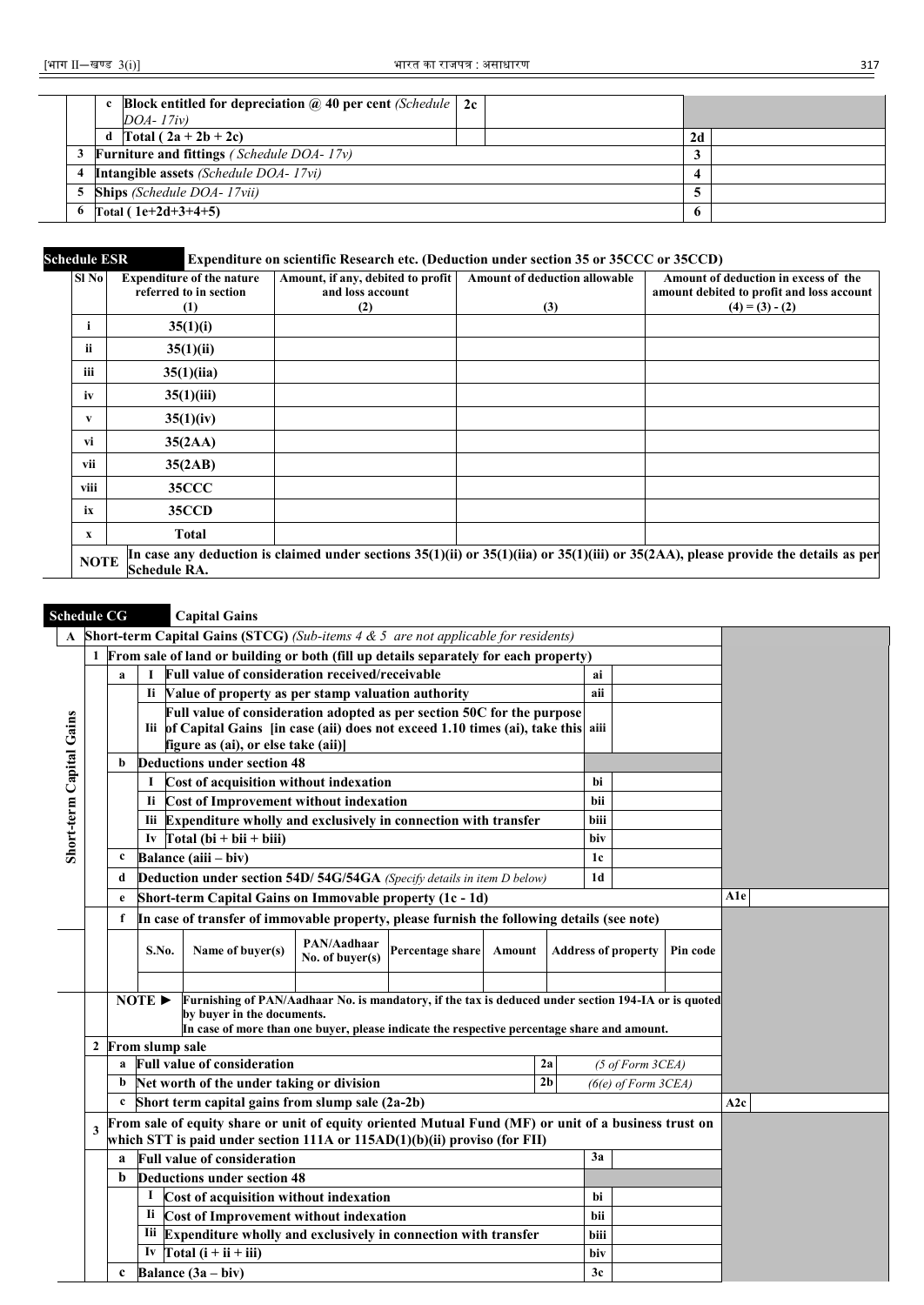|                                                                                                                       | d           | Loss to be disallowed u/s 94(7) or 94(8)- for example if asset<br>bought/acquired within 3 months prior to record date and                                                                        | 3d                                             |     |  |  |
|-----------------------------------------------------------------------------------------------------------------------|-------------|---------------------------------------------------------------------------------------------------------------------------------------------------------------------------------------------------|------------------------------------------------|-----|--|--|
|                                                                                                                       |             | dividend/income/bonus units are received, then loss arising out of sale of<br>such asset to be ignored (Enter positive value only)                                                                |                                                |     |  |  |
|                                                                                                                       |             | Short-term capital gain on equity share or equity oriented MF (STT paid) $(3c + 3d)$                                                                                                              |                                                | A3e |  |  |
|                                                                                                                       |             | For NON-RESIDENT, not being an FII- from sale of shares or debentures of an Indian company (to                                                                                                    |                                                |     |  |  |
| $\overline{\mathbf{4}}$                                                                                               |             | be computed with foreign exchange adjustment under first proviso to section 48)                                                                                                                   |                                                |     |  |  |
|                                                                                                                       | a           | STCG on transactions on which securities transaction tax (STT) is paid                                                                                                                            |                                                | A4a |  |  |
|                                                                                                                       | b           | STCG on transactions on which securities transaction tax (STT) is not paid                                                                                                                        |                                                | A4b |  |  |
| 5                                                                                                                     | 115AD       | For NON-RESIDENTS- from sale of securities (other than those at A3 above) by an FII as per section                                                                                                |                                                |     |  |  |
|                                                                                                                       | a           | In case securities sold include shares of a company other than quoted shares,<br>Т<br>enter the following details                                                                                 |                                                |     |  |  |
|                                                                                                                       |             | a Full value of consideration received/receivable in respect of unquoted<br>shares                                                                                                                | ia                                             |     |  |  |
|                                                                                                                       |             | b Fair market value of unquoted shares determined in the prescribed<br>manner                                                                                                                     | ib                                             |     |  |  |
|                                                                                                                       |             | c Full value of consideration in respect of unquoted shares adopted as<br>per section 50CA for the purpose of Capital Gains (higher of a or b)                                                    | ic                                             |     |  |  |
|                                                                                                                       |             | Full value of consideration in respect of securities other than unquoted<br>Ii.                                                                                                                   | aii                                            |     |  |  |
|                                                                                                                       |             | shares<br>Iii $Total (ic + ii)$                                                                                                                                                                   | aiii                                           |     |  |  |
|                                                                                                                       | b           | <b>Deductions under section 48</b>                                                                                                                                                                |                                                |     |  |  |
|                                                                                                                       |             | Cost of acquisition without indexation<br>1                                                                                                                                                       | bi                                             |     |  |  |
|                                                                                                                       |             | Ii Cost of improvement without indexation                                                                                                                                                         | bii                                            |     |  |  |
|                                                                                                                       |             | Iii Expenditure wholly and exclusively in connection with transfer                                                                                                                                | biii                                           |     |  |  |
|                                                                                                                       |             | Iv $\Gamma$ otal (i + ii + iii)                                                                                                                                                                   | biv                                            |     |  |  |
|                                                                                                                       | $\mathbf c$ | Balance (5aiii – biv)<br>Loss to be disallowed $u/s$ 94(7) or 94(8)- for example if security                                                                                                      | 5c                                             |     |  |  |
|                                                                                                                       | d           | bought/acquired within 3 months prior to record date and<br>dividend/income/bonus units are received, then loss arising out of<br>sale of such security to be ignored (Enter positive value only) | 5d                                             |     |  |  |
|                                                                                                                       |             | Short-term capital gain on securities (other than those at A3 above) by an FII (5c $+5d$ )                                                                                                        |                                                | A5e |  |  |
| 6                                                                                                                     |             | From sale of assets other than at A1 or A2 or A3 or A4 or A5 above                                                                                                                                |                                                |     |  |  |
|                                                                                                                       |             | In case assets sold include shares of a company other than quoted shares, enter                                                                                                                   |                                                |     |  |  |
|                                                                                                                       | a           | L<br>the following details                                                                                                                                                                        |                                                |     |  |  |
|                                                                                                                       |             | a Full value of consideration received/receivable in respect of unquoted<br>shares                                                                                                                | ia                                             |     |  |  |
|                                                                                                                       |             | b Fair market value of unquoted shares determined in the prescribed<br>manner                                                                                                                     | ib                                             |     |  |  |
|                                                                                                                       |             | c Full value of consideration in respect of unquoted shares adopted as per<br>section 50CA for the purpose of Capital Gains (higher of a or b)                                                    | ıc                                             |     |  |  |
|                                                                                                                       |             | Ii Full value of consideration in respect of assets other than unquoted shares                                                                                                                    | aii                                            |     |  |  |
|                                                                                                                       | b           | Iii $\Gamma$ otal (ic + ii)<br><b>Deductions under section 48</b>                                                                                                                                 | aiii                                           |     |  |  |
|                                                                                                                       |             | Cost of acquisition without indexation<br>1                                                                                                                                                       | bi                                             |     |  |  |
|                                                                                                                       |             | Ii.<br>Cost of Improvement without indexation                                                                                                                                                     | bii                                            |     |  |  |
|                                                                                                                       |             | Iii<br>Expenditure wholly and exclusively in connection with transfer                                                                                                                             | biii                                           |     |  |  |
|                                                                                                                       |             | Iv $\Gamma$ otal (i + ii + iii)                                                                                                                                                                   | biv                                            |     |  |  |
|                                                                                                                       | $\mathbf c$ | Balance (6aiii – biv)                                                                                                                                                                             | <b>6c</b>                                      |     |  |  |
|                                                                                                                       |             | In case of asset (security/unit) loss to be disallowed u/s 94(7) or 94(8)-                                                                                                                        |                                                |     |  |  |
|                                                                                                                       | d           | for example if asset bought/acquired within 3 months prior to record<br>date and dividend/income/bonus units are received, then loss arising                                                      | 6d                                             |     |  |  |
|                                                                                                                       |             | out of sale of such asset to be ignored (Enter positive value only)                                                                                                                               |                                                |     |  |  |
|                                                                                                                       | e           | Deemed short term capital gains on depreciable assets (6 of schedule-                                                                                                                             | <b>6e</b>                                      |     |  |  |
|                                                                                                                       |             | DCG)                                                                                                                                                                                              |                                                |     |  |  |
|                                                                                                                       | f           | Deduction under section 54D/54G/54GA                                                                                                                                                              | 6f                                             |     |  |  |
| 7                                                                                                                     |             | STCG on assets other than at A1 or A2 or A3 or A4 or A5 above $(6c + 6d + 6e - 6f)$                                                                                                               |                                                | A6g |  |  |
|                                                                                                                       |             | Amount deemed to be short term capital gains                                                                                                                                                      |                                                |     |  |  |
| a                                                                                                                     |             | Whether any amount of unutilized capital gain on asset transferred during the previous years shown<br>below was deposited in the Capital Gains Accounts Scheme within due date for that year?     |                                                |     |  |  |
|                                                                                                                       |             | $\Box$ Yes $\Box$ No $\Box$ Not applicable. If yes, then provide the details below                                                                                                                |                                                |     |  |  |
|                                                                                                                       | SI.         | New asset acquired/constructed<br>Previous year Section under which                                                                                                                               | Amount not used for                            |     |  |  |
|                                                                                                                       |             | in which asset deduction claimed in<br>Year in which asset<br>Amount utilised out of                                                                                                              | new asset or remained<br>unutilized in Capital |     |  |  |
|                                                                                                                       |             | transferred<br>that year<br>acquired/constructed Capital Gains account                                                                                                                            | gains account $(X)$                            |     |  |  |
| 2017-18<br>I<br>54D/54G/54GA<br>Amount deemed to be short term capital gains u/s 54D/54G/54GA, other than at 'a'<br>b |             |                                                                                                                                                                                                   |                                                |     |  |  |
|                                                                                                                       |             | Amount deemed to be short term capital gains $(Xi + b)$                                                                                                                                           |                                                |     |  |  |
|                                                                                                                       |             |                                                                                                                                                                                                   |                                                | A7  |  |  |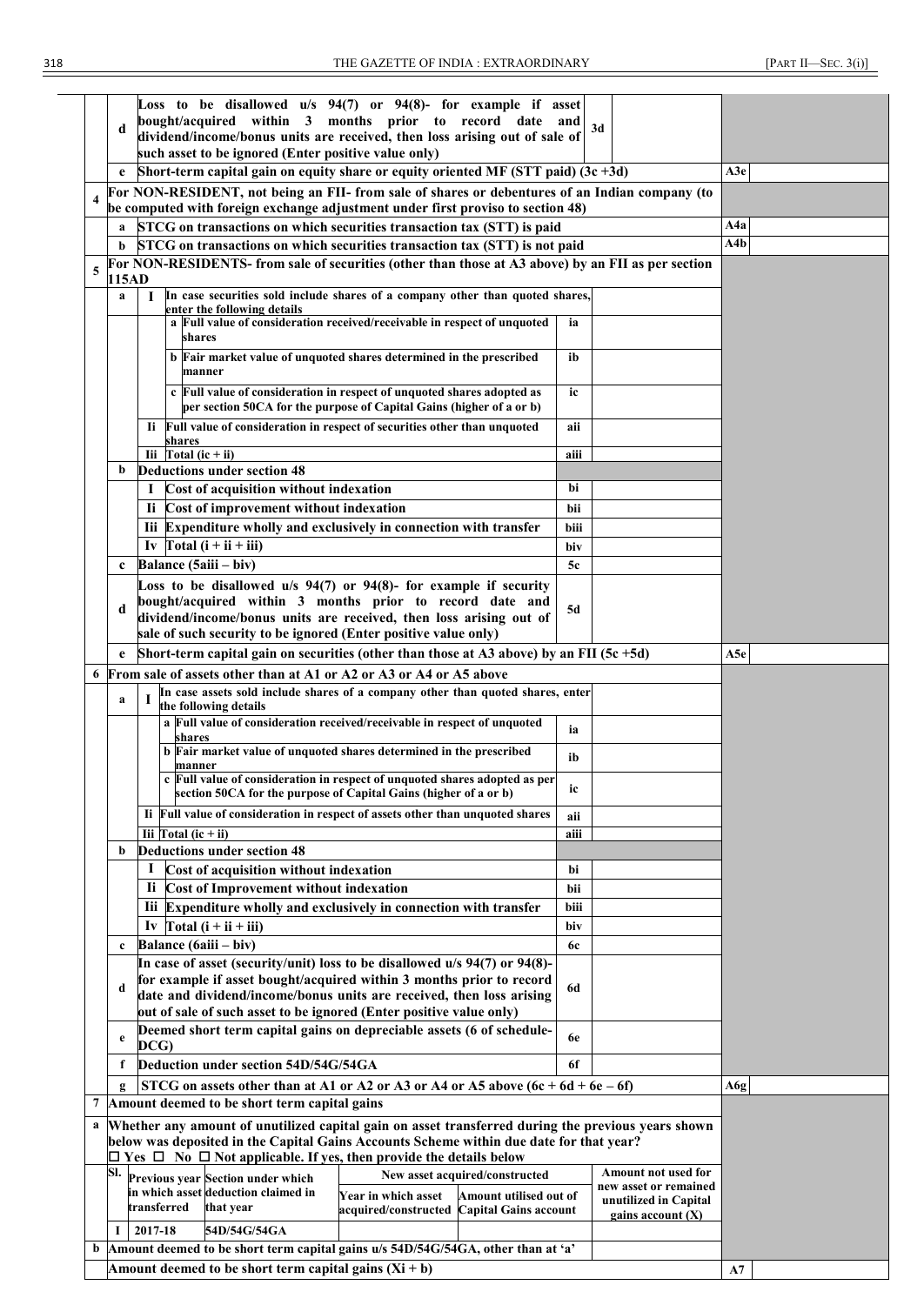| ٦<br>w<br>۰, | I<br>×<br>۰, |
|--------------|--------------|

|                      |                                                                                              |                                                                                                                                         |                        |                                                                                           |                                                                                         |                                                                                                  | Pass Through Income/ Loss in the nature of Short Term Capital Gain, (Fill up schedule PTI) (A8a+        |                        |                |                        |                |                             |  |                            | A8               |  |
|----------------------|----------------------------------------------------------------------------------------------|-----------------------------------------------------------------------------------------------------------------------------------------|------------------------|-------------------------------------------------------------------------------------------|-----------------------------------------------------------------------------------------|--------------------------------------------------------------------------------------------------|---------------------------------------------------------------------------------------------------------|------------------------|----------------|------------------------|----------------|-----------------------------|--|----------------------------|------------------|--|
|                      |                                                                                              |                                                                                                                                         | $A8b + A8c$            |                                                                                           |                                                                                         |                                                                                                  | Pass Through Income/ Loss in the nature of Short Term Capital Gain,                                     |                        |                |                        |                |                             |  |                            |                  |  |
|                      |                                                                                              |                                                                                                                                         |                        | chargeable $@$ 15%                                                                        |                                                                                         |                                                                                                  |                                                                                                         |                        |                |                        |                | A8a                         |  |                            |                  |  |
|                      |                                                                                              | b                                                                                                                                       |                        |                                                                                           |                                                                                         |                                                                                                  | Pass Through Income/ Loss in the nature of Short Term Capital Gain,                                     |                        |                |                        |                | A8b                         |  |                            |                  |  |
|                      |                                                                                              |                                                                                                                                         |                        | chargeable @ 30%                                                                          |                                                                                         |                                                                                                  |                                                                                                         |                        |                |                        |                |                             |  |                            |                  |  |
|                      |                                                                                              | $\mathbf c$                                                                                                                             |                        | chargeable at applicable rates                                                            |                                                                                         |                                                                                                  | Pass Through Income/ Loss in the nature of Short Term Capital Gain,                                     |                        |                |                        |                | A8c                         |  |                            |                  |  |
|                      |                                                                                              |                                                                                                                                         |                        |                                                                                           |                                                                                         |                                                                                                  | Amount of STCG included in A1 – A8 but not chargeable to tax or chargeable at special rates in India as |                        |                |                        |                |                             |  |                            |                  |  |
|                      | 9                                                                                            |                                                                                                                                         | per DTAA               |                                                                                           |                                                                                         |                                                                                                  |                                                                                                         |                        |                |                        |                |                             |  |                            |                  |  |
|                      |                                                                                              |                                                                                                                                         |                        | Item No. A1                                                                               |                                                                                         |                                                                                                  | Rate as per                                                                                             | Whether                |                |                        |                |                             |  |                            |                  |  |
|                      |                                                                                              | SI.                                                                                                                                     | income                 | Amount of to A8 above Country name                                                        | & Code                                                                                  | Article of                                                                                       | <b>Treaty</b>                                                                                           | <b>TRC</b><br>obtained |                | Section of Rate as per |                |                             |  | Applicable rate            |                  |  |
|                      |                                                                                              | No.                                                                                                                                     |                        | in which<br>included                                                                      |                                                                                         | DTAA                                                                                             | (enter NIL, if not<br>chargeable)                                                                       | (Y/N)                  |                | I.T. Act               |                | I.T. Act                    |  | [lower of $(6)$ or $(9)$ ] |                  |  |
|                      |                                                                                              | (1)                                                                                                                                     | (2)                    | (3)                                                                                       | (4)                                                                                     | (5)                                                                                              | (6)                                                                                                     | (7)                    |                | (8)                    | (9)            |                             |  | (10)                       |                  |  |
|                      |                                                                                              | 1                                                                                                                                       |                        |                                                                                           |                                                                                         |                                                                                                  |                                                                                                         |                        |                |                        |                |                             |  |                            |                  |  |
|                      |                                                                                              | П                                                                                                                                       |                        |                                                                                           |                                                                                         |                                                                                                  |                                                                                                         |                        |                |                        |                |                             |  |                            |                  |  |
|                      |                                                                                              | A                                                                                                                                       |                        |                                                                                           |                                                                                         |                                                                                                  | Total amount of STCG not chargeable to tax in India as per DTAA                                         |                        |                |                        |                |                             |  |                            | A9a              |  |
|                      |                                                                                              | B                                                                                                                                       |                        |                                                                                           |                                                                                         |                                                                                                  | Total amount of STCG chargeable to tax at special rates in India as per DTAA                            |                        |                |                        |                |                             |  |                            | A9b              |  |
|                      |                                                                                              |                                                                                                                                         |                        |                                                                                           |                                                                                         |                                                                                                  | 10 Total Short-term Capital Gain (A1e+ A2c+ A3e+ A4a+ A4b+ A5e+ A6g+A7 + A8 - A9a)                      |                        |                |                        |                |                             |  |                            | A10              |  |
| B                    |                                                                                              |                                                                                                                                         |                        |                                                                                           |                                                                                         |                                                                                                  | <b>Long-term capital gain (LTCG)</b> (Sub-items $\,$ 6, 7, 8 are not applicable for residents)          |                        |                |                        |                |                             |  |                            |                  |  |
|                      |                                                                                              |                                                                                                                                         |                        |                                                                                           |                                                                                         |                                                                                                  | 1 From sale of land or building or both (fill up details separately for each property)                  |                        |                |                        |                |                             |  |                            |                  |  |
|                      |                                                                                              | a                                                                                                                                       | 1                      | Full value of consideration received/receivable                                           |                                                                                         |                                                                                                  |                                                                                                         |                        |                |                        | ai             |                             |  |                            |                  |  |
|                      |                                                                                              |                                                                                                                                         |                        |                                                                                           |                                                                                         |                                                                                                  | Ii Value of property as per stamp valuation authority                                                   |                        |                |                        | aii            |                             |  |                            |                  |  |
|                      |                                                                                              |                                                                                                                                         |                        |                                                                                           |                                                                                         |                                                                                                  | Full value of consideration adopted as per section 50C for the                                          |                        |                |                        |                |                             |  |                            |                  |  |
|                      |                                                                                              |                                                                                                                                         |                        |                                                                                           |                                                                                         |                                                                                                  | Iii purpose of Capital Gains [in case (aii) does not exceed 1.10 times aiii                             |                        |                |                        |                |                             |  |                            |                  |  |
|                      |                                                                                              | b                                                                                                                                       |                        | (ai), take this figure as (ai), or else take (aii)]<br><b>Deductions under section 48</b> |                                                                                         |                                                                                                  |                                                                                                         |                        |                |                        |                |                             |  |                            |                  |  |
|                      |                                                                                              |                                                                                                                                         | 1                      | Cost of acquisition with indexation                                                       |                                                                                         |                                                                                                  |                                                                                                         |                        |                |                        | bi             |                             |  |                            |                  |  |
|                      |                                                                                              |                                                                                                                                         |                        | Ii Cost of Improvement with indexation                                                    |                                                                                         |                                                                                                  |                                                                                                         |                        |                |                        | bii            |                             |  |                            |                  |  |
|                      |                                                                                              |                                                                                                                                         |                        |                                                                                           |                                                                                         | Iii Expenditure wholly and exclusively in connection with transfer                               |                                                                                                         |                        | biii           |                        |                |                             |  |                            |                  |  |
|                      |                                                                                              |                                                                                                                                         |                        |                                                                                           |                                                                                         |                                                                                                  |                                                                                                         |                        |                |                        | biv            |                             |  |                            |                  |  |
|                      |                                                                                              | Iv $Total (bi + bii + biii)$<br>Balance (aiii - biv)<br>1c<br>c<br>Deduction under section 54D/54EC/54G/54GA (Specify details in item D |                        |                                                                                           |                                                                                         |                                                                                                  |                                                                                                         |                        |                |                        |                |                             |  |                            |                  |  |
|                      |                                                                                              |                                                                                                                                         |                        |                                                                                           |                                                                                         |                                                                                                  |                                                                                                         |                        |                |                        |                |                             |  |                            |                  |  |
|                      | d<br>below)                                                                                  |                                                                                                                                         |                        |                                                                                           |                                                                                         |                                                                                                  |                                                                                                         |                        |                |                        | 1 <sub>d</sub> |                             |  |                            |                  |  |
|                      |                                                                                              | e                                                                                                                                       |                        |                                                                                           |                                                                                         |                                                                                                  | Long-term Capital Gains on Immovable property (1c - 1d)                                                 |                        |                |                        |                |                             |  |                            | <b>B1e</b>       |  |
| Σmi.                 |                                                                                              | f                                                                                                                                       |                        |                                                                                           |                                                                                         |                                                                                                  | In case of transfer of immovable property, please furnish the following details (see note)              |                        |                |                        |                |                             |  |                            |                  |  |
|                      |                                                                                              |                                                                                                                                         | S.No.                  | Name of buyer(s)                                                                          |                                                                                         | $\left  \begin{array}{c} \text{PAN/Aadhaar} \\ \text{D.} \end{array} \right $<br>No. of buyer(s) | Percentage share   Amount   Address of property                                                         |                        |                |                        |                |                             |  | Pin code                   |                  |  |
|                      |                                                                                              |                                                                                                                                         |                        |                                                                                           |                                                                                         |                                                                                                  |                                                                                                         |                        |                |                        |                |                             |  |                            |                  |  |
|                      |                                                                                              |                                                                                                                                         | NOTE>                  |                                                                                           |                                                                                         |                                                                                                  | Furnishing of PAN/Aadhaar No. is mandatory, if the tax is deduced under section 194-IA or is quoted     |                        |                |                        |                |                             |  |                            |                  |  |
|                      |                                                                                              |                                                                                                                                         |                        | by buver in the documents.                                                                |                                                                                         |                                                                                                  | In case of more than one buyer, please indicate the respective percentage share and amount.             |                        |                |                        |                |                             |  |                            |                  |  |
|                      | $\mathbf{2}$                                                                                 |                                                                                                                                         | From slump sale        |                                                                                           |                                                                                         |                                                                                                  |                                                                                                         |                        |                |                        |                |                             |  |                            |                  |  |
| Long-term Capital Ga |                                                                                              |                                                                                                                                         |                        | a Full value of consideration                                                             |                                                                                         |                                                                                                  |                                                                                                         |                        | 2a             |                        |                | $(5 \text{ of Form } 3CEA)$ |  |                            |                  |  |
|                      |                                                                                              | b                                                                                                                                       |                        | Net worth of the under taking or division                                                 |                                                                                         |                                                                                                  |                                                                                                         |                        | 2 <sub>b</sub> |                        |                | $(6(e)$ of Form $3CEA)$     |  |                            |                  |  |
|                      |                                                                                              | c                                                                                                                                       | Balance $(2a-2b)$      |                                                                                           |                                                                                         |                                                                                                  |                                                                                                         |                        | 2c             |                        |                |                             |  |                            |                  |  |
|                      | <b>Deduction u/s 54EC</b><br>2d<br>d<br>Long term capital gains from slump sale (2c-2d)<br>e |                                                                                                                                         |                        |                                                                                           |                                                                                         |                                                                                                  |                                                                                                         |                        |                |                        |                |                             |  |                            |                  |  |
|                      |                                                                                              |                                                                                                                                         |                        |                                                                                           |                                                                                         |                                                                                                  |                                                                                                         |                        |                |                        |                |                             |  |                            | B <sub>2e</sub>  |  |
|                      | 3                                                                                            |                                                                                                                                         |                        |                                                                                           | From sale of bonds or debenture (other than capital indexed bonds issued by Government) |                                                                                                  |                                                                                                         |                        |                |                        |                |                             |  |                            |                  |  |
|                      | <b>Full value of consideration</b><br>a                                                      |                                                                                                                                         |                        |                                                                                           |                                                                                         |                                                                                                  |                                                                                                         |                        |                |                        | 3a             |                             |  |                            |                  |  |
|                      |                                                                                              | b                                                                                                                                       |                        | <b>Deductions under section 48</b>                                                        |                                                                                         |                                                                                                  |                                                                                                         |                        |                |                        |                |                             |  |                            |                  |  |
|                      |                                                                                              |                                                                                                                                         | 1                      | Cost of acquisition without indexation                                                    |                                                                                         |                                                                                                  |                                                                                                         |                        |                |                        | bi             |                             |  |                            |                  |  |
|                      |                                                                                              |                                                                                                                                         |                        | Ii Cost of improvement without indexation                                                 |                                                                                         |                                                                                                  |                                                                                                         |                        |                |                        | bii            |                             |  |                            |                  |  |
|                      |                                                                                              |                                                                                                                                         |                        |                                                                                           |                                                                                         |                                                                                                  | Iii Expenditure wholly and exclusively in connection with transfer                                      |                        |                |                        | biii           |                             |  |                            |                  |  |
|                      |                                                                                              |                                                                                                                                         |                        | Iv $Total (bi + bii + biii)$<br>$LTCG$ on bonds or debenture $(3a - 3biv)$                |                                                                                         |                                                                                                  |                                                                                                         |                        |                | biv                    |                |                             |  |                            | B <sub>3</sub> c |  |
|                      |                                                                                              | c                                                                                                                                       |                        |                                                                                           |                                                                                         |                                                                                                  | From sale of listed securities (other than a unit) or zero coupon bonds where proviso under section     |                        |                |                        |                |                             |  |                            |                  |  |
|                      | 4                                                                                            |                                                                                                                                         | $112(1)$ is applicable |                                                                                           |                                                                                         |                                                                                                  |                                                                                                         |                        |                |                        |                |                             |  |                            |                  |  |
|                      |                                                                                              | a                                                                                                                                       |                        | Full value of consideration                                                               |                                                                                         |                                                                                                  |                                                                                                         |                        |                |                        | 4a             |                             |  |                            |                  |  |
|                      |                                                                                              | b                                                                                                                                       |                        | <b>Deductions under section 48</b>                                                        |                                                                                         |                                                                                                  |                                                                                                         |                        |                |                        |                |                             |  |                            |                  |  |
|                      |                                                                                              |                                                                                                                                         | i                      | Cost of acquisition without indexation                                                    |                                                                                         |                                                                                                  |                                                                                                         |                        |                |                        | bi             |                             |  |                            |                  |  |
|                      |                                                                                              |                                                                                                                                         | ii                     | Cost of improvement without indexation                                                    |                                                                                         |                                                                                                  | Expenditure wholly and exclusively in connection with transfer                                          |                        |                |                        | bii<br>biii    |                             |  |                            |                  |  |
|                      |                                                                                              |                                                                                                                                         | iіi                    |                                                                                           |                                                                                         |                                                                                                  |                                                                                                         |                        |                |                        |                |                             |  |                            |                  |  |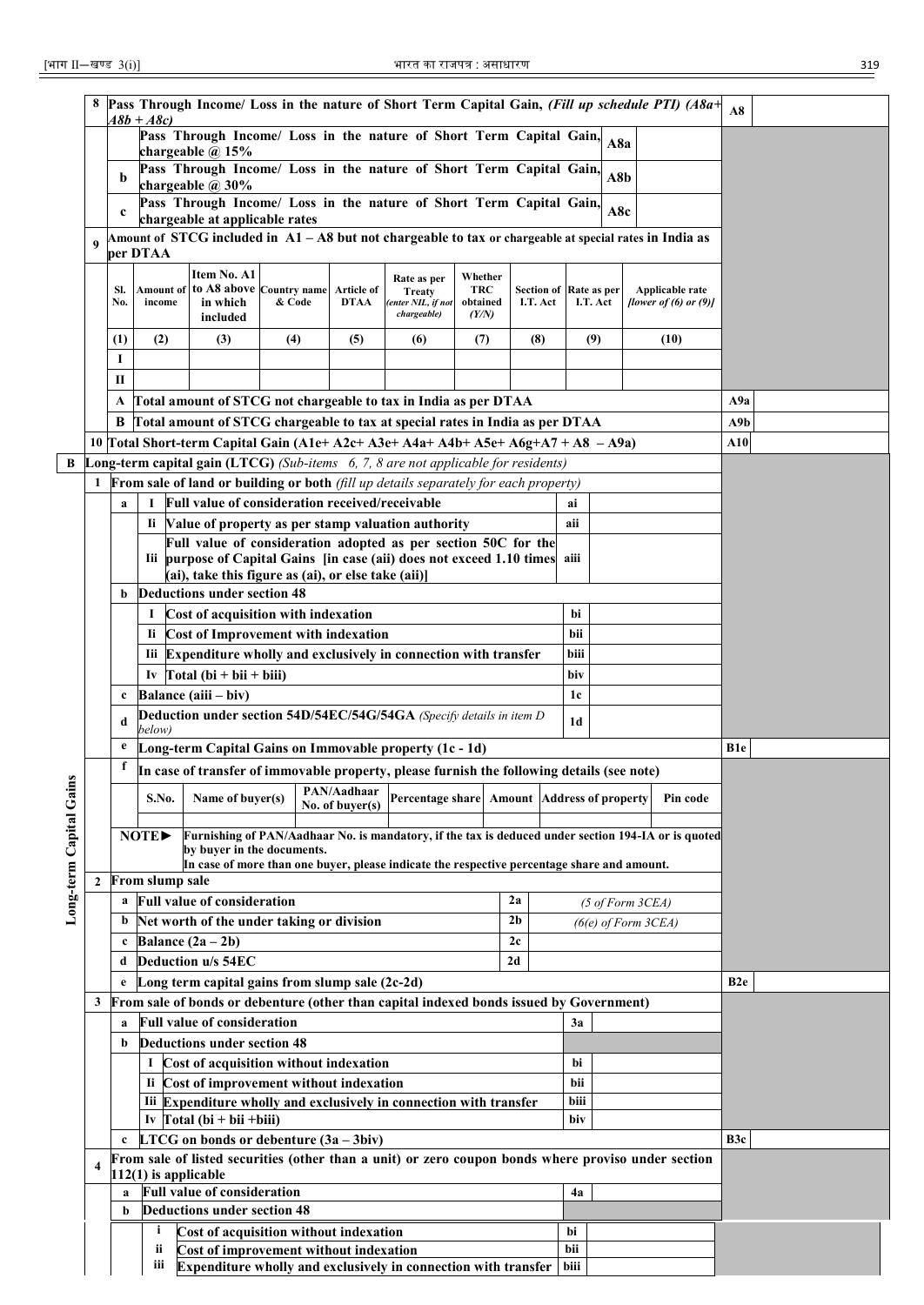|    |       | iv<br>$Total (bi + bii + biii)$                                                                                                                                                    | biv  |                                                                       |                 |
|----|-------|------------------------------------------------------------------------------------------------------------------------------------------------------------------------------------|------|-----------------------------------------------------------------------|-----------------|
|    | C     | Long-term Capital Gains on assets at B4 above $(4a - 4biv)$                                                                                                                        |      |                                                                       | B4c             |
| 5  |       | From sale of equity share in a company or unit of equity oriented fund or unit of a business trust on<br>which STT is paid under section 112A                                      |      |                                                                       |                 |
|    |       | Long-term Capital Gains on sale of capital assets at B5 above ) (Column 14 of schedule 112A)                                                                                       |      |                                                                       | <b>B5</b>       |
| 6  |       | For NON-RESIDENTS- from sale of shares or debenture of Indian company (to be computed with<br>foreign exchange adjustment under first proviso to section 48)                       |      |                                                                       |                 |
|    |       | LTCG on share or debenture computed without indexation benefit                                                                                                                     |      |                                                                       | <b>B6</b>       |
|    |       | For NON-RESIDENTS- from sale of, (i) unlisted securities as per sec. $112(1)(c)$ , (ii) units referred in                                                                          |      |                                                                       |                 |
|    | 115AD | sec. 115AB, (iii) bonds or GDR as referred in sec. 115AC, (iv) securities by FII as referred to in sec.                                                                            |      |                                                                       |                 |
|    | A     | In case securities sold include shares of a company other than quoted<br>-1<br>shares, enter the following details                                                                 |      |                                                                       |                 |
|    |       | a Full value of consideration received/receivable in respect of<br>unquoted shares                                                                                                 | ia   |                                                                       |                 |
|    |       | b Fair market value of unquoted shares determined in the<br>prescribed manner                                                                                                      | ib   |                                                                       |                 |
|    |       | c Full value of consideration in respect of unquoted shares                                                                                                                        |      |                                                                       |                 |
|    |       | adopted as per section 50CA for the purpose of Capital Gains<br>(higher of a or b)                                                                                                 | ic   |                                                                       |                 |
|    |       | ii Full value of consideration in respect of securities other than<br>unquoted shares                                                                                              | aii  |                                                                       |                 |
|    |       | iii $\Gamma$ otal (ic + ii)                                                                                                                                                        | aiii |                                                                       |                 |
|    | B     | <b>Deductions under section 48</b>                                                                                                                                                 |      |                                                                       |                 |
|    |       | Cost of acquisition without indexation<br>i.                                                                                                                                       | bi   |                                                                       |                 |
|    |       | Cost of improvement without indexation<br>ii.                                                                                                                                      | bii  |                                                                       |                 |
|    |       | iii Expenditure wholly and exclusively in connection with transfer                                                                                                                 | biii |                                                                       |                 |
|    |       | iv $\Gamma$ otal (bi + bii + biii)                                                                                                                                                 | biv  |                                                                       |                 |
|    | C     | Long-term Capital Gains on assets at 7 above in case of NON-RESIDENT $(7a - 7biv)$                                                                                                 |      |                                                                       | B7c             |
|    |       | For NON-RESIDENTS - From sale of equity share in a company or unit of equity oriented fund or unit of a                                                                            |      |                                                                       |                 |
|    |       | business trust on which STT is paid under section 112A<br>Long-term Capital Gains on sale of capital assets at B8 above (Column 14 of Schedule 115AD(1)(b)(iii) proviso)           |      |                                                                       | <b>B8</b>       |
| 9  |       | From sale of assets where B1 to B8 above are not applicable                                                                                                                        |      |                                                                       |                 |
|    | A     | In case assets sold include shares of a company other than quoted shares,                                                                                                          |      |                                                                       |                 |
|    |       | i<br>enter the following details<br>a Full value of consideration received/receivable in respect of                                                                                |      | ia                                                                    |                 |
|    |       | unquoted shares<br>b Fair market value of unquoted shares determined in the prescribed                                                                                             |      | ib                                                                    |                 |
|    |       | manner<br>c Full value of consideration in respect of unquoted shares adopted                                                                                                      |      | ic                                                                    |                 |
|    |       | as per section 50CA for the purpose of Capital Gains (higher of a or                                                                                                               |      |                                                                       |                 |
|    |       | ii Full value of consideration in respect of assets other than unquoted                                                                                                            |      | aii                                                                   |                 |
|    |       | iii $\Gamma$ otal (ic + ii)                                                                                                                                                        |      | aiii                                                                  |                 |
|    | В     | <b>Deductions under section 48</b>                                                                                                                                                 |      |                                                                       |                 |
|    |       | i<br>Cost of acquisition with indexation                                                                                                                                           |      | bi<br>bii                                                             |                 |
|    |       | ii<br>Cost of improvement with indexation<br>iii                                                                                                                                   |      | biii                                                                  |                 |
|    |       | Expenditure wholly and exclusively in connection with transfer<br>$Total (bi + bii + biii)$<br>iv                                                                                  |      | biv                                                                   |                 |
|    | C     | Balance (aiii - biv)                                                                                                                                                               |      | 9с                                                                    |                 |
|    | D     | Deduction under section 54D/54G/54GA (Specify details in item D below)                                                                                                             |      | 9d                                                                    |                 |
|    | E     | Long-term Capital Gains on assets at B9 above (9c-9d)                                                                                                                              |      |                                                                       | B <sub>9e</sub> |
|    |       | 10 Amount deemed to be long-term capital gains                                                                                                                                     |      |                                                                       |                 |
|    |       | Whether any amount of unutilized capital gain on asset transferred during the previous year shown                                                                                  |      |                                                                       |                 |
|    |       | below was deposited in the Capital Gains Accounts Scheme within due date for that year?<br>$\Box$ Yes $\Box$ No $\Box$ Not applicable. If yes, then provide the details below      |      |                                                                       |                 |
|    | SI.   | New asset acquired/constructed<br><b>Section under which</b><br>Previous year in                                                                                                   |      | <b>Amount not used for</b>                                            |                 |
|    |       | <b>Amount utilised</b><br>which asset<br>deduction claimed in<br>Year in which asset<br>out of Capital<br>transferred<br>that year<br>acquired/constructed<br><b>Gains account</b> |      | new asset or remained<br>unutilized in Capital<br>gains account $(X)$ |                 |
|    | 1     | 2017-18<br>54D/54G/54GA                                                                                                                                                            |      |                                                                       |                 |
| B  |       | Amount deemed to be long-term capital gains, other than at 'a'                                                                                                                     |      |                                                                       |                 |
|    |       | Amount deemed to be long-term capital gains $(Xi + b)$                                                                                                                             |      |                                                                       | <b>B10</b>      |
| 11 |       | Pass Through Income in the nature of Long Term Capital Gain, (Fill up schedule PTI)                                                                                                |      |                                                                       | <b>B11</b>      |
|    |       | $(B11a1+B11a2+B11b)$                                                                                                                                                               |      |                                                                       |                 |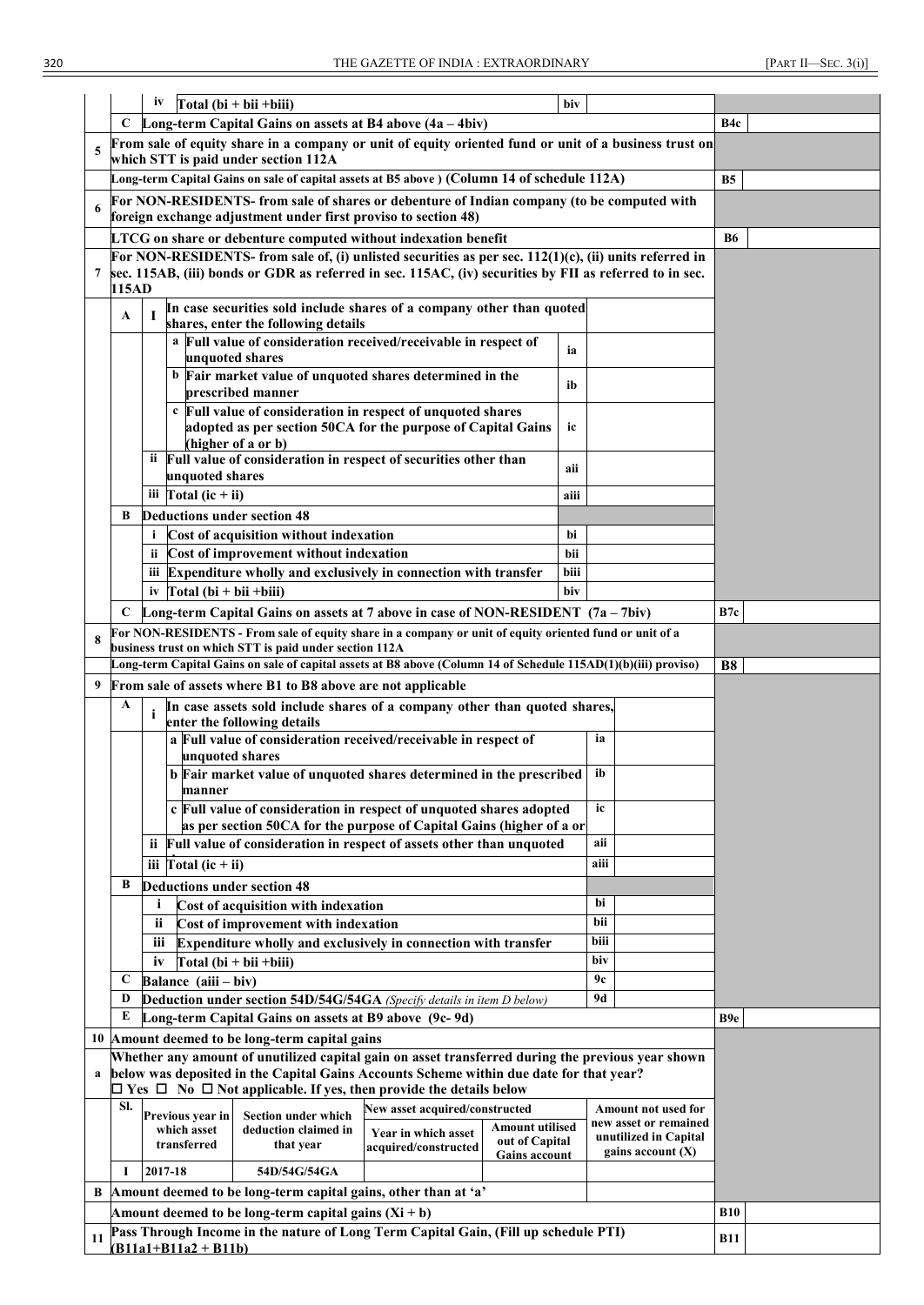|   |    | a1          |           | Pass Through Income/Loss in the nature of Long Term Capital Gain, B11a1<br>chargeable $\hat{a}$ 10% u/s 112A               |                |             |                                             |                    |                   |      |             |                                           |             |  |
|---|----|-------------|-----------|----------------------------------------------------------------------------------------------------------------------------|----------------|-------------|---------------------------------------------|--------------------|-------------------|------|-------------|-------------------------------------------|-------------|--|
|   |    |             |           | Pass Through Income/Loss in the nature of Long Term Capital Gain, B11a2<br>chargeable @ 10% under sections other than 112A |                |             |                                             |                    |                   |      |             |                                           |             |  |
|   |    | b           |           | Pass Through Income/ Loss in the nature of Long Term Capital Gain,                                                         |                |             |                                             |                    |                   | B11b |             |                                           |             |  |
|   | 12 |             |           | chargeable $\omega$ 20%<br>Amount of LTCG included in items B1 to B11 but not chargeable to tax or chargeable at special   |                |             |                                             |                    |                   |      |             |                                           |             |  |
|   |    | SI.         | Amount of | rates in India as per DTAA<br>Item No. B1 to B11                                                                           | Country        | Article of  | Rate as per                                 | <b>Whether TRC</b> | <b>Section of</b> |      | Rate as per | <b>Applicable</b>                         |             |  |
|   |    | No.         | income    | above in which<br>included                                                                                                 | name &<br>Code | <b>DTAA</b> | Treaty<br>(enter NIL, if not<br>chargeable) | obtained<br>(Y/N)  | I.T. Act          |      | I.T. Act    | rate <i>[lower</i><br>of $(6)$ or $(9)$ ] |             |  |
|   |    | (1)         | (2)       | (3)                                                                                                                        | (4)            | (5)         | (6)                                         | (7)                | (8)               |      | (9)         | (10)                                      |             |  |
|   |    | 1           |           |                                                                                                                            |                |             |                                             |                    |                   |      |             |                                           |             |  |
|   |    | П           |           |                                                                                                                            |                |             |                                             |                    |                   |      |             |                                           |             |  |
|   |    | a           |           | Total amount of LTCG not chargeable to tax in India as per DTAA                                                            |                |             |                                             |                    |                   |      |             |                                           | B12a        |  |
|   |    | b           |           | Total amount of LTCG chargeable to tax at special rates in India as per DTAA                                               |                |             |                                             |                    |                   |      |             |                                           | <b>B12b</b> |  |
|   |    |             |           | 13 Total long term capital gain] $[B1e + B2e + B3c + B4c + B5 + B6 + B7c + B8 + B9f + B10 + B11 - B12a]$                   |                |             |                                             |                    |                   |      |             |                                           | <b>B13</b>  |  |
| C |    |             |           | Income chargeable under the head "CAPITAL GAINS" (A10+ B13) (take B13 as nil, if loss)                                     |                |             |                                             |                    |                   |      |             |                                           | $\mathbf C$ |  |
| D |    |             |           | Information about deduction claimed against Capital Gains                                                                  |                |             |                                             |                    |                   |      |             |                                           |             |  |
|   | 1  |             |           | In case of deduction u/s 54D/54EC/54G/54GA give following details                                                          |                |             |                                             |                    |                   |      |             |                                           |             |  |
|   |    | a           |           |                                                                                                                            |                |             |                                             |                    |                   |      |             |                                           |             |  |
|   |    |             | i         | Date of acquisition of original asset                                                                                      |                |             |                                             |                    | ai                |      | dd/mm/yyyy  |                                           |             |  |
|   |    |             | ii        | Cost of purchase/ construction of new land or building for industrial<br>undertaking                                       |                |             |                                             |                    |                   | aii  |             |                                           |             |  |
|   |    |             | ш         | Date of purchase of new land or building                                                                                   |                |             |                                             |                    |                   | aiii |             | $dd/mm/ \gamma \gamma \gamma \gamma$      |             |  |
|   |    |             | İV        | Amount deposited in Capital Gains Accounts Scheme before due date                                                          |                |             |                                             |                    |                   | aiv  |             |                                           |             |  |
|   |    |             | V         | <b>Amount of deduction claimed</b>                                                                                         |                |             |                                             |                    |                   | av   |             |                                           |             |  |
|   |    | b           |           |                                                                                                                            |                |             | Deduction claimed u/s 54EC                  |                    |                   |      |             |                                           |             |  |
|   |    |             | i         | Date of transfer of original asset                                                                                         |                |             |                                             |                    |                   | bi   |             | dd/mm/yyyy                                |             |  |
|   |    |             |           |                                                                                                                            |                |             |                                             |                    |                   |      |             |                                           |             |  |
|   |    |             | ii        | Amount invested in specified/notified bonds                                                                                |                |             |                                             |                    |                   | bii  |             |                                           |             |  |
|   |    |             |           | (not exceeding fifty lakh rupees)                                                                                          |                |             |                                             |                    |                   |      |             |                                           |             |  |
|   |    |             |           |                                                                                                                            |                |             |                                             |                    |                   |      |             |                                           |             |  |
|   |    |             | iіi       | Date of investment                                                                                                         |                |             |                                             |                    |                   | biii |             | dd/mm/yyyy                                |             |  |
|   |    |             | iv        | <b>Amount of deduction claimed</b>                                                                                         |                |             |                                             |                    |                   | biv  |             |                                           |             |  |
|   |    | $\mathbf c$ |           |                                                                                                                            |                |             | Deduction claimed u/s 54G                   |                    |                   |      |             |                                           |             |  |
|   |    |             | i         | Date of transfer of original asset                                                                                         |                |             |                                             |                    |                   | ci   |             | dd/mm/yyyy                                |             |  |
|   |    |             | ii.       | Cost and expenses incurred for purchase or construction of new asset                                                       |                |             |                                             |                    |                   | cii  |             |                                           |             |  |
|   |    |             | iii       | Date of purchase/construction of new asset in an area other than<br>urban area                                             |                |             |                                             |                    |                   | ciii |             | dd/mm/yyyy                                |             |  |
|   |    |             | iv        | Amount deposited in Capital Gains Accounts Scheme before due date                                                          |                |             | civ                                         |                    |                   |      |             |                                           |             |  |
|   |    |             | V         | <b>Amount of deduction claimed</b>                                                                                         |                |             |                                             |                    |                   | cv   |             |                                           |             |  |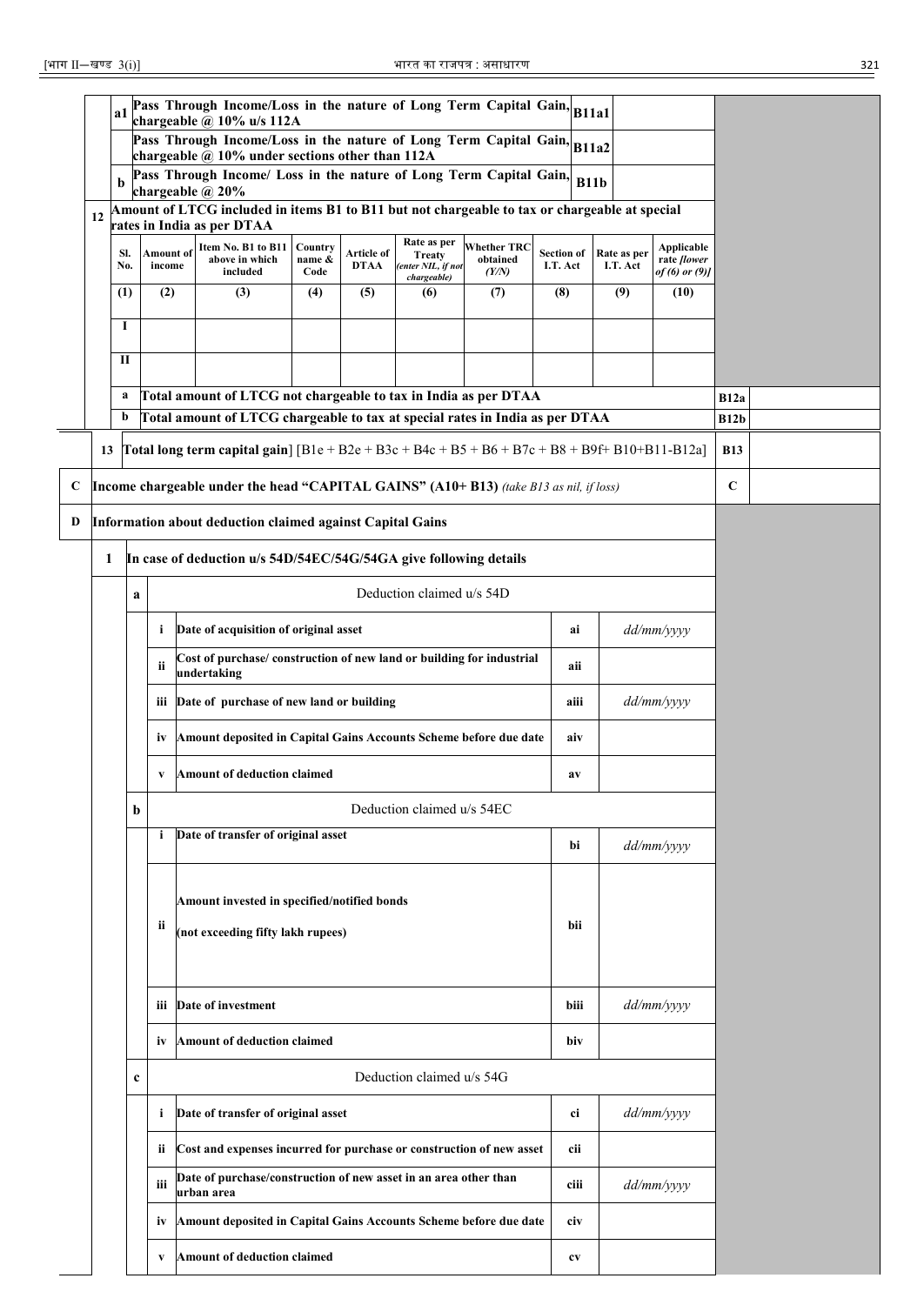| d |     | Deduction claimed u/s 54GA                                           |      |                                      |
|---|-----|----------------------------------------------------------------------|------|--------------------------------------|
|   | i   | Date of transfer of original asset from urban area                   | di   | $dd/mm/ \gamma \gamma \gamma \gamma$ |
|   | ii  | Cost and expenses incurred for purchase or construction of new asset | dii  |                                      |
|   | iii | Date of purchase/construction of new asset in SEZ                    | diii | $dd/mm/ \gamma \gamma \gamma \gamma$ |
|   | iv  | Amount deposited in Capital Gains Accounts Scheme before due date    | div  |                                      |
|   | V   | Amount of deduction claimed                                          | dv   |                                      |
|   |     | e Total deduction claimed $(1a + 1b + 1c + 1d)$                      | e    |                                      |

**E Set-off of current year capital losses with current year capital gains** *(excluding amounts included in A9 & B12 which is chargeable under DTAA)*

|                |                                |                                                                       | <b>Capital Gain of</b><br>current year (Fill                                                                                                                                                                                                          |                               |                      | Short term capital loss                                         |                      |                                                                    | Long term capital loss                                                          |                      | Current year's capital                                                                |
|----------------|--------------------------------|-----------------------------------------------------------------------|-------------------------------------------------------------------------------------------------------------------------------------------------------------------------------------------------------------------------------------------------------|-------------------------------|----------------------|-----------------------------------------------------------------|----------------------|--------------------------------------------------------------------|---------------------------------------------------------------------------------|----------------------|---------------------------------------------------------------------------------------|
|                | Sl. Type of Capital Gain       |                                                                       | this column only if<br>computed figure is<br>positive)                                                                                                                                                                                                | 15%                           | 30%                  | applicable DTAA<br>rate                                         | rates                | 10%                                                                | 20%                                                                             | <b>DTAA</b><br>rates |                                                                                       |
|                |                                |                                                                       | 1                                                                                                                                                                                                                                                     | $\mathbf{2}$                  | 3                    | 4                                                               | 5                    | 6                                                                  | 7                                                                               | 8                    | gains remaining after<br>set off<br>$(9=1-2-3-4-5-6-7-8)$<br>9<br>16/3 to 31/3<br>(v) |
| $\mathbf{i}$   | figure is negative)            | <b>Capital Loss to be set off (Fill</b><br>this row only, if computed |                                                                                                                                                                                                                                                       | (A3e*+<br>$A4a^*+$<br>$A8a^*$ | $(A5e^*+$<br>$A8b^*$ | $(A1e^*+)$<br>$A2c^*+$<br>$A4b^*+$<br>$A6g^* +$<br>$A7 + A8c^*$ |                      | $(B4c^*+B5^*+$<br>$A9b$ $B7c^*+B8^*$ +<br>$B11a1* + B11$<br>$a2*)$ | $B1e^{*}+$<br>$B2e^{*}+B3c^{*}$<br>$+ B6* +$<br>$B9e^*+$<br>$B10*+$<br>$B11b^*$ | B12b                 |                                                                                       |
| ii             |                                | 15%                                                                   | $(A3e+A4a+A8a^*)$                                                                                                                                                                                                                                     |                               |                      |                                                                 |                      |                                                                    |                                                                                 |                      |                                                                                       |
|                | iii Short term<br>capital gain | 30%                                                                   | $(A5e+A8b^*)$                                                                                                                                                                                                                                         |                               |                      |                                                                 |                      |                                                                    |                                                                                 |                      |                                                                                       |
| iv             |                                | applicable rate                                                       | $(A1e^*+A2c^*+$<br>$A4b^* + A6g^* +$<br>$A7 + A8c^*$                                                                                                                                                                                                  |                               |                      |                                                                 |                      |                                                                    |                                                                                 |                      |                                                                                       |
| V              |                                | <b>DTAA</b> rates                                                     | A9b                                                                                                                                                                                                                                                   |                               |                      |                                                                 |                      |                                                                    |                                                                                 |                      |                                                                                       |
| vi             |                                | 10%                                                                   | $(B4c^*+B5^*+B7c^*+$<br>$B8*$<br>$+BIIaI^*+BIIa2^*$                                                                                                                                                                                                   |                               |                      |                                                                 |                      |                                                                    |                                                                                 |                      |                                                                                       |
|                | Long term<br>vii capital gain  | 20%                                                                   | $B1e^*+$<br>$B2e^{*}+B3c^{*}+B6^{*}+$<br>$B9e^* + B10^* +$<br>$B11b^*$                                                                                                                                                                                |                               |                      |                                                                 |                      |                                                                    |                                                                                 |                      |                                                                                       |
| viii           |                                | <b>DTAA</b> rates                                                     | B12b                                                                                                                                                                                                                                                  |                               |                      |                                                                 |                      |                                                                    |                                                                                 |                      |                                                                                       |
|                |                                | ix Total loss set off $(ii + iii + iv + v + vi + vi + viii)$          |                                                                                                                                                                                                                                                       |                               |                      |                                                                 |                      |                                                                    |                                                                                 |                      |                                                                                       |
|                |                                | x Loss remaining after set off $(i - ix)$                             |                                                                                                                                                                                                                                                       |                               |                      |                                                                 |                      |                                                                    |                                                                                 |                      |                                                                                       |
|                |                                |                                                                       | The figures of STCG in this table (A1e* etc.) are the amounts of STCG computed in respective column (A1-A8) as reduced by the amount of STCG<br>not chargeable to tax or chargeable at special rates as per DTAA, which is included therein, if any.  |                               |                      |                                                                 |                      |                                                                    |                                                                                 |                      |                                                                                       |
|                |                                |                                                                       | The figures of LTCG in this table (B1e* etc.) are the amounts of LTCG computed in respective column (B1-B11) as reduced by the amount of LTCG<br>not chargeable to tax or chargeable at special rates as per DTAA, which is included therein, if any. |                               |                      |                                                                 |                      |                                                                    |                                                                                 |                      |                                                                                       |
| F              |                                |                                                                       | Information about accrual/receipt of capital gain                                                                                                                                                                                                     |                               |                      |                                                                 |                      |                                                                    |                                                                                 |                      |                                                                                       |
|                |                                | Type of Capital gain / Date                                           |                                                                                                                                                                                                                                                       |                               |                      | <b>Upto 15/6</b><br>(i)                                         | 16/6 to 15/9<br>(ii) |                                                                    | 16/9 to 15/12 16/12 to 15/3<br>(iii)                                            | (iv)                 |                                                                                       |
| 1              |                                |                                                                       | Short-term capital gains taxable at the rate of 15%<br>Enter value from item 5vi of schedule BFLA, if any.                                                                                                                                            |                               |                      |                                                                 |                      |                                                                    |                                                                                 |                      |                                                                                       |
| $\overline{2}$ |                                |                                                                       | Short-term capital gains taxable at the rate of 30%<br>Enter value from item 5vii of schedule BFLA, if any.                                                                                                                                           |                               |                      |                                                                 |                      |                                                                    |                                                                                 |                      |                                                                                       |
| 3              |                                |                                                                       | Short-term capital gains taxable at applicable rates<br>Enter value from item 5viii of schedule BFLA, if any.                                                                                                                                         |                               |                      |                                                                 |                      |                                                                    |                                                                                 |                      |                                                                                       |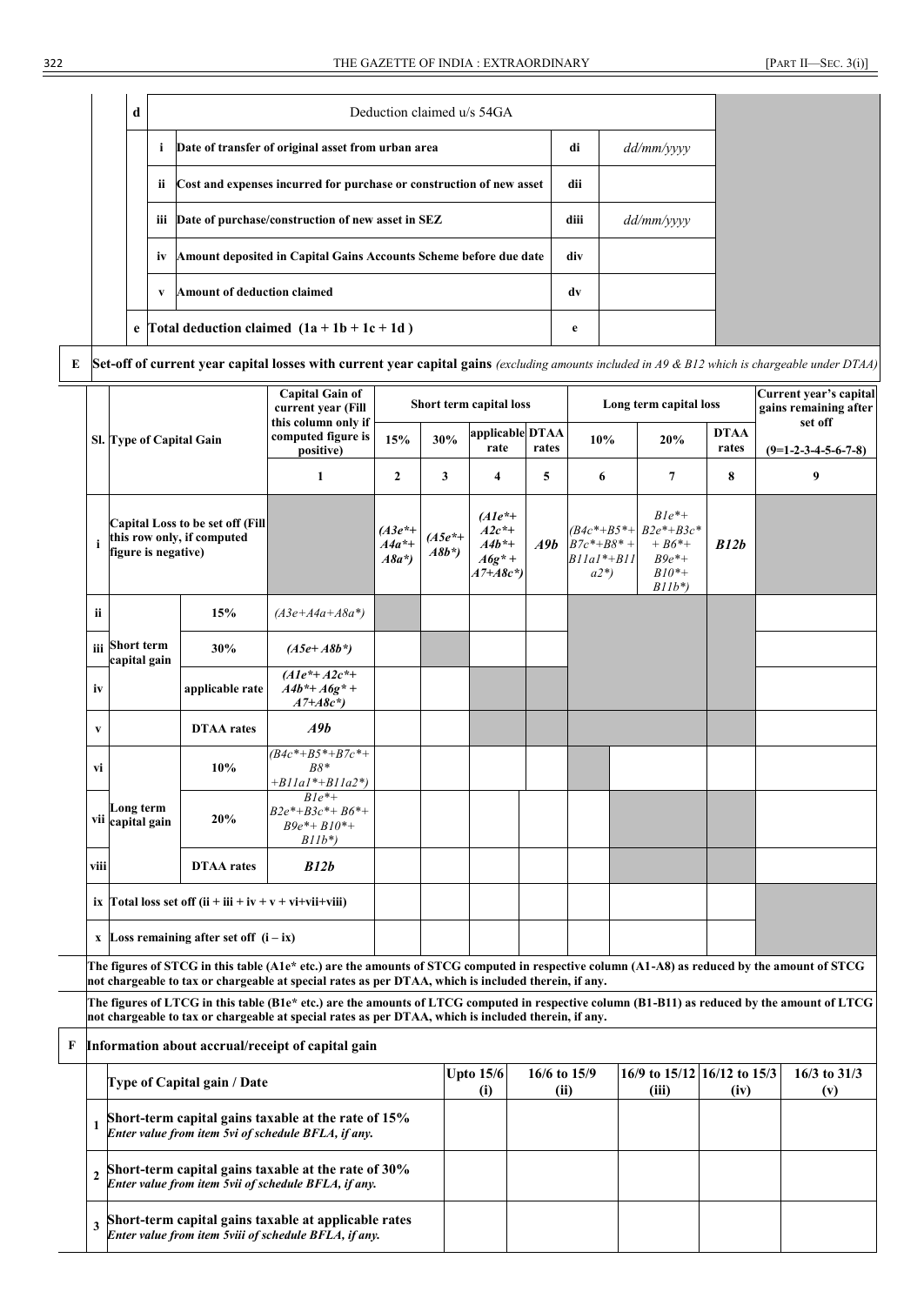|  | Short-term capital gains taxable at DTAA rates<br>Enter value from item 5ix of schedule BFLA, if any.          |  |  |  |
|--|----------------------------------------------------------------------------------------------------------------|--|--|--|
|  | Long- term capital gains taxable at the rate of 10%<br>Enter value from item 5x of schedule BFLA, if any.      |  |  |  |
|  | Long- term capital gains taxable at the rate of 20%<br>Enter value from item 5xi of schedule BFLA, if any.     |  |  |  |
|  | Long-term capital gains taxable at the rate DTAA rates<br>Enter value from item 5xii of schedule BFLA, if any. |  |  |  |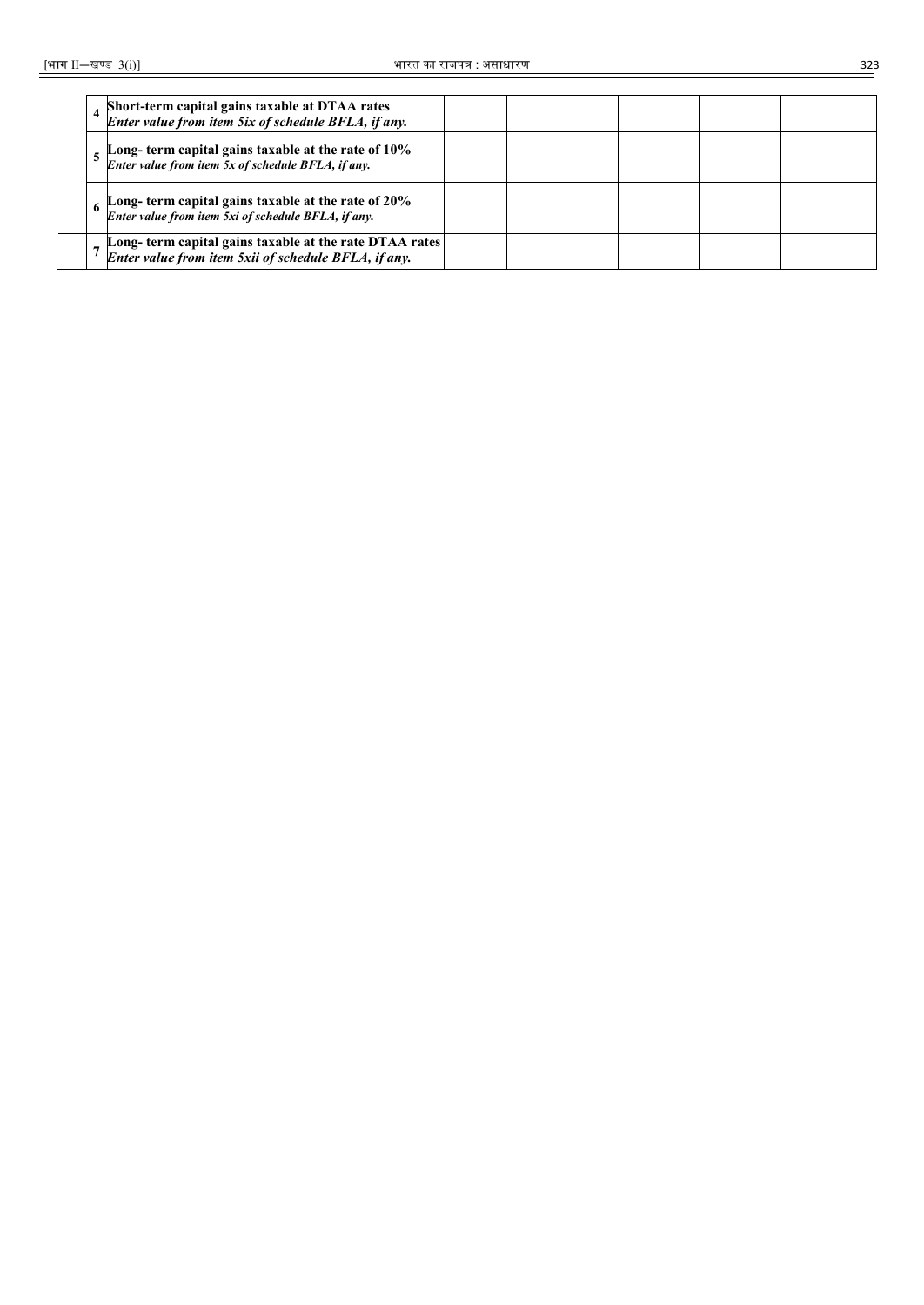THE GAZETTE OF INDIA : EXTRAORDINARY [PART III] — THE GAZETTE OF INDIA : EXTRAORDINARY

|  | [PART II-SEC. $3(i)$ |  |
|--|----------------------|--|
|  |                      |  |

| <b>Schedule 112A</b>     |                       |                             |                                  |                             |                                      | From sale of equity share in a company or unit of equity oriented fund or unit of a business trust on which STT is paid under section 112A                                                                                                |                                                                                                      |                            |                                                                                                              |                                                                                     |                                                                                                                      |                                                                                             |                                            |                                                                                             |
|--------------------------|-----------------------|-----------------------------|----------------------------------|-----------------------------|--------------------------------------|-------------------------------------------------------------------------------------------------------------------------------------------------------------------------------------------------------------------------------------------|------------------------------------------------------------------------------------------------------|----------------------------|--------------------------------------------------------------------------------------------------------------|-------------------------------------------------------------------------------------|----------------------------------------------------------------------------------------------------------------------|---------------------------------------------------------------------------------------------|--------------------------------------------|---------------------------------------------------------------------------------------------|
| SI.<br>No.               | Share/Uni<br>acquired | <b>ISI</b><br>N<br>Cod<br>e | Name of<br>the<br>Share/Un<br>it | No. of<br>Shares/Uni<br>ts. | Sale-<br>price per<br>Share/Un<br>it | <b>Full Value of</b><br>Consideratio<br>n- if shares<br>are acquired<br>on or before<br>31.01.2018<br>(Total Sale<br>Value) (4*5)<br>-If Shares<br>are acquired<br>after<br>31.01.2018-<br>please enter<br>full value of<br>consideration | Cost of<br>acquisitio<br>n without<br>indexatio<br>$\mathbf n$<br><b>Higher of</b><br><b>8</b> and 9 | Cost of<br>acquisitio<br>n | If the<br>long term<br>capital<br>asset was<br>acquired<br>before<br>01.02.201<br>8, Lower<br>of 6 and<br>11 | Fair<br><b>Market</b><br>Value per<br>share/unit<br>as on 31st<br>January, 20<br>18 | <b>Total</b><br>Fair<br><b>Market</b><br>Value of<br>capital<br>asset as<br>per<br>section<br>55(2)(ac)<br>$-(4*10)$ | <b>Expenditu</b><br>re wholly<br>and<br>exclusively<br>in<br>connection<br>with<br>transfer | <b>Total</b><br>deductio<br>ns<br>$(7+12)$ | <b>Balance</b><br>$(6-13)$<br>Item 5<br>of<br><b>LTCG</b><br><b>Schedul</b><br>e of<br>ITR5 |
| (C <sub>0</sub> )<br>11) | (Col <sub>1a</sub> )  | (Col<br>2)                  | (Col 3)                          | (Col 4)                     | (Col <sub>5</sub> )                  | (Col 6)                                                                                                                                                                                                                                   | (Col 7)                                                                                              | (Col 8)                    | (Col 9)                                                                                                      | (Col 10)                                                                            | (Col 11)                                                                                                             | (Col 12)                                                                                    | (Col 13)                                   | (Col <sub>14</sub> )                                                                        |
|                          |                       |                             |                                  |                             |                                      |                                                                                                                                                                                                                                           |                                                                                                      |                            |                                                                                                              |                                                                                     |                                                                                                                      |                                                                                             |                                            |                                                                                             |
| 2                        |                       |                             |                                  |                             |                                      |                                                                                                                                                                                                                                           |                                                                                                      |                            |                                                                                                              |                                                                                     |                                                                                                                      |                                                                                             |                                            |                                                                                             |
| 3                        |                       |                             |                                  |                             |                                      |                                                                                                                                                                                                                                           |                                                                                                      |                            |                                                                                                              |                                                                                     |                                                                                                                      |                                                                                             |                                            |                                                                                             |
| 4                        |                       |                             |                                  |                             |                                      |                                                                                                                                                                                                                                           |                                                                                                      |                            |                                                                                                              |                                                                                     |                                                                                                                      |                                                                                             |                                            |                                                                                             |
|                          | <b>Add Rows</b>       |                             |                                  |                             |                                      |                                                                                                                                                                                                                                           |                                                                                                      |                            |                                                                                                              |                                                                                     |                                                                                                                      |                                                                                             |                                            |                                                                                             |
| <b>Total</b>             |                       |                             |                                  |                             |                                      |                                                                                                                                                                                                                                           |                                                                                                      |                            |                                                                                                              |                                                                                     |                                                                                                                      |                                                                                             |                                            |                                                                                             |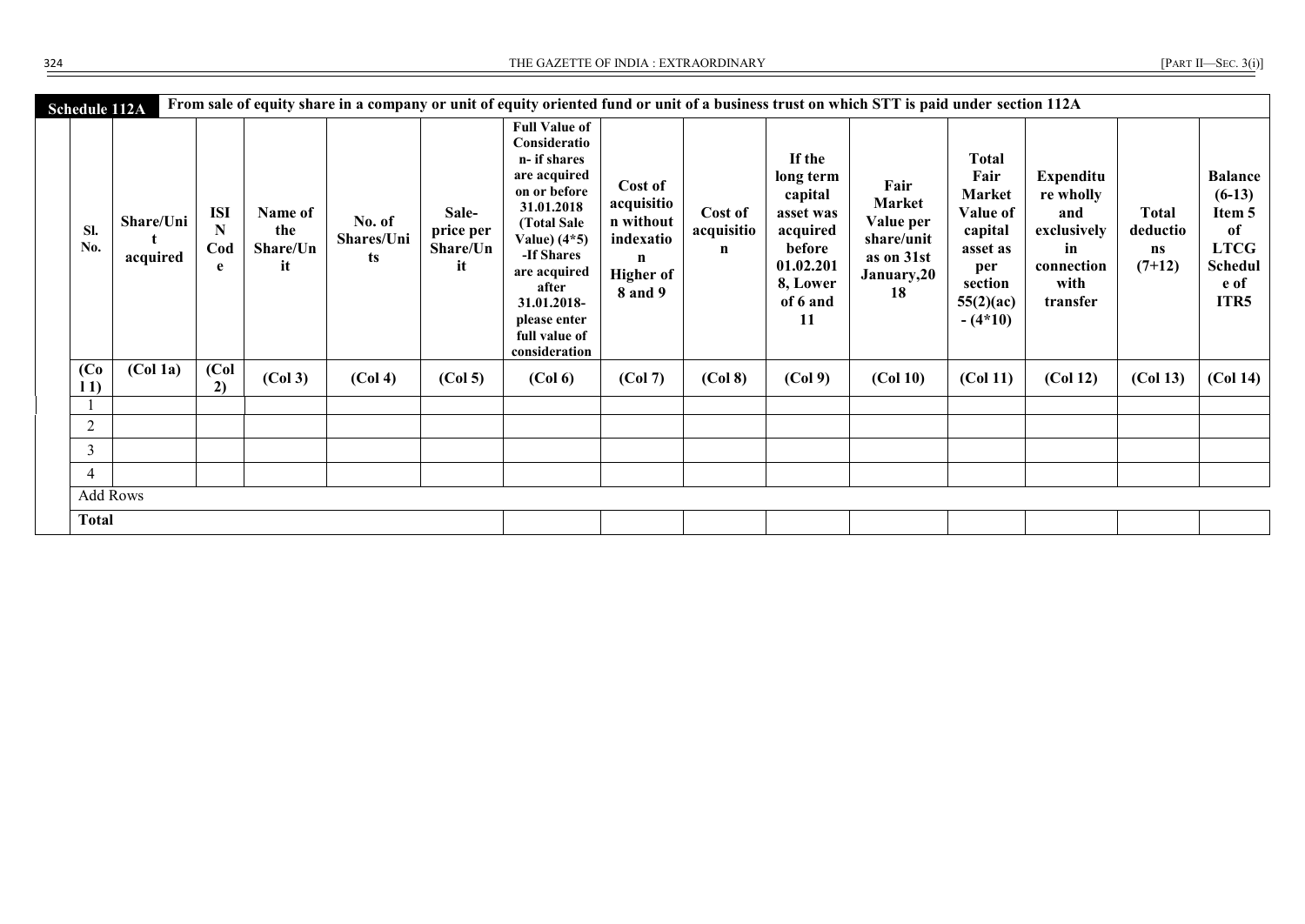| $115AD(1)(b)(iii)$ proviso<br>SI.<br>No. | Share/unit<br>acquired | <b>ISIN</b><br>Code | Name<br>of the<br>Share/<br>Unit | No. of<br>Shares/<br><b>Units</b> | Sale-<br>price<br>per<br>Share/<br>Unit | <b>Full Value of</b><br>Consideration<br>-if shares are<br>acquired on or<br>before<br>31.01.2018<br>(Total Sale<br>Value) $(4*5)$<br>-If shares are<br>acquired after<br>31.01.2018-<br>Please enter<br>full of<br>consideration | Cost of<br>acquisition<br>without<br>indexation<br><b>Higher of 8</b><br>and 9 | Cost of<br>acquisition | If the long<br>term capital<br>asset was<br>acquired<br>before<br>01.02.2018,<br>Lower of 6<br>and 11 | For NON-RESIDENTS - From sale of equity share in a company or unit of equity oriented fund or unit of a business trust on which STT is paid under section 112A<br><b>Fair Market</b><br>Value per<br>share/unit as on<br>31st January,<br>2018 | <b>Total Fair</b><br>Market<br>Value of<br>capital<br>asset as per<br>section<br>$55(2)(ac)$ -<br>$(4*10)$ | <b>Expenditure</b><br>wholly and<br>exclusively in<br>connection<br>with transfer | <b>Total</b><br>deductions<br>$(7+12)$ | <b>Balance</b><br>$(6-13)$<br>Item 8 of<br><b>LTCG</b><br><b>Schedule</b><br>of ITR5 |
|------------------------------------------|------------------------|---------------------|----------------------------------|-----------------------------------|-----------------------------------------|-----------------------------------------------------------------------------------------------------------------------------------------------------------------------------------------------------------------------------------|--------------------------------------------------------------------------------|------------------------|-------------------------------------------------------------------------------------------------------|------------------------------------------------------------------------------------------------------------------------------------------------------------------------------------------------------------------------------------------------|------------------------------------------------------------------------------------------------------------|-----------------------------------------------------------------------------------|----------------------------------------|--------------------------------------------------------------------------------------|
| (Col<br>1)                               | (Col <sub>1a</sub> )   | (Col<br>2)          | (Col 3)                          | (Col 4)                           | (Col <sub>5</sub> )                     | (Col 6)                                                                                                                                                                                                                           | (Col 7)                                                                        | (Col 8)                | (Col 9)                                                                                               | (Col 10)                                                                                                                                                                                                                                       | (Col 11)                                                                                                   | (Col 12)                                                                          | (Col 13)                               | (Col <sub>14</sub> )                                                                 |
|                                          |                        |                     |                                  |                                   |                                         |                                                                                                                                                                                                                                   |                                                                                |                        |                                                                                                       |                                                                                                                                                                                                                                                |                                                                                                            |                                                                                   |                                        |                                                                                      |
| $\overline{2}$                           |                        |                     |                                  |                                   |                                         |                                                                                                                                                                                                                                   |                                                                                |                        |                                                                                                       |                                                                                                                                                                                                                                                |                                                                                                            |                                                                                   |                                        |                                                                                      |
| 3                                        |                        |                     |                                  |                                   |                                         |                                                                                                                                                                                                                                   |                                                                                |                        |                                                                                                       |                                                                                                                                                                                                                                                |                                                                                                            |                                                                                   |                                        |                                                                                      |
| $\overline{4}$                           |                        |                     |                                  |                                   |                                         |                                                                                                                                                                                                                                   |                                                                                |                        |                                                                                                       |                                                                                                                                                                                                                                                |                                                                                                            |                                                                                   |                                        |                                                                                      |
| Add Rows                                 |                        |                     |                                  |                                   |                                         |                                                                                                                                                                                                                                   |                                                                                |                        |                                                                                                       |                                                                                                                                                                                                                                                |                                                                                                            |                                                                                   |                                        |                                                                                      |
| <b>Total</b>                             |                        |                     |                                  |                                   |                                         |                                                                                                                                                                                                                                   |                                                                                |                        |                                                                                                       |                                                                                                                                                                                                                                                |                                                                                                            |                                                                                   |                                        |                                                                                      |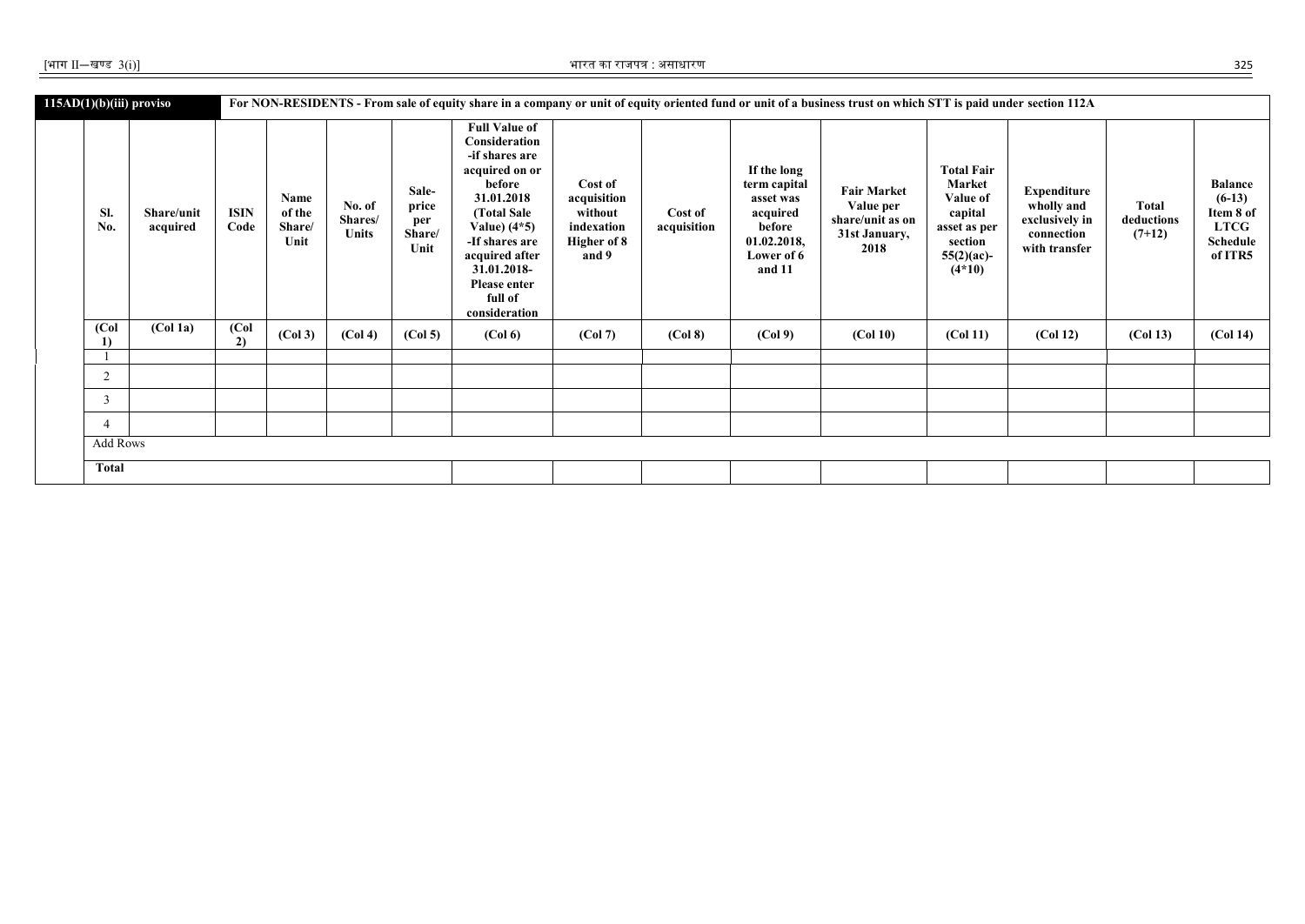**Schedule OS Income from other sources**

| <b>Heuthe</b> Ob     |                  | THEOTHE IT OILL OTHER SOUL LES                                                                            |                |        |   |
|----------------------|------------------|-----------------------------------------------------------------------------------------------------------|----------------|--------|---|
|                      |                  | 1 Gross Income chargeable to tax at normal applicable rates $(1a+1b+1c+1d+1e)$                            |                |        | 1 |
|                      | a                | <b>Dividends</b> , Gross                                                                                  | 1a             |        |   |
|                      | b                | Interest, Gross (bi + bii + biii + biv+bv)                                                                | 1b             |        |   |
|                      |                  | <b>From Savings Bank</b><br>i.                                                                            | bi             |        |   |
|                      |                  | From Deposits (Bank/Post Office/Co-operative) Society/)<br>ii.                                            | bii            |        |   |
|                      |                  |                                                                                                           |                |        |   |
|                      |                  | iii From Income-tax Refund                                                                                | biii           |        |   |
|                      |                  | iv In the nature of Pass through income/loss                                                              | biv            |        |   |
|                      |                  | <b>Others</b><br>$\mathbf{V}$                                                                             | by             |        |   |
|                      |                  | Rental income from machinery, plants, buildings, etc., Gross                                              | 1c             |        |   |
|                      | d                | Income of the nature referred to in section $56(2)(x)$ which is chargeable to                             | 1d             |        |   |
|                      |                  | tax                                                                                                       |                |        |   |
|                      |                  | Aggregate value of sum of money received without consideration<br>i.                                      | di             |        |   |
|                      |                  | In case immovable property is received without consideration, stamp                                       |                |        |   |
|                      |                  | duty value of property                                                                                    | dii            |        |   |
|                      |                  | In case immovable property is received for inadequate consideration,                                      |                |        |   |
|                      |                  | iii<br>stamp duty value of property in excess of such consideration                                       | diii           |        |   |
|                      |                  | In case any other property is received without consideration, fair market                                 |                |        |   |
|                      |                  | value of property                                                                                         | div            |        |   |
|                      |                  | In case any other property is received for inadequate consideration, fair                                 |                |        |   |
|                      |                  | market value of property in excess of such consideration                                                  | dv             |        |   |
|                      | e                | Any other income (please specify nature)                                                                  | 1e             |        |   |
|                      | SI.              |                                                                                                           |                | Amount |   |
|                      | No.              | <b>Nature</b>                                                                                             |                |        |   |
|                      | 1                |                                                                                                           |                |        |   |
|                      |                  |                                                                                                           |                |        |   |
|                      | $\boldsymbol{2}$ |                                                                                                           |                |        |   |
|                      |                  | Rows can be added as required                                                                             |                |        |   |
|                      |                  | 2   Income chargeable at special rates $(2a+2b+2c+2d+2e$ related to sl. no. 1)                            |                |        | 2 |
|                      |                  |                                                                                                           |                |        |   |
|                      |                  | Income by way of winnings from lotteries, crossword puzzles etc.<br>a                                     | 2a             |        |   |
|                      |                  | chargeable u/s 115BB                                                                                      |                |        |   |
| <b>OTHER SOURCES</b> |                  | b Income chargeable u/s 115BBE (bi + bii + biii + biv+ bv + bvi)                                          | 2 <sub>b</sub> |        |   |
|                      |                  | i Cash credits u/s 68                                                                                     | bi             |        |   |
|                      |                  | ii Unexplained investments u/s 69                                                                         | bii            |        |   |
|                      |                  | iii Unexplained money etc. u/s 69A                                                                        | biii           |        |   |
|                      |                  | iv Undisclosed i                                                                                          | biv            |        |   |
|                      |                  | v Unexplained expenditure etc. u/s 69C                                                                    | bv             |        |   |
|                      |                  | vi Amount borrowed or repaid on hundi u/s 69D                                                             | bvi            |        |   |
|                      |                  | Any other income chargeable at special rate (total of ci to cxx)                                          | 2c             |        |   |
|                      |                  | Dividends received by non-resident (not being Ci                                                          |                |        |   |
|                      |                  | company) or foreign company chargeable u/s<br>i.                                                          |                |        |   |
|                      |                  | 115A(1)(a)(i)                                                                                             |                |        |   |
|                      |                  | Interest received from Government or Indian<br>cii                                                        |                |        |   |
|                      |                  | concern on foreign currency debts chargeable u/s<br>ii.                                                   |                |        |   |
|                      |                  | 115A(1)(a)(ii)                                                                                            |                |        |   |
|                      |                  | Interest received from Infrastructure Debt Fund<br>ciii<br>iii                                            |                |        |   |
|                      |                  | chargeable u/s 115A(1)(a)(iia)                                                                            |                |        |   |
|                      |                  | Interest referred to in section 194LC(1)<br>civ<br>iv                                                     |                |        |   |
|                      |                  | chargeable u/s $115A(1)(a)(iiaa) @ 5\%$                                                                   |                |        |   |
|                      |                  | Interest referred to in section 194LD - chargeable<br>$c$ v<br>V                                          |                |        |   |
|                      |                  | u/s 115A(1)(a)(iiab)                                                                                      |                |        |   |
|                      |                  | Distributed income being interest referred to in<br>cvi<br>VĬ                                             |                |        |   |
|                      |                  | section 194LBA - chargeable u/s 115A(1)(a)(iiac)                                                          |                |        |   |
|                      |                  | Income from units of UTI or other Mutual Funds cvii                                                       |                |        |   |
|                      |                  | vii specified in section 10(23D), purchased in Foreign                                                    |                |        |   |
|                      |                  | Currency - chargeable u/s 115A(1)(a)(iii)                                                                 |                |        |   |
|                      |                  | Income from royalty or fees for technical services cviii                                                  |                |        |   |
|                      |                  | viii received from Government or Indian concern                                                           |                |        |   |
|                      |                  | chargeable u/s 115A(1)(b) (A) & 115A(1)(b)(B)                                                             |                |        |   |
|                      |                  | Income by way of interest or dividends from bonds<br>cix                                                  |                |        |   |
|                      |                  | or GDRs purchased in foreign currency by non-<br>ix<br>residents - chargeable u/s 115AC                   |                |        |   |
|                      |                  |                                                                                                           |                |        |   |
|                      |                  | Income by way of dividends from GDRs purchased<br>cx<br>in foreign currency by residents - chargeable u/s |                |        |   |
|                      |                  | x<br>115ACA                                                                                               |                |        |   |
|                      |                  |                                                                                                           |                |        |   |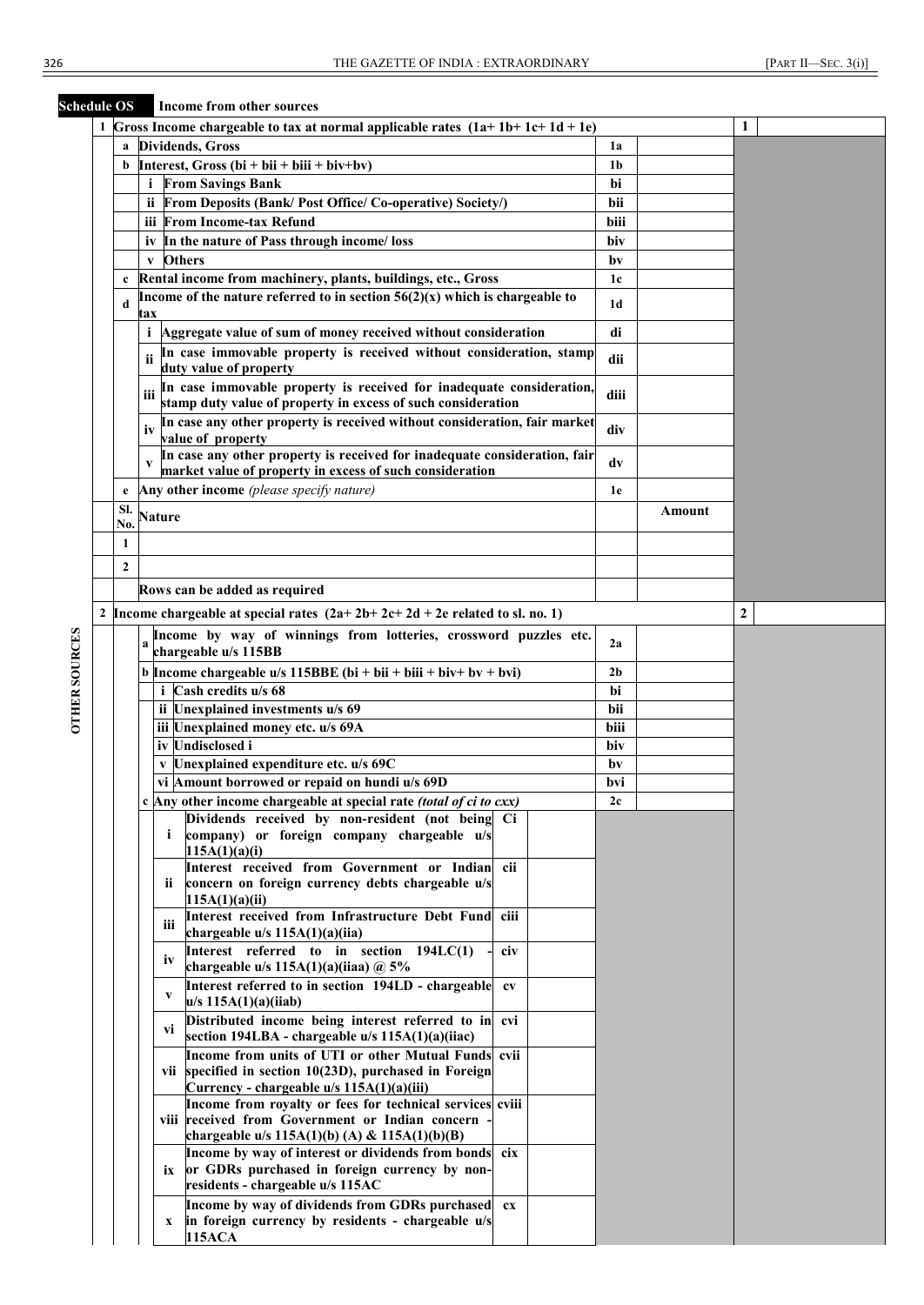|                                                                                         |                                                  | xi<br>xii<br>xiii<br>xiv<br>XV                                                                                                      | Income (other than dividend) received by an FII in cxi<br>respect of securities (other than units referred to in<br>section 115AB) - chargeable u/s 115AD(1)(i)<br>Income by way of interest received by an FII on exii<br>bonds or Government securities referred to in<br>section 194LD - chargeable as per proviso to<br>section $115AD(1)(i)$<br>Tax on non-residents sportsmen or sports exili<br>associations chargeable u/s 115BBA<br>Anonymous Donations in certain cases chargeable cxiv<br>$u/s$ 115BBC<br>Interest referred to in Proviso to section 194LC(1)- |                  |     |              |              | <b>CXV</b>     |  |                                |     |      |                |  |
|-----------------------------------------------------------------------------------------|--------------------------------------------------|-------------------------------------------------------------------------------------------------------------------------------------|---------------------------------------------------------------------------------------------------------------------------------------------------------------------------------------------------------------------------------------------------------------------------------------------------------------------------------------------------------------------------------------------------------------------------------------------------------------------------------------------------------------------------------------------------------------------------|------------------|-----|--------------|--------------|----------------|--|--------------------------------|-----|------|----------------|--|
|                                                                                         |                                                  | xvi                                                                                                                                 | chargeable u/s $115A(1)(a)(iiaa)@4%$<br>Income by way of royalty from patent developed cxvi<br>and registered in India - chargeable u/s 115BBF                                                                                                                                                                                                                                                                                                                                                                                                                            |                  |     |              |              |                |  |                                |     |      |                |  |
|                                                                                         |                                                  | xvii                                                                                                                                | Income by way of transfer of carbon credits<br>chargeable u/s 115BBG                                                                                                                                                                                                                                                                                                                                                                                                                                                                                                      |                  |     |              |              | cxvii          |  |                                |     |      |                |  |
|                                                                                         |                                                  | xviii                                                                                                                               | Investment Income of a Non-Resident Indian<br>chargeable u/s 115E                                                                                                                                                                                                                                                                                                                                                                                                                                                                                                         |                  |     |              |              | cviii          |  |                                |     |      |                |  |
|                                                                                         |                                                  | xix                                                                                                                                 | $115AB(1)(a)$ - Income in respect of units - off<br>shore fund                                                                                                                                                                                                                                                                                                                                                                                                                                                                                                            |                  |     |              |              | cxix           |  |                                |     |      |                |  |
|                                                                                         |                                                  | XX                                                                                                                                  | Distributed income being Dividend referred to in exx<br>section 194LBA - chargeable u/s 115A(1)(a)(iiac)                                                                                                                                                                                                                                                                                                                                                                                                                                                                  |                  |     |              |              |                |  |                                |     |      |                |  |
|                                                                                         |                                                  |                                                                                                                                     | Pass through income in the nature of income from other sources chargeable at special rates (drop<br>down to be provided)                                                                                                                                                                                                                                                                                                                                                                                                                                                  |                  |     |              |              |                |  |                                |     |      | 2d             |  |
|                                                                                         |                                                  | Amount included in 1 and 2 above, which is chargeable at special rates in India as per DTAA<br>(total of column (2) of table below) | 2e                                                                                                                                                                                                                                                                                                                                                                                                                                                                                                                                                                        |                  |     |              |              |                |  |                                |     |      |                |  |
|                                                                                         |                                                  | <b>Sl. No.</b>                                                                                                                      | <b>Applicable</b><br>rate <i>[lower</i><br>of (6) or (9)]                                                                                                                                                                                                                                                                                                                                                                                                                                                                                                                 |                  |     |              |              |                |  |                                |     |      |                |  |
|                                                                                         |                                                  | (1)                                                                                                                                 | (2)                                                                                                                                                                                                                                                                                                                                                                                                                                                                                                                                                                       | included<br>(3)  | (4) | (5)          | (6)          | (7)            |  | (8)                            | (9) | (10) |                |  |
|                                                                                         |                                                  | 1<br>$\mathbf{I}$                                                                                                                   |                                                                                                                                                                                                                                                                                                                                                                                                                                                                                                                                                                           |                  |     |              |              |                |  |                                |     |      |                |  |
| 3                                                                                       |                                                  | 2c, 2d & 2e)                                                                                                                        | <b>Deductions under section 57</b> (other than those relating to income chargeable at special rates under 2a, 2b,                                                                                                                                                                                                                                                                                                                                                                                                                                                         |                  |     |              |              |                |  |                                |     |      |                |  |
|                                                                                         |                                                  |                                                                                                                                     | <b>A</b> Expenses / Deductions                                                                                                                                                                                                                                                                                                                                                                                                                                                                                                                                            |                  |     |              |              | 3a             |  |                                |     |      |                |  |
|                                                                                         |                                                  |                                                                                                                                     | <b>B</b> Depreciation (available only if income offered in 1c)                                                                                                                                                                                                                                                                                                                                                                                                                                                                                                            |                  |     |              |              | 3 <sub>b</sub> |  |                                |     |      |                |  |
|                                                                                         |                                                  | C<br>in 1a)                                                                                                                         | Interest expenditure u/s 57(1) (available only if income offered                                                                                                                                                                                                                                                                                                                                                                                                                                                                                                          |                  |     |              |              | 3c             |  |                                |     |      |                |  |
|                                                                                         |                                                  | d Total                                                                                                                             |                                                                                                                                                                                                                                                                                                                                                                                                                                                                                                                                                                           |                  |     |              |              | 3d             |  |                                |     |      |                |  |
|                                                                                         |                                                  |                                                                                                                                     | 4 Amounts not deductible u/s 58                                                                                                                                                                                                                                                                                                                                                                                                                                                                                                                                           |                  |     |              |              |                |  |                                |     |      | 4              |  |
|                                                                                         |                                                  |                                                                                                                                     | 5 Profits chargeable to tax u/s 59<br>Net Income from other sources 1(after reducing income related to DTAA portion)-3+4+5 (If negative                                                                                                                                                                                                                                                                                                                                                                                                                                   |                  |     |              |              |                |  |                                |     |      | 5              |  |
| 6                                                                                       |                                                  |                                                                                                                                     | take the figure to 4i of schedule CYLA)                                                                                                                                                                                                                                                                                                                                                                                                                                                                                                                                   |                  |     |              |              |                |  |                                |     |      | 6              |  |
|                                                                                         |                                                  | nil, if negative)                                                                                                                   | Income from other sources (other than from owning and maintaining race horses) $(2 + 6)$ (enter 6 as                                                                                                                                                                                                                                                                                                                                                                                                                                                                      |                  |     |              |              |                |  |                                |     |      | $\overline{7}$ |  |
|                                                                                         |                                                  |                                                                                                                                     | 8 Income from the activity of owning race horses                                                                                                                                                                                                                                                                                                                                                                                                                                                                                                                          |                  |     |              |              |                |  |                                |     |      |                |  |
|                                                                                         |                                                  | a Receipts                                                                                                                          | Deductions under section 57 in relation to receipts                                                                                                                                                                                                                                                                                                                                                                                                                                                                                                                       |                  |     |              | <b>8a</b>    |                |  |                                |     |      |                |  |
|                                                                                         | b                                                | at 8a only                                                                                                                          |                                                                                                                                                                                                                                                                                                                                                                                                                                                                                                                                                                           |                  |     |              | 8b           |                |  |                                |     |      |                |  |
| Amounts not deductible u/s 58<br>8c<br>$\mathbf{c}$<br>Profits chargeable to tax u/s 59 |                                                  |                                                                                                                                     |                                                                                                                                                                                                                                                                                                                                                                                                                                                                                                                                                                           |                  |     |              |              |                |  |                                |     |      |                |  |
|                                                                                         | d                                                |                                                                                                                                     | <b>Balance (8a - 8b + 8c + 8d)</b> (if negative take the figure to 11xv of Schedule CFL)                                                                                                                                                                                                                                                                                                                                                                                                                                                                                  |                  |     |              | <b>8d</b>    |                |  |                                |     |      | 8e             |  |
|                                                                                         |                                                  |                                                                                                                                     | 9 <b>Income under the head "Income from other sources"</b> $(7+8e)$ (take 8e as nil if negative)                                                                                                                                                                                                                                                                                                                                                                                                                                                                          |                  |     |              |              |                |  |                                |     |      | 9              |  |
|                                                                                         |                                                  |                                                                                                                                     | 10 Information about accrual/receipt of income from Other Sources                                                                                                                                                                                                                                                                                                                                                                                                                                                                                                         |                  |     |              |              |                |  |                                |     |      |                |  |
|                                                                                         | S.No.                                            |                                                                                                                                     | <b>Other Source</b>                                                                                                                                                                                                                                                                                                                                                                                                                                                                                                                                                       | <b>Upto 15/6</b> |     | From 16/6 to | From 16/9 to |                |  | From $16/12$ to From $16/3$ to |     |      |                |  |
|                                                                                         | 15/9<br>15/12<br>15/3<br>31/3<br>Income<br>(iii) |                                                                                                                                     |                                                                                                                                                                                                                                                                                                                                                                                                                                                                                                                                                                           |                  |     |              |              |                |  |                                |     |      |                |  |
|                                                                                         | 1                                                |                                                                                                                                     | <b>Dividend Income</b>                                                                                                                                                                                                                                                                                                                                                                                                                                                                                                                                                    | (i)              |     | (ii)         |              |                |  | (iv)                           | (v) |      |                |  |
|                                                                                         |                                                  |                                                                                                                                     |                                                                                                                                                                                                                                                                                                                                                                                                                                                                                                                                                                           |                  |     |              |              |                |  |                                |     |      |                |  |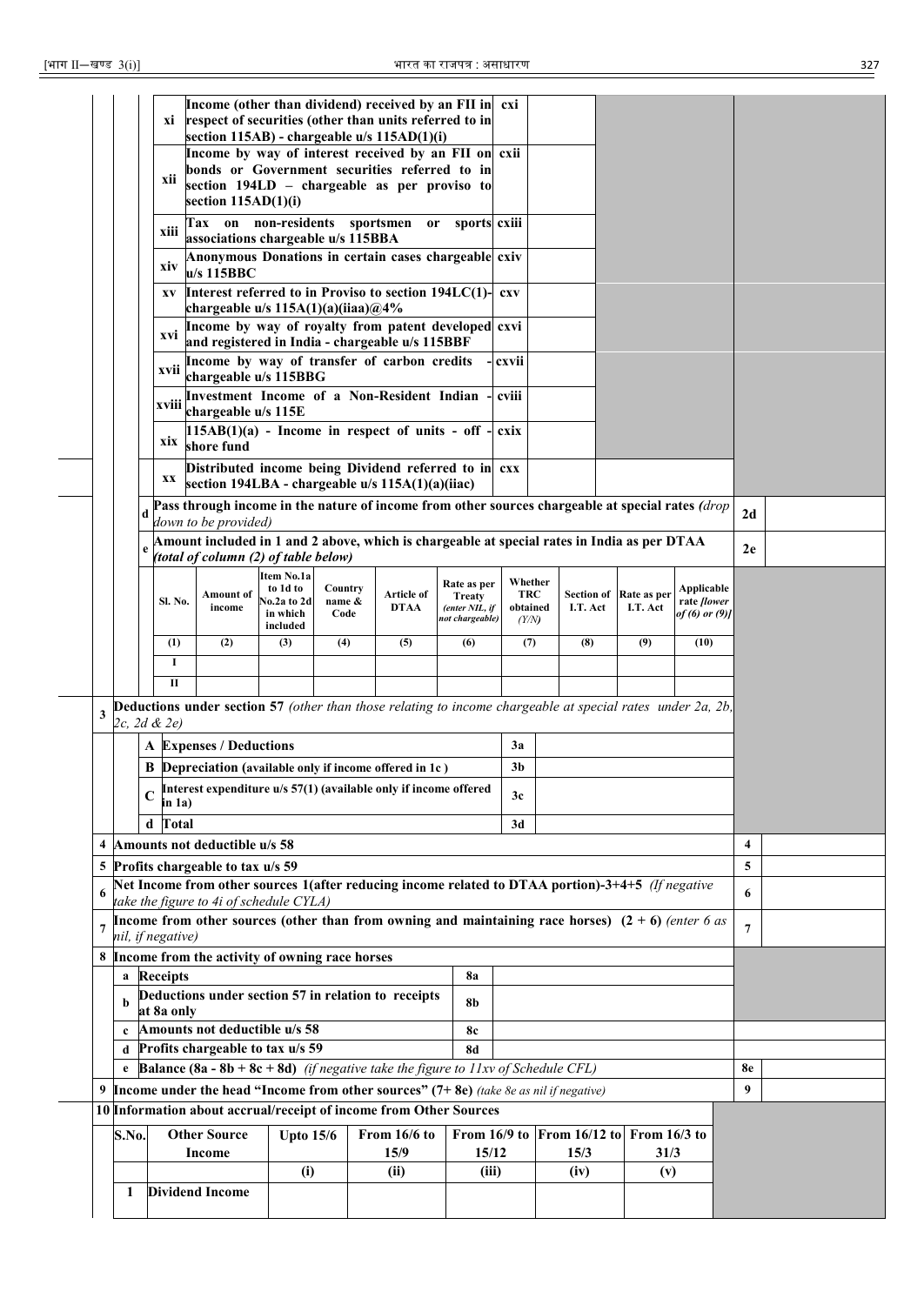| Income by way of           |  |  |  |
|----------------------------|--|--|--|
| winnings from              |  |  |  |
| lotteries, crossword       |  |  |  |
| puzzles, races,            |  |  |  |
| games, gambling,           |  |  |  |
| betting etc. referred      |  |  |  |
| to in section<br>2(24)(ix) |  |  |  |

# **Schedule CYLA Details of Income after Set off of current year losses**

|              | <b>Sl.No Head/Source of Income</b>                                                                                                      | Income of current year<br>(Fill this column only if<br>income is zero or<br>positive) | <b>House property loss</b><br>of the current year<br>set off | <b>Business Loss (other</b><br>than speculation or<br>specified business<br>loss) of the current<br>year set off | <b>Other sources loss</b><br>(other than loss from<br>race horses and amount<br>chargeable to special<br>rate of tax) of the<br>current year set off | Current<br>vear's<br><b>Income</b><br>remaining<br>after set off |
|--------------|-----------------------------------------------------------------------------------------------------------------------------------------|---------------------------------------------------------------------------------------|--------------------------------------------------------------|------------------------------------------------------------------------------------------------------------------|------------------------------------------------------------------------------------------------------------------------------------------------------|------------------------------------------------------------------|
|              |                                                                                                                                         | $\mathbf{1}$                                                                          | $\mathbf{2}$                                                 | $\mathbf{3}$                                                                                                     | 4                                                                                                                                                    | $5=1-2-3-4$                                                      |
| i            | Loss to be set off<br>(Fill this row only, if computed figure<br>is negative)                                                           |                                                                                       | (4 of Schedule -HP)                                          | (2vi of item E of<br>Schedule BP)                                                                                | (6 of Schedule-OS)                                                                                                                                   |                                                                  |
| ii           | <b>House property</b>                                                                                                                   | (4 of Schedule HP)                                                                    |                                                              |                                                                                                                  |                                                                                                                                                      |                                                                  |
| iii          | <b>Business (excluding Income from life</b><br>insurance business u/s 115B<br>speculation income and income from<br>specified business) | (A38 of Schedule BP)                                                                  |                                                              |                                                                                                                  |                                                                                                                                                      |                                                                  |
| iv           | Income from life insurance business<br>$u/s$ 115B                                                                                       | (3iv of item E of Sch. BP)                                                            |                                                              |                                                                                                                  |                                                                                                                                                      |                                                                  |
| $\mathbf{V}$ | <b>Speculation income</b>                                                                                                               | (3ii of item E of Sch. BP)                                                            |                                                              |                                                                                                                  |                                                                                                                                                      |                                                                  |
| vi           | Specified business income u/s 35AD                                                                                                      | (3iii of item E of Sch. BP)                                                           |                                                              |                                                                                                                  |                                                                                                                                                      |                                                                  |
| vii          | Short-term capital gain taxable @<br>15%                                                                                                | (9ii of item E of Schedule<br>CG)                                                     |                                                              |                                                                                                                  |                                                                                                                                                      |                                                                  |
| viii         | Short-term capital gain taxable @<br>30%                                                                                                | (9iii of item E of Schedule<br>CG)                                                    |                                                              |                                                                                                                  |                                                                                                                                                      |                                                                  |
| ix           | Short-term capital gain taxable at<br>applicable rates                                                                                  | (9iv of item E of Schedule<br>CG)                                                     |                                                              |                                                                                                                  |                                                                                                                                                      |                                                                  |
| $\mathbf X$  | Short-term capital gain taxable at<br>special rates in India as per DTAA                                                                | $(9v)$ of item E of Schedule<br>CG)                                                   |                                                              |                                                                                                                  |                                                                                                                                                      |                                                                  |
| хi           | Long term capital gain taxable $\overline{a}$<br>10%                                                                                    | (9vi of item E of Schedule)<br>CG)                                                    |                                                              |                                                                                                                  |                                                                                                                                                      |                                                                  |
| xii          | Long term capital gain taxable $\widehat{a}$<br>20%                                                                                     | (9vii of item $E$ of<br>Schedule CG)                                                  |                                                              |                                                                                                                  |                                                                                                                                                      |                                                                  |
| xiii         | Long term capital gains taxable at<br>special rates in India as per DTAA                                                                | ( $9$ viii of item $E$ of<br>Schedule CG)                                             |                                                              |                                                                                                                  |                                                                                                                                                      |                                                                  |
| xiv          | Net income from other sources<br>chargeable at normal applicable<br>rates                                                               | (6 of Schedule OS)                                                                    |                                                              |                                                                                                                  |                                                                                                                                                      |                                                                  |
| <b>XV</b>    | Profit from the activity of owning<br>and maintaining race horses                                                                       | (8e of Schedule OS)                                                                   |                                                              |                                                                                                                  |                                                                                                                                                      |                                                                  |
| xvi          | Income from other sources taxable at<br>special rates in India as per DTAA                                                              | (2f of Schedule OS)                                                                   |                                                              |                                                                                                                  |                                                                                                                                                      |                                                                  |
| xvii         | <b>Total loss set off</b>                                                                                                               |                                                                                       |                                                              |                                                                                                                  |                                                                                                                                                      |                                                                  |
|              | xviii Loss remaining after set-off $(i - xvii)$                                                                                         |                                                                                       |                                                              |                                                                                                                  |                                                                                                                                                      |                                                                  |

### **Schedule BFLA Details of Income after Set off of Brought Forward Losses of earlier years**

|                                      | SI.<br>No. | <b>Head/Source of Income</b>                                                                                                             | Income after set<br>off, if any, of<br>current year's<br>losses as per 5 of<br><b>Schedule CYLA</b> | <b>Brought forward loss</b><br>set off                                          | <b>Brought forward</b><br>depreciation set off | <b>Brought forward</b><br>allowance under<br>section 35(4) set off | Current year's<br>income<br>remaining<br>after set off |
|--------------------------------------|------------|------------------------------------------------------------------------------------------------------------------------------------------|-----------------------------------------------------------------------------------------------------|---------------------------------------------------------------------------------|------------------------------------------------|--------------------------------------------------------------------|--------------------------------------------------------|
|                                      |            |                                                                                                                                          |                                                                                                     |                                                                                 |                                                | 4                                                                  |                                                        |
| <b>FORWARD LOSS</b><br><b>EXEMPA</b> |            | <b>House property</b>                                                                                                                    | (5ii of Schedule<br>CYLA)                                                                           | $(B/f$ house property<br>loss)                                                  |                                                |                                                                    |                                                        |
| ADJU                                 | ïi         | <b>Business (excluding Income)</b><br>from life insurance business u/s<br>115B speculation income and<br>income from specified business) | (5iii of Schedule<br>CYLA)                                                                          | $(B/f)$ business loss, other<br>than speculation or<br>specified business loss) |                                                |                                                                    |                                                        |
| BROUGHT                              | iii        | Income from life insurance<br>business u/s 115B                                                                                          | (5iv of Schedule<br>CYLA)                                                                           | $(B/f)$ business loss, other<br>than speculation or<br>specified business loss) |                                                |                                                                    |                                                        |
|                                      | iv         | <b>Speculation Income</b>                                                                                                                | $(5v)$ of Schedule<br>CYLA)                                                                         | $(B/f$ normal business or<br>speculation loss)                                  |                                                |                                                                    |                                                        |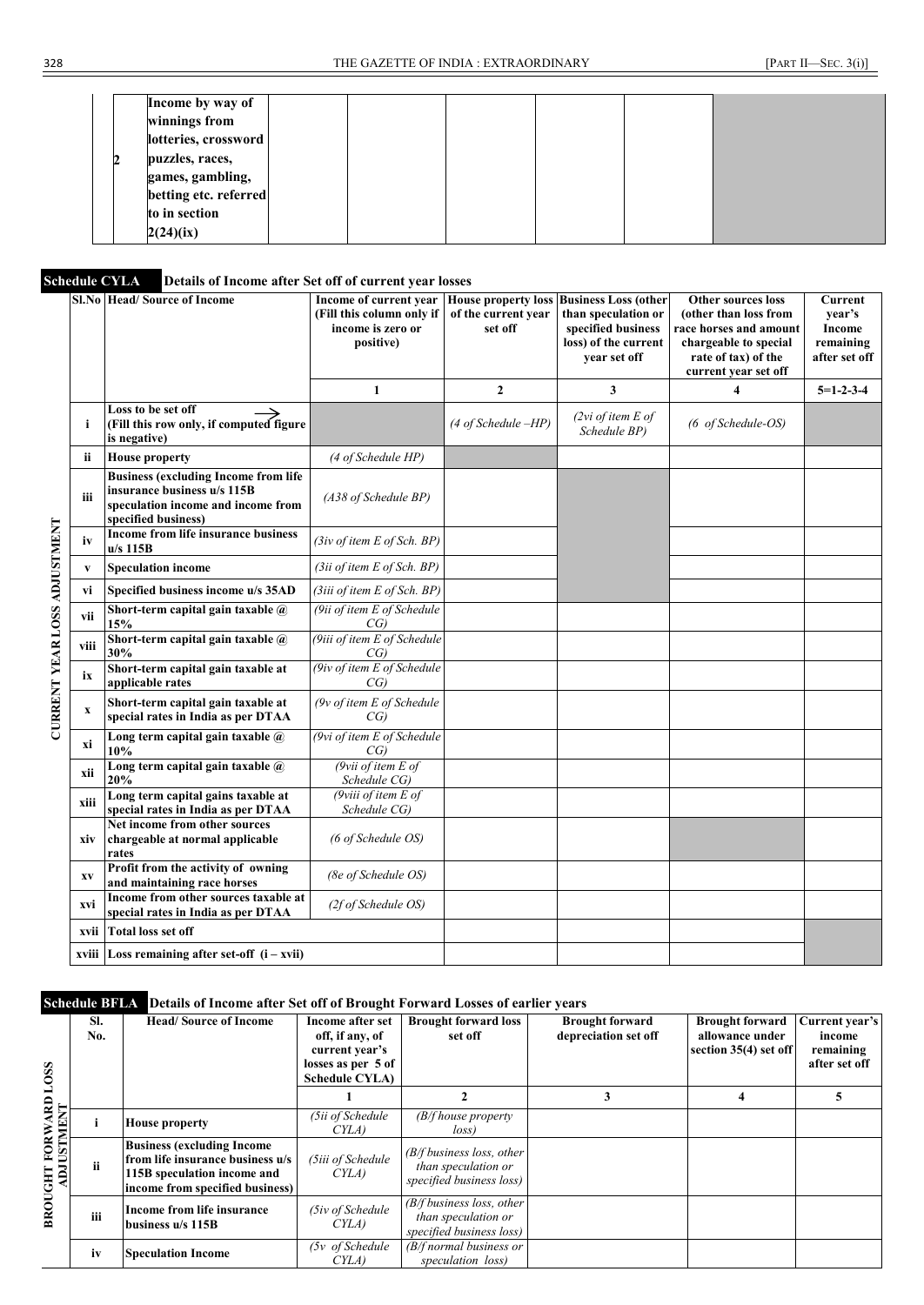|                      |                                            | (5vi of Schedule           | $(B/f$ normal business or                                      |  |  |  |
|----------------------|--------------------------------------------|----------------------------|----------------------------------------------------------------|--|--|--|
| V                    | <b>Specified Business Income</b>           | CYLA                       | specified business loss)                                       |  |  |  |
| vi                   | Short-term capital gain taxable            | (5vii of Schedule          | $(B/f short-term capital)$                                     |  |  |  |
|                      | (a) 15%                                    | CYLA)                      | loss                                                           |  |  |  |
| vii                  | Short-term capital gain taxable            | 5viii of Schedule          | $(B/f short-term capital)$                                     |  |  |  |
|                      | $@.30\%$                                   | CYLA                       | loss                                                           |  |  |  |
| viii                 | Short-term capital gain taxable            | 5ix of Schedule            | $(B/f short-term capital)$                                     |  |  |  |
|                      | at applicable rates                        | CYLA)                      | loss)                                                          |  |  |  |
|                      | Short-term capital gain taxable            | $(5x \text{ of Schedule})$ | $(B/f short-term capital)$                                     |  |  |  |
| ix                   | at special rates in India as per           | CYLA)                      | loss)                                                          |  |  |  |
|                      | <b>DTAA</b>                                |                            |                                                                |  |  |  |
| $\mathbf{x}$         | Long-term capital gain taxable             | (5xi of Schedule<br>CYLA   | $(B/f short-term or long-$                                     |  |  |  |
|                      | $@.10\%$                                   |                            | term capital loss)                                             |  |  |  |
| хi                   | Long term capital gain taxable<br>$@.20\%$ | 5xii of Schedule<br>CYLA)  | $\sqrt{\frac{B}{f}}$ short-term or long-<br>term capital loss) |  |  |  |
|                      | Long term capital gains taxable            |                            |                                                                |  |  |  |
| xii                  | at special rates in India as per           | (5xiii of Schedule         | $(B/f short-term or long-$                                     |  |  |  |
|                      | <b>DTAA</b>                                | CYLA)                      | term capital loss)                                             |  |  |  |
|                      | Net income from other sources              |                            |                                                                |  |  |  |
| xiii                 | chargeable<br>at<br>normal                 | (5xiv of Schedule          |                                                                |  |  |  |
|                      | applicable rates                           | CYLA)                      |                                                                |  |  |  |
| xiv                  | Profit from owning and                     | (5xv of Schedule           | $(B/f \text{ loss from horse})$                                |  |  |  |
|                      | maintaining race horses                    | CYLA                       | races)                                                         |  |  |  |
|                      | <b>Income from other sources</b>           | (5xvi of Schedule          |                                                                |  |  |  |
| XV                   | income taxable at special rates            | CYLA)                      |                                                                |  |  |  |
|                      | in India as per DTAA                       |                            |                                                                |  |  |  |
| xvi                  | Total of brought forward loss set off      |                            |                                                                |  |  |  |
| xvii<br>$5xiv + 5xv$ |                                            |                            |                                                                |  |  |  |

**Schedule CFL Details of Losses to be carried forward to future years**

|                       | SI.<br>No.   | Assessmen<br>t Year                                                       | Date of Filing<br>(DD/MM/YYY<br>$\mathbf{Y}$ | House<br>propert<br>y loss        | <b>Brought</b><br>forward<br>business los<br>s | Loss from business other than loss from<br>speculative business and specified<br>business<br><b>Amount</b> as<br>adjusted on<br>account of<br>opting for<br>taxation unde<br>r section<br><b>115BAD</b> | <b>Brought</b><br>forward<br><b>Business</b> los<br>s available<br>for set<br>off during<br>the year | <b>Loss from</b><br>speculativ<br>e business          | Loss<br>from<br>specifie<br>d<br>busines<br>$\mathbf{s}$ | Loss<br>from life<br>insuranc<br>e<br>business<br>$u/s$ 115B | Short-term<br>capital loss                                                                      | Long-<br>term<br>Capital<br>loss                 | <b>Loss from</b><br>owning<br>and<br>maintainin<br>g race<br>horses |
|-----------------------|--------------|---------------------------------------------------------------------------|----------------------------------------------|-----------------------------------|------------------------------------------------|---------------------------------------------------------------------------------------------------------------------------------------------------------------------------------------------------------|------------------------------------------------------------------------------------------------------|-------------------------------------------------------|----------------------------------------------------------|--------------------------------------------------------------|-------------------------------------------------------------------------------------------------|--------------------------------------------------|---------------------------------------------------------------------|
|                       | 1            | $\overline{2}$                                                            | 3                                            | 4                                 | 5a                                             | 5 <sub>b</sub>                                                                                                                                                                                          | $5c = 5a - 5b$                                                                                       | 6                                                     | 7                                                        | 8                                                            | 9                                                                                               | 10                                               | 11                                                                  |
|                       | i            | 2010-11                                                                   |                                              |                                   |                                                |                                                                                                                                                                                                         |                                                                                                      |                                                       |                                                          |                                                              |                                                                                                 |                                                  |                                                                     |
|                       | ii           | 2011-12                                                                   |                                              |                                   |                                                |                                                                                                                                                                                                         |                                                                                                      |                                                       |                                                          |                                                              |                                                                                                 |                                                  |                                                                     |
|                       | iii          | 2012-13                                                                   |                                              |                                   |                                                |                                                                                                                                                                                                         |                                                                                                      |                                                       |                                                          |                                                              |                                                                                                 |                                                  |                                                                     |
|                       | iv           | 2013-14                                                                   |                                              |                                   |                                                |                                                                                                                                                                                                         |                                                                                                      |                                                       |                                                          |                                                              |                                                                                                 |                                                  |                                                                     |
|                       | V            | 2014-15                                                                   |                                              |                                   |                                                |                                                                                                                                                                                                         |                                                                                                      |                                                       |                                                          |                                                              |                                                                                                 |                                                  |                                                                     |
|                       | vi           | 2015-16                                                                   |                                              |                                   |                                                |                                                                                                                                                                                                         |                                                                                                      |                                                       |                                                          |                                                              |                                                                                                 |                                                  |                                                                     |
|                       | vii          | 2016-17                                                                   |                                              |                                   |                                                |                                                                                                                                                                                                         |                                                                                                      |                                                       |                                                          |                                                              |                                                                                                 |                                                  |                                                                     |
|                       | viii         | 2017-18                                                                   |                                              |                                   |                                                |                                                                                                                                                                                                         |                                                                                                      |                                                       |                                                          |                                                              |                                                                                                 |                                                  |                                                                     |
|                       | ix           | 2018-19                                                                   |                                              |                                   |                                                |                                                                                                                                                                                                         |                                                                                                      |                                                       |                                                          |                                                              |                                                                                                 |                                                  |                                                                     |
|                       | $\mathbf{x}$ | 2019-20                                                                   |                                              |                                   |                                                |                                                                                                                                                                                                         |                                                                                                      |                                                       |                                                          |                                                              |                                                                                                 |                                                  |                                                                     |
|                       |              | xi 2020-21                                                                |                                              |                                   |                                                |                                                                                                                                                                                                         |                                                                                                      |                                                       |                                                          |                                                              |                                                                                                 |                                                  |                                                                     |
| CARRY FORWARD OF LOSS | xii          | <b>Total of</b><br>earlier<br>vear losses<br>$b/f$                        |                                              |                                   |                                                |                                                                                                                                                                                                         |                                                                                                      |                                                       |                                                          |                                                              |                                                                                                 |                                                  |                                                                     |
|                       | xiii         | Adjustme<br>nt of<br>above<br>losses in<br><b>Schedule</b><br><b>BFLA</b> |                                              | (2i of<br>Schedul<br>$e$ BFLA)    |                                                | (2ii of Schedule BFLA)                                                                                                                                                                                  |                                                                                                      | $(2iv \text{ of})$<br>Schedule<br>BFLA)               | $(2v \text{ of }$<br>Schedul<br>$e$ BFLA)                | (2iii)<br>Schedule<br>BFLA)                                  |                                                                                                 |                                                  | $(2xi)$ of<br>Schedule<br>BFLA)                                     |
|                       | xiv          | 2021-22<br>(Current<br>vear<br>losses)                                    |                                              | $(2xviii$ of<br>Schedul<br>e CYLA | (3xviii of Schedule CYLA)                      |                                                                                                                                                                                                         |                                                                                                      | $\overline{B}$ 43 of<br>Schedule<br>$BP$ , if $-ve$ ) | $(C49$ of<br>$e$ BP, if<br>$-ve)$                        | ve)                                                          | 4b of $(2x+3x+4x+5x)(6x+7x+8x)$<br>Schedul Schedule ) of item E of<br>$BP$ , (if – Schedule CG) | $\int$ of item $E$<br>$\iota$<br>Schedule<br>CG) | (8e of<br>Schedule<br>OS, if $-ve$ )                                |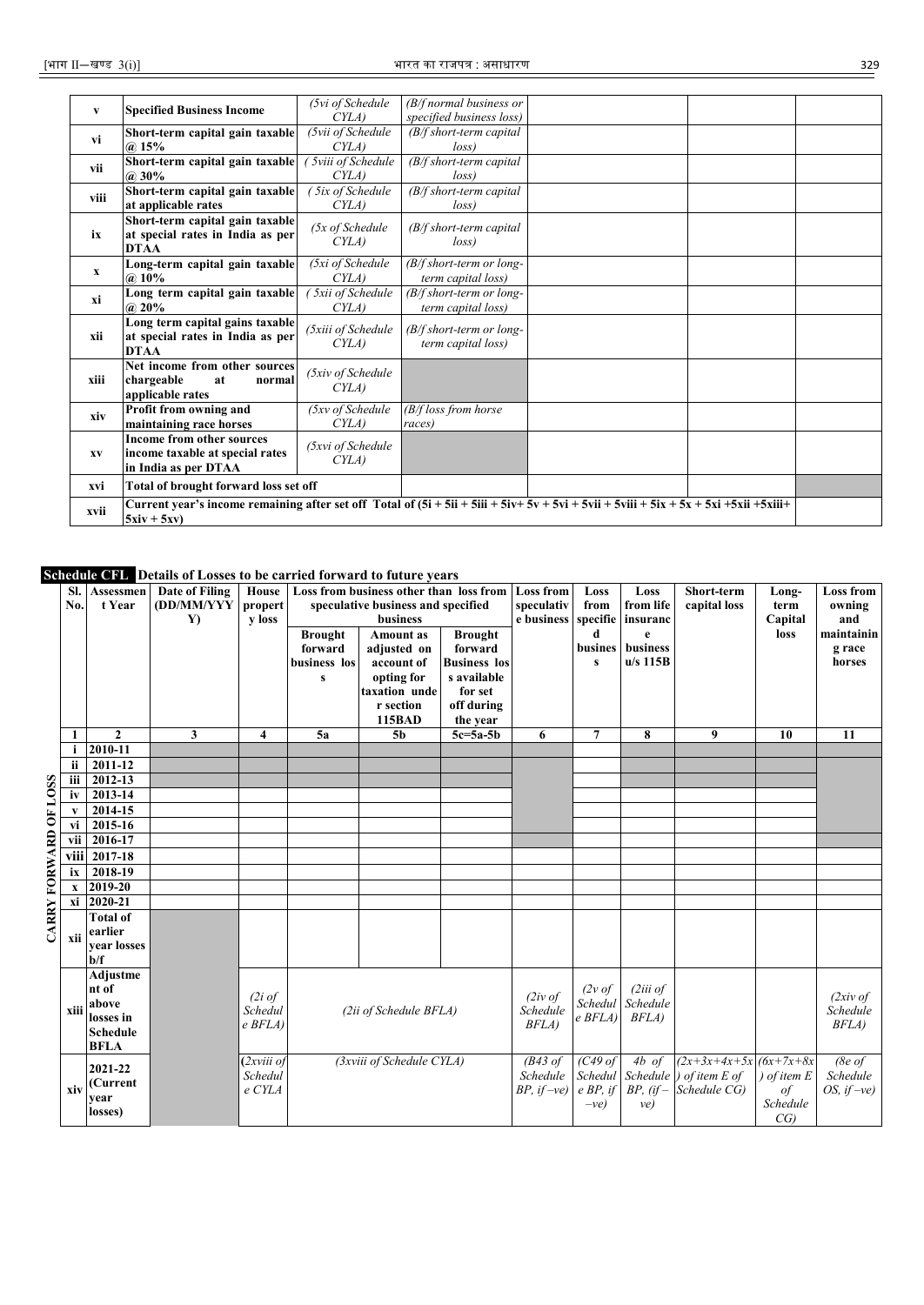|     | Current<br>year loss<br>distribute<br>d among<br>the unit-<br>xv holder<br>(Applicabl<br>e for<br>Investmen<br>t fund<br>only) |  |  |  |  |  |
|-----|--------------------------------------------------------------------------------------------------------------------------------|--|--|--|--|--|
| xvi | Current<br>year losses<br>to be<br>carried<br>forward<br>$(xiv-xv)$                                                            |  |  |  |  |  |
|     | <b>Total loss</b><br>Carried<br>xvii forward to<br>years (xii-<br>$xiii+xvi)$                                                  |  |  |  |  |  |

### **Schedule UD Unabsorbed depreciation and allowance under section 35(4)**

| Sl No | Assessment                    |                                                                      |                                                                                       | <b>Depreciation</b>                                                            |                                                          |                                                                   | Allowance under section 35(4)                                                  |                                                             |
|-------|-------------------------------|----------------------------------------------------------------------|---------------------------------------------------------------------------------------|--------------------------------------------------------------------------------|----------------------------------------------------------|-------------------------------------------------------------------|--------------------------------------------------------------------------------|-------------------------------------------------------------|
|       | Year                          | <b>Amount of</b><br>brought<br>forward<br>unabsorbed<br>depreciation | Amount as<br>adjusted on account<br>of opting for<br>taxation under section<br>115BAD | <b>Amount of</b><br>depreciation set-off<br>against the current<br>vear income | <b>Balance</b><br>carried<br>forward to<br>the next year | <b>Amount of</b><br>brought<br>forward<br>unabsorbed<br>allowance | <b>Amount of</b><br>allowance set-off<br>against the<br>current year<br>income | <b>Balance</b><br>Carried<br>forward to<br>the next<br>year |
| (1)   | (2)                           | (3)                                                                  | 3(a)                                                                                  | (4)                                                                            | (5)                                                      | (6)                                                               | (7)                                                                            | (8)                                                         |
| ī     | Current<br>Assessment<br>Year |                                                                      |                                                                                       |                                                                                |                                                          |                                                                   |                                                                                |                                                             |
| ii.   |                               |                                                                      |                                                                                       |                                                                                |                                                          |                                                                   |                                                                                |                                                             |
| iii   |                               |                                                                      |                                                                                       |                                                                                |                                                          |                                                                   |                                                                                |                                                             |
| iv    |                               |                                                                      |                                                                                       |                                                                                |                                                          |                                                                   |                                                                                |                                                             |
| V     | <b>Total</b>                  |                                                                      |                                                                                       | (3xvi of BFLA)                                                                 |                                                          |                                                                   | (4xvi of BFLA)                                                                 |                                                             |

| <b>Schedule ICDS</b> | <b>Effect of Income Computation Disclosure Standards on profit</b>                                                                                                |                       |
|----------------------|-------------------------------------------------------------------------------------------------------------------------------------------------------------------|-----------------------|
| Sl. No.              | <b>ICDS</b>                                                                                                                                                       | Amount $(+)$ or $(-)$ |
| (i)                  | (ii)                                                                                                                                                              | (iii)                 |
| $\perp$              | <b>Accounting Policies</b>                                                                                                                                        |                       |
| $\rm II$             | Valuation of Inventories (other than the effect of change in method of valuation $u/s$ 145A, if<br>the same is separately reported at col. 4d or 4e of Part A-OI) |                       |
| Ш                    | <b>Construction Contracts</b>                                                                                                                                     |                       |
| IV                   | Revenue Recognition                                                                                                                                               |                       |
| V                    | Tangible Fixed Assets                                                                                                                                             |                       |
| VI                   | Changes in Foreign Exchange Rates                                                                                                                                 |                       |
| VII                  | <b>Government Grants</b>                                                                                                                                          |                       |
| <b>VIII</b>          | Securities (other than the effect of change in method of valuation $u/s$ 145A, if the same is<br>separately reported at col. 4d or 4e of Part A-OI)               |                       |
| IX                   | <b>Borrowing Costs</b>                                                                                                                                            |                       |
| X                    | Provisions, Contingent Liabilities and Contingent Assets                                                                                                          |                       |
| 11a.                 | Total effect of ICDS adjustments on profit (I+II+III+IV+V+VI+VII+VIII+IX+X)<br>(if positive)                                                                      |                       |
| $11b$ .              | Total effect of ICDS adjustments on profit (I+II+III+IV+V+VI+VII+VIII+IX+X)<br><i>(if negative)</i>                                                               |                       |

|                    | <b>Schedule 10AA</b> | <b>Deduction under section 10AA</b>                                             |           |                                                              |
|--------------------|----------------------|---------------------------------------------------------------------------------|-----------|--------------------------------------------------------------|
|                    |                      | Deductions in respect of units located in Special Economic Zone                 |           |                                                              |
| TION<br><u>មន្</u> | Undertaking          | Assessment year in which unit begins to<br>manufacture/produce/provide services | <b>SI</b> | <b>Amount of deduction</b>                                   |
| <b>ESI</b>         | Undertaking No.1     |                                                                                 | a         | (item 17 of Annexure A of Form $56F$ )<br>for Undertaking 1) |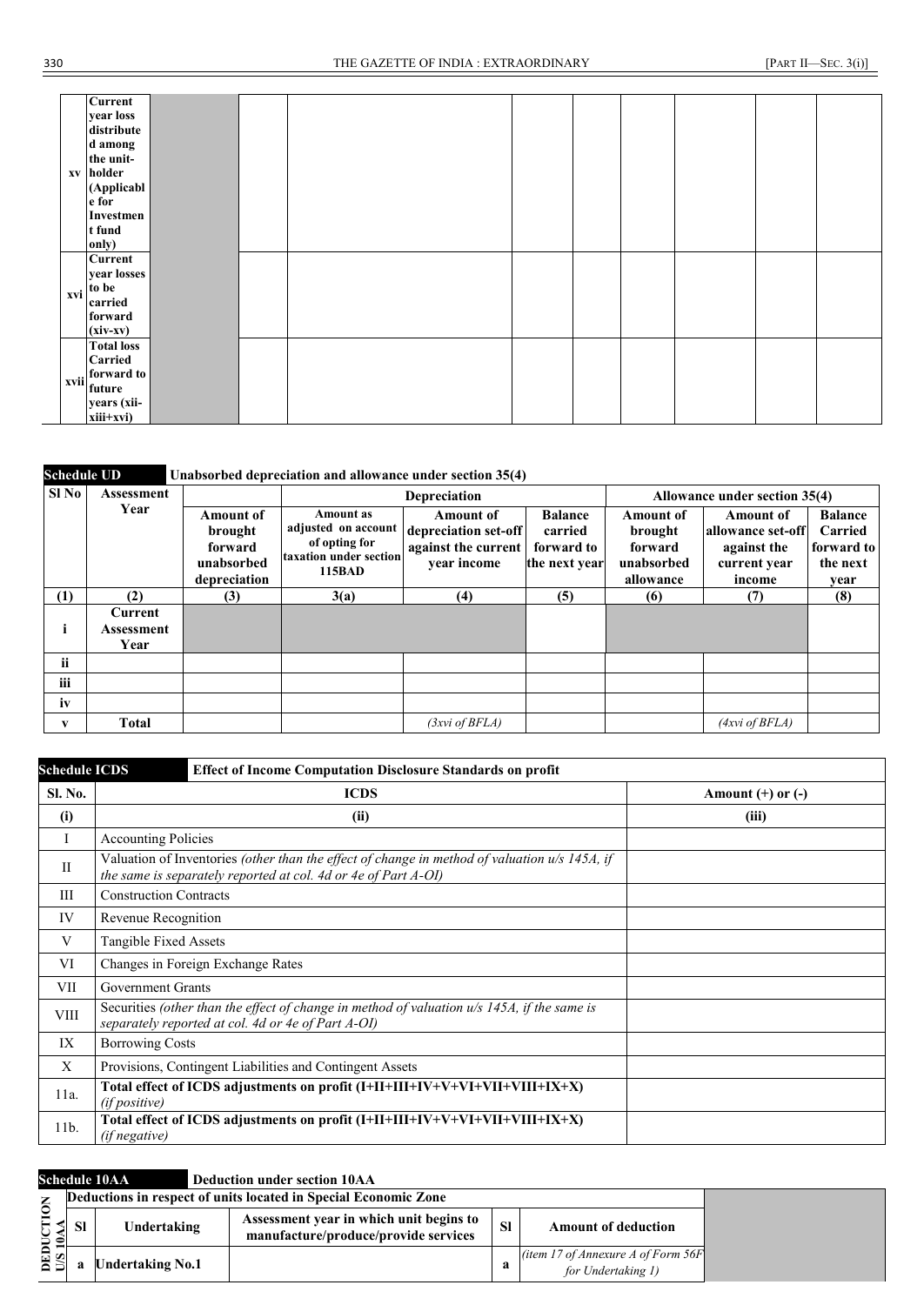| b | <b>Undertaking No.2</b>                            | (item 17 of Annexure A of Form $56F$ )<br>for Undertaking 2) |   |  |
|---|----------------------------------------------------|--------------------------------------------------------------|---|--|
|   | c [Total deduction under section $10AA(a+b+c+d)$ ] |                                                              | c |  |

### **Schedule 80G Details of donations entitled for deduction under section 80G**

|                      | A           |              | Donations entitled for 100% deduction without<br>qualifying limit    |                     |                            |                                                    |                                 |                                    |
|----------------------|-------------|--------------|----------------------------------------------------------------------|---------------------|----------------------------|----------------------------------------------------|---------------------------------|------------------------------------|
|                      |             |              | Name and address of donee                                            | <b>PAN</b> of Donee |                            | <b>Amount of donation</b>                          |                                 | <b>Eligible Amount of donation</b> |
|                      |             |              |                                                                      |                     | <b>Donation</b><br>in cash | <b>Donation</b> in<br>other mode                   | Total<br><b>Donation</b>        |                                    |
|                      |             | i.           |                                                                      |                     |                            |                                                    |                                 |                                    |
|                      |             | ii           |                                                                      |                     |                            |                                                    |                                 |                                    |
|                      |             |              | iii Total                                                            |                     |                            |                                                    |                                 |                                    |
|                      | R           |              | Donations entitled for 50% deduction without<br>qualifying limit     |                     |                            |                                                    |                                 |                                    |
|                      |             |              | Name and address of donee                                            | <b>PAN</b> of Donee |                            | <b>Amount of donation</b>                          |                                 | <b>Eligible Amount of donation</b> |
|                      |             |              |                                                                      |                     | in cash                    | <b>Donation</b> Donation in<br>other mode Donation | Total                           |                                    |
|                      |             | i.           |                                                                      |                     |                            |                                                    |                                 |                                    |
|                      |             | ii           |                                                                      |                     |                            |                                                    |                                 |                                    |
|                      |             |              | iii Total                                                            |                     |                            |                                                    |                                 |                                    |
| DETAILS OF DONATIONS | $\mathbf C$ |              | Donations entitled for 100% deduction subject to<br>qualifying limit |                     |                            |                                                    |                                 |                                    |
|                      |             |              | Name and address of donee                                            | <b>PAN</b> of Donee | <b>Amount of donation</b>  |                                                    |                                 | <b>Eligible Amount of donation</b> |
|                      |             |              |                                                                      |                     | in cash                    | <b>Donation</b> Donation in<br>other mode          | <b>Total</b><br><b>Donation</b> |                                    |
|                      |             | i            |                                                                      |                     |                            |                                                    |                                 |                                    |
|                      |             | ii           |                                                                      |                     |                            |                                                    |                                 |                                    |
|                      |             |              | iii Total                                                            |                     |                            |                                                    |                                 |                                    |
|                      | D           |              | Donations entitled for 50% deduction subject to<br>qualifying limit  |                     |                            |                                                    |                                 |                                    |
|                      |             |              | Name and address of donee                                            | <b>PAN of Donee</b> |                            | <b>Amount of donation</b>                          |                                 | <b>Eligible Amount of donation</b> |
|                      |             |              |                                                                      |                     | <b>Donation</b>            | <b>Donation</b> in                                 | Total                           |                                    |
|                      |             | $\mathbf{i}$ |                                                                      |                     | in cash                    | other mode Donation                                |                                 |                                    |
|                      |             |              |                                                                      |                     |                            |                                                    |                                 |                                    |
|                      |             | <b>ii</b>    |                                                                      |                     |                            |                                                    |                                 |                                    |
|                      |             |              | iii Total                                                            |                     |                            |                                                    |                                 |                                    |
|                      | E           |              | Total donations $(Aiii + Biii + Ciii + Diii)$                        |                     |                            |                                                    |                                 |                                    |

**Schedule 80GGA Details of donations for scientific research or rural development** 

| S.<br>No. | Relevant clause under<br>which deduction is<br>claimed ( <i>drop down to be</i><br><i>provided</i> ) | Name and address<br>of donee | <b>PAN</b> of Donee |                            |                                | <b>Amount of donation</b> |                          | Eligible Amount of<br>donation |
|-----------|------------------------------------------------------------------------------------------------------|------------------------------|---------------------|----------------------------|--------------------------------|---------------------------|--------------------------|--------------------------------|
|           |                                                                                                      |                              |                     | <b>Donation in</b><br>cash | Date of<br>donation in<br>cash | Donation in<br>other mode | Total<br><b>Donation</b> |                                |
|           |                                                                                                      |                              |                     |                            |                                |                           |                          |                                |
| ii.       |                                                                                                      |                              |                     |                            |                                |                           |                          |                                |
|           | <b>Total donation</b>                                                                                |                              |                     |                            |                                |                           |                          |                                |

**Schedule RA Details of donations to research associations etc. [deduction under sections 35(1)(ii) or 35(1)(iia) or 35(1)(iii) or 35(2AA)]** 

|     | Name and address of donee | <b>PAN</b> of Donee |                         | <b>Amount of donation</b> | <b>Eligible Amount of</b><br>donation |  |
|-----|---------------------------|---------------------|-------------------------|---------------------------|---------------------------------------|--|
|     |                           |                     | Donation in Donation in |                           | Total                                 |  |
|     |                           |                     | cash                    | other mode Donation       |                                       |  |
|     |                           |                     |                         |                           |                                       |  |
| ii  |                           |                     |                         |                           |                                       |  |
| iii | Total                     |                     |                         |                           |                                       |  |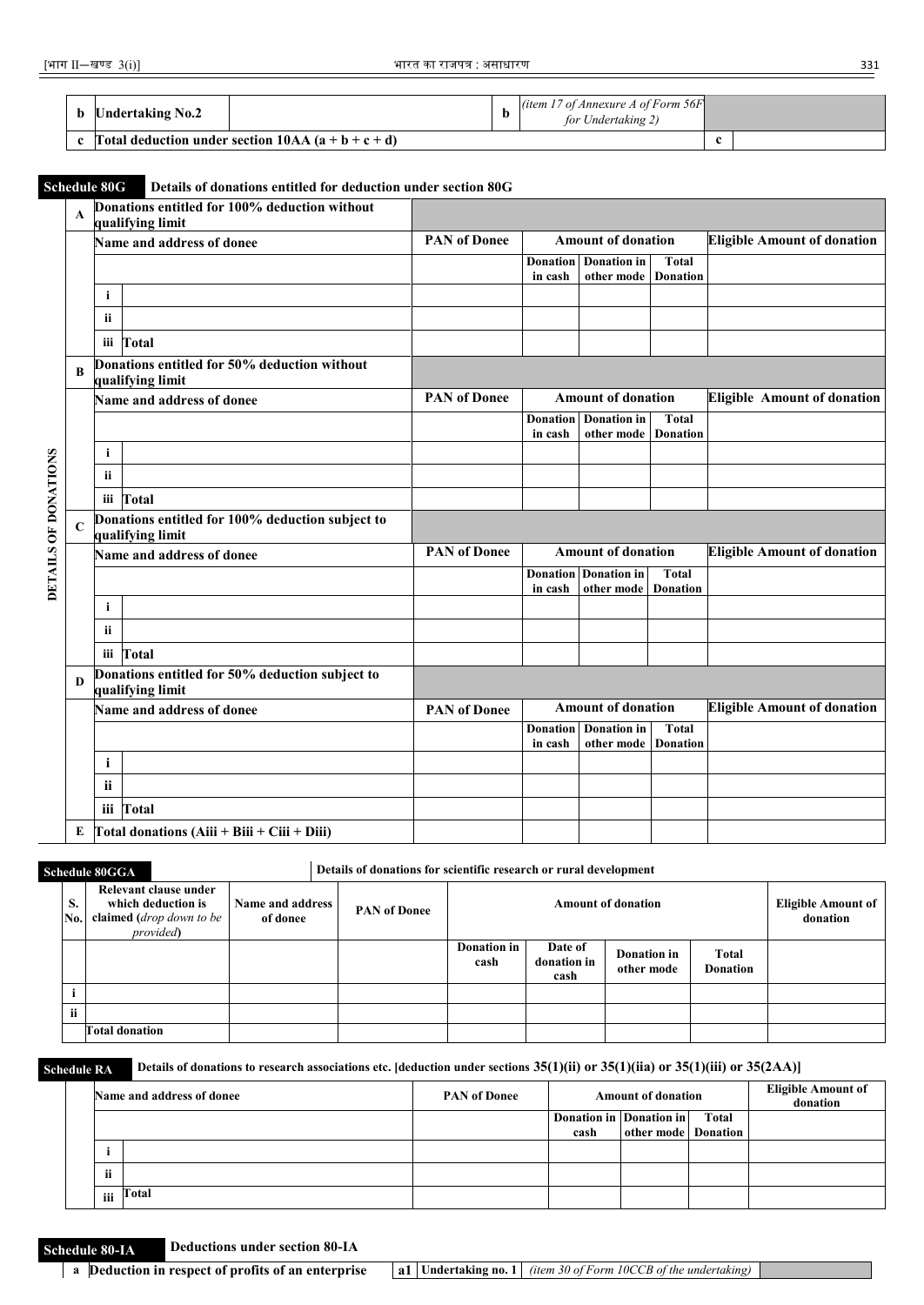|              | <b>referred to in section 80-IA(4)(i)</b> [Infrastructure]<br>facilitv]                                                                                                                                                                                                                     |          | a2 Undertaking no. 2                                  | (item 30 of Form $10CCB$ of the undertaking)                                                 |  |  |  |
|--------------|---------------------------------------------------------------------------------------------------------------------------------------------------------------------------------------------------------------------------------------------------------------------------------------------|----------|-------------------------------------------------------|----------------------------------------------------------------------------------------------|--|--|--|
| b            | Deduction in respect of profits of an undertaking<br>referred to in section $80-IA(4)(ii)$<br>[Telecommunication services]                                                                                                                                                                  |          | b1 Undertaking no. 1<br>b2   Undertaking no. 2        | (item 30 of Form $10CCB$ of the undertaking)<br>(item 30 of Form $10CCB$ of the undertaking) |  |  |  |
| $\mathbf{c}$ | Deduction in respect of profits of an undertaking<br>referred to in section 80-IA(4)(iii) [Industrial park<br>and SEZs1                                                                                                                                                                     | c1<br>c2 | Undertaking no. 1<br>Undertaking no. 2                | (item 30 of Form $10CCB$ of the undertaking)<br>(item 30 of Form $10CCB$ of the undertaking) |  |  |  |
|              | Deduction in respect of profits of an undertaking<br>referred to in section 80-IA(4)(iv) [Power]                                                                                                                                                                                            | d1<br>d2 | Undertaking no. 1<br>Undertaking no. 2                | (item 30 of Form 10CCB of the undertaking)<br>(item 30 of Form $10CCB$ of the undertaking)   |  |  |  |
| $\mathbf{e}$ | Deduction in respect of profits of an undertaking<br><b>referred to in section 80-IA(4)(v)</b> [Revival of<br>power generating plant] and deduction in respect<br>of profits of an undertaking referred to in section<br>$80-IA(4)(vi)$ [Cross-country natural gas distribution<br>network] | -e1      | Undertaking no. 1<br>e <sub>2</sub> Undertaking no. 2 | (item 30 of Form 10CCB of the undertaking)<br>(item 30 of Form 10CCB of the undertaking)     |  |  |  |
|              | Total deductions under section 80-IA $(a1 + a2 + b1 + b2 + c1 + c2 + d1 + d2 + e1 + e2)$                                                                                                                                                                                                    |          |                                                       |                                                                                              |  |  |  |

### **Schedule 80-IB Deductions under section 80-IB a Deduction in respect of industrial undertaking located in Jammu & Kashmir or Ladakh [Section 80-IB(4)] a1 Undertaking no. 1** *(30 of Form 10CCB of the undertaking)* **a2 Undertaking no. 2** *(30 of Form 10CCB of the undertaking)* **b Deduction in the case of multiplex theatre [Section 80- IB(7A)] d1 Undertaking no. 1** *(10(v) of Form 10CCBA of the undertaking)* **d2 Undertaking no. 2** *(10(v) of Form 10CCBA of the undertaking)* **c Deduction in the case of convention centre [Section 80- IB(7B)] e1 Undertaking no. 1** *(10(v) of Form 10CCBB of the undertaking)* **e2 Undertaking no. 2** *(10(v) of Form 10CCBB of the undertaking)* **d Deduction in the case of undertaking which begins commercial production or refining of mineral oil [Section 80-IB(9)] f1 Undertaking no. 1** *(30 of Form 10CCB of the undertaking)* **f2 Undertaking no. 2** *(30 of Form 10CCB of the undertaking)* **e Deduction in the case of an undertaking developing and building housing projects [Section 80-IB(10)] g1 Undertaking no. 1** *(30 of Form 10CCB of the undertaking)* **g2 Undertaking no. 2** *(30 of Form 10CCB of the undertaking)* **f Deduction in the case of an undertaking engaged in processing, preservation and packaging of fruits, vegetables, meat, meat products, poultry, marine or dairy products [Section 80-IB(11A)] i1 Undertaking no. 1** *(30 of Form 10CCB of the undertaking)* **i2 Undertaking no. 2** *(30 of Form 10CCB of the undertaking)* **g Deduction in the case of an undertaking engaged in integrated business of handling, storage and transportation of food grains [Section 80-IB(11A)] j1 Undertaking no. 1** *(30 of Form 10CCB of the undertaking)* **j2 Undertaking no. 2** *(30 of Form 10CCB of the undertaking)* **h Deduction in the case of an undertaking engaged in operating and maintaining a rural hospital [Section 80- IB(11B)] k1 Undertaking no. 1** *(11(v) of From 10CCBC)* **k2 Undertaking no. 2** *(11(v) of From 10CCBC)* **i Deduction in the case of an undertaking engaged in operating and maintaining a hospital in any area, other than excluded area [Section 80-IB(11C) l1 Undertaking no. 1** *(11(d) of From 10CCBD)* **l2 Undertaking no. 2** *(11(d) of From 10CCBD)* **j Total deduction under section 80-IB (Total of a1 to l2) j**

### **Schedule 80-IC or 80-IE Deductions under section 80-IC or 80-IE**

|                         | a Deduction in respect of undertaking located in Sikkim                                          | a1   | Undertaking no. 1 | $(30$ of Form 10CCB of the<br>undertaking) |
|-------------------------|--------------------------------------------------------------------------------------------------|------|-------------------|--------------------------------------------|
|                         |                                                                                                  | a2   | Undertaking no. 2 | $(30$ of Form 10CCB of the<br>undertaking) |
| $30-10$                 | b Deduction in respect of undertaking located in Himachal Pradesh                                | $b1$ | Undertaking no. 1 | $(30$ of Form 10CCB of the<br>undertaking) |
| $\overline{\mathbf{S}}$ |                                                                                                  |      | Undertaking no. 2 | (30 of Form 10CCB of the<br>undertaking)   |
|                         |                                                                                                  | c1   | Undertaking no. 1 | (30 of Form 10CCB of the<br>undertaking)   |
| DEDUCTION               | c Deduction in respect of undertaking located in Uttaranchal                                     | c1   | Undertaking no. 2 | (30 of Form 10CCB of the<br>undertaking)   |
|                         | d Deduction in respect of undertaking located in North-East                                      |      |                   |                                            |
|                         | da1<br>Undertaking no. 1<br>$(30 \text{ of Form } 10CCB \text{ of the undertaking})$<br>da Assam |      |                   |                                            |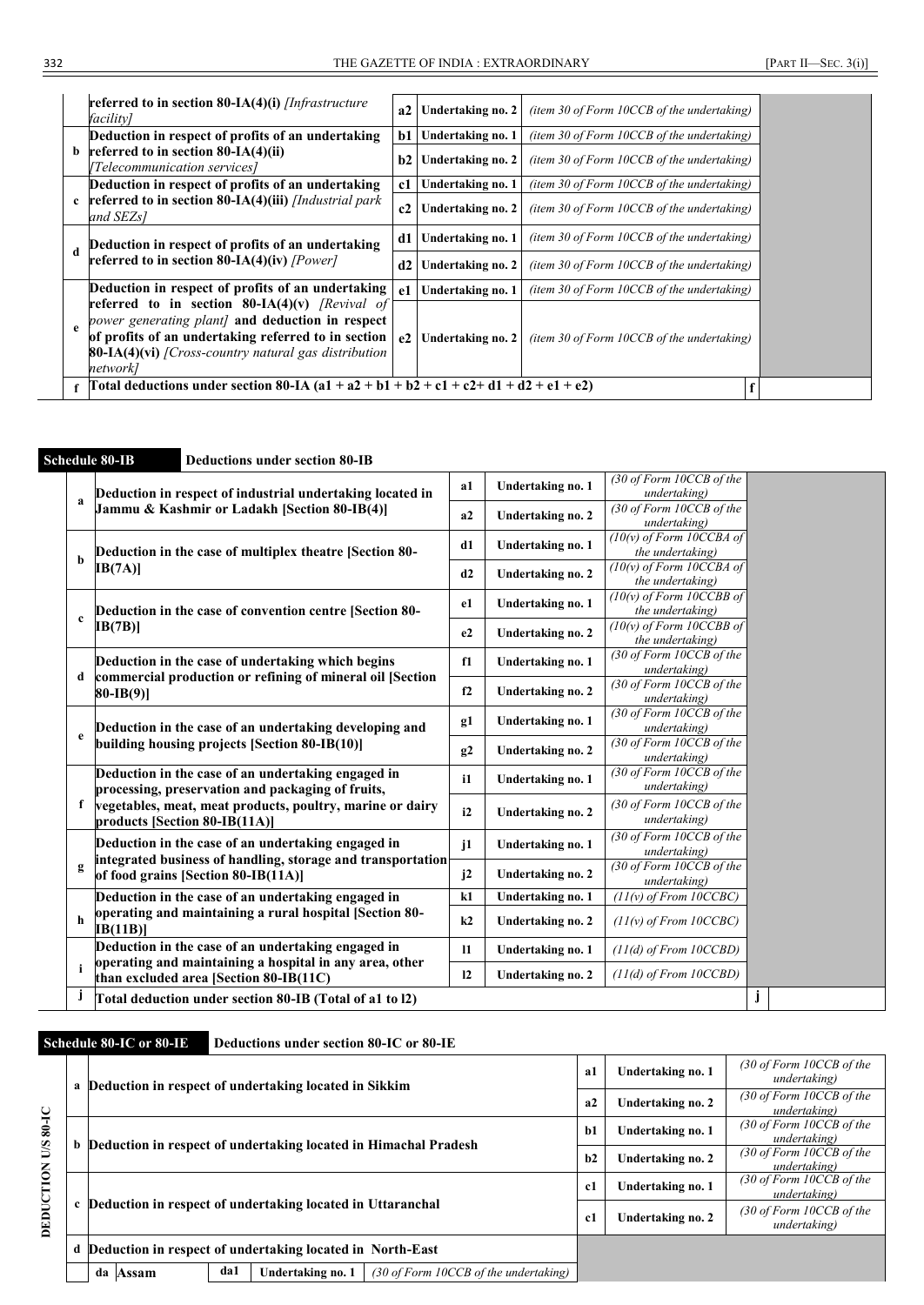|      |                                                                                 | da2  | <b>Undertaking no. 2</b>                                          | (30 of Form 10CCB of the undertaking) |   |
|------|---------------------------------------------------------------------------------|------|-------------------------------------------------------------------|---------------------------------------|---|
| $db$ | Arunachal                                                                       | db1  | Undertaking no. 1                                                 | (30 of Form 10CCB of the undertaking) |   |
|      | Pradesh                                                                         | db2  | Undertaking no. 2                                                 | (30 of Form 10CCB of the undertaking) |   |
|      |                                                                                 | dc1  | Undertaking no. 1                                                 | (30 of Form 10CCB of the undertaking) |   |
|      | de Manipur                                                                      | dc2  | Undertaking no. 2                                                 | (30 of Form 10CCB of the undertaking) |   |
|      | dd Mizoram                                                                      | dd 1 | Undertaking no. 1                                                 | (30 of Form 10CCB of the undertaking) |   |
|      |                                                                                 | dd2  | Undertaking no. 2                                                 | (30 of Form 10CCB of the undertaking) |   |
|      | de Meghalaya                                                                    | de1  | Undertaking no. 1                                                 | (30 of Form 10CCB of the undertaking) |   |
|      |                                                                                 | de2  | <b>Undertaking no. 2</b>                                          | (30 of Form 10CCB of the undertaking) |   |
|      |                                                                                 | df1  | Undertaking no. 1                                                 | (30 of Form 10CCB of the undertaking) |   |
| df   | Nagaland                                                                        | df2  | Undertaking no. 2                                                 | (30 of Form 10CCB of the undertaking) |   |
|      |                                                                                 | dg1  | Undertaking no. 1                                                 | (30 of Form 10CCB of the undertaking) |   |
|      | dg Tripura                                                                      | dg2  | Undertaking no. 2                                                 | (30 of Form 10CCB of the undertaking) |   |
|      | dh Total deduction for undertakings located in North-east (total of da1 to dg2) |      |                                                                   |                                       |   |
|      |                                                                                 |      | e Total deduction under section 80-IC or 80-IE $(a + d + c + dh)$ |                                       | E |

### **Schedule 80P Deductions under section 80P**

|              |                                                                                                                                                                                                                                                                                                                                                               | <b>Nature of</b><br><b>Business</b> | Income | Amount<br>eligible for |
|--------------|---------------------------------------------------------------------------------------------------------------------------------------------------------------------------------------------------------------------------------------------------------------------------------------------------------------------------------------------------------------|-------------------------------------|--------|------------------------|
|              |                                                                                                                                                                                                                                                                                                                                                               | Code                                |        | deduction              |
|              | Sec.80P(2)(a)(i) Banking/Credit Facilities to its members                                                                                                                                                                                                                                                                                                     |                                     |        |                        |
| $\mathbf{2}$ | Sec.80P(2)(a)(ii) Cottage Industry                                                                                                                                                                                                                                                                                                                            |                                     |        |                        |
| 3            | Sec.80P(2)(a)(iii) Marketing of Agricultural produce grown by its members                                                                                                                                                                                                                                                                                     |                                     |        |                        |
| 4            | Sec.80P(2)(a)(iv) Purchase of Agricultural Implements, seeds, live-stocks or other articles<br>intended for agriculture for the purpose of supplying to its members.                                                                                                                                                                                          |                                     |        |                        |
| 5            | Sec.80P $(2)(a)(v)$ Processing, without the aid of power, of the agricultural Produce of its<br>members.                                                                                                                                                                                                                                                      |                                     |        |                        |
| 6            | Sec.80P(2)(a)(vi) Collective disposal of Labour of its members                                                                                                                                                                                                                                                                                                |                                     |        |                        |
| 7            | Sec.80 $P(2)(a)(vi)$ Fishing or allied activities for the purpose of supplying to its members.                                                                                                                                                                                                                                                                |                                     |        |                        |
| 8            | Sec.80P(2)(b)Primary cooperative society engaged in supplying Milk, oilseeds, fruits or<br>vegetables raised or grown by its members to Federal cooperative society engaged in<br>supplying Milk, oilseeds, fruits or vegetables/Government or local authority/Government<br>Company / corporation established by or under a Central, State or Provincial Act |                                     |        |                        |
| 9            | Sec.80P $(2)(c)(i)$ Consumer Cooperative Society Other than specified in 80P $(2a)$ or 80P $(2b)$                                                                                                                                                                                                                                                             |                                     |        |                        |
| 10           | Sec.80P(2)(c)(ii)Other Cooperative Society engaged in activities Other than specified in<br>$80P(2a)$ or $80P(2b)$                                                                                                                                                                                                                                            |                                     |        |                        |
| 11           | Sec.80P(2)(d)Interest/Dividend from Investment in other co-operative society                                                                                                                                                                                                                                                                                  |                                     |        |                        |
| 12           | Sec.80P(2)(e)Income from Letting of godowns/ warehouses for storage, processing<br>facilitating the marketing of commodities                                                                                                                                                                                                                                  |                                     |        |                        |
| 13           | Sec.80P(2)(f)Others                                                                                                                                                                                                                                                                                                                                           |                                     |        |                        |
| 14           | <b>Total</b>                                                                                                                                                                                                                                                                                                                                                  |                                     |        |                        |

# **Schedule VI-A Deductions under Chapter VI-A**

|                   |   |                                                 |                                                                                                                                                                                         | Part B- Deduction in respect of certain payments |         |             |                                                   |  |  |  |  |  |  |
|-------------------|---|-------------------------------------------------|-----------------------------------------------------------------------------------------------------------------------------------------------------------------------------------------|--------------------------------------------------|---------|-------------|---------------------------------------------------|--|--|--|--|--|--|
|                   |   |                                                 | Please note that the deduction in respect of the investment/ deposit/ payments for the period 01-04-2020 to 31-07-2020<br>cannot be claimed again, if already claimed in the AY 2020-21 |                                                  |         |             |                                                   |  |  |  |  |  |  |
|                   |   | a                                               | 80G                                                                                                                                                                                     |                                                  | b       | 80GGA       |                                                   |  |  |  |  |  |  |
|                   |   | $\mathbf{c}$                                    | $80\rm{GGC}$                                                                                                                                                                            |                                                  |         |             |                                                   |  |  |  |  |  |  |
| <b>DEDUCTIONS</b> |   |                                                 | Total Deduction under Part B $(a + b + c)$                                                                                                                                              |                                                  |         |             |                                                   |  |  |  |  |  |  |
|                   | 2 | Part C- Deduction in respect of certain incomes |                                                                                                                                                                                         |                                                  |         |             |                                                   |  |  |  |  |  |  |
| TOTAL             |   | d                                               | 80-IA                                                                                                                                                                                   | $(f \circ f \text{ Scheduling 80-IA})$           | e       | 80-IAB      |                                                   |  |  |  |  |  |  |
|                   |   |                                                 | 80-IAC                                                                                                                                                                                  |                                                  | g       | 80-IB       | $(i$ of Schedule 80-IB)                           |  |  |  |  |  |  |
|                   |   | h.                                              | 80-IBA                                                                                                                                                                                  |                                                  |         | 80-IC/80-IE | (e of Schedule $80$ -IC/ $80$ -IE)                |  |  |  |  |  |  |
|                   |   |                                                 | 80JJA                                                                                                                                                                                   |                                                  | $\bf k$ | 80JJAA      | [Sl.no. 5I(eiv) +5II of Annexure to<br>Form 10DA1 |  |  |  |  |  |  |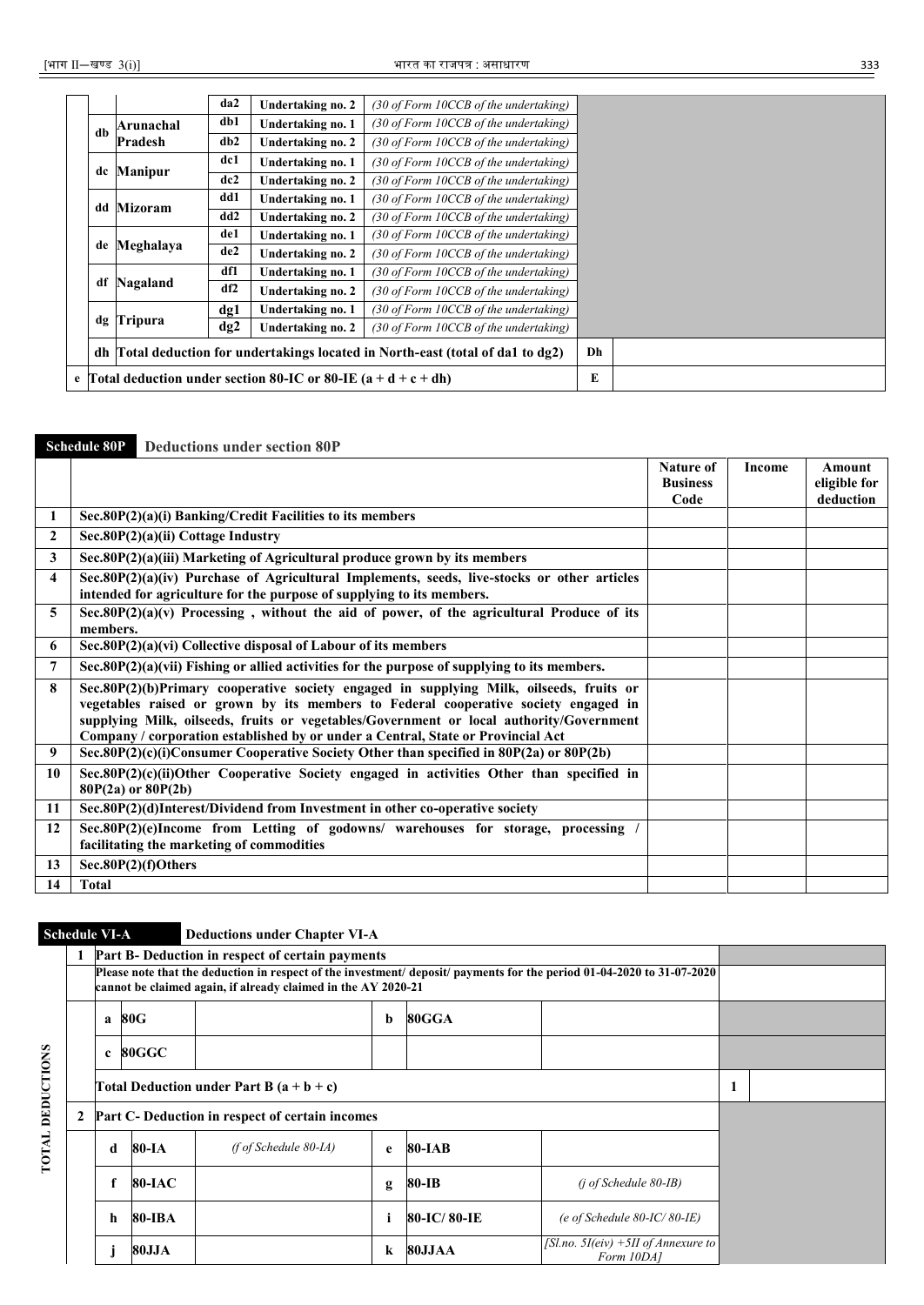|                                                 | 80LA(1) | (9 of Annexture to Form 10CCF) | m | 80LA(1A) | (9 of Annexure to Form 10CCF) |   |  |
|-------------------------------------------------|---------|--------------------------------|---|----------|-------------------------------|---|--|
|                                                 | 80P     |                                |   |          |                               |   |  |
| Total Deduction under Part C (total of d to n)  |         |                                |   |          |                               | 2 |  |
| 3 Total deductions under Chapter VI-A $(1 + 2)$ |         |                                |   |          |                               |   |  |

### **Schedule AMT Computation of Alternate Minimum Tax payable under section 115JC**

|                  | Total Income as per item 13 of PART-B-TI                                                                                                                                                  |  |   |  |
|------------------|-------------------------------------------------------------------------------------------------------------------------------------------------------------------------------------------|--|---|--|
|                  | Adjustment as per section 115JC(2)                                                                                                                                                        |  |   |  |
|                  | Deduction Claimed under any section included in Chapter<br>2a<br>a<br>VI-A under the heading "C.-Deductions in respect of<br>certain incomes"                                             |  |   |  |
|                  | Deduction Claimed u/s 10AA<br>2 <sub>b</sub><br><sub>b</sub>                                                                                                                              |  |   |  |
|                  | Deduction claimed u/s 35AD as reduced by the amount of<br>$\mathbf{c}$<br>depreciation on assets on which such deduction is claimed                                                       |  |   |  |
|                  | 2d<br>Total Adjustment $(2a+2b+2c)$<br>d                                                                                                                                                  |  |   |  |
| 3                | Adjusted Total Income under section $115JC(1)$ $(1+2d)$                                                                                                                                   |  | 3 |  |
| $\boldsymbol{4}$ | [Tax payable under section 115JC(1) $[18.5\% \text{ or } 9\% \text{ as the case may be of (3)]}$ (In the case of AOP, BOI,<br>AJP this is applicable if $3$ is greater than Rs. 20 lakhs) |  | 4 |  |

### **Schedule AMTC Computation of tax credit under section 115JD**

| 1                                                                                                                                                                                                                            | Tax under section 115JC in assessment year 2021-22 (1d of Part-B-TTI)                       |                      |                                                |                                                                                                  | 1            |                                                                                   |                                                                                     |  |  |
|------------------------------------------------------------------------------------------------------------------------------------------------------------------------------------------------------------------------------|---------------------------------------------------------------------------------------------|----------------------|------------------------------------------------|--------------------------------------------------------------------------------------------------|--------------|-----------------------------------------------------------------------------------|-------------------------------------------------------------------------------------|--|--|
| $\mathbf{2}$                                                                                                                                                                                                                 | Tax under other provisions of the Act in assessment year 2021-22 (2g of Part-B-TTI)         |                      |                                                |                                                                                                  | $\mathbf{2}$ |                                                                                   |                                                                                     |  |  |
| 3<br>enter 0]                                                                                                                                                                                                                |                                                                                             |                      |                                                | Amount of tax against which credit is available [enter $(2-1)$ if 2 is greater than 1, otherwise | 3            |                                                                                   |                                                                                     |  |  |
| Utilisation of AMT credit Available (Sum of AMT credit utilized during the current year is subject to maximum of amount mentioned in 3 above<br>$\boldsymbol{4}$<br>and cannot exceed the sum of AMT Credit Brought Forward) |                                                                                             |                      |                                                |                                                                                                  |              |                                                                                   |                                                                                     |  |  |
| S.No                                                                                                                                                                                                                         | <b>Assessment Year</b><br>(AY)<br>(A)                                                       |                      | <b>AMT</b> Credit                              |                                                                                                  |              | <b>AMT Credit Utilised</b><br>during the Current<br><b>Assessment Year</b><br>(C) | <b>Balance AMT</b><br><b>Credit</b><br><b>Carried Forward</b><br>$(D) = (B3) - (C)$ |  |  |
|                                                                                                                                                                                                                              |                                                                                             | <b>Gross</b><br>(B1) | Set-off in earlier<br>assessment years<br>(B2) | <b>Balance brought</b><br>forward to the current<br>assessment year<br>$(B3) = (B1) - (B2)$      |              |                                                                                   |                                                                                     |  |  |
| i                                                                                                                                                                                                                            | 2013-14                                                                                     |                      |                                                |                                                                                                  |              |                                                                                   |                                                                                     |  |  |
| ii                                                                                                                                                                                                                           | 2014-15                                                                                     |                      |                                                |                                                                                                  |              |                                                                                   |                                                                                     |  |  |
| iii                                                                                                                                                                                                                          | 2015-16                                                                                     |                      |                                                |                                                                                                  |              |                                                                                   |                                                                                     |  |  |
| iv                                                                                                                                                                                                                           | 2016-17                                                                                     |                      |                                                |                                                                                                  |              |                                                                                   |                                                                                     |  |  |
| V                                                                                                                                                                                                                            | 2017-18                                                                                     |                      |                                                |                                                                                                  |              |                                                                                   |                                                                                     |  |  |
| vi                                                                                                                                                                                                                           | 2018-19                                                                                     |                      |                                                |                                                                                                  |              |                                                                                   |                                                                                     |  |  |
| vii                                                                                                                                                                                                                          | 2019-20                                                                                     |                      |                                                |                                                                                                  |              |                                                                                   |                                                                                     |  |  |
| Viii                                                                                                                                                                                                                         | 2020-21                                                                                     |                      |                                                |                                                                                                  |              |                                                                                   |                                                                                     |  |  |
| ix                                                                                                                                                                                                                           | Current AY (enter 1<br>$-2$ , if $1>2$ else enter<br>$\boldsymbol{\theta}$                  |                      |                                                |                                                                                                  |              |                                                                                   |                                                                                     |  |  |
| $\mathbf{x}$                                                                                                                                                                                                                 | <b>Total</b>                                                                                |                      |                                                |                                                                                                  |              |                                                                                   |                                                                                     |  |  |
| 5                                                                                                                                                                                                                            | Amount of tax credit under section 115JD utilised during the year [total of item No. 4 (C)] |                      |                                                |                                                                                                  | 5            |                                                                                   |                                                                                     |  |  |
| 6                                                                                                                                                                                                                            |                                                                                             |                      |                                                | Amount of AMT liability available for credit in subsequent assessment years [total of 4 (D)]     | 6            |                                                                                   |                                                                                     |  |  |

### **Schedule SI**

|                         | <b>SI</b><br>No. | <b>Section/Description</b>                                                                      | ⊠ | <b>Special rate</b><br>(%) | Income(i)                           | <b>Tax thereon</b><br>(ii) |
|-------------------------|------------------|-------------------------------------------------------------------------------------------------|---|----------------------------|-------------------------------------|----------------------------|
| <u>इं ¤</u><br>ដ្ឋ<br>≅ |                  | [111A or section 115AD(1)(ii)- Proviso (STCG on shares/equity oriented<br>MF on which STT paid) |   |                            | (part of 5vi of Schedule)<br>BFLA)  |                            |
| Q.                      |                  | 2   115AD (STCG for FIIs on securities where STT not paid)                                      |   | 30                         | (part of 5vii of Schedule)<br>BFLA) |                            |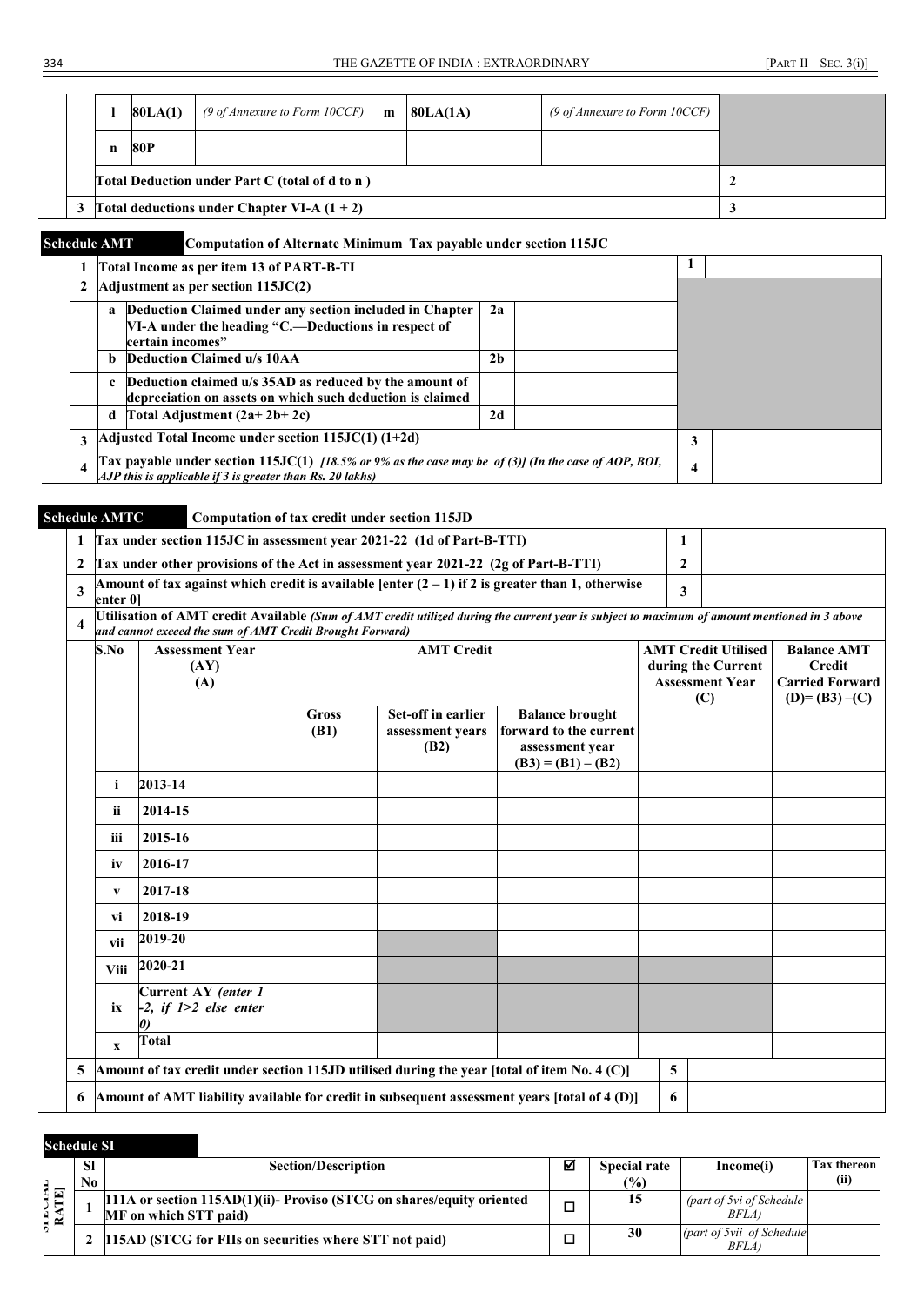|   | 3 112 proviso (LTCG on listed securities/ units without indexation)  | ◻ | 10 | (part of 5x of Schedule)<br>BFLA) |  |
|---|----------------------------------------------------------------------|---|----|-----------------------------------|--|
| 4 | $[112(1)(c)(iii)$ (LTCG for non-resident on unlisted securities)     | □ | 10 | (part of 5xof Schedule)<br>BFLA)  |  |
|   | 5   115AB (LTCG for non-resident on units referred in section 115AB) | − | 10 | (part of 5x of Schedule)<br>BFLA) |  |

| 6                | 115AC (LTCG for non-resident on bonds/GDR)                                                          | □      | 10           | (part of 5x of Schedule<br>BFLA)   |  |
|------------------|-----------------------------------------------------------------------------------------------------|--------|--------------|------------------------------------|--|
| 7                | 115AD (LTCG for FII on securities)                                                                  | □      | 10           | (part of 5x of Schedule<br>BFLA)   |  |
| 8                | 112 (LTCG on others)                                                                                | □      | 20           | (5xi of Schedule BFLA)             |  |
| $\boldsymbol{Q}$ | 112A or section 115AD(1)(b)(iii)-Proviso (LTCG on sale of shares or units<br>on which STT is paid)  | $\Box$ | 10           | (5x of Schedule BFLA)              |  |
|                  | 10 STCG chargeable at special rates in India as per DTAA                                            |        |              | (part of 5ix of Schedule<br>BFLA   |  |
|                  | 11 LTCG Chargeable at special rates in India as per DTAA                                            | О      |              | (part of 5xii of Schedule<br>BFLA) |  |
|                  | 12 115B (Profits and gains of life insurance business)                                              | □      | 12.50        | (5iii of Schedule BFLA)            |  |
|                  | 115AC (Income of a non-resident from bonds or GDR purchased in<br>13 foreign currency)              | □      | 10           | (part of 1fii of Schedule<br>OS)   |  |
|                  | 14   115BB (Winnings from lotteries, puzzles, races, games etc.)                                    | □      | 30           | (2a of Schedule OS)                |  |
|                  | 15 115BBE (Income under section 68, 69, 69A, 69B, 69C or 69D)                                       | о      | 60           | (2b of Schedule OS)                |  |
| 16               | 115BBF (Tax on income from patent)                                                                  |        |              |                                    |  |
|                  | a Income under head business or profession                                                          | 0      | 10           | (3d of Schedule BP)                |  |
|                  | Income under head other sources<br><sub>b</sub>                                                     | $\Box$ | 10           | (2dxvi of Schedule OS)             |  |
| 17               | 115BBG (Tax on income from transfer of carbon credits)                                              |        |              |                                    |  |
|                  | Income under head business or profession<br>a                                                       | О      | 10           | (8e of Schedule BP)                |  |
|                  | Income under head other sources<br>b                                                                | □      | 10           | (2dxvii of Schedule OS)            |  |
| 18               | $115A(1)(b)$ (A) & 115A(1)(b)(B) (Income of a non-resident from Royalty)                            | О      | 10           | (part of 2dviii of<br>Schedule OS) |  |
| 19               | Income from other sources chargeable at special rates in India as per DTAA                          | $\Box$ |              | (part of 2f of Schedule<br>OS)     |  |
| 20               | Pass Through Income in the nature of Short Term Capital Gain chargeable @ 15%                       | 0      | 15           | (part of 5vi of Schedule<br>BFLA)  |  |
| 21               | Pass Through Income in the nature of Short Term Capital Gain chargeable @ 30%                       | 0      | 30           | (part of 5vii of Schedule<br>BFLA) |  |
| 22               | Pass Through Income in the nature of Long Term Capital Gain chargeable @ 10%                        | o      | 10           | (part of 5x of Schedule<br>BFLA)   |  |
| 23               | Pass Through Income in the nature of Long Term Capital Gain chargeable @ 10%<br>u/s other than 112A | σ      | 10           | (part of 5ix of Schedule<br>BFLA)  |  |
| 24               | Pass Through Income in the nature of Long Term Capital Gain chargeable @ 20%                        | □      | 20           | (part of 5xi of Schedule<br>BFLA)  |  |
| 25               | Pass through income in the nature of income from other source chargeable at<br>special rates        | О      |              | (2e of Schedule OS)                |  |
|                  |                                                                                                     |        | <b>Total</b> |                                    |  |

**Schedule IF Information regarding partnership firms in which you are partner**

|                 |     | Number of firms in which you are partner |                 |                                   |                                       |                              |                                         |                                                          |
|-----------------|-----|------------------------------------------|-----------------|-----------------------------------|---------------------------------------|------------------------------|-----------------------------------------|----------------------------------------------------------|
| <b>VER</b><br>Ę | SI. | Name of the                              | PAN of the firm | Whether the<br>firm is liable for | Whether<br>section 92E                | Percentage<br><b>Share</b>   | <b>Amount of share</b><br>in the profit | <b>Capital balance</b><br>on $31st$ March in<br>the firm |
|                 | No. | Firm                                     |                 | audit? (Yes/No)                   | is applicable<br>to firm?<br>(Yes/No) | in the profit<br>of the firm |                                         | п                                                        |
| Ξ<br>⋧          |     |                                          |                 |                                   |                                       |                              |                                         |                                                          |
| Ξ               |     |                                          |                 |                                   |                                       |                              |                                         |                                                          |
| <b>FIRMS</b>    |     |                                          |                 |                                   |                                       |                              |                                         |                                                          |
|                 |     | <b>Total</b>                             |                 |                                   |                                       |                              |                                         |                                                          |

| <b>Schedule EI</b>       |     |                 | Details of Exempt Income (Income not to be included in Total Income or not chargeable to tax)          |       |  |  |
|--------------------------|-----|-----------------|--------------------------------------------------------------------------------------------------------|-------|--|--|
|                          |     | Interest income |                                                                                                        |       |  |  |
| <b>EXEMPT</b><br>INCOMES |     |                 | Gross Agricultural receipts (other than income to be excluded under rule<br>7A, 7B or 8 of I.T. Rules) |       |  |  |
|                          | ii. |                 | <b>Expenditure incurred on agriculture</b>                                                             | п     |  |  |
|                          | iii |                 | Unabsorbed agricultural loss of previous eight assessment years                                        | <br>Ш |  |  |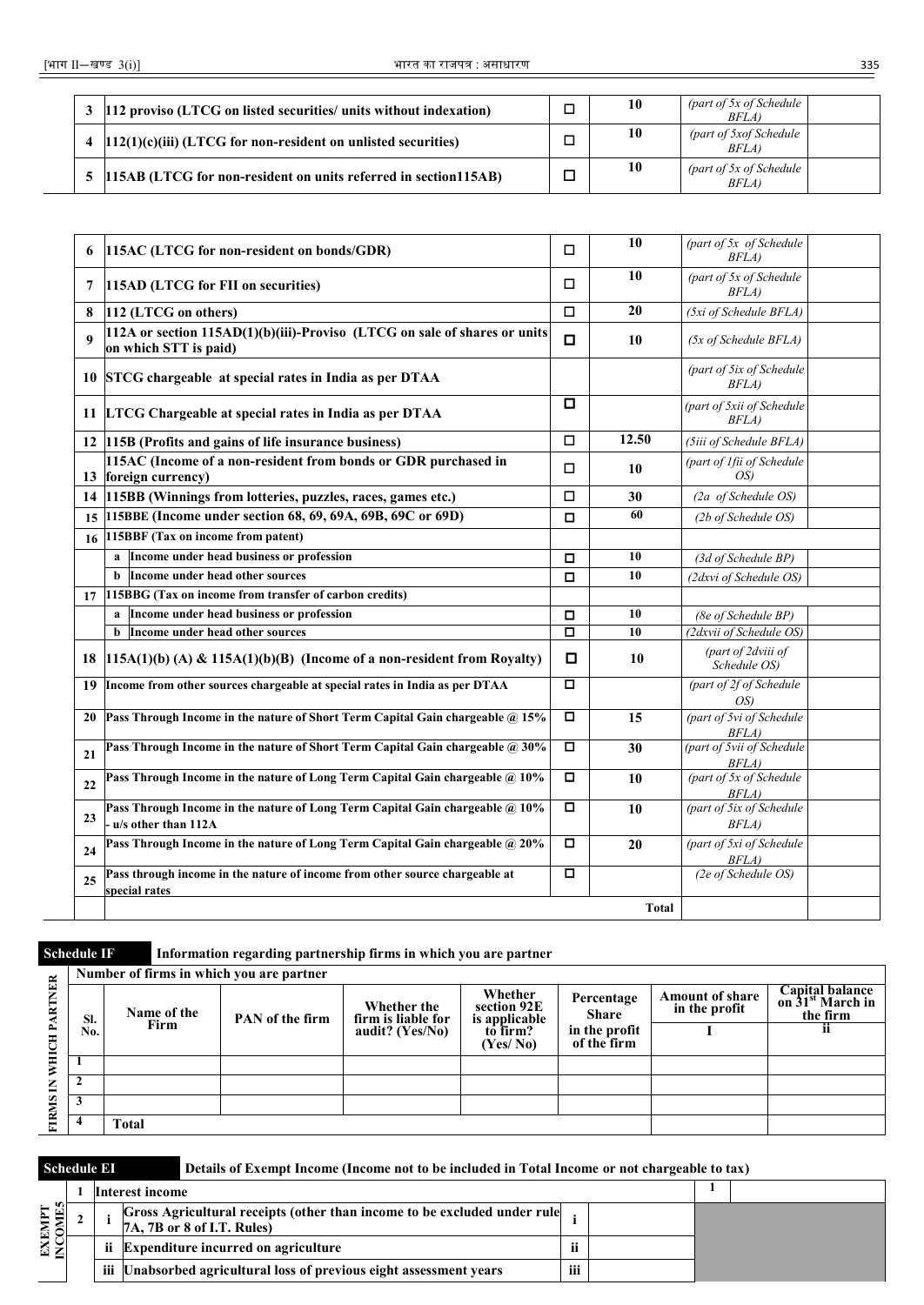|   | iv                                                |             | Agricultural income portion relating to Rule 7, 7A, 7B(1), 7B(1A) and 8<br>(from Sl. No. 39 of Sch. BP)                                                             |                     |                        |                                  | iv                       |  |                                         |   |  |
|---|---------------------------------------------------|-------------|---------------------------------------------------------------------------------------------------------------------------------------------------------------------|---------------------|------------------------|----------------------------------|--------------------------|--|-----------------------------------------|---|--|
|   | V                                                 |             | Net Agricultural income for the year $(i - ii - iii + iv)$ (enter nil if loss)                                                                                      |                     | $\mathbf{2}$           |                                  |                          |  |                                         |   |  |
|   | vi                                                |             | In case the net agricultural income for the year exceeds Rs.5 lakh, please furnish the following<br>details (Fill up details separately for each agricultural land) |                     |                        |                                  |                          |  |                                         |   |  |
|   |                                                   | a           | Name of district along with pin code in which agricultural land is located                                                                                          |                     |                        |                                  |                          |  |                                         |   |  |
|   |                                                   | b           | Measurement of agricultural land in Acre                                                                                                                            |                     |                        |                                  |                          |  |                                         |   |  |
|   |                                                   | $\mathbf c$ | <b>Whether the agricultural land is owned or held on lease</b> <i>(drop down to be provided)</i>                                                                    |                     |                        |                                  |                          |  |                                         |   |  |
|   |                                                   | d           | <b>Whether the agricultural land is irrigated or rain-fed</b> (drop down to be provided)                                                                            |                     |                        |                                  |                          |  |                                         |   |  |
| 3 |                                                   |             | Other exempt income (please specify)                                                                                                                                |                     |                        |                                  |                          |  |                                         | 3 |  |
| 4 |                                                   |             | Income not chargeable to tax as per DTAA                                                                                                                            |                     |                        |                                  |                          |  |                                         |   |  |
|   |                                                   | Sl. No.     | <b>Amount of income</b>                                                                                                                                             | Nature of<br>income | Country<br>name & Code | <b>Article of</b><br><b>DTAA</b> | <b>Head of</b><br>Income |  | <b>Whether TRC</b><br>obtained<br>(Y/N) |   |  |
|   | I                                                 |             |                                                                                                                                                                     |                     |                        |                                  |                          |  |                                         |   |  |
|   | $\mathbf{H}$                                      |             |                                                                                                                                                                     |                     |                        |                                  |                          |  |                                         |   |  |
|   | Ш<br>Total Income from DTAA not chargeable to tax |             |                                                                                                                                                                     |                     |                        |                                  |                          |  |                                         |   |  |
| 5 |                                                   |             | <b>Pass through income not chargeable to tax</b> (Schedule PTI)                                                                                                     |                     |                        |                                  |                          |  |                                         | 5 |  |
| 6 |                                                   |             | Total $(1+2+3+4+5)$                                                                                                                                                 |                     | 6.                     |                                  |                          |  |                                         |   |  |

### **Schedule PTI Pass Through Income details from business trust or investment fund as per section 115UA, 115UB**

|                     | SI.                   | <b>Investment</b><br>entity covered<br>by section<br>115UA/115UB | Name of<br>business<br>trust/<br>investment<br>fund | <b>PAN</b> of the<br>business<br>trust/<br>investment<br>fund | SI.          |             | <b>Head of income</b>                                                                                            | Current<br>year<br>income | <b>Share of</b><br>current<br>year loss<br>distributed<br>by<br>Investment<br>fund | <b>Net</b><br>Income/Loss<br>$9 = 7 - 8$ | <b>TDS</b> on<br>such<br>amount,<br>if any |
|---------------------|-----------------------|------------------------------------------------------------------|-----------------------------------------------------|---------------------------------------------------------------|--------------|-------------|------------------------------------------------------------------------------------------------------------------|---------------------------|------------------------------------------------------------------------------------|------------------------------------------|--------------------------------------------|
|                     |                       |                                                                  |                                                     |                                                               |              |             |                                                                                                                  |                           |                                                                                    |                                          |                                            |
|                     | 1                     | $\mathbf{2}$                                                     | $\mathbf{3}$                                        | $\overline{4}$                                                | 5            |             | 6                                                                                                                | 7                         | 8                                                                                  | 9                                        | 10                                         |
|                     | 1.                    |                                                                  |                                                     |                                                               | $\mathbf{i}$ |             | <b>House property</b>                                                                                            |                           |                                                                                    |                                          |                                            |
|                     |                       |                                                                  |                                                     |                                                               | <b>ii</b>    |             | <b>Capital Gains</b>                                                                                             |                           |                                                                                    |                                          |                                            |
|                     |                       |                                                                  |                                                     |                                                               |              | a           | <b>Short term</b>                                                                                                |                           |                                                                                    |                                          |                                            |
|                     |                       |                                                                  |                                                     |                                                               |              | ai          | <b>Section 111A</b>                                                                                              |                           |                                                                                    |                                          |                                            |
|                     |                       |                                                                  |                                                     |                                                               |              | aii         | <b>Others</b>                                                                                                    |                           |                                                                                    |                                          |                                            |
|                     |                       |                                                                  |                                                     |                                                               |              | b           | Long term                                                                                                        |                           |                                                                                    |                                          |                                            |
|                     |                       |                                                                  |                                                     |                                                               |              | bi          | <b>Section 112A</b>                                                                                              |                           |                                                                                    |                                          |                                            |
| PASS THROUGH INCOME |                       |                                                                  |                                                     |                                                               |              | bii         | <b>Sections</b><br>other                                                                                         |                           |                                                                                    |                                          |                                            |
|                     |                       |                                                                  |                                                     |                                                               | iii          |             | than 112A<br><b>Other Sources</b>                                                                                |                           |                                                                                    |                                          |                                            |
|                     |                       |                                                                  |                                                     |                                                               |              |             | <b>Dividend</b>                                                                                                  |                           |                                                                                    |                                          |                                            |
|                     |                       |                                                                  |                                                     |                                                               |              | a<br>b      | <b>Others</b>                                                                                                    |                           |                                                                                    |                                          |                                            |
|                     |                       |                                                                  |                                                     |                                                               | iv           |             | Income claimed to be exempt                                                                                      |                           |                                                                                    |                                          |                                            |
|                     |                       |                                                                  |                                                     |                                                               |              | a           | $u/s$ 10(23FBB)                                                                                                  |                           |                                                                                    |                                          |                                            |
|                     |                       |                                                                  |                                                     |                                                               |              | b           |                                                                                                                  |                           |                                                                                    |                                          |                                            |
|                     |                       |                                                                  |                                                     |                                                               |              | $\mathbf c$ | $u/s$<br>$u/s$                                                                                                   |                           |                                                                                    |                                          |                                            |
|                     | 2.                    |                                                                  |                                                     |                                                               | i            |             | <b>House property</b>                                                                                            |                           |                                                                                    |                                          |                                            |
|                     |                       |                                                                  |                                                     |                                                               | ii           |             | <b>Capital Gains</b>                                                                                             |                           |                                                                                    |                                          |                                            |
|                     |                       |                                                                  |                                                     |                                                               |              | a           | <b>Short term</b>                                                                                                |                           |                                                                                    |                                          |                                            |
|                     |                       |                                                                  |                                                     |                                                               |              | ai          | <b>Section 111A</b>                                                                                              |                           |                                                                                    |                                          |                                            |
|                     |                       |                                                                  |                                                     |                                                               |              | aii         | <b>Others</b>                                                                                                    |                           |                                                                                    |                                          |                                            |
|                     |                       |                                                                  |                                                     |                                                               |              | b           | Long term                                                                                                        |                           |                                                                                    |                                          |                                            |
|                     |                       |                                                                  |                                                     |                                                               |              | bi          | <b>Section 112A</b>                                                                                              |                           |                                                                                    |                                          |                                            |
|                     |                       |                                                                  |                                                     |                                                               |              | bii         | <b>Sections</b><br>other                                                                                         |                           |                                                                                    |                                          |                                            |
|                     |                       |                                                                  |                                                     |                                                               |              |             | than 112A                                                                                                        |                           |                                                                                    |                                          |                                            |
|                     |                       |                                                                  |                                                     |                                                               | iii          |             | <b>Other Sources</b>                                                                                             |                           |                                                                                    |                                          |                                            |
|                     |                       |                                                                  |                                                     |                                                               |              | a           | <b>Dividend</b>                                                                                                  |                           |                                                                                    |                                          |                                            |
|                     |                       |                                                                  |                                                     |                                                               |              | b           | <b>Others</b>                                                                                                    |                           |                                                                                    |                                          |                                            |
|                     |                       |                                                                  |                                                     |                                                               | iv           |             | Income claimed to be exempt                                                                                      |                           |                                                                                    |                                          |                                            |
|                     |                       |                                                                  |                                                     |                                                               |              | a           | u/s 10(23FBB)                                                                                                    |                           |                                                                                    |                                          |                                            |
|                     |                       |                                                                  |                                                     |                                                               |              | b           | $u/s$                                                                                                            |                           |                                                                                    |                                          |                                            |
|                     |                       |                                                                  |                                                     |                                                               |              | $\mathbf c$ | $u/s$                                                                                                            |                           |                                                                                    |                                          |                                            |
|                     | $NOTE \triangleright$ | Please refer to the instructions for filling out this schedule.  |                                                     |                                                               |              |             |                                                                                                                  |                           |                                                                                    |                                          |                                            |
|                     | <b>Schedule-TPSA</b>  |                                                                  |                                                     |                                                               |              |             | Details of Tax on secondary adjustments as per section 92CE(2A) as per the schedule provided in e-filing utility |                           |                                                                                    |                                          |                                            |
| ⊢∢×                 |                       | money has not been repatriated within the prescribed time        |                                                     |                                                               |              |             | Amount of primary adjustment on which option $u/s$ 92CE(2A) is exercised & such excess                           |                           |                                                                                    |                                          |                                            |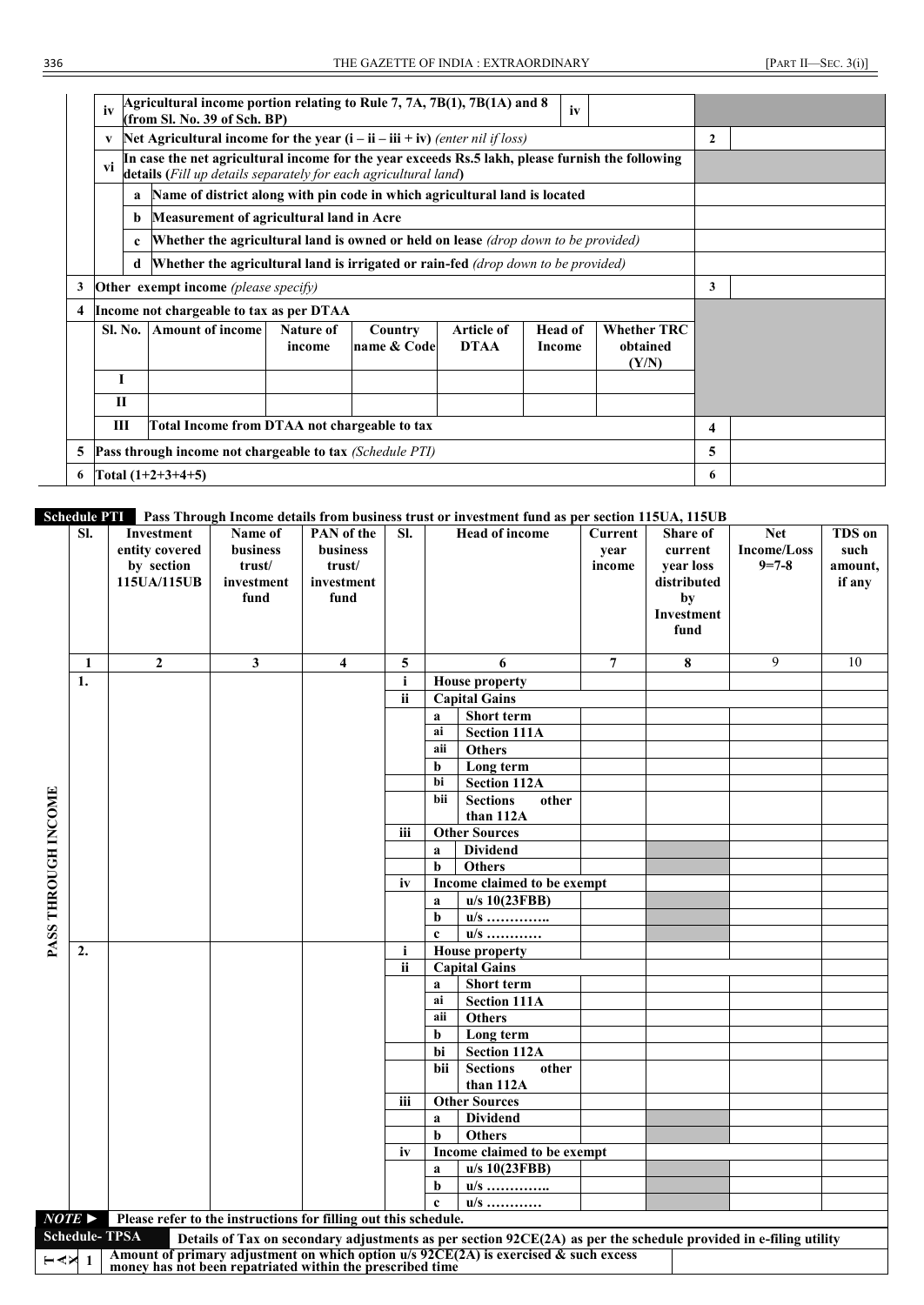|                  | a                                                                                         | Additional Income tax payable @ 18% on above |                        |                        |                        |                        |                        |
|------------------|-------------------------------------------------------------------------------------------|----------------------------------------------|------------------------|------------------------|------------------------|------------------------|------------------------|
| $\mathbf{2}$     | Surcharge $\omega$ 12% on "a"<br>b                                                        |                                              |                        |                        |                        |                        |                        |
|                  | c                                                                                         | Health & Education cess on $(a+b)$           |                        |                        |                        |                        |                        |
|                  | d                                                                                         | Total Additional tax payable (a+b+c)         |                        |                        |                        |                        |                        |
| 3                | <b>Taxes paid</b>                                                                         |                                              |                        |                        |                        |                        |                        |
| 4                | Net tax payable $(2d-3)$                                                                  |                                              |                        |                        |                        |                        |                        |
| 5                | Date(s) of deposit<br>of tax on<br>secondary<br>adjustments as<br>per section<br>92CE(2A) | Date 1<br>(DD/MM/YYYY)                       | Date 2<br>(DD/MM/YYYY) | Date 3<br>(DD/MM/YYYY) | Date 4<br>(DD/MM/YYYY) | Date 5<br>(DD/MM/YYYY) | Date 6<br>(DD/MM/YYYY) |
| 6                | <b>Name of Bank</b><br>and Branch                                                         |                                              |                        |                        |                        |                        |                        |
| $\overline{7}$   | <b>BSR Code</b>                                                                           |                                              |                        |                        |                        |                        |                        |
| 8                | Serial number of<br>challan                                                               |                                              |                        |                        |                        |                        |                        |
| $\boldsymbol{Q}$ | Amount<br>deposited                                                                       |                                              |                        |                        |                        |                        |                        |

**Schedule FSI Details of Income from outside India and tax relief (available only in case of resident)**

| AND TAX RELIEF            |              | Code                  | Sl. Country Taxpayer<br>Identification<br>Number | SI.        | <b>Head of income</b>                   | <b>Income from</b><br>outside India<br>(included in PART<br>$B-TI$ | Tax paid<br>outside India | Tax payable on<br>such income<br>under normal<br>provisions in<br>India | <b>Tax relief</b><br>available in India<br>$(e)=(c)$ or $(d)$<br>whichever is<br>lower | Relevant article<br>of DTAA if<br>relief claimed<br>u/s 90 or 90A |
|---------------------------|--------------|-----------------------|--------------------------------------------------|------------|-----------------------------------------|--------------------------------------------------------------------|---------------------------|-------------------------------------------------------------------------|----------------------------------------------------------------------------------------|-------------------------------------------------------------------|
|                           |              |                       |                                                  |            | (a)                                     | (b)                                                                | (c)                       | (d)                                                                     | (e)                                                                                    | (f)                                                               |
|                           |              |                       |                                                  |            | <b>House Property</b>                   |                                                                    |                           |                                                                         |                                                                                        |                                                                   |
|                           |              |                       |                                                  | ii         | <b>Business or</b><br><b>Profession</b> |                                                                    |                           |                                                                         |                                                                                        |                                                                   |
|                           |              |                       |                                                  | <b>iii</b> | <b>Capital Gains</b>                    |                                                                    |                           |                                                                         |                                                                                        |                                                                   |
|                           |              |                       |                                                  | iv         | <b>Other sources</b>                    |                                                                    |                           |                                                                         |                                                                                        |                                                                   |
|                           |              |                       |                                                  |            | <b>Total</b>                            |                                                                    |                           |                                                                         |                                                                                        |                                                                   |
|                           | $\mathbf{2}$ |                       |                                                  | i          | <b>House Property</b>                   |                                                                    |                           |                                                                         |                                                                                        |                                                                   |
| INCOME FROM OUTSIDE INDIA |              |                       |                                                  | ii         | <b>Business or</b><br><b>Profession</b> |                                                                    |                           |                                                                         |                                                                                        |                                                                   |
|                           |              |                       |                                                  | iii        | <b>Capital Gains</b>                    |                                                                    |                           |                                                                         |                                                                                        |                                                                   |
|                           |              |                       |                                                  | iv         | <b>Other sources</b>                    |                                                                    |                           |                                                                         |                                                                                        |                                                                   |
|                           |              |                       |                                                  |            | <b>Total</b>                            |                                                                    |                           |                                                                         |                                                                                        |                                                                   |
|                           |              | $NOTE \triangleright$ |                                                  |            |                                         | Please refer to the instructions for filling out this schedule.    |                           |                                                                         |                                                                                        |                                                                   |

**Schedule TR Details Summary of tax relief claimed for taxes paid outside India (available only in case of resident)**

| <b>NDIA</b>             | <b>Country Code</b>                                                                                                                                                                         | <b>Taxpayer</b><br><b>Identification</b><br><b>Number</b>       | Total taxes paid outside India<br>(total of (c) of Schedule FSI in<br>respect of each country) | Total tax relief available<br>(total of (e) of Schedule FSI<br>in respect of each country)          |                | <b>Section under which</b><br>relief claimed<br>(specify 90, 90A or<br>91) |
|-------------------------|---------------------------------------------------------------------------------------------------------------------------------------------------------------------------------------------|-----------------------------------------------------------------|------------------------------------------------------------------------------------------------|-----------------------------------------------------------------------------------------------------|----------------|----------------------------------------------------------------------------|
| <b>OUTSIDE</b>          | (a)                                                                                                                                                                                         | (b)                                                             | (c)                                                                                            | (d)                                                                                                 |                | (e)                                                                        |
| TAX RELIEF FOR TAX PAID |                                                                                                                                                                                             | <b>Total</b>                                                    |                                                                                                |                                                                                                     |                |                                                                            |
| $\mathbf{2}$            | total of $1(d)$ )                                                                                                                                                                           |                                                                 |                                                                                                | Total Tax relief available in respect of country where DTAA is applicable (section 90/90A) (Part of | $\overline{2}$ |                                                                            |
| 3                       | total of $1(d)$ )                                                                                                                                                                           |                                                                 |                                                                                                | Total Tax relief available in respect of country where DTAA is not applicable (section 91) (Part of | 3              |                                                                            |
| $\overline{\mathbf{4}}$ | Whether any tax paid outside India, on which tax relief was allowed in India, has been<br>refunded/credited by the foreign tax authority during the year? If yes, provide the details below |                                                                 |                                                                                                |                                                                                                     | 4              | Yes/No                                                                     |
|                         | <b>Amount of tax refunded</b><br>a                                                                                                                                                          |                                                                 | b                                                                                              | Assessment year in which tax relief allowed in India                                                |                |                                                                            |
|                         | <b>NOTE</b>                                                                                                                                                                                 | Please refer to the instructions for filling out this schedule. |                                                                                                |                                                                                                     |                |                                                                            |

**O**A1 Details of Foreign Depository Accounts held (including any beneficial interest) at any time during the relevant accounting period)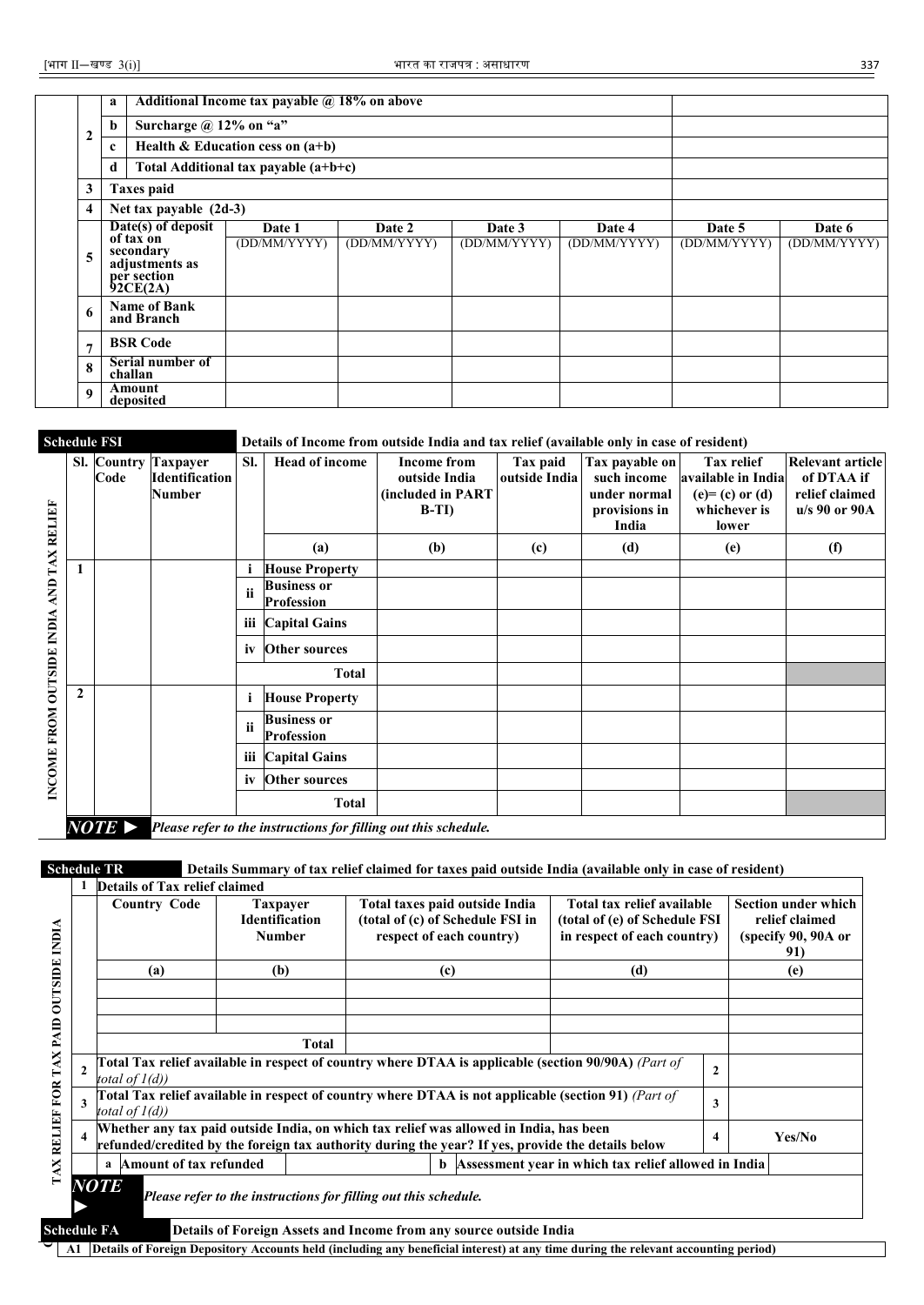| <b>SI</b>                 | Country                                                                                                                          |                     | <b>Country code</b> | Name of                                |                              | <b>Address of ZIP code</b>    |         |                        |           | Account                     |                         | <b>Status</b>                | <b>Account opening</b> |         | Peak                 |                        | Closing                          |                         | <b>Gross interest</b>                                                                                                                                                               |
|---------------------------|----------------------------------------------------------------------------------------------------------------------------------|---------------------|---------------------|----------------------------------------|------------------------------|-------------------------------|---------|------------------------|-----------|-----------------------------|-------------------------|------------------------------|------------------------|---------|----------------------|------------------------|----------------------------------|-------------------------|-------------------------------------------------------------------------------------------------------------------------------------------------------------------------------------|
| No                        | name                                                                                                                             |                     |                     | financial                              |                              | financial                     |         |                        |           | number                      |                         |                              | date                   |         | balance              |                        | balance                          |                         | paid/credited to                                                                                                                                                                    |
|                           |                                                                                                                                  |                     |                     | institution                            |                              | institution                   |         |                        |           |                             |                         |                              |                        |         | during the<br>period |                        |                                  |                         | the account<br>during the                                                                                                                                                           |
|                           |                                                                                                                                  |                     |                     |                                        |                              |                               |         |                        |           |                             |                         |                              |                        |         |                      |                        |                                  |                         | period                                                                                                                                                                              |
| (1)                       | (2)                                                                                                                              |                     | (3)                 | (4)                                    |                              | (5)                           |         | (6)                    |           | $\overline{(\overline{7})}$ |                         | (8)                          | (9)                    |         | (10)                 |                        | (11)                             |                         | (12)                                                                                                                                                                                |
| (i)                       |                                                                                                                                  |                     |                     |                                        |                              |                               |         |                        |           |                             |                         |                              |                        |         |                      |                        |                                  |                         |                                                                                                                                                                                     |
| (ii)                      |                                                                                                                                  |                     |                     |                                        |                              |                               |         |                        |           |                             |                         |                              |                        |         |                      |                        |                                  |                         |                                                                                                                                                                                     |
| A2<br>$\overline{\bf SI}$ | Details of Foreign Custodial Accounts held (including any beneficial interest) at any time during the relevant accounting period |                     |                     |                                        |                              | <b>Address of</b>             |         |                        |           | <b>Account</b>              |                         |                              |                        |         |                      |                        |                                  |                         |                                                                                                                                                                                     |
| No                        | Country<br>name                                                                                                                  |                     |                     | Country code Name of<br>financial      |                              | financial                     |         | <b>ZIP</b><br>code     |           | number                      | <b>Status</b>           | Account<br>opening           | Peak<br>balance        |         | Closing<br>balance   |                        |                                  |                         | Gross amount paid/credited to the<br>account during the period                                                                                                                      |
|                           |                                                                                                                                  |                     |                     | institution                            |                              | institution                   |         |                        |           |                             |                         | date                         | during the             |         |                      |                        |                                  |                         | (drop down to be provided specifying                                                                                                                                                |
|                           |                                                                                                                                  |                     |                     |                                        |                              |                               |         |                        |           |                             |                         |                              | period                 |         |                      |                        |                                  |                         | nature of amount viz.<br>interest/dividend/proceeds from sale or                                                                                                                    |
|                           |                                                                                                                                  |                     |                     |                                        |                              |                               |         |                        |           |                             |                         |                              |                        |         |                      |                        |                                  |                         | redemption of financial assets/ other                                                                                                                                               |
| (1)                       | (2)                                                                                                                              | (3)                 |                     | (4)                                    |                              | (5)                           |         | (6)                    |           | (7)                         | (8)                     | (9)                          | (10)                   |         | (11)                 |                        |                                  | <i>income</i> )<br>(12) |                                                                                                                                                                                     |
| (i)                       |                                                                                                                                  |                     |                     |                                        |                              |                               |         |                        |           |                             |                         |                              |                        |         |                      |                        |                                  |                         |                                                                                                                                                                                     |
|                           |                                                                                                                                  |                     |                     |                                        |                              |                               |         |                        |           |                             |                         |                              |                        |         |                      |                        |                                  |                         |                                                                                                                                                                                     |
| (ii)                      |                                                                                                                                  |                     |                     |                                        |                              |                               |         |                        |           |                             |                         |                              |                        |         |                      |                        |                                  |                         |                                                                                                                                                                                     |
| A3<br><b>SI</b>           | Country                                                                                                                          | <b>Country code</b> |                     | Name of                                |                              | <b>Address of</b>             |         | <b>ZIP</b>             |           | <b>Nature</b>               | Date of                 | Initial                      | Peak value             | Closing |                      |                        | <b>Total gross</b>               |                         | Details of Foreign Equity and Debt Interest held (including any beneficial interest) in any entity at any time during the relevant accounting period<br><b>Total gross proceeds</b> |
| No                        | name                                                                                                                             |                     |                     | entity                                 |                              | entity                        |         | code                   |           | of entity                   | acquiring               | value of                     | of                     | value   |                      |                        | amount                           |                         | from sale or                                                                                                                                                                        |
|                           |                                                                                                                                  |                     |                     |                                        |                              |                               |         |                        |           |                             | the<br>interest         | the<br>investment during the | investment             |         |                      |                        | paid/credited<br>with respect to |                         | redemption of<br>investment during                                                                                                                                                  |
|                           |                                                                                                                                  |                     |                     |                                        |                              |                               |         |                        |           |                             |                         |                              | period                 |         |                      |                        | the holding                      |                         | the period                                                                                                                                                                          |
|                           |                                                                                                                                  |                     |                     |                                        |                              |                               |         |                        |           |                             |                         |                              |                        |         |                      |                        | during the<br>period             |                         |                                                                                                                                                                                     |
| (1)                       | (2)                                                                                                                              | (3)                 |                     | (4)                                    |                              | (5)                           |         | (6)                    |           | (7)                         | (8)                     | $\overline{(9)}$             | (10)                   | (11)    |                      |                        | (12)                             |                         | (13)                                                                                                                                                                                |
| (i)                       |                                                                                                                                  |                     |                     |                                        |                              |                               |         |                        |           |                             |                         |                              |                        |         |                      |                        |                                  |                         |                                                                                                                                                                                     |
| (ii)                      |                                                                                                                                  |                     |                     |                                        |                              |                               |         |                        |           |                             |                         |                              |                        |         |                      |                        |                                  |                         |                                                                                                                                                                                     |
| A4                        |                                                                                                                                  |                     |                     |                                        |                              |                               |         |                        |           |                             |                         |                              |                        |         |                      |                        |                                  |                         | Details of Foreign Cash Value Insurance Contract or Annuity Contract held (including any beneficial interest) at any time during the relevant                                       |
| <b>SI</b>                 | accounting period<br>Country                                                                                                     | <b>Country code</b> |                     |                                        |                              | Name of financial             |         | <b>Address of</b>      |           |                             | ZIP code                | Date of contract             |                        |         | The cash value or    |                        |                                  |                         | <b>Total gross amount</b>                                                                                                                                                           |
| No                        | name                                                                                                                             |                     |                     |                                        |                              | institution in which          |         |                        | financial |                             |                         |                              |                        |         |                      | surrender value of the |                                  |                         | paid/credited with respect to                                                                                                                                                       |
|                           |                                                                                                                                  |                     |                     |                                        | held                         | insurance contract            |         | institution            |           |                             |                         |                              |                        |         | contract             |                        |                                  |                         | the contract during the<br>period                                                                                                                                                   |
| (1)                       | (2)                                                                                                                              | (3)                 |                     |                                        | (4)                          |                               |         |                        | (5)       |                             | (6)                     | (7)                          |                        |         | (8)                  |                        |                                  |                         | (9)                                                                                                                                                                                 |
|                           |                                                                                                                                  |                     |                     |                                        |                              |                               |         |                        |           |                             |                         |                              |                        |         |                      |                        |                                  |                         |                                                                                                                                                                                     |
| (i)                       |                                                                                                                                  |                     |                     |                                        |                              |                               |         |                        |           |                             |                         |                              |                        |         |                      |                        |                                  |                         |                                                                                                                                                                                     |
| (ii)                      |                                                                                                                                  |                     |                     |                                        |                              |                               |         |                        |           |                             |                         |                              |                        |         |                      |                        |                                  |                         |                                                                                                                                                                                     |
| B                         | Country                                                                                                                          |                     |                     | <b>Nature</b> Name and                 |                              |                               |         |                        |           |                             | Total                   |                              |                        |         |                      |                        |                                  |                         | Details of Financial Interest in any Entity held (including any beneficial interest) at any time during the relevant accounting period                                              |
| SI No                     | Name and Code                                                                                                                    | Zip                 | of                  | Address                                |                              | <b>Nature of</b><br>Interest- |         | Date since<br>held     |           |                             | Investment              | Income<br>accrued from       | Nature of<br>Income    |         | Amount               |                        | <b>Schedule</b>                  |                         | Income taxable and offered in this return<br>Item number of                                                                                                                         |
|                           | code                                                                                                                             |                     | entity              | of the                                 |                              | Direct/<br><b>Beneficial</b>  |         |                        |           |                             | (at cost) (in           | such Interest                |                        |         |                      |                        | where offered                    |                         | schedule                                                                                                                                                                            |
|                           |                                                                                                                                  |                     |                     | Entity                                 |                              | owner/                        |         |                        |           |                             | rupees)                 |                              |                        |         |                      |                        |                                  |                         |                                                                                                                                                                                     |
| (1)                       | (2a)                                                                                                                             | (2b)                | (3)                 | (4)                                    |                              | <b>Beneficiary</b><br>(5)     |         | (6)                    |           |                             | (7)                     | (8)                          | (9)                    | (10)    |                      |                        | (11)                             |                         | (12)                                                                                                                                                                                |
| (i)                       |                                                                                                                                  |                     |                     |                                        |                              |                               |         |                        |           |                             |                         |                              |                        |         |                      |                        |                                  |                         |                                                                                                                                                                                     |
| (ii)                      |                                                                                                                                  |                     |                     |                                        |                              |                               |         |                        |           |                             |                         |                              |                        |         |                      |                        |                                  |                         |                                                                                                                                                                                     |
| $\mathbf C$               | Details of Immovable Property held (including any beneficial interest) at any time during the relevant accounting period         |                     |                     |                                        |                              |                               |         |                        |           |                             |                         |                              |                        |         |                      |                        |                                  |                         |                                                                                                                                                                                     |
| SI No                     | Country<br>Name and                                                                                                              | ZIP                 |                     | <b>Address of</b><br>code the Property | Direct/                      | Ownership-                    | Date of | acquisition            |           | (at cost) (in               | <b>Total Investment</b> | Income<br>derived from       | Nature of<br>Income    |         |                      |                        |                                  |                         | Income taxable and offered in this return                                                                                                                                           |
|                           | code                                                                                                                             |                     |                     |                                        | <b>Beneficial</b>            |                               |         |                        |           | rupees)                     |                         | the property                 |                        | Amount  |                      |                        | <b>Schedule where</b><br>offered |                         | Item number of<br>schedule                                                                                                                                                          |
|                           |                                                                                                                                  |                     |                     |                                        | owner/<br><b>Beneficiary</b> |                               |         |                        |           |                             |                         |                              |                        |         |                      |                        |                                  |                         |                                                                                                                                                                                     |
| (1)                       | (2a)                                                                                                                             | (2b)                |                     | (3)                                    | (4)                          |                               | (5)     |                        |           | (6)                         |                         | (7)                          | (8)                    | (9)     |                      | (10)                   |                                  |                         | (11)                                                                                                                                                                                |
| (i)                       |                                                                                                                                  |                     |                     |                                        |                              |                               |         |                        |           |                             |                         |                              |                        |         |                      |                        |                                  |                         |                                                                                                                                                                                     |
| (ii)                      |                                                                                                                                  |                     |                     |                                        |                              |                               |         |                        |           |                             |                         |                              |                        |         |                      |                        |                                  |                         |                                                                                                                                                                                     |
| D                         | Details of any other Capital Asset held (including any beneficial interest) at any time during the relevant accounting period    |                     |                     |                                        |                              |                               |         |                        |           |                             |                         |                              |                        |         |                      |                        |                                  |                         |                                                                                                                                                                                     |
| SI No                     | Country<br>Name and                                                                                                              | <b>Zip Code</b>     |                     | Nature of<br>Asset                     |                              | Ownership-<br>Direct/         |         | Date of<br>acquisition |           |                             | Total<br>Investment (at | Income<br>derived from       | Nature of<br>Income    |         | Amount               |                        | <b>Schedule</b>                  |                         | Income taxable and offered in this return<br>Item number of                                                                                                                         |
|                           | code                                                                                                                             |                     |                     |                                        |                              | <b>Beneficial</b>             |         |                        |           |                             | cost) (in rupees)       | the asset                    |                        |         |                      |                        | where offered                    |                         | schedule                                                                                                                                                                            |
|                           |                                                                                                                                  |                     |                     |                                        |                              | owner/<br><b>Beneficiary</b>  |         |                        |           |                             |                         |                              |                        |         |                      |                        |                                  |                         |                                                                                                                                                                                     |
| (1)                       | (2a)                                                                                                                             | (2b)                |                     | (3)                                    |                              | (4)                           |         | (5)                    |           |                             | (6)                     | $\overline{(7)}$             | (8)                    |         | (9)                  |                        | (10)                             |                         | (11)                                                                                                                                                                                |
| (i)                       |                                                                                                                                  |                     |                     |                                        |                              |                               |         |                        |           |                             |                         |                              |                        |         |                      |                        |                                  |                         |                                                                                                                                                                                     |
| (ii)                      |                                                                                                                                  |                     |                     |                                        |                              |                               |         |                        |           |                             |                         |                              |                        |         |                      |                        |                                  |                         |                                                                                                                                                                                     |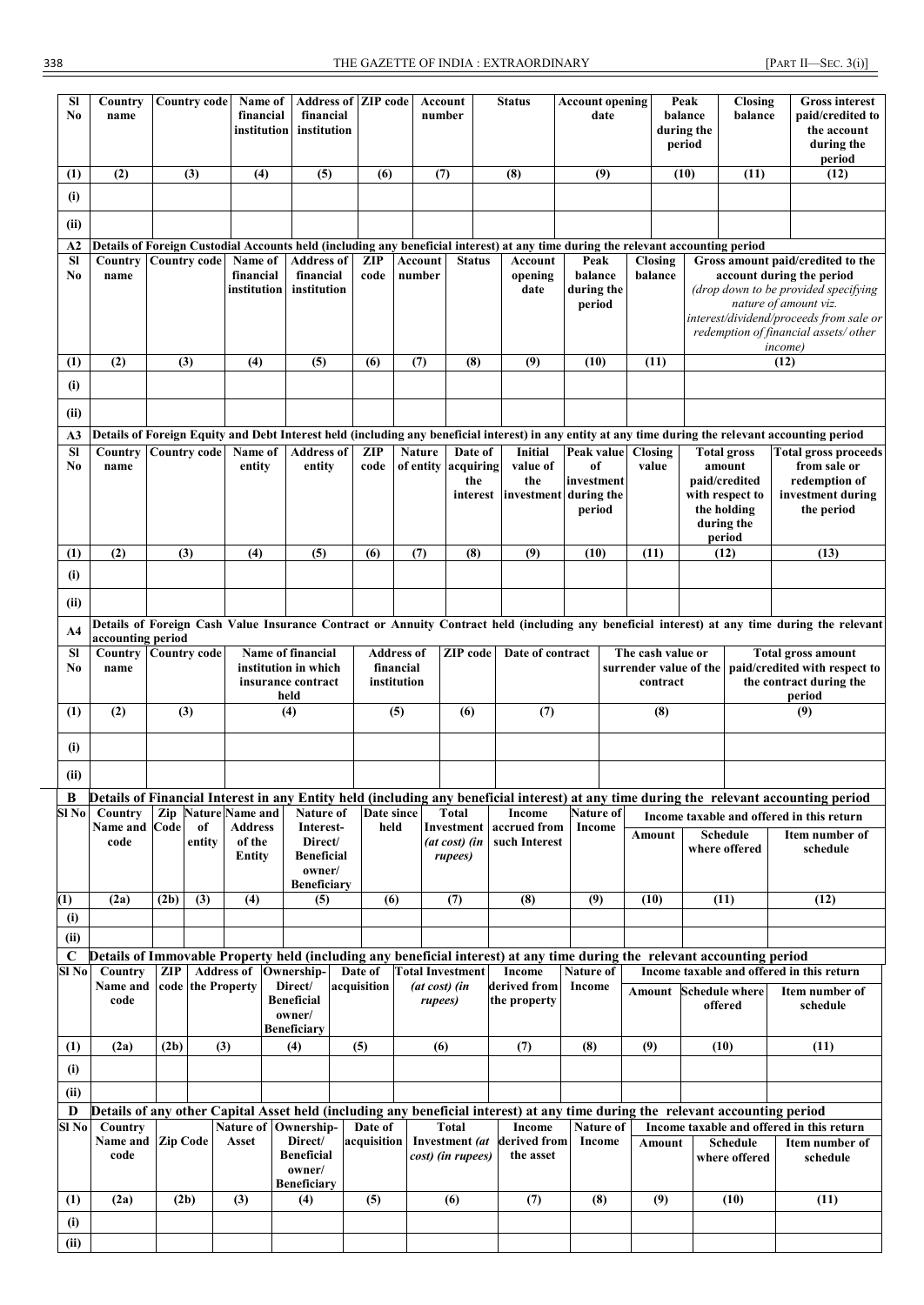| E                                                                                                                                                                                                                                                                    |                                                                      |      |                                                |                           |                                                             |                                               |  |                                                               |                                                              |  |                                                               |               |                                                                                                                          | Details of account(s) in which you have signing authority held (including any beneficial interest) at any time during the relevant   |
|----------------------------------------------------------------------------------------------------------------------------------------------------------------------------------------------------------------------------------------------------------------------|----------------------------------------------------------------------|------|------------------------------------------------|---------------------------|-------------------------------------------------------------|-----------------------------------------------|--|---------------------------------------------------------------|--------------------------------------------------------------|--|---------------------------------------------------------------|---------------|--------------------------------------------------------------------------------------------------------------------------|--------------------------------------------------------------------------------------------------------------------------------------|
|                                                                                                                                                                                                                                                                      | accounting period and which has not been included in A to D above.   |      |                                                |                           |                                                             |                                               |  |                                                               |                                                              |  |                                                               |               |                                                                                                                          |                                                                                                                                      |
| Sl No                                                                                                                                                                                                                                                                | Name of the<br><b>Institution</b> in<br>which the<br>account is held |      | <b>Address</b><br>of the<br><b>Institution</b> | Zip<br>Code               | Name of<br>the<br>account<br>holder                         | <b>Account Peak Balance/</b><br><b>Number</b> |  | <b>Investment</b><br>during the<br>year <i>(in</i><br>rupees) | Whether<br>income<br>accrued is<br>taxable in<br>your hands? |  | If $(7)$ is<br>yes,<br>Income<br>accrued in<br>the<br>account |               |                                                                                                                          | If (7) is yes, Income offered in this return                                                                                         |
|                                                                                                                                                                                                                                                                      |                                                                      |      |                                                |                           |                                                             |                                               |  |                                                               |                                                              |  |                                                               | Amount        | <b>Schedule</b><br>where offered                                                                                         | Item number of<br>schedule                                                                                                           |
| (1)                                                                                                                                                                                                                                                                  | (2)                                                                  |      | (3a)                                           | (3b)                      | (4)                                                         | (5)                                           |  | (6)                                                           | (7)                                                          |  | (8)                                                           | (9)           | (10)                                                                                                                     | (11)                                                                                                                                 |
| (i)                                                                                                                                                                                                                                                                  |                                                                      |      |                                                |                           |                                                             |                                               |  |                                                               |                                                              |  |                                                               |               |                                                                                                                          |                                                                                                                                      |
| (ii)                                                                                                                                                                                                                                                                 |                                                                      |      |                                                |                           |                                                             |                                               |  |                                                               |                                                              |  |                                                               |               |                                                                                                                          |                                                                                                                                      |
| F                                                                                                                                                                                                                                                                    |                                                                      |      |                                                |                           |                                                             |                                               |  |                                                               |                                                              |  |                                                               |               | Details of trusts, created under the laws of a country outside India, in which you are a trustee, beneficiary or settlor |                                                                                                                                      |
| Name and<br>If (8) is ves, Income offered in this return<br><b>SI</b><br>Zip<br>Name<br>Whether<br>If $(8)$ is ves,<br>Country<br>Name<br>Name and<br>Date<br>Code address of<br>address of<br>Income<br>Name and<br>and<br>and<br>since<br>income<br>N <sub>0</sub> |                                                                      |      |                                                |                           |                                                             |                                               |  |                                                               |                                                              |  |                                                               |               |                                                                                                                          |                                                                                                                                      |
|                                                                                                                                                                                                                                                                      | code                                                                 |      | the trust                                      | address<br>of<br>trustees | address<br>of Settlor                                       |                                               |  | <b>Beneficiaries</b> position<br>held                         | derived is<br>taxable in<br>your hands?                      |  | derived<br>from the<br>trust                                  | <b>Amount</b> | <b>Schedule</b><br>where offered                                                                                         | Item number of<br>schedule                                                                                                           |
| (1)                                                                                                                                                                                                                                                                  | (2a)                                                                 | (2b) | (3)                                            | (4)                       | (5)                                                         | (6)                                           |  | (7)                                                           | (8)                                                          |  | (9)                                                           | (10)          | (11)                                                                                                                     | (12)                                                                                                                                 |
| (i)                                                                                                                                                                                                                                                                  |                                                                      |      |                                                |                           |                                                             |                                               |  |                                                               |                                                              |  |                                                               |               |                                                                                                                          |                                                                                                                                      |
| (ii)                                                                                                                                                                                                                                                                 |                                                                      |      |                                                |                           |                                                             |                                               |  |                                                               |                                                              |  |                                                               |               |                                                                                                                          |                                                                                                                                      |
| G                                                                                                                                                                                                                                                                    | under the head business or profession                                |      |                                                |                           |                                                             |                                               |  |                                                               |                                                              |  |                                                               |               |                                                                                                                          | Details of any other income derived from any source outside India which is not included in,- (i) items A to F above and, (ii) income |
| <b>SI</b>                                                                                                                                                                                                                                                            | Country                                                              |      |                                                |                           | Name and address of                                         | Income                                        |  |                                                               |                                                              |  | <b>Whether taxable</b>                                        |               |                                                                                                                          | If (6) is yes, Income offered in this return                                                                                         |
| N <sub>0</sub>                                                                                                                                                                                                                                                       | Name and Zip Code<br>code                                            |      |                                                | derived                   | the person from whom                                        | derived                                       |  | <b>Nature of income</b>                                       |                                                              |  | in your hands?                                                | Amount        | <b>Schedule</b><br>where offered                                                                                         | Item number of<br>schedule                                                                                                           |
| (1)                                                                                                                                                                                                                                                                  | (2a)                                                                 | (2b) |                                                | (3)                       |                                                             | (4)                                           |  | (5)                                                           |                                                              |  | (6)                                                           | (7)           | (8)                                                                                                                      | (9)                                                                                                                                  |
| (i)                                                                                                                                                                                                                                                                  |                                                                      |      |                                                |                           |                                                             |                                               |  |                                                               |                                                              |  |                                                               |               |                                                                                                                          |                                                                                                                                      |
| (ii)                                                                                                                                                                                                                                                                 |                                                                      |      |                                                |                           |                                                             |                                               |  |                                                               |                                                              |  |                                                               |               |                                                                                                                          |                                                                                                                                      |
| $NOTE \triangleright$                                                                                                                                                                                                                                                |                                                                      |      |                                                |                           | Please refer to instructions for filling out this schedule. |                                               |  |                                                               |                                                              |  |                                                               |               |                                                                                                                          |                                                                                                                                      |

## **Schedule GST INFORMATION REGARDING TURNOVER/GROSS RECEIPT REPORTED FOR GST**

| $\frac{1}{2}$ | <b>Sl. No.</b>        | $GSTIN No(s)$ .                                                    | Annual value of outward supplies as per the GST return(s) filed |
|---------------|-----------------------|--------------------------------------------------------------------|-----------------------------------------------------------------|
| DET)          | $\left(1\right)$      |                                                                    |                                                                 |
|               |                       |                                                                    |                                                                 |
|               | $NOTE \triangleright$ | Please furnish the information above for each GSTIN No. separately |                                                                 |

### PART-B

| Part B - TI  |   |               |     | <b>Computation of total income</b>                                                                       |      |    |  |
|--------------|---|---------------|-----|----------------------------------------------------------------------------------------------------------|------|----|--|
|              |   |               |     | <b>Income from house property</b> $(4 of Schedule-HP)$ (enter nil if loss)                               |      |    |  |
|              |   |               |     | Profits and gains from business or profession                                                            |      |    |  |
|              |   |               |     | Profits and gains from business other than speculative business                                          | 2i   |    |  |
|              |   |               |     | and specified business (A38 of Schedule BP)(enter nil if loss)                                           |      |    |  |
|              |   | ii.           |     | <b>Profits and gains from speculative business</b> $(3(ii) of table F of)$                               | 2ii  |    |  |
|              |   |               |     | Schedule BP) (enter nil if loss and carry this figure to Schedule CFL)                                   |      |    |  |
|              |   |               |     | iii Profits and gains from specified business $(3(iii)$ of table F of 2iii                               |      |    |  |
|              |   |               |     | Schedule BP) (enter nil if loss and carry this figure to Schedule CFL)                                   |      |    |  |
|              |   | iv            |     | Income chargeable to tax at special rate $(3d, 3e$ and 4b of                                             | 2iv  |    |  |
|              |   |               |     | Schedule BP)                                                                                             |      |    |  |
|              |   |               |     | <b>Total (2i + 2ii + 2iii + 2iv)</b> (enter nil, if loss and carry this figure of loss to Schedule CYLA) |      | 2v |  |
| TOTAL INCOME | 3 | Capital gains |     |                                                                                                          |      |    |  |
|              |   |               |     | a Short term                                                                                             |      |    |  |
|              |   |               |     | Short-term chargeable @ 15% (9ii of item E of schedule CG)                                               | ai   |    |  |
|              |   |               |     | <b>Short-term chargeable <math>\omega</math> 30%</b> (9iii of item E of schedule CG)                     | aii  |    |  |
|              |   |               | iii | Short-term chargeable at applicable rate $(9iv \ of item E of$<br>schedule CG)                           | aiii |    |  |
|              |   |               | iv  | Short-term chargeable at special rates in India as per<br>DTAA (9v of item E of Schedule CG)             | aiv  |    |  |
|              |   |               |     | <b>Total Short-term (ai + aii + aiii + aiv)</b> (enter nil if loss)                                      | 3av  |    |  |
|              |   | b             |     | Long-term                                                                                                |      |    |  |
|              |   |               |     | <b>Long-term chargeable</b> $\omega$ 10% (9vi of item E of Schedule CG)                                  | bi   |    |  |
|              |   |               |     | <b>Long-term chargeable @ 20%</b> (9vii of item E of Schedule CG)                                        | bii  |    |  |
|              |   |               | iii | Long-term chargeable at special rates in India as per<br><b>DTAA</b> (9viii of item E of schedule CG)    | biii |    |  |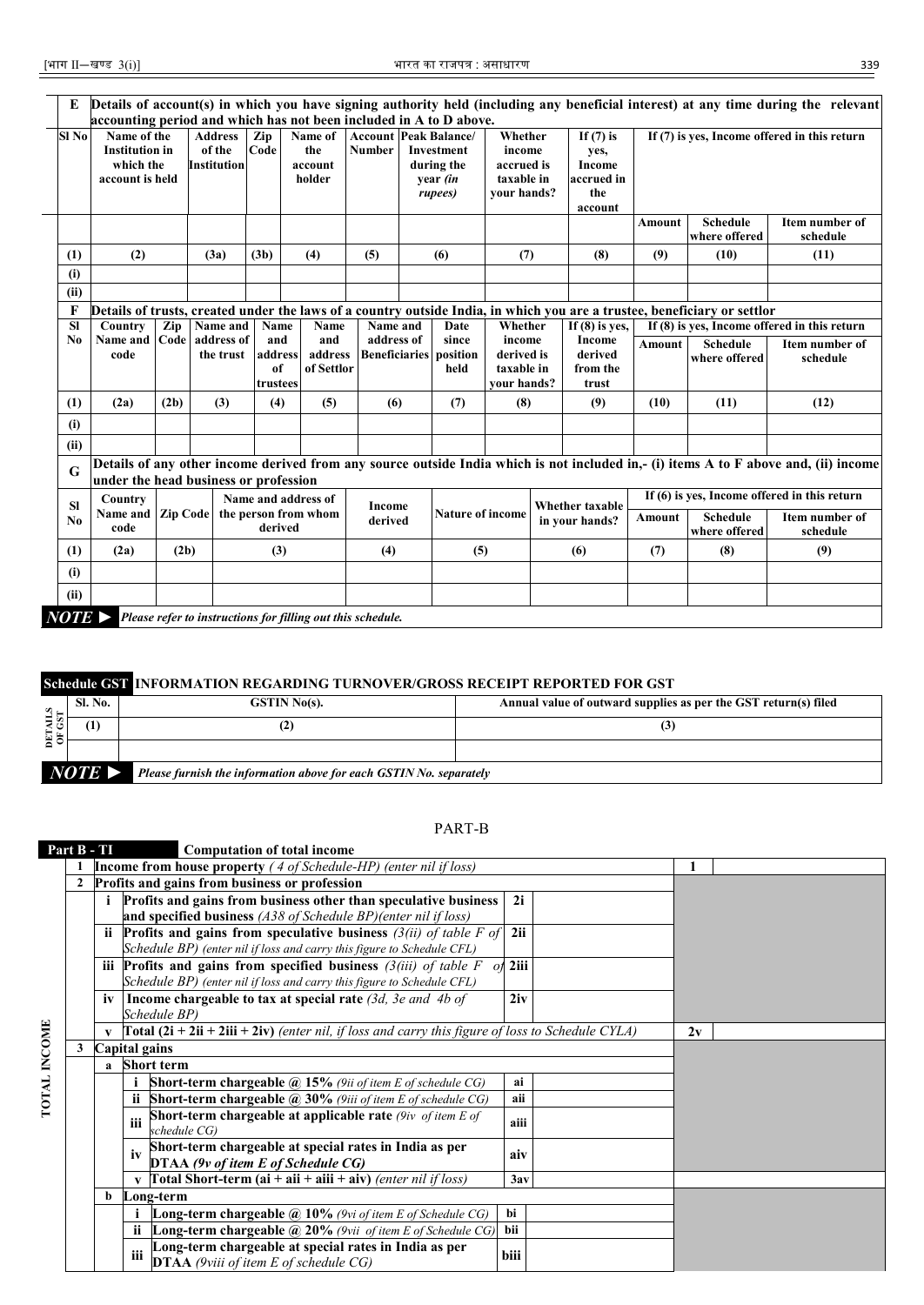|                              |              |              | iv Total Long-term (bi + bii + biii) (enter nil if loss)                                                                                                                |                | biv                       |                 |                 |  |
|------------------------------|--------------|--------------|-------------------------------------------------------------------------------------------------------------------------------------------------------------------------|----------------|---------------------------|-----------------|-----------------|--|
|                              |              | $\mathbf c$  | Total capital gains $(3av + 3biv)$ (enter nil if loss)                                                                                                                  |                |                           |                 | 3c              |  |
|                              |              |              | 4 Income from other sources                                                                                                                                             |                |                           |                 |                 |  |
|                              |              |              | a Net income from other sources chargeable to tax at normal 4a<br>applicable rates (6 of Schedule OS) (enter nil if loss)                                               |                |                           |                 |                 |  |
|                              |              | b            | Income chargeable to tax at special rate (2 of Schedule OS)                                                                                                             |                | 4 <sub>b</sub>            |                 |                 |  |
|                              |              | $\mathbf c$  | Income from the activity of owning and maintaining race                                                                                                                 |                | 4c                        |                 |                 |  |
|                              |              |              | horses (8e of Schedule OS) (enter nil if loss)                                                                                                                          |                |                           |                 |                 |  |
|                              |              | d            | Total $(4a + 4b + 4c)$                                                                                                                                                  |                |                           |                 | 4d              |  |
|                              | 5            |              | Total of head wise income $(1 + 2v + 3c +4d)$                                                                                                                           |                |                           |                 | 5               |  |
|                              | 6            |              | Losses of current year to be set off against 5 (total of 2xvii, 3xvii and 4xvii of Schedule CYLA)                                                                       |                |                           |                 | 6               |  |
|                              | 7            |              | <b>Balance after set off of current year losses (5 – 6)</b> <i>(total of serial no (ii), (iii), (v) to (xv) of column 5 of</i><br>schedule CYLA + $4b + 2iv$ )          |                |                           |                 | $\overline{7}$  |  |
|                              | 8            |              | Brought forward losses to be set off against 7 (total of 2xvi, 3xvi and 4xvi of Schedule BFLA)                                                                          |                |                           |                 | 8               |  |
|                              | 9            |              | Gross Total income $(7-8)$ (also total of serial no (i), (ii), (iv) to (xiv) of column 5 of Schedule BFLA + 4b +                                                        |                |                           |                 | 9               |  |
|                              |              | 2iv)         |                                                                                                                                                                         |                |                           |                 |                 |  |
|                              | 10<br>11     |              | Income chargeable to tax at special rate under section 111A, 112, 112A etc. included in 9<br><b>Deductions under Chapter VI-A</b>                                       |                |                           |                 | 10              |  |
|                              |              |              | <b>Part-B of Chapter VI-A</b> [1 of Schedule VI-A and limited upto $(i + ii + iv + v + viii + xiii + xiv)$ of                                                           |                |                           |                 |                 |  |
|                              |              | a            | column 5 of BFLA]                                                                                                                                                       |                |                           |                 | 11a             |  |
|                              |              | h            | <b>Part-C of Chapter VI-A</b> [2 of Schedule VI-A and limited upto (ii5) of schedule BFLA)]                                                                             |                |                           |                 | 11 <sub>b</sub> |  |
|                              |              |              | <b>Total</b> $(11a + 11b)$ [limited upto $(9-10)$ ]                                                                                                                     |                |                           |                 | 11c             |  |
|                              |              |              | 12 Incomes not forming part of total income $(12a + 12b + 12c)$                                                                                                         |                |                           |                 | 12              |  |
|                              |              | a            | Deduction u/s 10AA (Total of Sch. 10AA)                                                                                                                                 |                |                           |                 | 12a             |  |
|                              |              | b            | Income of investment fund referred to in section 10(23FB) or 10(23FBA)                                                                                                  |                |                           |                 | 12 <sub>b</sub> |  |
|                              |              | $\mathbf c$  | Income of a business trust referred to in section 10(23FC) or 10(23FCA)                                                                                                 |                |                           |                 | 12c             |  |
|                              |              |              | 13 Total income $(9 - 11c - 12)$                                                                                                                                        |                |                           |                 | 13              |  |
|                              | 14           |              | Income chargeable to tax at special rates (total of (i) of schedule SI)<br>15 Net agricultural income/ any other income for rate purpose $(3v \text{ of Schedule } EI)$ |                |                           |                 | 14<br>15        |  |
|                              |              |              | 16 Aggregate income $(13 - 14 + 15)$ [applicable if (13-14) exceeds maximum amount not chargeable to tax)                                                               |                |                           |                 | 16              |  |
|                              |              |              | 17 Losses of current year to be carried forward (total of xv of Schedule CFL)                                                                                           |                |                           |                 | 17              |  |
|                              |              |              | 18 Deemed total income under section 115JC (3 of Schedule AMT)                                                                                                          |                | 18                        |                 |                 |  |
|                              |              | Part B – TTI | Computation of tax liability on total income                                                                                                                            |                |                           |                 |                 |  |
|                              | 1            | a            | Tax payable on deemed total income under section 115JC (4 of Schedule AMT)                                                                                              |                |                           |                 | 1a              |  |
|                              |              | b            | Surcharge on (a) above (if applicable)                                                                                                                                  |                |                           |                 | 1b              |  |
|                              |              | c            | Health and Education Cess @ 4% on 1a+1b above                                                                                                                           |                |                           |                 | 1c              |  |
|                              |              | d            | Total Tax Payable on deemed total income (1a+1b+1c)                                                                                                                     |                |                           |                 | 1d              |  |
|                              | $\mathbf{2}$ |              | Tax payable on total income                                                                                                                                             |                |                           |                 |                 |  |
|                              |              |              | a Tax at normal rates on 16 of Part B-TI                                                                                                                                | 2a             |                           |                 |                 |  |
|                              |              | b            | Tax at special rates (total of col. (ii) of Schedule-SI)                                                                                                                | 2 <sub>b</sub> |                           |                 |                 |  |
|                              |              |              | Rebate on agricultural income [applicable if (13-14) of                                                                                                                 | 2c             |                           |                 |                 |  |
|                              |              | $\mathbf c$  | Part B-TI exceeds maximum amount not chargeable to tax]                                                                                                                 |                |                           |                 |                 |  |
|                              |              | d            | Tax Payable on total income (2a+2b -2c)                                                                                                                                 |                |                           |                 | 2d              |  |
|                              |              |              |                                                                                                                                                                         |                | Surcharge                 |                 |                 |  |
|                              |              | e            | <b>Surcharge</b>                                                                                                                                                        |                | computed                  | Surcharge after |                 |  |
|                              |              |              |                                                                                                                                                                         |                | before<br>marginal relief | marginal relief |                 |  |
|                              |              |              | 25% of 12(ii) of Schedule SI                                                                                                                                            | 2ei            |                           | ia              |                 |  |
|                              |              |              | ii 10% or 15 %, as applicable, of $1(ii)$ +                                                                                                                             | 2eii           |                           |                 |                 |  |
|                              |              |              | 2(ii),7(ii),9(ii),21(ii),24(ii) of Schedule SI                                                                                                                          |                |                           | 112             |                 |  |
|                              |              |              | On $[(2d) - [(12(ii) + 1(ii) + 2(ii), 7(ii), 9(ii), 21(ii), 24(ii)]$ of<br>iii<br>Schedule SI)]                                                                         | 2eiii          |                           |                 |                 |  |
| COMPUTATION OF TAX LIABILITY |              |              | Total (ia+iia)<br>iv                                                                                                                                                    |                |                           |                 | 2eiv            |  |
|                              |              | f            | Health and Education Cess @ 4% on 2d+2eiv                                                                                                                               |                |                           |                 | 2f              |  |
|                              |              |              | Gross tax liability $(2d + 2eiv + 2f)$                                                                                                                                  |                |                           |                 | 2g              |  |
|                              | 3            |              | Gross tax payable (higher of 1d or 2g)                                                                                                                                  |                |                           |                 | 3               |  |
|                              |              |              | Credit under section 115JD of tax paid in earlier years (applicable if 2g is more than 1d)                                                                              |                |                           |                 |                 |  |
|                              | 4            |              | (5 of Schedule AMTC)                                                                                                                                                    |                |                           |                 | 4               |  |
|                              | 5            |              | Tax payable after credit under section 115JD (3 - 4)                                                                                                                    |                |                           |                 | 5               |  |
|                              | 6            |              | <b>Tax relief</b>                                                                                                                                                       |                |                           |                 |                 |  |
|                              |              | a            | Section 90/90A (2 of Schedule TR)                                                                                                                                       | 6a             |                           |                 |                 |  |
|                              |              | $\mathbf b$  | Section 91(3 of Schedule TR)                                                                                                                                            | 6b             |                           |                 |                 |  |
|                              |              | c            | Total $(6a + 6b)$                                                                                                                                                       |                |                           |                 | 6с              |  |
|                              |              |              |                                                                                                                                                                         |                |                           |                 |                 |  |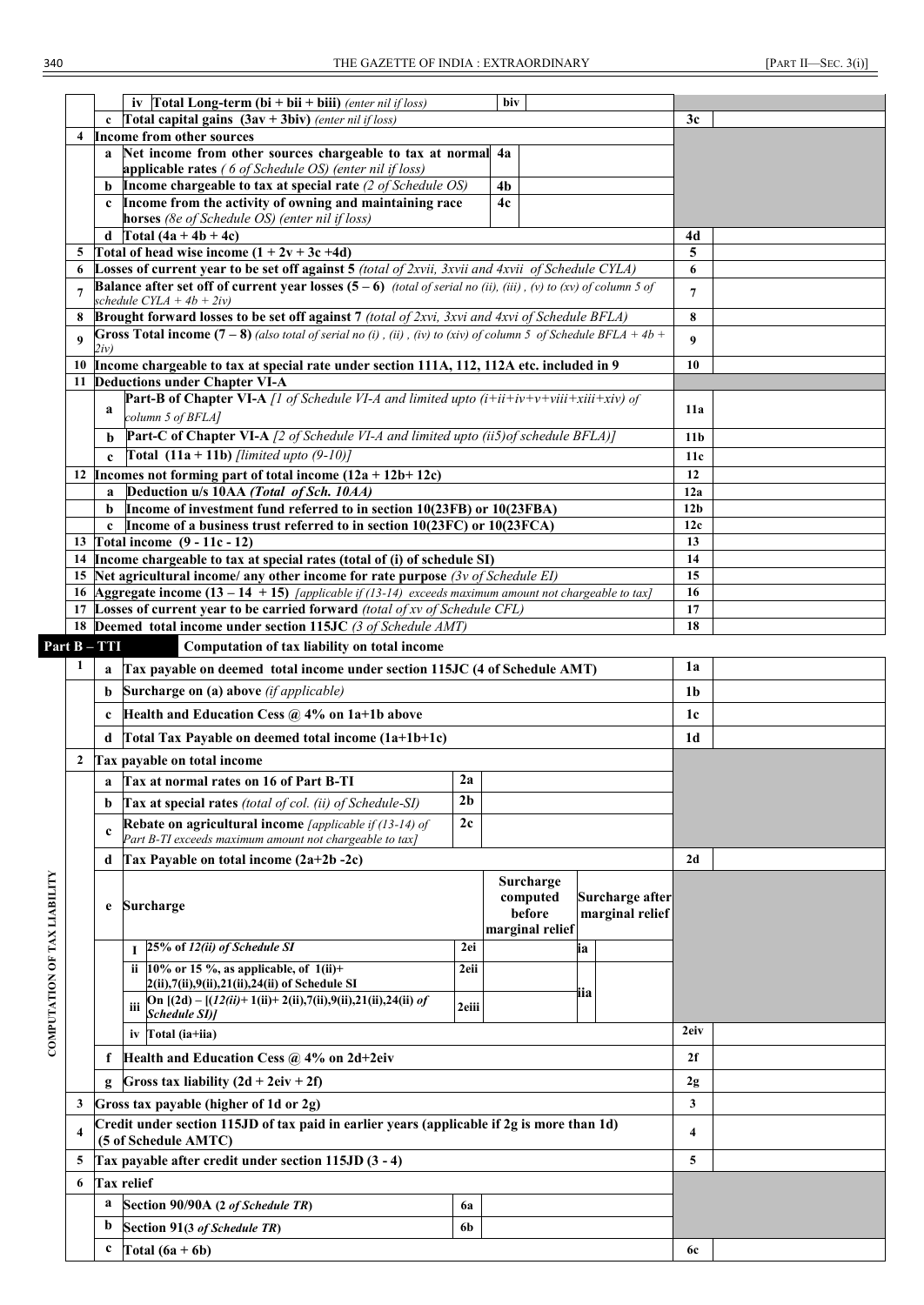| Interest and fee payable<br>8<br>Interest for default in furnishing the return (section 234A)<br>a<br><b>8a</b><br>b<br>Interest for default in payment of advance tax (section 234B)<br>8b<br>8c<br>c<br>Interest for deferment of advance tax (section 234C)<br>d<br>Fee for default in furnishing return of income (section 234F)<br><b>8d</b><br>Total Interest and Fee Payable (8a+8b+8c+8d)<br>e<br>8e<br>Aggregate liability $(7 + 8e)$<br>9<br>9<br><b>Taxes Paid</b><br>10<br>TAXES PAID AND BANK<br>Advance Tax (from column 5 of 115A)<br>10a<br>a<br>TDS (total of column 9 of15B<br>10 <sub>b</sub><br>b<br>DETAILS<br>TCS (total of column 7 of 15C)<br>10c<br>c<br>Self-Assessment Tax (from column 5 of 15A)<br>d<br>10d<br>Total Taxes Paid (10a+10b+10c+10d)<br>10e<br>e<br>Amount payable (Enter if 9 is greater than 10e, else enter 0)<br>11<br>11<br>Refund (If 10e is greater than 9) (refund, if any, will be directly credited into the bank account)<br>12<br>12<br><b>Select Yes or No</b><br>Do you have a bank account in India (Non- Residents claiming refund with no bank account in<br>13<br>India may select No)<br>a) Details of all Bank Accounts held in India at any time during the previous year (excluding dormant accounts)<br>SI.<br>Name of the Bank<br><b>IFS Code of the Bank in case of Bank</b><br><b>Account Number</b><br>Indicate the account in<br><b>Accounts held in India</b><br>which you prefer to get<br>your refund credited, if<br><b>BANK ACCOUNT</b><br>any (tick one account $\mathbf{\mathcal{D}}$ )<br>$\bf{l}$<br><b>Ii</b><br>Note:<br>1) All bank accounts held at any time is to be reported, except dormant $A/c$ .<br>2) Minimum one account should be selected for refund credit<br>Rows can be added as required<br>b) Non-residents, who are claiming income-tax refund and not having bank account in India may, at their option, furnish the details of one foreign<br>bank account:<br><b>Sl. No.</b><br><b>SWIFT Code</b><br><b>Name of the Bank</b><br><b>Country of Location</b><br><b>IBAN</b><br>Rows can be added as required<br>14 Do you at any time during the previous year,-<br>(i) hold, as beneficial owner, beneficiary or otherwise, any asset (including financial interest in any entity)<br>located outside India; or<br>$\Box$ Yes<br>$\Box$ No<br>(ii) have signing authority in any account located outside India; or<br>(iii) have income from any source outside India?<br>[applicable only in case of a resident]<br>[Ensure Schedule FA is filled up if the answer is Yes]<br><b>TAX PAYMENTS</b><br>15<br>Details of payments of Advance Tax and Self-Assessment Tax<br>A<br><b>BSR Code</b><br>Date of Deposit (DD/MM/YYYY)<br><b>Serial Number of Challan</b><br>Amount (Rs)<br><b>SI</b><br>No<br>ASESSMENT TAX<br>(2)<br>(3)<br>(4)<br>(5)<br>(1)<br>ADVANCE/SELF<br>i<br>ii<br>iii |  | Net tax liability $(5 - 6c)$ (enter zero, if negative) |  |  |  |  |  |  |  |  |  |  |  | 7 |  |  |  |  |  |  |  |  |  |  |  |  |  |  |  |
|------------------------------------------------------------------------------------------------------------------------------------------------------------------------------------------------------------------------------------------------------------------------------------------------------------------------------------------------------------------------------------------------------------------------------------------------------------------------------------------------------------------------------------------------------------------------------------------------------------------------------------------------------------------------------------------------------------------------------------------------------------------------------------------------------------------------------------------------------------------------------------------------------------------------------------------------------------------------------------------------------------------------------------------------------------------------------------------------------------------------------------------------------------------------------------------------------------------------------------------------------------------------------------------------------------------------------------------------------------------------------------------------------------------------------------------------------------------------------------------------------------------------------------------------------------------------------------------------------------------------------------------------------------------------------------------------------------------------------------------------------------------------------------------------------------------------------------------------------------------------------------------------------------------------------------------------------------------------------------------------------------------------------------------------------------------------------------------------------------------------------------------------------------------------------------------------------------------------------------------------------------------------------------------------------------------------------------------------------------------------------------------------------------------------------------------------------------------------------------------------------------------------------------------------------------------------------------------------------------------------------------------------------------------------------------------------------------------------------------------------------------------------------------------------------------------------------------------------------------------------------------------------|--|--------------------------------------------------------|--|--|--|--|--|--|--|--|--|--|--|---|--|--|--|--|--|--|--|--|--|--|--|--|--|--|--|
|                                                                                                                                                                                                                                                                                                                                                                                                                                                                                                                                                                                                                                                                                                                                                                                                                                                                                                                                                                                                                                                                                                                                                                                                                                                                                                                                                                                                                                                                                                                                                                                                                                                                                                                                                                                                                                                                                                                                                                                                                                                                                                                                                                                                                                                                                                                                                                                                                                                                                                                                                                                                                                                                                                                                                                                                                                                                                                |  |                                                        |  |  |  |  |  |  |  |  |  |  |  |   |  |  |  |  |  |  |  |  |  |  |  |  |  |  |  |
|                                                                                                                                                                                                                                                                                                                                                                                                                                                                                                                                                                                                                                                                                                                                                                                                                                                                                                                                                                                                                                                                                                                                                                                                                                                                                                                                                                                                                                                                                                                                                                                                                                                                                                                                                                                                                                                                                                                                                                                                                                                                                                                                                                                                                                                                                                                                                                                                                                                                                                                                                                                                                                                                                                                                                                                                                                                                                                |  |                                                        |  |  |  |  |  |  |  |  |  |  |  |   |  |  |  |  |  |  |  |  |  |  |  |  |  |  |  |
|                                                                                                                                                                                                                                                                                                                                                                                                                                                                                                                                                                                                                                                                                                                                                                                                                                                                                                                                                                                                                                                                                                                                                                                                                                                                                                                                                                                                                                                                                                                                                                                                                                                                                                                                                                                                                                                                                                                                                                                                                                                                                                                                                                                                                                                                                                                                                                                                                                                                                                                                                                                                                                                                                                                                                                                                                                                                                                |  |                                                        |  |  |  |  |  |  |  |  |  |  |  |   |  |  |  |  |  |  |  |  |  |  |  |  |  |  |  |
|                                                                                                                                                                                                                                                                                                                                                                                                                                                                                                                                                                                                                                                                                                                                                                                                                                                                                                                                                                                                                                                                                                                                                                                                                                                                                                                                                                                                                                                                                                                                                                                                                                                                                                                                                                                                                                                                                                                                                                                                                                                                                                                                                                                                                                                                                                                                                                                                                                                                                                                                                                                                                                                                                                                                                                                                                                                                                                |  |                                                        |  |  |  |  |  |  |  |  |  |  |  |   |  |  |  |  |  |  |  |  |  |  |  |  |  |  |  |
|                                                                                                                                                                                                                                                                                                                                                                                                                                                                                                                                                                                                                                                                                                                                                                                                                                                                                                                                                                                                                                                                                                                                                                                                                                                                                                                                                                                                                                                                                                                                                                                                                                                                                                                                                                                                                                                                                                                                                                                                                                                                                                                                                                                                                                                                                                                                                                                                                                                                                                                                                                                                                                                                                                                                                                                                                                                                                                |  |                                                        |  |  |  |  |  |  |  |  |  |  |  |   |  |  |  |  |  |  |  |  |  |  |  |  |  |  |  |
|                                                                                                                                                                                                                                                                                                                                                                                                                                                                                                                                                                                                                                                                                                                                                                                                                                                                                                                                                                                                                                                                                                                                                                                                                                                                                                                                                                                                                                                                                                                                                                                                                                                                                                                                                                                                                                                                                                                                                                                                                                                                                                                                                                                                                                                                                                                                                                                                                                                                                                                                                                                                                                                                                                                                                                                                                                                                                                |  |                                                        |  |  |  |  |  |  |  |  |  |  |  |   |  |  |  |  |  |  |  |  |  |  |  |  |  |  |  |
|                                                                                                                                                                                                                                                                                                                                                                                                                                                                                                                                                                                                                                                                                                                                                                                                                                                                                                                                                                                                                                                                                                                                                                                                                                                                                                                                                                                                                                                                                                                                                                                                                                                                                                                                                                                                                                                                                                                                                                                                                                                                                                                                                                                                                                                                                                                                                                                                                                                                                                                                                                                                                                                                                                                                                                                                                                                                                                |  |                                                        |  |  |  |  |  |  |  |  |  |  |  |   |  |  |  |  |  |  |  |  |  |  |  |  |  |  |  |
|                                                                                                                                                                                                                                                                                                                                                                                                                                                                                                                                                                                                                                                                                                                                                                                                                                                                                                                                                                                                                                                                                                                                                                                                                                                                                                                                                                                                                                                                                                                                                                                                                                                                                                                                                                                                                                                                                                                                                                                                                                                                                                                                                                                                                                                                                                                                                                                                                                                                                                                                                                                                                                                                                                                                                                                                                                                                                                |  |                                                        |  |  |  |  |  |  |  |  |  |  |  |   |  |  |  |  |  |  |  |  |  |  |  |  |  |  |  |
|                                                                                                                                                                                                                                                                                                                                                                                                                                                                                                                                                                                                                                                                                                                                                                                                                                                                                                                                                                                                                                                                                                                                                                                                                                                                                                                                                                                                                                                                                                                                                                                                                                                                                                                                                                                                                                                                                                                                                                                                                                                                                                                                                                                                                                                                                                                                                                                                                                                                                                                                                                                                                                                                                                                                                                                                                                                                                                |  |                                                        |  |  |  |  |  |  |  |  |  |  |  |   |  |  |  |  |  |  |  |  |  |  |  |  |  |  |  |
|                                                                                                                                                                                                                                                                                                                                                                                                                                                                                                                                                                                                                                                                                                                                                                                                                                                                                                                                                                                                                                                                                                                                                                                                                                                                                                                                                                                                                                                                                                                                                                                                                                                                                                                                                                                                                                                                                                                                                                                                                                                                                                                                                                                                                                                                                                                                                                                                                                                                                                                                                                                                                                                                                                                                                                                                                                                                                                |  |                                                        |  |  |  |  |  |  |  |  |  |  |  |   |  |  |  |  |  |  |  |  |  |  |  |  |  |  |  |
|                                                                                                                                                                                                                                                                                                                                                                                                                                                                                                                                                                                                                                                                                                                                                                                                                                                                                                                                                                                                                                                                                                                                                                                                                                                                                                                                                                                                                                                                                                                                                                                                                                                                                                                                                                                                                                                                                                                                                                                                                                                                                                                                                                                                                                                                                                                                                                                                                                                                                                                                                                                                                                                                                                                                                                                                                                                                                                |  |                                                        |  |  |  |  |  |  |  |  |  |  |  |   |  |  |  |  |  |  |  |  |  |  |  |  |  |  |  |
|                                                                                                                                                                                                                                                                                                                                                                                                                                                                                                                                                                                                                                                                                                                                                                                                                                                                                                                                                                                                                                                                                                                                                                                                                                                                                                                                                                                                                                                                                                                                                                                                                                                                                                                                                                                                                                                                                                                                                                                                                                                                                                                                                                                                                                                                                                                                                                                                                                                                                                                                                                                                                                                                                                                                                                                                                                                                                                |  |                                                        |  |  |  |  |  |  |  |  |  |  |  |   |  |  |  |  |  |  |  |  |  |  |  |  |  |  |  |
|                                                                                                                                                                                                                                                                                                                                                                                                                                                                                                                                                                                                                                                                                                                                                                                                                                                                                                                                                                                                                                                                                                                                                                                                                                                                                                                                                                                                                                                                                                                                                                                                                                                                                                                                                                                                                                                                                                                                                                                                                                                                                                                                                                                                                                                                                                                                                                                                                                                                                                                                                                                                                                                                                                                                                                                                                                                                                                |  |                                                        |  |  |  |  |  |  |  |  |  |  |  |   |  |  |  |  |  |  |  |  |  |  |  |  |  |  |  |
|                                                                                                                                                                                                                                                                                                                                                                                                                                                                                                                                                                                                                                                                                                                                                                                                                                                                                                                                                                                                                                                                                                                                                                                                                                                                                                                                                                                                                                                                                                                                                                                                                                                                                                                                                                                                                                                                                                                                                                                                                                                                                                                                                                                                                                                                                                                                                                                                                                                                                                                                                                                                                                                                                                                                                                                                                                                                                                |  |                                                        |  |  |  |  |  |  |  |  |  |  |  |   |  |  |  |  |  |  |  |  |  |  |  |  |  |  |  |
|                                                                                                                                                                                                                                                                                                                                                                                                                                                                                                                                                                                                                                                                                                                                                                                                                                                                                                                                                                                                                                                                                                                                                                                                                                                                                                                                                                                                                                                                                                                                                                                                                                                                                                                                                                                                                                                                                                                                                                                                                                                                                                                                                                                                                                                                                                                                                                                                                                                                                                                                                                                                                                                                                                                                                                                                                                                                                                |  |                                                        |  |  |  |  |  |  |  |  |  |  |  |   |  |  |  |  |  |  |  |  |  |  |  |  |  |  |  |
|                                                                                                                                                                                                                                                                                                                                                                                                                                                                                                                                                                                                                                                                                                                                                                                                                                                                                                                                                                                                                                                                                                                                                                                                                                                                                                                                                                                                                                                                                                                                                                                                                                                                                                                                                                                                                                                                                                                                                                                                                                                                                                                                                                                                                                                                                                                                                                                                                                                                                                                                                                                                                                                                                                                                                                                                                                                                                                |  |                                                        |  |  |  |  |  |  |  |  |  |  |  |   |  |  |  |  |  |  |  |  |  |  |  |  |  |  |  |
|                                                                                                                                                                                                                                                                                                                                                                                                                                                                                                                                                                                                                                                                                                                                                                                                                                                                                                                                                                                                                                                                                                                                                                                                                                                                                                                                                                                                                                                                                                                                                                                                                                                                                                                                                                                                                                                                                                                                                                                                                                                                                                                                                                                                                                                                                                                                                                                                                                                                                                                                                                                                                                                                                                                                                                                                                                                                                                |  |                                                        |  |  |  |  |  |  |  |  |  |  |  |   |  |  |  |  |  |  |  |  |  |  |  |  |  |  |  |
|                                                                                                                                                                                                                                                                                                                                                                                                                                                                                                                                                                                                                                                                                                                                                                                                                                                                                                                                                                                                                                                                                                                                                                                                                                                                                                                                                                                                                                                                                                                                                                                                                                                                                                                                                                                                                                                                                                                                                                                                                                                                                                                                                                                                                                                                                                                                                                                                                                                                                                                                                                                                                                                                                                                                                                                                                                                                                                |  |                                                        |  |  |  |  |  |  |  |  |  |  |  |   |  |  |  |  |  |  |  |  |  |  |  |  |  |  |  |
|                                                                                                                                                                                                                                                                                                                                                                                                                                                                                                                                                                                                                                                                                                                                                                                                                                                                                                                                                                                                                                                                                                                                                                                                                                                                                                                                                                                                                                                                                                                                                                                                                                                                                                                                                                                                                                                                                                                                                                                                                                                                                                                                                                                                                                                                                                                                                                                                                                                                                                                                                                                                                                                                                                                                                                                                                                                                                                |  |                                                        |  |  |  |  |  |  |  |  |  |  |  |   |  |  |  |  |  |  |  |  |  |  |  |  |  |  |  |
|                                                                                                                                                                                                                                                                                                                                                                                                                                                                                                                                                                                                                                                                                                                                                                                                                                                                                                                                                                                                                                                                                                                                                                                                                                                                                                                                                                                                                                                                                                                                                                                                                                                                                                                                                                                                                                                                                                                                                                                                                                                                                                                                                                                                                                                                                                                                                                                                                                                                                                                                                                                                                                                                                                                                                                                                                                                                                                |  |                                                        |  |  |  |  |  |  |  |  |  |  |  |   |  |  |  |  |  |  |  |  |  |  |  |  |  |  |  |
|                                                                                                                                                                                                                                                                                                                                                                                                                                                                                                                                                                                                                                                                                                                                                                                                                                                                                                                                                                                                                                                                                                                                                                                                                                                                                                                                                                                                                                                                                                                                                                                                                                                                                                                                                                                                                                                                                                                                                                                                                                                                                                                                                                                                                                                                                                                                                                                                                                                                                                                                                                                                                                                                                                                                                                                                                                                                                                |  |                                                        |  |  |  |  |  |  |  |  |  |  |  |   |  |  |  |  |  |  |  |  |  |  |  |  |  |  |  |
|                                                                                                                                                                                                                                                                                                                                                                                                                                                                                                                                                                                                                                                                                                                                                                                                                                                                                                                                                                                                                                                                                                                                                                                                                                                                                                                                                                                                                                                                                                                                                                                                                                                                                                                                                                                                                                                                                                                                                                                                                                                                                                                                                                                                                                                                                                                                                                                                                                                                                                                                                                                                                                                                                                                                                                                                                                                                                                |  |                                                        |  |  |  |  |  |  |  |  |  |  |  |   |  |  |  |  |  |  |  |  |  |  |  |  |  |  |  |
|                                                                                                                                                                                                                                                                                                                                                                                                                                                                                                                                                                                                                                                                                                                                                                                                                                                                                                                                                                                                                                                                                                                                                                                                                                                                                                                                                                                                                                                                                                                                                                                                                                                                                                                                                                                                                                                                                                                                                                                                                                                                                                                                                                                                                                                                                                                                                                                                                                                                                                                                                                                                                                                                                                                                                                                                                                                                                                |  |                                                        |  |  |  |  |  |  |  |  |  |  |  |   |  |  |  |  |  |  |  |  |  |  |  |  |  |  |  |
|                                                                                                                                                                                                                                                                                                                                                                                                                                                                                                                                                                                                                                                                                                                                                                                                                                                                                                                                                                                                                                                                                                                                                                                                                                                                                                                                                                                                                                                                                                                                                                                                                                                                                                                                                                                                                                                                                                                                                                                                                                                                                                                                                                                                                                                                                                                                                                                                                                                                                                                                                                                                                                                                                                                                                                                                                                                                                                |  |                                                        |  |  |  |  |  |  |  |  |  |  |  |   |  |  |  |  |  |  |  |  |  |  |  |  |  |  |  |
|                                                                                                                                                                                                                                                                                                                                                                                                                                                                                                                                                                                                                                                                                                                                                                                                                                                                                                                                                                                                                                                                                                                                                                                                                                                                                                                                                                                                                                                                                                                                                                                                                                                                                                                                                                                                                                                                                                                                                                                                                                                                                                                                                                                                                                                                                                                                                                                                                                                                                                                                                                                                                                                                                                                                                                                                                                                                                                |  |                                                        |  |  |  |  |  |  |  |  |  |  |  |   |  |  |  |  |  |  |  |  |  |  |  |  |  |  |  |
|                                                                                                                                                                                                                                                                                                                                                                                                                                                                                                                                                                                                                                                                                                                                                                                                                                                                                                                                                                                                                                                                                                                                                                                                                                                                                                                                                                                                                                                                                                                                                                                                                                                                                                                                                                                                                                                                                                                                                                                                                                                                                                                                                                                                                                                                                                                                                                                                                                                                                                                                                                                                                                                                                                                                                                                                                                                                                                |  |                                                        |  |  |  |  |  |  |  |  |  |  |  |   |  |  |  |  |  |  |  |  |  |  |  |  |  |  |  |
|                                                                                                                                                                                                                                                                                                                                                                                                                                                                                                                                                                                                                                                                                                                                                                                                                                                                                                                                                                                                                                                                                                                                                                                                                                                                                                                                                                                                                                                                                                                                                                                                                                                                                                                                                                                                                                                                                                                                                                                                                                                                                                                                                                                                                                                                                                                                                                                                                                                                                                                                                                                                                                                                                                                                                                                                                                                                                                |  |                                                        |  |  |  |  |  |  |  |  |  |  |  |   |  |  |  |  |  |  |  |  |  |  |  |  |  |  |  |
|                                                                                                                                                                                                                                                                                                                                                                                                                                                                                                                                                                                                                                                                                                                                                                                                                                                                                                                                                                                                                                                                                                                                                                                                                                                                                                                                                                                                                                                                                                                                                                                                                                                                                                                                                                                                                                                                                                                                                                                                                                                                                                                                                                                                                                                                                                                                                                                                                                                                                                                                                                                                                                                                                                                                                                                                                                                                                                |  |                                                        |  |  |  |  |  |  |  |  |  |  |  |   |  |  |  |  |  |  |  |  |  |  |  |  |  |  |  |
|                                                                                                                                                                                                                                                                                                                                                                                                                                                                                                                                                                                                                                                                                                                                                                                                                                                                                                                                                                                                                                                                                                                                                                                                                                                                                                                                                                                                                                                                                                                                                                                                                                                                                                                                                                                                                                                                                                                                                                                                                                                                                                                                                                                                                                                                                                                                                                                                                                                                                                                                                                                                                                                                                                                                                                                                                                                                                                |  |                                                        |  |  |  |  |  |  |  |  |  |  |  |   |  |  |  |  |  |  |  |  |  |  |  |  |  |  |  |
|                                                                                                                                                                                                                                                                                                                                                                                                                                                                                                                                                                                                                                                                                                                                                                                                                                                                                                                                                                                                                                                                                                                                                                                                                                                                                                                                                                                                                                                                                                                                                                                                                                                                                                                                                                                                                                                                                                                                                                                                                                                                                                                                                                                                                                                                                                                                                                                                                                                                                                                                                                                                                                                                                                                                                                                                                                                                                                |  |                                                        |  |  |  |  |  |  |  |  |  |  |  |   |  |  |  |  |  |  |  |  |  |  |  |  |  |  |  |
|                                                                                                                                                                                                                                                                                                                                                                                                                                                                                                                                                                                                                                                                                                                                                                                                                                                                                                                                                                                                                                                                                                                                                                                                                                                                                                                                                                                                                                                                                                                                                                                                                                                                                                                                                                                                                                                                                                                                                                                                                                                                                                                                                                                                                                                                                                                                                                                                                                                                                                                                                                                                                                                                                                                                                                                                                                                                                                |  |                                                        |  |  |  |  |  |  |  |  |  |  |  |   |  |  |  |  |  |  |  |  |  |  |  |  |  |  |  |
|                                                                                                                                                                                                                                                                                                                                                                                                                                                                                                                                                                                                                                                                                                                                                                                                                                                                                                                                                                                                                                                                                                                                                                                                                                                                                                                                                                                                                                                                                                                                                                                                                                                                                                                                                                                                                                                                                                                                                                                                                                                                                                                                                                                                                                                                                                                                                                                                                                                                                                                                                                                                                                                                                                                                                                                                                                                                                                |  |                                                        |  |  |  |  |  |  |  |  |  |  |  |   |  |  |  |  |  |  |  |  |  |  |  |  |  |  |  |
|                                                                                                                                                                                                                                                                                                                                                                                                                                                                                                                                                                                                                                                                                                                                                                                                                                                                                                                                                                                                                                                                                                                                                                                                                                                                                                                                                                                                                                                                                                                                                                                                                                                                                                                                                                                                                                                                                                                                                                                                                                                                                                                                                                                                                                                                                                                                                                                                                                                                                                                                                                                                                                                                                                                                                                                                                                                                                                |  |                                                        |  |  |  |  |  |  |  |  |  |  |  |   |  |  |  |  |  |  |  |  |  |  |  |  |  |  |  |
|                                                                                                                                                                                                                                                                                                                                                                                                                                                                                                                                                                                                                                                                                                                                                                                                                                                                                                                                                                                                                                                                                                                                                                                                                                                                                                                                                                                                                                                                                                                                                                                                                                                                                                                                                                                                                                                                                                                                                                                                                                                                                                                                                                                                                                                                                                                                                                                                                                                                                                                                                                                                                                                                                                                                                                                                                                                                                                |  |                                                        |  |  |  |  |  |  |  |  |  |  |  |   |  |  |  |  |  |  |  |  |  |  |  |  |  |  |  |
|                                                                                                                                                                                                                                                                                                                                                                                                                                                                                                                                                                                                                                                                                                                                                                                                                                                                                                                                                                                                                                                                                                                                                                                                                                                                                                                                                                                                                                                                                                                                                                                                                                                                                                                                                                                                                                                                                                                                                                                                                                                                                                                                                                                                                                                                                                                                                                                                                                                                                                                                                                                                                                                                                                                                                                                                                                                                                                |  |                                                        |  |  |  |  |  |  |  |  |  |  |  |   |  |  |  |  |  |  |  |  |  |  |  |  |  |  |  |
|                                                                                                                                                                                                                                                                                                                                                                                                                                                                                                                                                                                                                                                                                                                                                                                                                                                                                                                                                                                                                                                                                                                                                                                                                                                                                                                                                                                                                                                                                                                                                                                                                                                                                                                                                                                                                                                                                                                                                                                                                                                                                                                                                                                                                                                                                                                                                                                                                                                                                                                                                                                                                                                                                                                                                                                                                                                                                                |  |                                                        |  |  |  |  |  |  |  |  |  |  |  |   |  |  |  |  |  |  |  |  |  |  |  |  |  |  |  |
|                                                                                                                                                                                                                                                                                                                                                                                                                                                                                                                                                                                                                                                                                                                                                                                                                                                                                                                                                                                                                                                                                                                                                                                                                                                                                                                                                                                                                                                                                                                                                                                                                                                                                                                                                                                                                                                                                                                                                                                                                                                                                                                                                                                                                                                                                                                                                                                                                                                                                                                                                                                                                                                                                                                                                                                                                                                                                                |  |                                                        |  |  |  |  |  |  |  |  |  |  |  |   |  |  |  |  |  |  |  |  |  |  |  |  |  |  |  |
|                                                                                                                                                                                                                                                                                                                                                                                                                                                                                                                                                                                                                                                                                                                                                                                                                                                                                                                                                                                                                                                                                                                                                                                                                                                                                                                                                                                                                                                                                                                                                                                                                                                                                                                                                                                                                                                                                                                                                                                                                                                                                                                                                                                                                                                                                                                                                                                                                                                                                                                                                                                                                                                                                                                                                                                                                                                                                                |  |                                                        |  |  |  |  |  |  |  |  |  |  |  |   |  |  |  |  |  |  |  |  |  |  |  |  |  |  |  |
|                                                                                                                                                                                                                                                                                                                                                                                                                                                                                                                                                                                                                                                                                                                                                                                                                                                                                                                                                                                                                                                                                                                                                                                                                                                                                                                                                                                                                                                                                                                                                                                                                                                                                                                                                                                                                                                                                                                                                                                                                                                                                                                                                                                                                                                                                                                                                                                                                                                                                                                                                                                                                                                                                                                                                                                                                                                                                                |  |                                                        |  |  |  |  |  |  |  |  |  |  |  |   |  |  |  |  |  |  |  |  |  |  |  |  |  |  |  |
|                                                                                                                                                                                                                                                                                                                                                                                                                                                                                                                                                                                                                                                                                                                                                                                                                                                                                                                                                                                                                                                                                                                                                                                                                                                                                                                                                                                                                                                                                                                                                                                                                                                                                                                                                                                                                                                                                                                                                                                                                                                                                                                                                                                                                                                                                                                                                                                                                                                                                                                                                                                                                                                                                                                                                                                                                                                                                                |  |                                                        |  |  |  |  |  |  |  |  |  |  |  |   |  |  |  |  |  |  |  |  |  |  |  |  |  |  |  |
|                                                                                                                                                                                                                                                                                                                                                                                                                                                                                                                                                                                                                                                                                                                                                                                                                                                                                                                                                                                                                                                                                                                                                                                                                                                                                                                                                                                                                                                                                                                                                                                                                                                                                                                                                                                                                                                                                                                                                                                                                                                                                                                                                                                                                                                                                                                                                                                                                                                                                                                                                                                                                                                                                                                                                                                                                                                                                                |  |                                                        |  |  |  |  |  |  |  |  |  |  |  |   |  |  |  |  |  |  |  |  |  |  |  |  |  |  |  |
|                                                                                                                                                                                                                                                                                                                                                                                                                                                                                                                                                                                                                                                                                                                                                                                                                                                                                                                                                                                                                                                                                                                                                                                                                                                                                                                                                                                                                                                                                                                                                                                                                                                                                                                                                                                                                                                                                                                                                                                                                                                                                                                                                                                                                                                                                                                                                                                                                                                                                                                                                                                                                                                                                                                                                                                                                                                                                                |  |                                                        |  |  |  |  |  |  |  |  |  |  |  |   |  |  |  |  |  |  |  |  |  |  |  |  |  |  |  |
|                                                                                                                                                                                                                                                                                                                                                                                                                                                                                                                                                                                                                                                                                                                                                                                                                                                                                                                                                                                                                                                                                                                                                                                                                                                                                                                                                                                                                                                                                                                                                                                                                                                                                                                                                                                                                                                                                                                                                                                                                                                                                                                                                                                                                                                                                                                                                                                                                                                                                                                                                                                                                                                                                                                                                                                                                                                                                                |  |                                                        |  |  |  |  |  |  |  |  |  |  |  |   |  |  |  |  |  |  |  |  |  |  |  |  |  |  |  |
|                                                                                                                                                                                                                                                                                                                                                                                                                                                                                                                                                                                                                                                                                                                                                                                                                                                                                                                                                                                                                                                                                                                                                                                                                                                                                                                                                                                                                                                                                                                                                                                                                                                                                                                                                                                                                                                                                                                                                                                                                                                                                                                                                                                                                                                                                                                                                                                                                                                                                                                                                                                                                                                                                                                                                                                                                                                                                                |  |                                                        |  |  |  |  |  |  |  |  |  |  |  |   |  |  |  |  |  |  |  |  |  |  |  |  |  |  |  |

*NOTE* **►** *Enter the totals of Advance tax and Self-Assessment tax in Sl No. 10a & 10d of Part B-TTI*